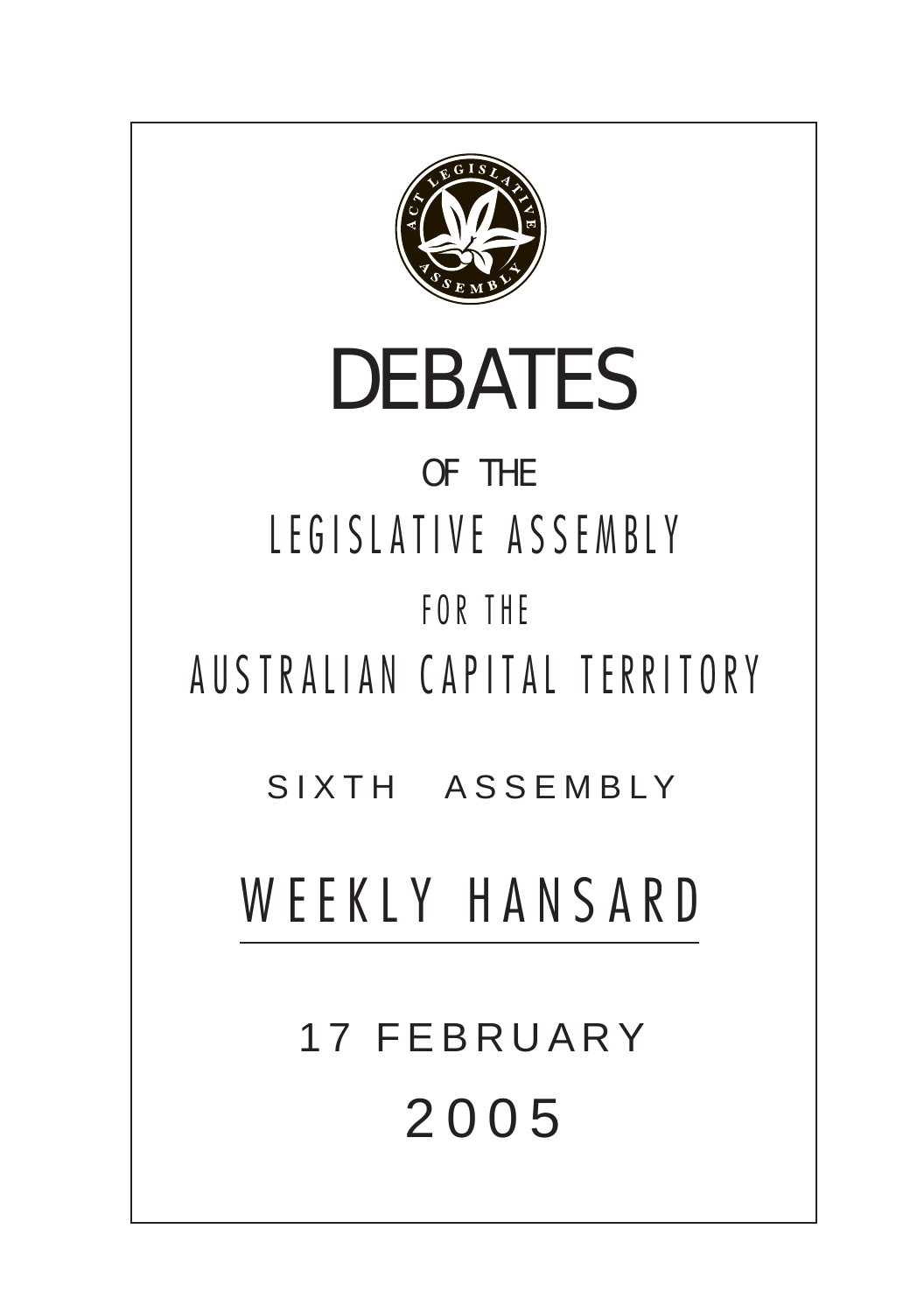# Thursday, 17 February 2005

| Justice and Community Safety Legislation Amendment Bill 2005  545                   |  |
|-------------------------------------------------------------------------------------|--|
|                                                                                     |  |
|                                                                                     |  |
|                                                                                     |  |
|                                                                                     |  |
|                                                                                     |  |
|                                                                                     |  |
|                                                                                     |  |
|                                                                                     |  |
|                                                                                     |  |
|                                                                                     |  |
| Questions without notice:                                                           |  |
|                                                                                     |  |
|                                                                                     |  |
|                                                                                     |  |
|                                                                                     |  |
|                                                                                     |  |
|                                                                                     |  |
|                                                                                     |  |
|                                                                                     |  |
|                                                                                     |  |
|                                                                                     |  |
| Supplementary answers to questions without notice:                                  |  |
|                                                                                     |  |
|                                                                                     |  |
|                                                                                     |  |
|                                                                                     |  |
|                                                                                     |  |
|                                                                                     |  |
|                                                                                     |  |
|                                                                                     |  |
| Review of the safety of children in the care of the ACT and of ACT child protection |  |
|                                                                                     |  |
|                                                                                     |  |
|                                                                                     |  |
|                                                                                     |  |
| Justice and Community Safety Legislation Amendment Bill 2004 (No 2) 608             |  |
| Smoking (Prohibition in Enclosed Public Places) Amendment Bill 2004 612             |  |
|                                                                                     |  |
| Adjournment:                                                                        |  |
|                                                                                     |  |
|                                                                                     |  |
|                                                                                     |  |
|                                                                                     |  |
|                                                                                     |  |
|                                                                                     |  |
|                                                                                     |  |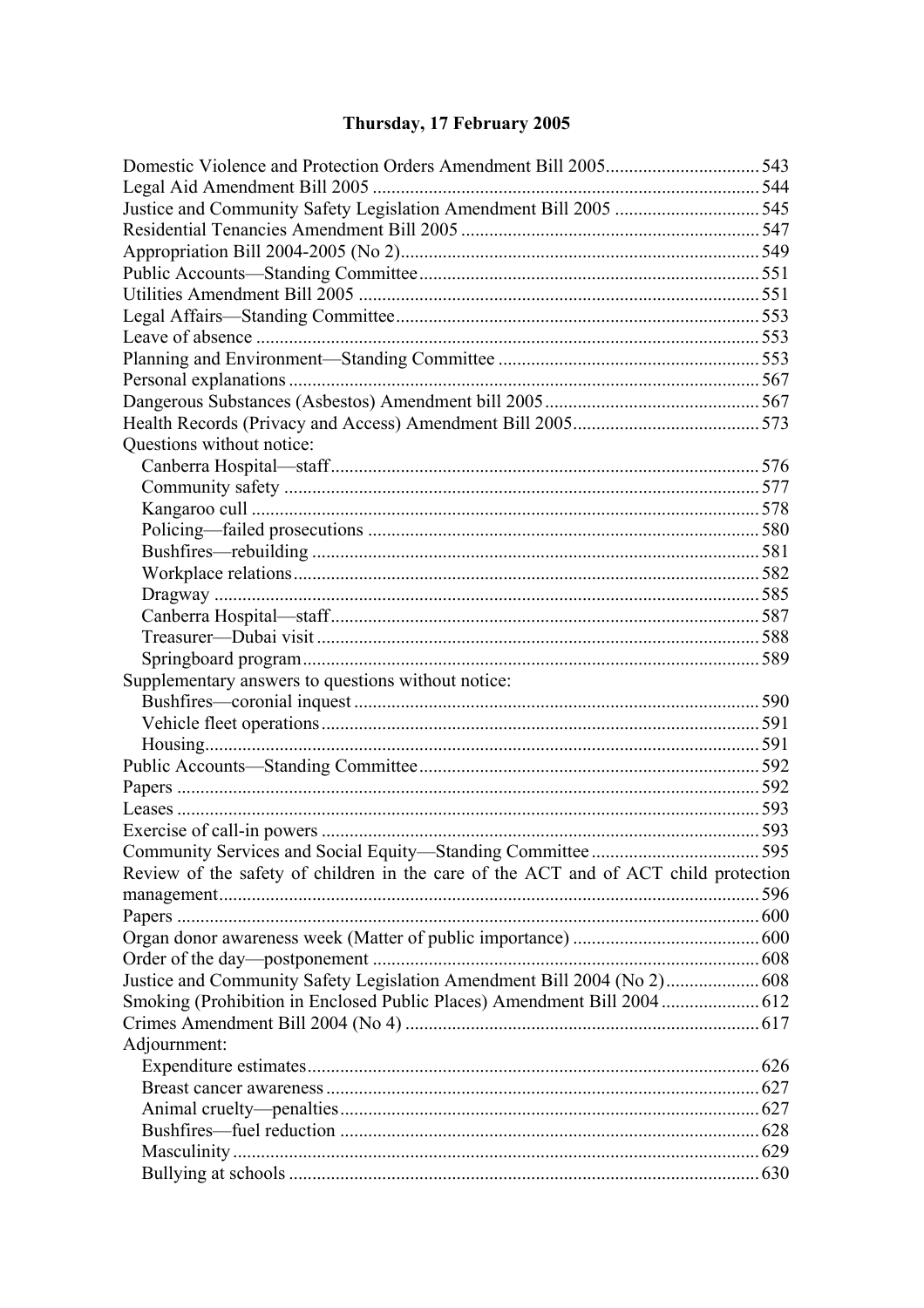| Schedules of amendments:                                                         |  |
|----------------------------------------------------------------------------------|--|
| Schedule 1: Justice and Community Safety Legislation Amndt Bill 2004 (No 2) 632  |  |
|                                                                                  |  |
|                                                                                  |  |
|                                                                                  |  |
| Answers to questions:                                                            |  |
|                                                                                  |  |
|                                                                                  |  |
| Aborigines and Torres Strait Islanders—shared responsibility (Question No 6) 639 |  |
|                                                                                  |  |
|                                                                                  |  |
|                                                                                  |  |
|                                                                                  |  |
|                                                                                  |  |
|                                                                                  |  |
|                                                                                  |  |
| Environment and conservation—energy efficiency measures (Question No 25)  647    |  |
|                                                                                  |  |
|                                                                                  |  |
|                                                                                  |  |
| Aborigines and Torres Strait Islanders—scholarships (Question No 29)  650        |  |
|                                                                                  |  |
|                                                                                  |  |
|                                                                                  |  |
|                                                                                  |  |
|                                                                                  |  |
| Justice and Community Safety, Dept—chief executive officer (Question No 45)  654 |  |
|                                                                                  |  |
|                                                                                  |  |
|                                                                                  |  |
|                                                                                  |  |
|                                                                                  |  |
|                                                                                  |  |
|                                                                                  |  |
|                                                                                  |  |
|                                                                                  |  |
|                                                                                  |  |
|                                                                                  |  |
| Children, Youth and Family Support, Office—recruitment (Question No 58) 665      |  |
|                                                                                  |  |
|                                                                                  |  |
|                                                                                  |  |
|                                                                                  |  |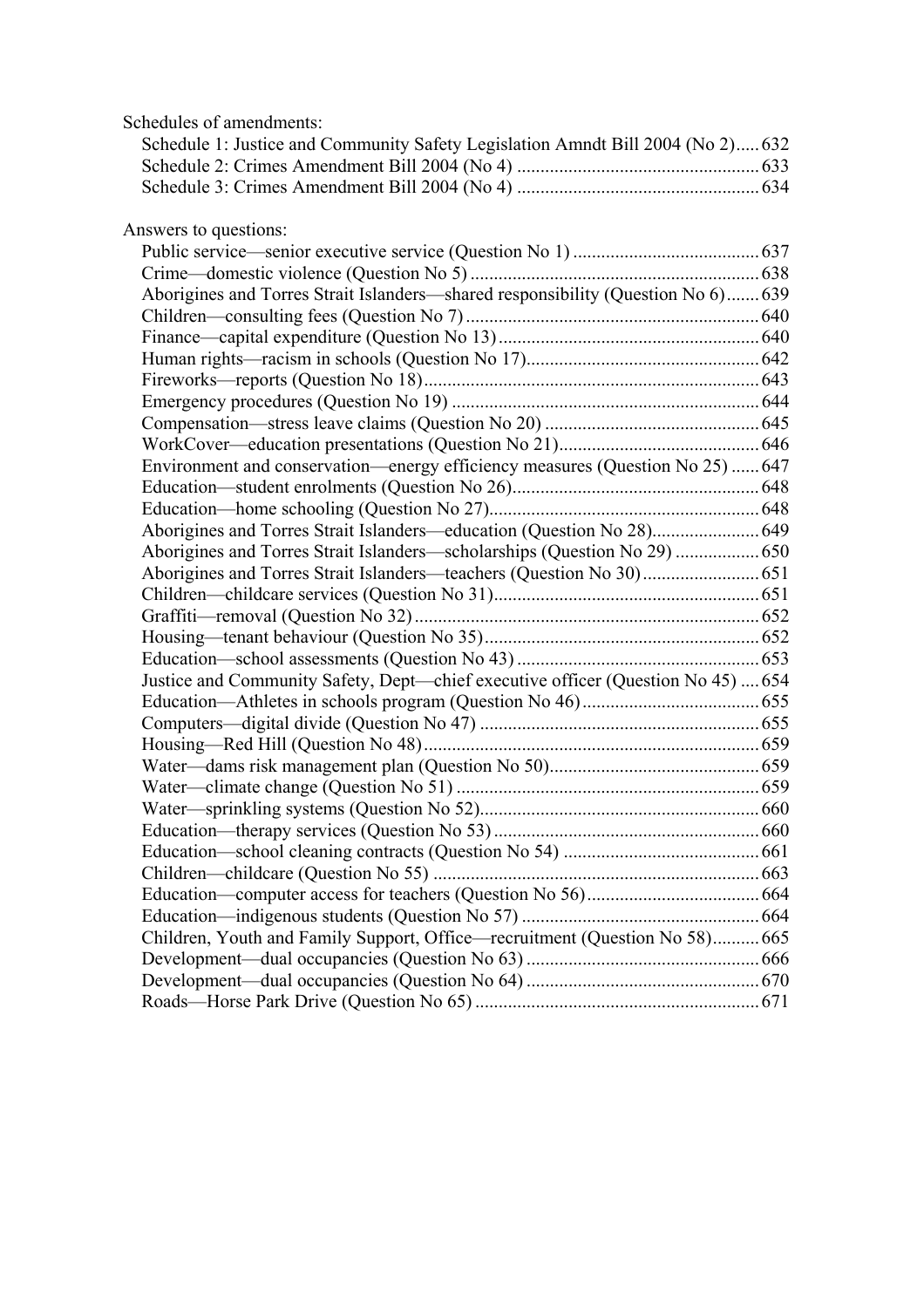# **Thursday, 17 February 2005**

**MR SPEAKER** (Mr Berry): took the chair at 10.30 am and asked members to stand in silence and pray or reflect on their responsibilities to the people of the Australian Capital Territory.

### <span id="page-3-0"></span>**Domestic Violence and Protection Orders Amendment Bill 2005**

**Mr Stanhope**, pursuant to notice, presented the bill, its explanation statement and a Human Rights Act compatibility statement.

Title read by Clerk.

**MR STANHOPE** (Ginninderra—Chief Minister, Attorney-General, Minister for Environment and Minister for Arts, Heritage and Indigenous Affairs) (10.32): I move:

That this bill be agreed to in principle.

The Domestic Violence and Protection Orders Amendment Bill 2004 lapsed with the dissolution of the Fifth Assembly. I am reintroducing the bill. It will be known as the Domestic Violence and Protection Orders Amendment Bill 2005. The bill is the end product of an extensive review of the current domestic violence and protection orders legislation. The review was undertaken as a result of a legislative requirement to examine ACT domestic violence and protection orders legislation for consistency with model domestic violence laws, and review the operation of the provisions relating to domestic violence. The review examined the scope of the domestic violence and personal protection order provisions and sought answers to questions such as what should constitute domestic or personal violence for the purposes of the act, who is a relevant person for the purpose of making an application for a domestic violence order, who may apply and when the court may grant an order.

The Domestic Violence and Protection Orders Amendment Bill 2005 provides a single consistent process for dealing with both domestic violence and protection orders. I will briefly highlight for members a few aspects of the bill. The most obvious change made by the bill is the renaming of the Protection Orders Act 2001 to the Domestic Violence and Protection Orders Act 2001. The new name acknowledges the difference between domestic violence orders and personal protection orders and gives greater recognition to domestic violence as a particular form of interpersonal violence that requires a higher level of protective response.

The bill makes important definitional changes with the expansion of the definition of domestic violence to include threats to or acts against pets and animals; burglary and destroying and damaging property. This amendment is important as it recognises that threats of animal abuse or the abuse of pets, and the destruction and damage of property are powerful tools often used by abusers to inflict fear and harm upon their victims. The recognition of a wider range of harm associated with domestic violence is consistent with the definition in the United Nations Declaration on the Elimination of Violence Against Women, which includes psychological violence. The bill recognises that the right to protection from cruel, inhuman or degrading treatment in section 10 of the Human Rights Act 2004 requires effective legislative measures against domestic and personal violence.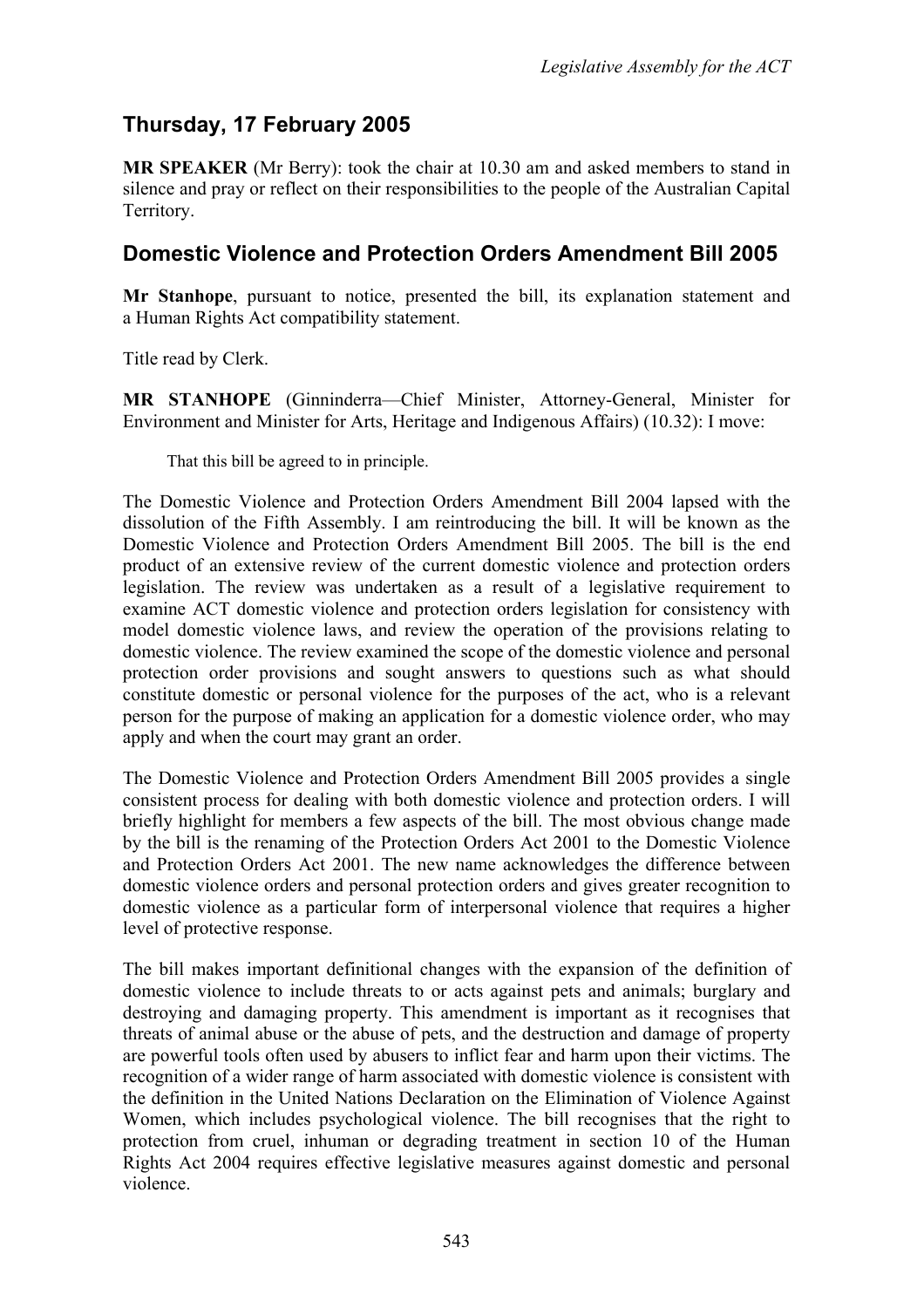The bill also expands the definition of "relative" to take into account the kinship and cultural ties of Aboriginal people and Torres Strait Islanders, members of communities with non-English speaking backgrounds and people with particular religious beliefs. The definition is consistent with the importance given to the protection of the family under section 11 of the territory's Human Rights Act 2004 and the broad meaning given to "family" under the International Covenant on Civil and Political Rights. The bill expands the definition of "relevant person" to include relationships with similar dynamics to domestic relationships. The definition of "relevant person" is central to the definition of domestic violence. This new definition will provide greater scope for the application of the domestic violence provisions in the act.

The bill includes a clear statement of objects and principles. While the general object of the legislation is to facilitate the safety and protection of all people who experience interpersonal violence, it particularly recognises that domestic violence is a form of interpersonal violence that needs a greater level of protective response. The bill also recognises that a person's behaviour will be domestic violence if it causes personal injury and not just physical injury to someone. This is an important amendment as it means that the court can now make a domestic violence order where a person has not suffered physical violence but mental distress.

Another provision of the bill that I would specifically draw to the attention of members is the provision relating to personal protection orders in respect of the workplace. Employers and employees of kindergartens, childcare centres, schools and other similar organisations will now be able to take out a workplace order against people that they believe pose a risk to the children in their care. Similarly, employers and employees of paediatric wards, child protection offices and other similar facilities will also be able to access these orders. This amendment provides children with greater protection from people who may pose a risk to them. Violence, harassment and intimidation are not acceptable in our community, and this bill is another step towards addressing this sort of behaviour. I commend the bill to the Assembly.

Debate (on motion by **Mr Stefaniak**) adjourned to the next sitting.

## <span id="page-4-0"></span>**Legal Aid Amendment Bill 2005**

**Mr Stanhope**, pursuant to notice, presented the bill, its explanatory statement and a Human Rights Act compatibility statement.

Title read by Clerk.

**MR STANHOPE** (Ginninderra—Chief Minister, Attorney-General, Minister for Environment and Minister for Arts, Heritage and Indigenous Affairs) (10.37): I move:

That this bill be agreed to in principle.

The Legal Aid Amendment Bill 2005 contains a number of amendments that will assist the Legal Aid Commission to maintain better control over its liabilities and to provide a greater range of services to its clients. The Legal Aid Commission provides a high-quality service to the people of the ACT and these amendments will assist the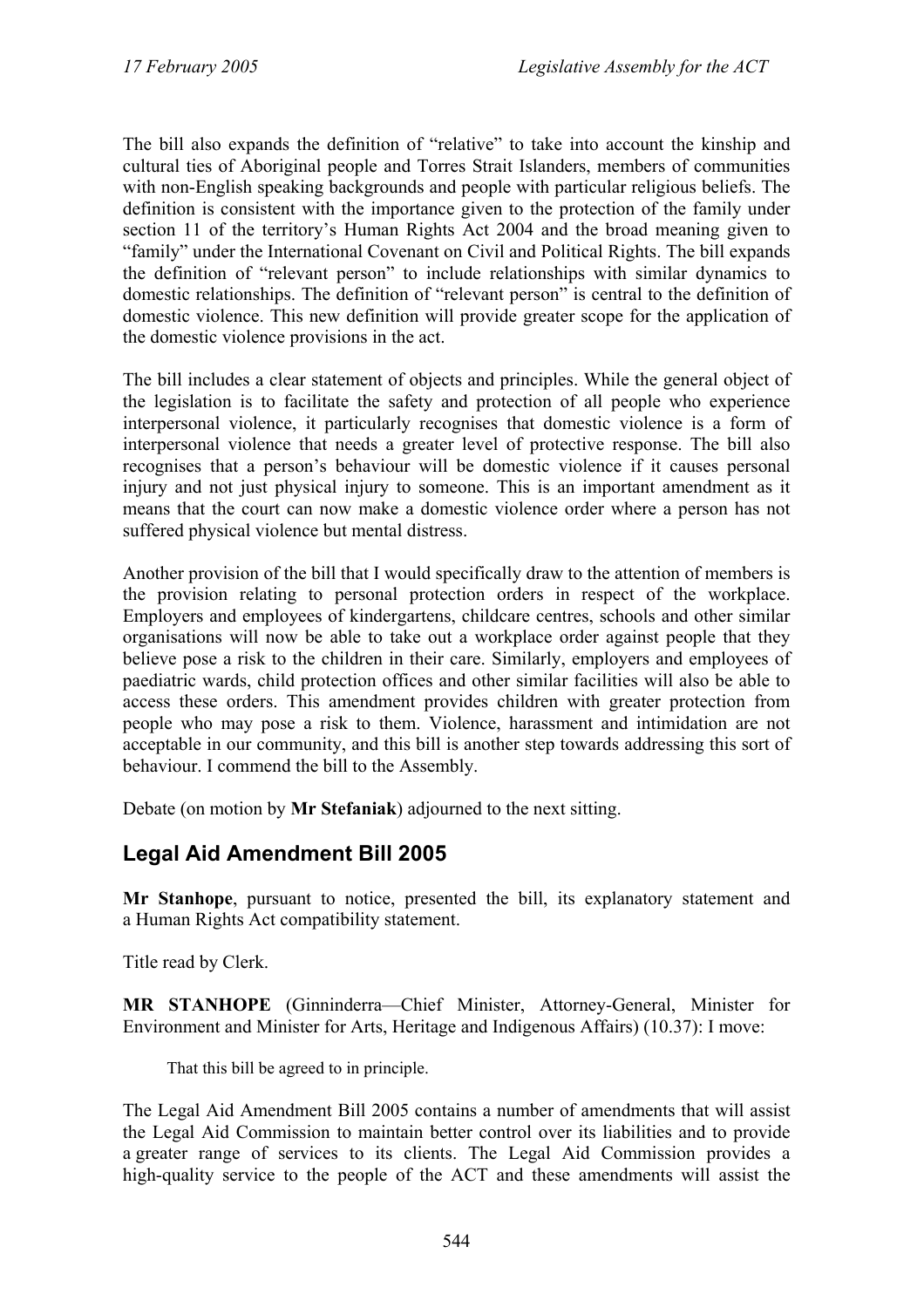commission to continue to improve the service. The bill includes amendments to allow legal assistance to be granted for discrete actions in the court process as well as whole matters. For example, it may be appropriate to provide legal aid to pursue general access arrangements in a family law matter, but not to provide it for an unreasonable aspect of the legally assisted person's views on access.

The bill further expands the options available to the commission in providing assistance by clarifying that the commission may provide minor legal assistance. This might include such matters as writing a letter for a client or assisting a client to fill in a form. These might seem simple tasks, but often they will make a world of difference to a client. The commission is also empowered to charge for this assistance where it considers it appropriate. The bill will allow the commission to maintain greater control over the provision of legal assistance in particular cases by providing the commission with the power to require the particular types of applications be referred directly to the commission for decision. It is anticipated that this would be a rare occurrence but might be used, for example, where a particular type of case is likely to have a significant financial impact on the commission.

In a similar vein, the bill includes amendments to clarify that legal assistance may only be granted after an application is received. Currently it is theoretically possible for a person to apply for legal aid retrospectively, after their matter has concluded. This makes it difficult for the commission to manage its finances. Of significance to the legal profession, the bill inserts a new provision into the act to require private legal practitioners to invoice the commission for services within six months of the finalisation of a matter. This amendment is designed to assist the commission in managing its finances.

The bill contains a number of housekeeping amendments to remove redundant provisions. It removes the provision for one of the ACT legal aid commissioners to be nominated by the Attorney-General for the commonwealth to represent him or her. The commonwealth has advised that it no longer wishes to be represented on the commission and has not had a nominated commissioner for a number of years. The bill also repeals the provisions of the act dealing with legal aid committees, as legal aid committees are no longer used. The bill also includes amendments to legislatively put beyond doubt the authority of the commission to allocate a particular solicitor for a legally assisted person. In making such a decision, the commission should take the legally assisted person's express choice into account. These are all quite small amendments, but they will have a substantive impact on the way in which the Legal Aid Commission provides this valuable service to the ACT community. I commend the bill to the Assembly.

Debate (on motion by **Mr Stefaniak**) adjourned to next sitting.

# <span id="page-5-0"></span>**Justice and Community Safety Legislation Amendment Bill 2005**

**Mr Stanhope**, pursuant to notice, presented the bill, its explanatory statement and a Human Rights Act compatibility statement.

Title read by Clerk.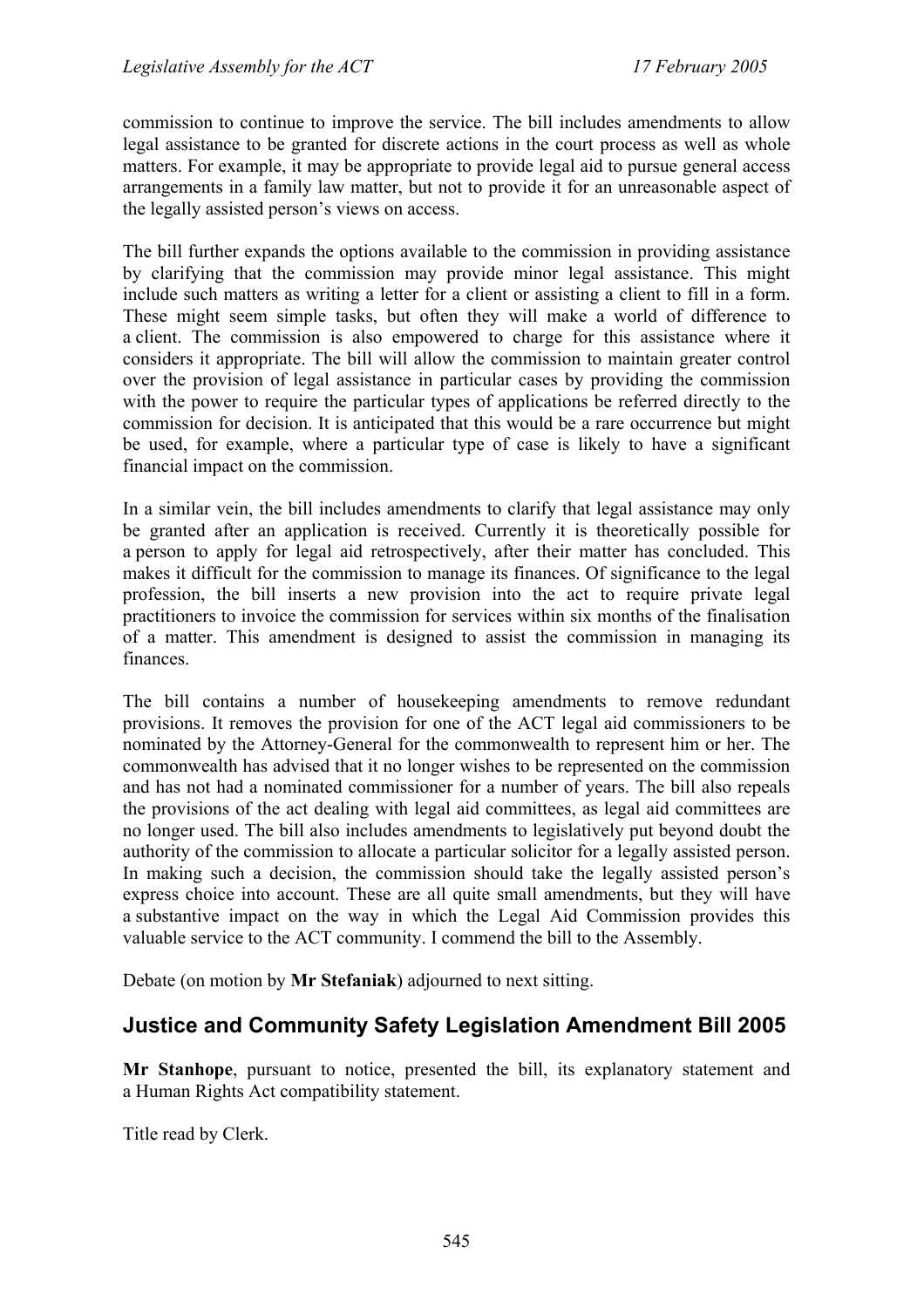**MR STANHOPE** (Ginninderra—Chief Minister, Attorney-General, Minister for Environment and Minister for Arts, Heritage and Indigenous Affairs) (10.40): I move:

That this bill be agreed to in principle.

The Justice and Community Safety Legislation Amendment Bill 2005 is the twelfth bill in a series of bills dealing with legislation within the justice and community safety portfolio. The bill makes a number of minor and technical amendments to portfolio legislation. The amendments are as follows.

The bill amends the Agents Act to remove the requirement for a person applying for a travel agents licence to manage another licensed agent's business as an employee from having to meet the additional eligibility grounds for licensing under section 26 of the Agents Act. Under the act, a licensed agent who operates more than one place of business must employ another licensed agent to be responsible for the day-to-day management of the other place of business or businesses. It was never intended that a licensed travel agent working as an employee of another licensed travel agent would be required to meet the additional eligibility grounds for licensing and participate in the travel compensation fund, because the owner of the travel agency would have already contributed to the compensation fund for the total operation of the business, including the branch office.

The bill amends the Evidence Act to remove the definition of "diplomatic or consular representative" and section 17 of the act, which deals with the attestation of documents outside the ACT. Section 17 is now redundant because the commonwealth has removed the obligation to adduce evidence to prove that a document was signed or attested, as it purports to have been signed or attested. As a result of recent concerns within the community about justices of the peace appointments in circumstances where a justice of the peace may have been convicted of a criminal offence, it has become necessary to amend the act to ensure that there are specific criteria for appointments and termination of appointments.

The bill amends the Justices of the Peace Act to include eligibility grounds for appointments of justices of the peace, as well as listing various circumstances in which the appointment of a justice of the peace may be ended, such as when a justice of the peace has been convicted of a serious criminal offence punishable by imprisonment for at least one year, or where a justice of the peace becomes bankrupt, executes a personal insolvency agreement, or is suffering from a physical or mental incapacity which substantially affects their ability to exercise their functions. The bill also amends the act to allow for the creation of further guidelines for appointments and termination of appointments in the future.

The bill amends the Liquor Act to extend the permit system under the legislation to allow winegrowers who do not hold an ACT off-licence to apply for a permit to sell unopened bottles of wine at ACT Tourism events for consumption away from the place or event listed in the permit. The extension will also apply to allow sales of wine by non-profit organisations as a fund-raising activity. The extension of the permit system was a recommendation that came out of the ACT business regulation review. The extension of the permit system to non-profit organisations to sell wine as a fund-raising activity mirrors the permit systems operating in other jurisdictions. Winegrowers who sell wine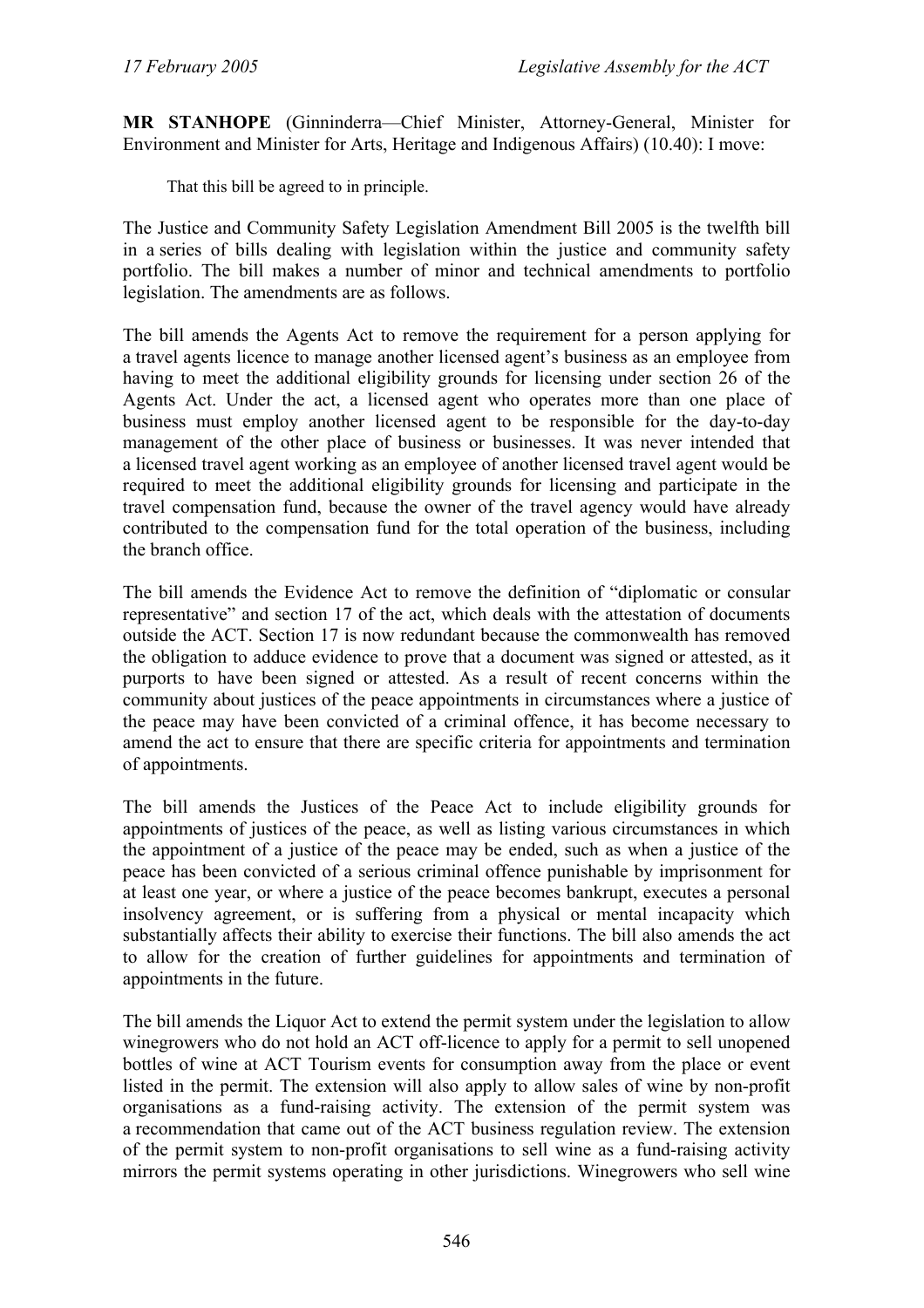under permits at ACT Tourism events would be limited to a price cap of \$15,000 of total sales during each financial year. Similarly, non-profit organisations that purchase wine for sale under permits for fundraising activities would be limited to a price cap of \$10,000 for the total purchase price of the wine sold during each financial year.

The bill inserts a new definition of Australian diplomatic or consular representative in section 11 of the Oaths and Affirmations Act that broadens the class of people who can administer an oath or affirmation outside of the ACT to include employees of the commonwealth and employees of the Australian Trade Commission. This is consistent with the definition in the Commonwealth Consular Fees Act 1955. I commend the Justice and Community Safety Legislation Amendment Bill 2005 to the Assembly.

Debate (on motion by **Mr Stefaniak**) adjourned to next sitting.

## <span id="page-7-0"></span>**Residential Tenancies Amendment Bill 2005**

**Mr Stanhope**, pursuant to notice, presented the bill, its explanatory statement and a Human Rights Act compatibility statement.

Title read by Clerk.

**MR STANHOPE** (Ginninderra—Chief Minister, Attorney-General, Minister for Environment and Minister for Arts, Heritage and Indigenous Affairs) (10.45): I move:

That this bill be agreed to in principle.

The Residential Tenancies Amendment Bill 2005 makes a number of important changes to the Residential Tenancies Act 1997. The amendments are the result of a review of the Residential Tenancies Act 1997 undertaken by my department. The review process identified widespread satisfaction with the existing legislation, although a number of areas were identified where change was desirable. A number of major reforms were made to the act last year as a result of the review. This bill contains the final stage of reforms to the act.

One of the major reforms contained in the bill is in regard to the termination of residential tenancy agreements by prescribed crisis accommodation providers. Crisis accommodation sits uneasily in the act at present because service providers wish to impose a condition on a tenancy to the effect that it is conditional on the tenant continuing to use a particular service or on a comparative assessment of needs of others in the community for the service. The effect of this condition is that a tenant may be evicted—for example, if they no longer require therapy—with four weeks notice. To include such a provision in a residential tenancies agreement currently the provider must seek endorsement of the condition on a case-by-case basis by the Residential Tenancies Tribunal.

The bill provides for the minister to declare crisis accommodation providers only if they provide emergency accommodation for people in crisis and if they provide information to people in the accommodation about alternative accommodation and services. The bill provides that declared accommodation providers can terminate a tenancy with four weeks notice if the premises are needed for crisis accommodation for someone other than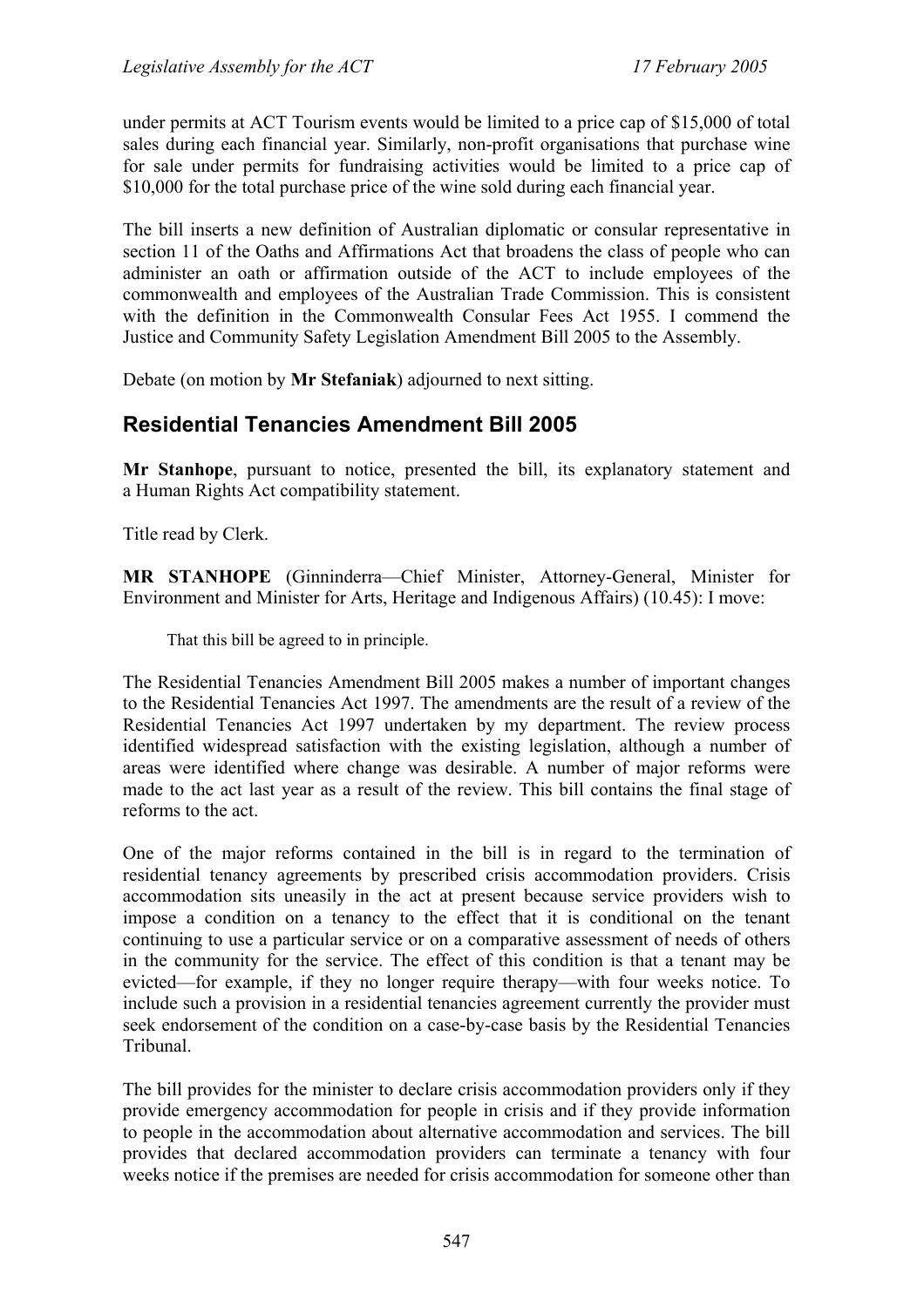the tenant, and if the tenant has been given information about alternative accommodation. This amendment will reduce the need for crisis accommodation providers to seek endorsement of each tenancy agreement before the Residential Tenancies Tribunal. The bill does not affect short-term crisis accommodation where there is no residential tenancy agreement in place.

The bill also includes important provisions relating to tenancy databases. Tenancy databases collect information on the tenancy history of tenants. This information is used by property managers to screen prospective tenants and, during a tenancy, to minimise the risk of a tenant defaulting. The majority of tenancy databases are operated for the real estate industry, with private lessors unable to access information directly. However, there are at least two major national databases for the use of private lessors.

Significant privacy issues remain in the current operation of tenancy databases, including consumers not being aware they have been listed, and limited opportunities for tenants to access, correct or update information concerning their rental history. Tenancy databases can have potential adverse impacts on disadvantaged tenants' ability to access housing in the private rental market. The bill removes these concerns by providing restrictions on public tenancy databases that list personal information about previous tenants. The bill also allows an individual to apply to the Residential Tenancies Tribunal to have their personal information on a database omitted or corrected. The provisions in the bill are based on the provisions in Queensland.

The bill includes a range of other important amendments. The bill provides for a clause to be included by agreement in residential tenancy agreements for posting. The clause would allow for termination of a tenancy on either a lessor being posted back to Canberra or a tenant being posted from Canberra. The tenancy would be terminated following four weeks notice. Such clauses have been a feature of the Canberra market for some time because of the relatively high proportion of defence and diplomatic personnel. Currently, posting clauses can only be included if endorsed by the Residential Tenancies Tribunal.

The bill also permits Housing ACT to rent premises at a rate that initially reflects the additional cost of a past debt, reducing to the ordinary rate when the debt has been repaid. To avoid inappropriate charging, and to permit review in the event that the payment cannot be made in reasonable circumstances, the bill provides that the Residential Tenancies Tribunal must endorse such arrangements.

The bill includes a number of amendments to provisions dealing with evictions. The bill provides that the Residential Tenancies Tribunal may evict a tenant who is seriously or continuously interfering with a neighbour's quiet enjoyment of their property. This amendment is consistent with an existing standard clause in residential tenancy agreements which states that a "tenant shall not interfere, or permit interference, with the quiet enjoyment of the occupiers of nearby premises". The bill clarifies when an eviction may occur. Unless there are exceptional circumstances, an eviction shall only occur between the hours of 8.00 am and 6.00 pm from Monday to Thursday, except for public holidays.

The bill includes new provisions governing the transfer of a public housing tenancy under a will. The bill provides that new residential tenancy agreements may provide that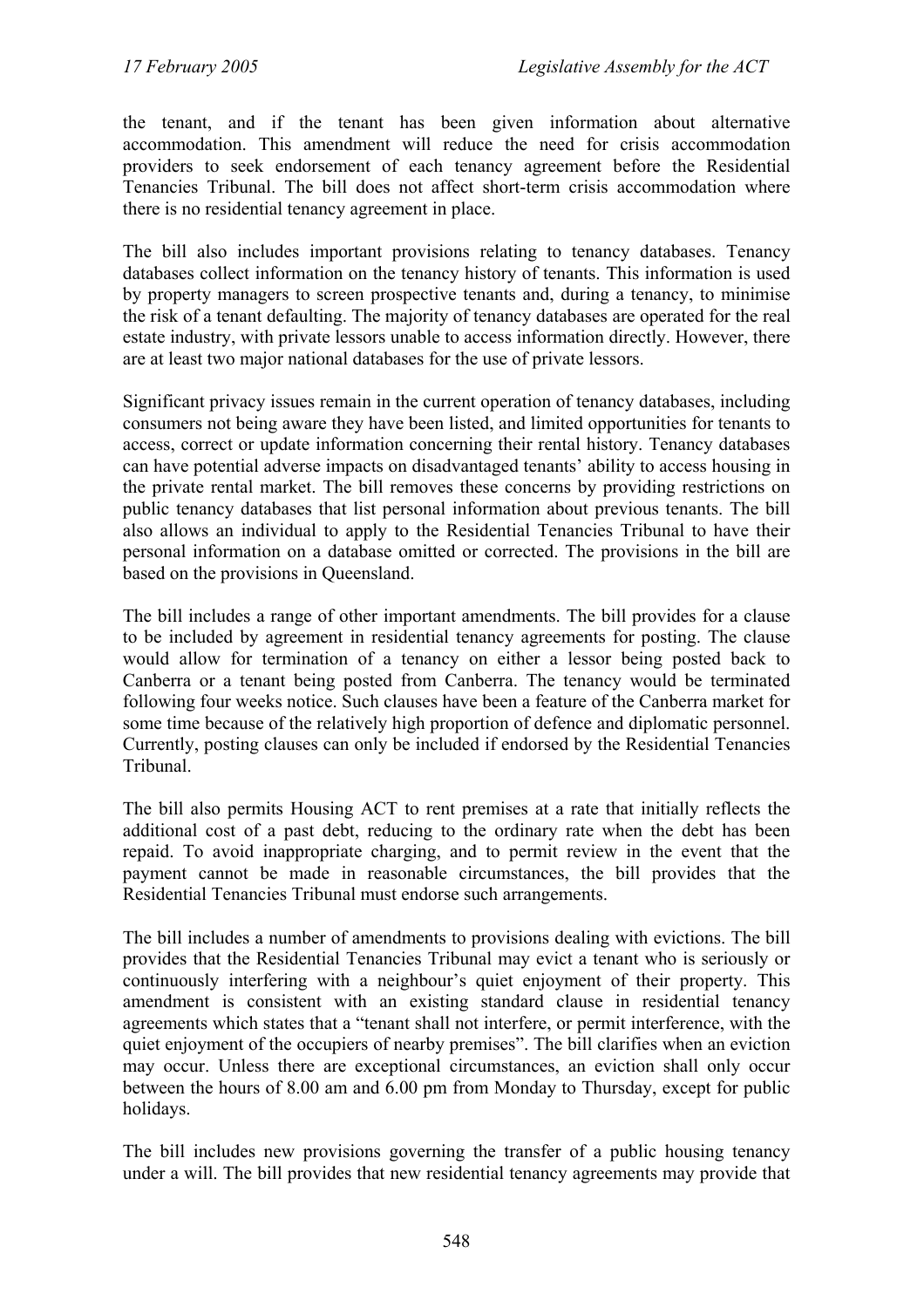the tenancy may not pass to a non-occupant on the death of a tenant. The bill also provides that the Commissioner for Housing may seek an order from the Residential Tenancies Tribunal where a new tenant takes possession of public housing under testamentary law adjusting the rent or terminating the agreement. These orders may be necessary where the new tenant is not eligible for housing or where the rent may need adjusting to take into account the financial means of the new tenant.

The bill includes a penalty for failure to lodge a rental bond within the prescribed time. A number of private lessors habitually delay in lodging rental bonds. While most if not all bonds are eventually lodged, the delay occasions enforcement costs which cannot be recovered, and the delay also reduces the interest yield on the rental bond corpus, which is used to pay for tenant advice services, the management of bonds and the operation of the Residential Tenancies Tribunal. Including a penalty for a failure to lodge a rental bond should be an incentive for lessors to lodge rental bonds within the prescribed time.

The bill also includes a series of minor amendments such as permitting the Residential Tenancies Tribunal to adjust a tenancy agreement to take into account a court order and clarifying that a tenant is not required to notify the lessor of minor maintenance that an ordinary tenant would be expected to do, such as changing a light globe or a fuse. I commend the bill to the Assembly.

Debate (on motion by **Mr Stefaniak**) adjourned to the next sitting.

# <span id="page-9-0"></span>**Appropriation Bill 2004-2005 (No 2)**

**Mr Quinlan**, pursuant to notice, presented the bill, its explanatory statement and a Human Rights Act compatibility statement and supplementary budget papers.

Title read by Clerk.

**MR QUINLAN** (Molonglo—Treasurer and Minister for Economic Development) (10.52): I move:

That this bill be agreed to in principle.

The bill provides for an increase in appropriation of \$75.3 million. The Appropriation Bill is necessary for a number of reasons. Firstly, it supports a number of election commitments commencing in 2004-05. We are lucky that we are not trying to support the election commitments of the opposition this time. Secondly, this bill provides for a number of enterprise bargaining agreements that were finalised after the delivery of the 2004-05 budget. Thirdly, the bill provides funding to address specific recommendations resulting from the Vardon report, funding for recent amendments to asbestos law reform and funding for ACTION to address benchmark targets. Finally, the bill addresses a number of cost and demand pressures being experienced within agencies.

I will address significant elements of the bill. The appropriation provides for a number of election commitments to commence in 2004-05. Some examples are \$375,000, which provides for an extension to the Kippax Library collection; \$125,000 to provide additional per capita funding to non-government schools for kindergarten to Year 3 classes, in recognition of the importance of the early years of education; \$50,000 to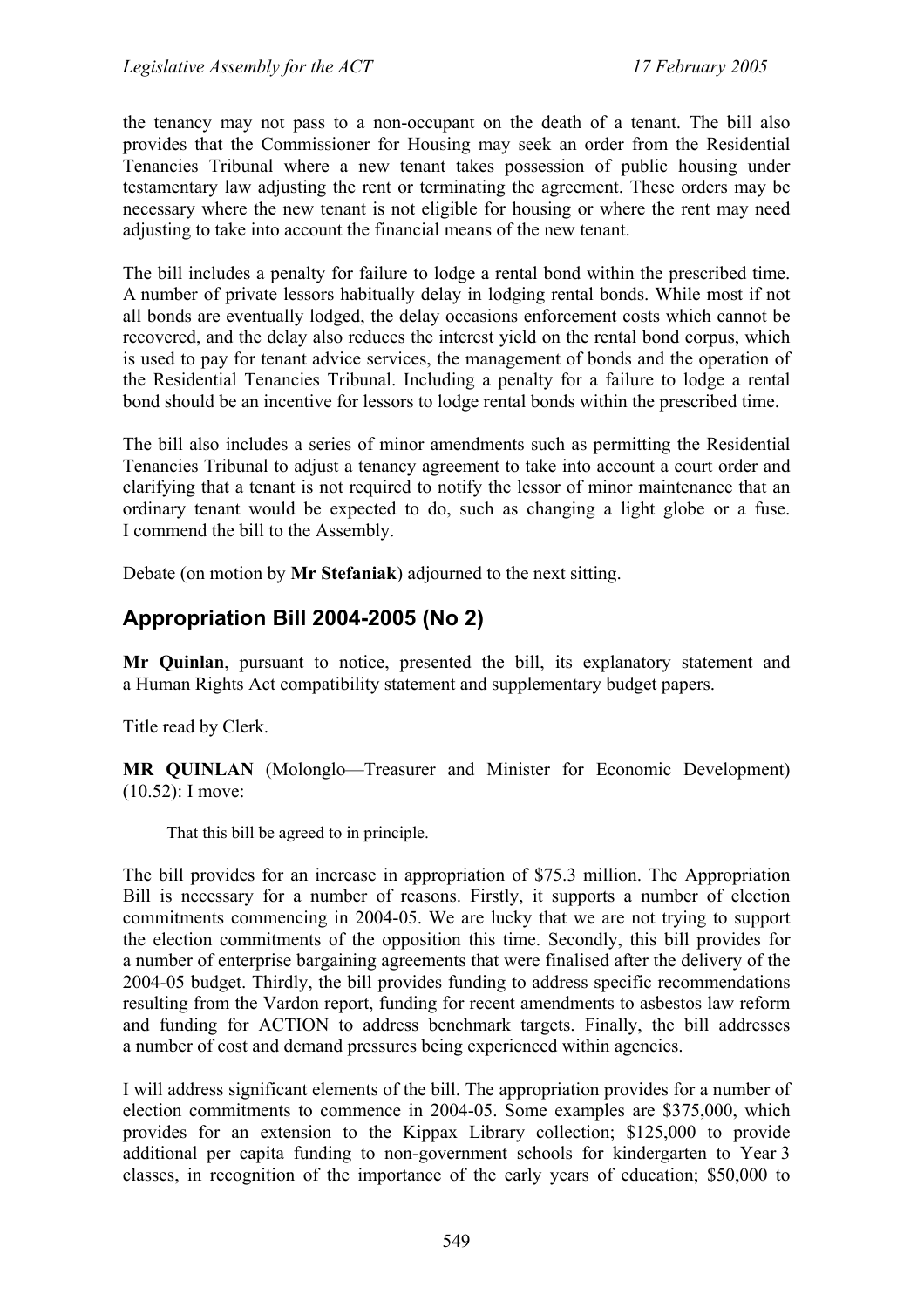review the government college system to ensure Canberra's flagship colleges remain relevant and targeted to student needs; \$56,000 for a dental health program to be operated within Winnunga Nimmityjah Aboriginal Health Service; and \$1.2 million across two years to provide government schools with interactive whiteboards that will give them the capacity to introduce new ICT-based teaching and learning methods.

The government continues to acknowledge the value of our staff and the depreciation of public sector wages and salaries over the past year, and has included funding of \$47.2 million within this appropriation for enterprise bargaining agreements, to fund the difference between that appropriated in 2004-05, and the final negotiated positions. It should be noted that \$47 million is included in the bill for wage negotiations. The impact on the operating result is only \$8.9 million. Allowance was made in the original budget estimates for the bulk of this expense. However, appropriation was not provided to the individual agencies, as wage negotiations were not final. The \$8.9 million, of which \$6.4 million was identified in the pre-election update, is largely due to the recognition of prior year expenses and the impact on employee entitlements.

The bill also includes specific recommendations resulting from the Vardon report such as additional funding of \$2.139 million for care and protection staff; the child at risk assessment unit; revision of the child protection manual and other support. Appropriation of \$1.5 million provides for the operation of the asbestos task force, established under the asbestos law reform adopted late in the life of the last Assembly. In addition to the appropriation for the Vardon report, the Office of Children, Youth and Family Support receives appropriation of \$4.504 million to address base and cost pressures. These pressures relate to items such as individual support packages, interstate transfers of juvenile justice clients and additional staffing at Quamby Youth Detention Centre.

The Department of Disability, Housing and Community Services is provided with, amongst other things, an additional \$2.021 million for the increase in cost and growth in usage of concessions. That department will also receive \$106,000 to provide additional respite services to primary carers 65 years and over. This matches the 2004-05 federal budget carer package respite for older carers initiative and will provide much-needed support for aged carers.

The Department of Justice and Community Safety continues with activities related to the coroner's inquiry and the Eastman case. The department is provided with: \$1.086 million for the Director of Public Prosecutions, of which \$703,000 is for continued legal counsel; the Magistrates Court gets \$383,000 for the coroner and associated staff, contractors and other associated operating costs in relation to the coronial inquest; and \$1.136 million in funding for the continuation of the Eastman case, \$217,000 of which is for the Director of Public Prosecutions, and \$919,000 goes to the Supreme Court.

The Department of Education and Training will receive \$3.1 million to meet increased demand for trainees and apprenticeships under VET, addressing skill shortages that have been discussed in public forums in recent times. Although the bill provides for \$75.3 million in appropriation, the impact of the bill on the operating result is \$25.9 million. As already mentioned, the lower impact represents the allowances already made in the 2004-05 budget for the expected final negotiations of the enterprise bargaining agreements. The provision of appropriation is necessary to allow the funding to be available to the agencies from the territory public account. For the information of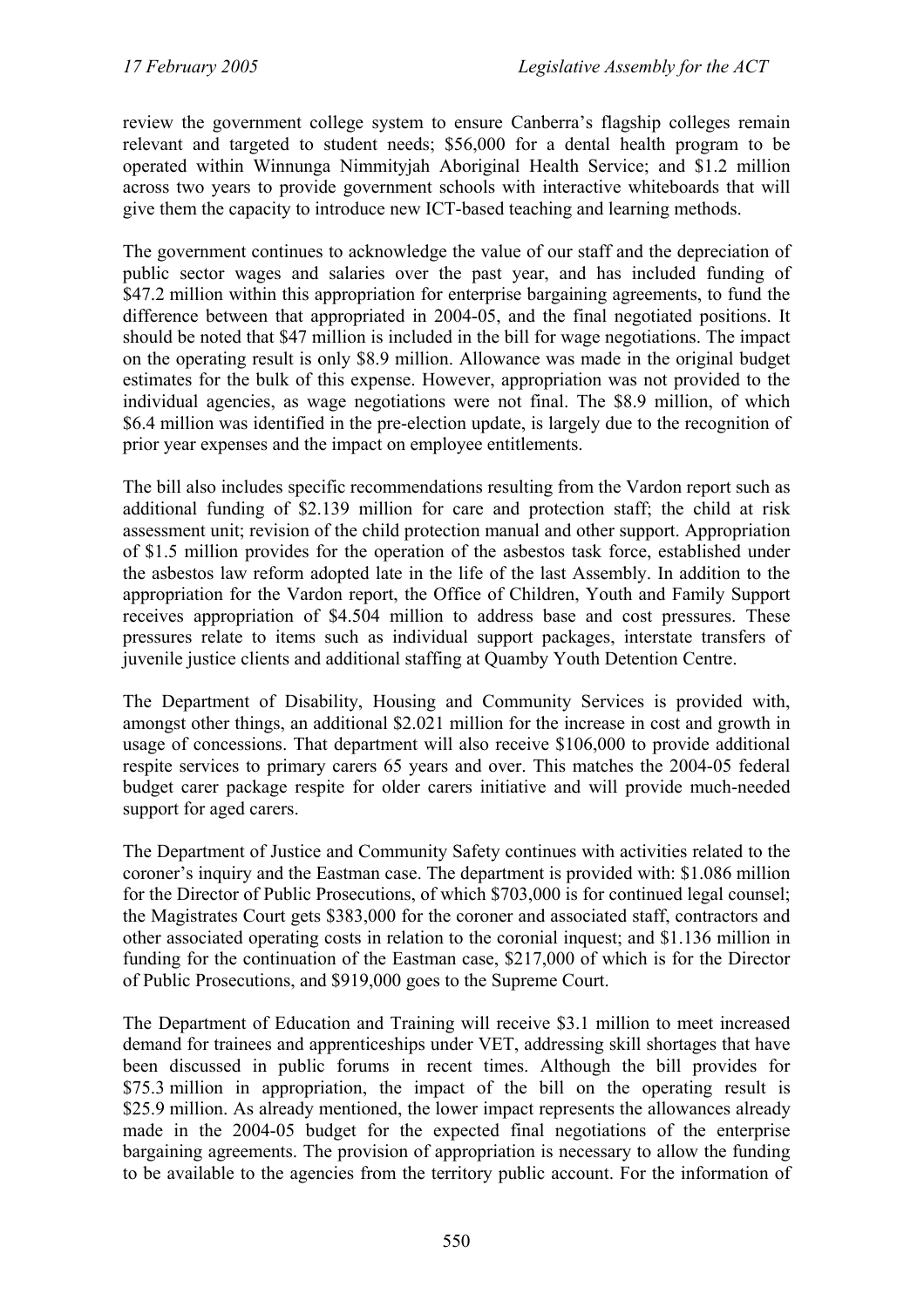members, I have also tabled supplementary budget papers in accordance with section 13 of the Financial Management Act. This paper provides the detail of all items covered in the bill. I commend the bill to the Assembly.

Debate (on motion by **Mr Mulcahy**) adjourned to the next sitting.

### <span id="page-11-0"></span>**Public Accounts—Standing Committee Reference**

**MR MULCAHY** (Molonglo) (10.59): I seek leave to move a motion concerning the Appropriation Bill 2004-05 (No 2).

Leave granted.

#### **MR MULCAHY**: I move:

That:

- (1) notwithstanding the provisions of standing order 174, the Appropriation Bill 2004-2005 (No. 2) be referred to the Standing Committee on Public Accounts;
- (2) the Committee report by March 31 2005;
- (3) if the Assembly is not sitting when the Committee has completed its inquiry, the Committee may send its report to the Speaker, or in the absence of the Speaker to the Deputy Speaker who is authorised to give directions for its printing, publishing and circulation;
- (4) the forgoing provisions of this resolution so far as they are inconsistent with the standing orders, have effect notwithstanding anything contained in the standing orders; and;
- (5) on the Committee presenting its report to the Assembly, the resumption of debate on the question-That this Bill be agreed in principle-be set down as an order of the day for the next sitting.

Question resolved in the affirmative.

## <span id="page-11-1"></span>**Utilities Amendment Bill 2005**

**Mr Hargreaves**, pursuant to notice, presented the bill, its explanatory statement and a Human Rights Act compatibility statement.

Title read by Clerk.

**MR HARGREAVES** (Brindabella—Minister for Disability, Housing and Community Services, Minister for Urban Services and Minister for Police and Emergency Services) (11.01): I move:

That this bill be agreed to in principle.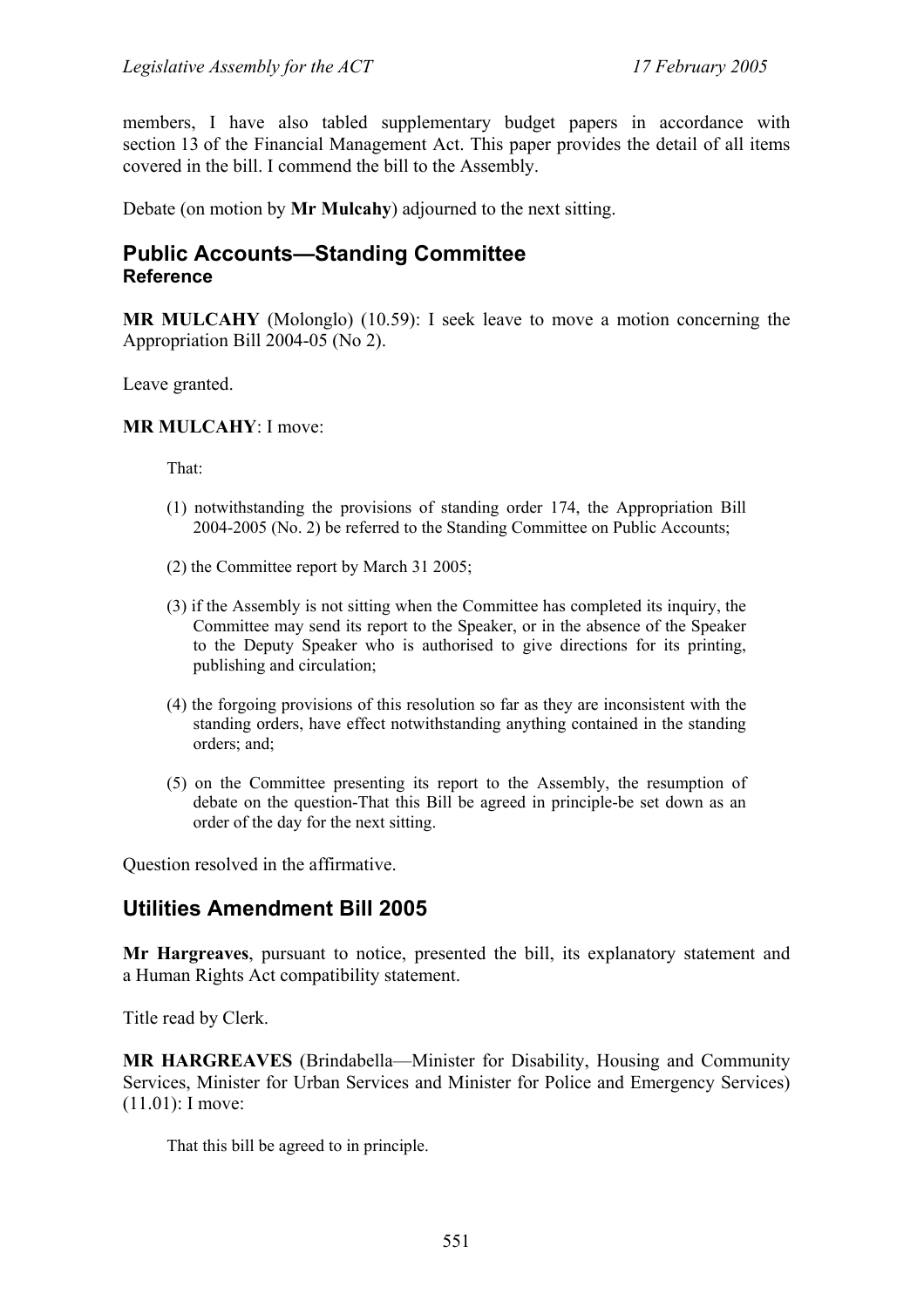The territory's streetlight and stormwater networks are important pieces of infrastructure which provide vital services to the community. There are numerous places around Canberra where the streetlight and stormwater networks are not on public land. There is nothing unusual about that. Stormwater drains generally have to follow the lie of the land and in some suburbs the electricity power lines, to which the streetlights are connected, run along the rear or side boundaries of properties. To effectively maintain the streetlight and stormwater networks, territory officials and those contracted to provide maintenance services need to be able to conduct appropriate inspections, undertake maintenance and enforce requirements to prevent potentially damaging and dangerous interference with the networks. The right of the territory to access private land is currently derived from three sources. In some instances the right is governed by access easements. In other instances it is governed by a reservation contained in the crown lease for the property, and in other instances access is obtained following negotiation and agreement with the relevant landholder.

Other utilities, such as electricity, gas and water and sewerage, are already governed by the Utilities Act 2000. The government believes that it is appropriate for the operation and maintenance arrangements for streetlight and stormwater networks to be consistent with existing arrangements for the other utility networks. Accordingly, this bill substantially mirrors parts 7 and 8 of the Utilities Act 2000. This bill amends the Utilities Act 2000 to ensure there is a clear and consistent legal basis for authorised persons to enter onto private land to undertake inspections, maintenance, repair and replacement of streetlighting and stormwater drainage equipment.

The bill requires the territory to provide affected landholders with a minimum of seven days notice of its intention to access their property, except in urgent situations where it is necessary to protect the integrity of the network or other public or private property, to protect the health and safety of people or protect the environment. Landholders can waive the requirement for seven days notice, should they wish to. The bill makes it clear that there is an obligation on the territory in undertaking work on the infrastructure to cause minimum disruption, to remove waste and, where the land has been disturbed, to restore it to the state it was in prior to the work. The bill also reinforces that we all have an obligation to ensure that structures and vegetation on our land do not interfere with the networks.

The most common issues encountered by maintenance staff are branches reaching into cabling, causing streetlights to go out or, worse, potentially starting fires, and tree roots blocking and damaging stormwater pipes and potentially causing flooding. Unfortunately there are sometimes also more deliberate acts of interference, such as the erection of sheds or other structures directly over stormwater access holes or very close to streetlight power lines. There have been instances of stormwater drain openings being boarded up to prevent pets from entering drains. The bill makes it an offence for a person to interfere with streetlight or stormwater network infrastructure, and allows a landholder to be given notice to remove sources of interference with such infrastructure. I commend the bill to the Assembly.

Debate (on motion by **Mr Stefaniak**) adjourned to the next sitting.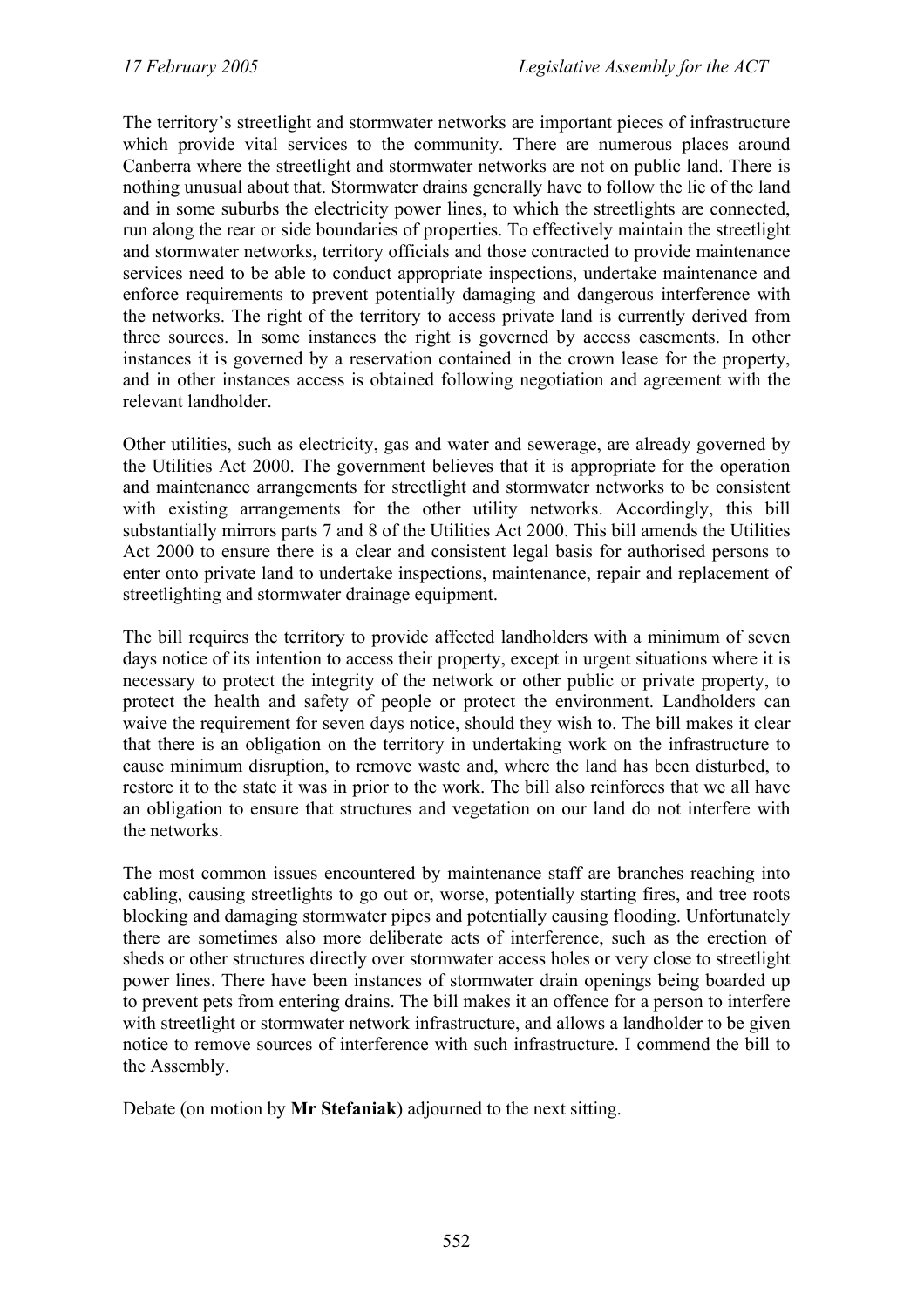### <span id="page-13-0"></span>**Legal Affairs—Standing Committee Scrutiny report 3**

**MR STEFANIAK** (Ginninderra) (11.05): I present the following report:

Legal Affairs—Standing Committee (performing the duties of a Scrutiny of Bills and Subordinate Legislation Committee)—Scrutiny Report 3*,* dated 17 February 2005, together with the relevant minutes of proceedings.

I seek leave to move a motion authorising the report for publication.

Leave granted.

#### **MR STEFANIAK**: I move:

That the report be authorised for publication.

Question resolved in the affirmative.

**MR STEFANIAK**: I seek leave to make a brief statement.

Leave granted.

**MR STEFANIAK**: Scrutiny report 3 contains the committee's comments on two bills and two government responses. I commend the report to the Assembly.

### <span id="page-13-1"></span>**Leave of absence**

Motion (by **Mrs Dunne**) agreed to:

That leave of absence be given to Mr Corbell (Minister for Health and Minister for Planning) and Mr Pratt for this sitting.

### <span id="page-13-2"></span>**Planning and Environment—Standing Committee Report 1**

**MR GENTLEMAN** (Brindabella) (11.06): I present the following report:

Planning and Environment—Standing Committee—Report 1—*Draft Variation to the Territory Plan No 243—Aged Care Facility Monash,* dated December 2004, together with a copy of the extracts of the relevant minutes of proceedings.

I move:

That the report be noted.

The committee considered draft variation to the territory plan No 243, relating to an aged care facility in Monash, on 21 December 2004. Since the issues had been in the public domain for some time and the planning study and preliminary assessment found no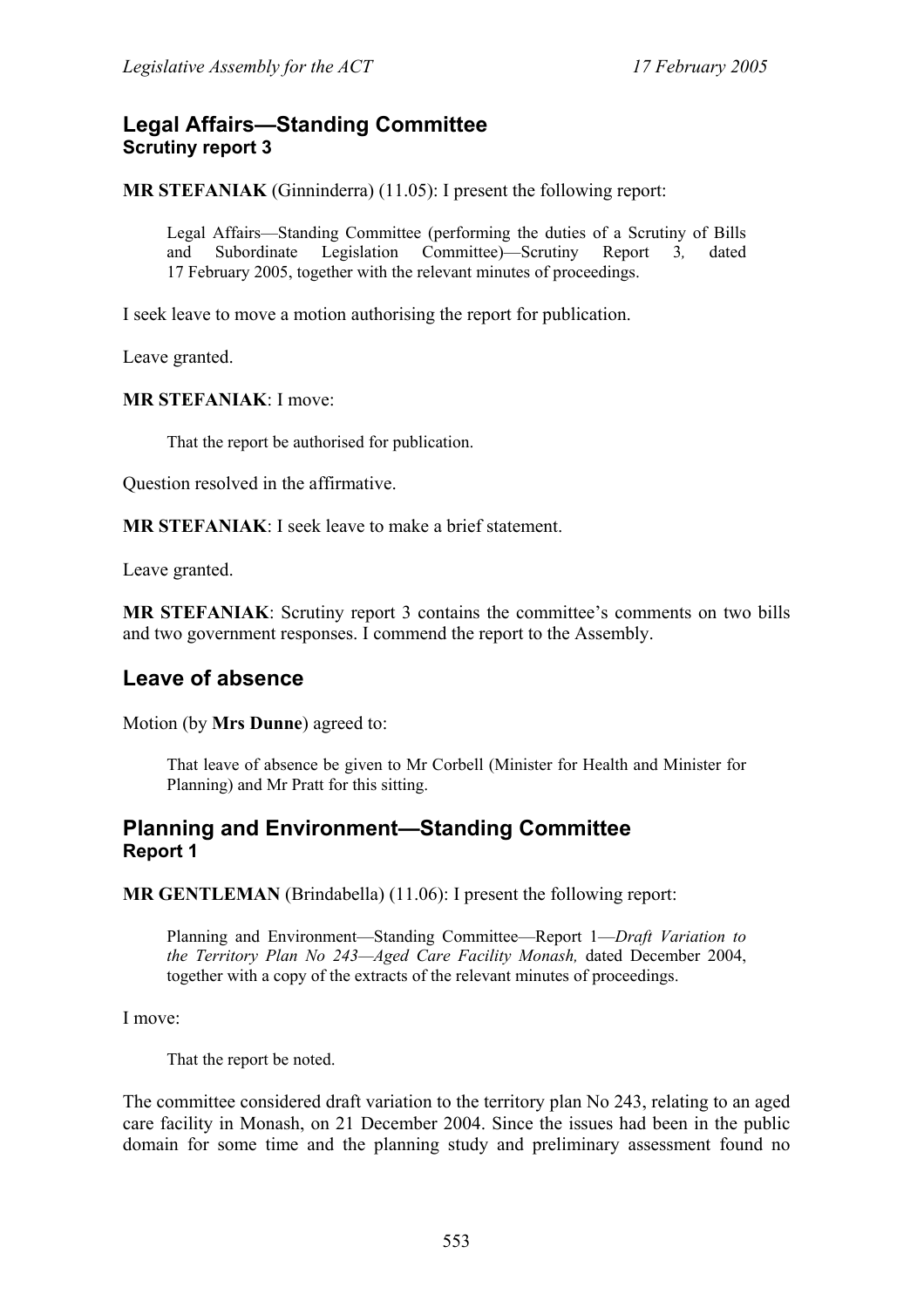major issues of concern in the proposal, the committee decided to proceed directly to a report and not call for submissions or hold public hearings.

The Standing Committee on Planning and Environment inquired into and reported on long-term planning for the provision of land for aged care facilities in the ACT. With the federal government's lack of ratio funding in relation to aged care facilities, the committee can approve land for development for aged care beds, but I understand that there is still a lot of time wasted before federal funding becomes available.

With this government's commitment to aged care facilities in the ACT, the committee is of the view that DV243 will enhance the prospects for ageing with dignity of many residents in Tuggeranong. As noted by the government, there is a pressing need for more quality aged care accommodation in Canberra, in Tuggeranong in particular. As one submission noted, the new facility will enable older Tuggeranong residents to remain in their local neighbourhood near friends and possibly family.

DV243 is a strong start to the Stanhope Labor government's commitment on aged care facilities. As part of the territory plan and the sustainability of the Tuggeranong community, this committee is committed to working towards recommendations of land use changes in order for there to be a better range of aged care facilities.

I take this opportunity to thank those involved in the consultation process.

**MR SESELJA** (Molonglo) (11.08): The opposition supports DV243. We believe that it is important that land be made available for aged care facilities, so we welcome the change in land use policy in this area.

I would like to make a couple of points. By replacing the urban open space land use policy and the entertainment accommodation and leisure land use policy with the community facility land use policy, this draft variation recognises the need to balance the community's desire for urban open space with a real and very pressing need for more aged care facilities in this territory. Given that, the opposition certainly welcomes more land being made available.

I make the point that the government has been the cause of significant delay in making land available for aged care facilities. For instance, I understand that Goodwin Aged Care Services has been seeking land for several years. It is disappointing that it has taken so long. We certainly welcome the moves of the government now to start to address the real needs of the community for more aged care facilities. It has been too slow. Unfortunately, it still is too slow, but we are very supportive of achieving the right balance in land use policy and making more land available for aged care facilities. Given that, we support DV243.

**MR SMYTH** (Brindabella—Leader of the Opposition) (11.10): The opposition's support for this DVP has been outlined by Mr Seselja. As a member for Brindabella, it is fantastic to see that some land is now available in Tuggeranong for the building of aged care facilities. I want to comment on the time taken.

Goodwin Homes, I understand, applied for this land in early 2002 and we are now in 2005. Almost three years, at least 2½ years ago, they asked for it and it will be almost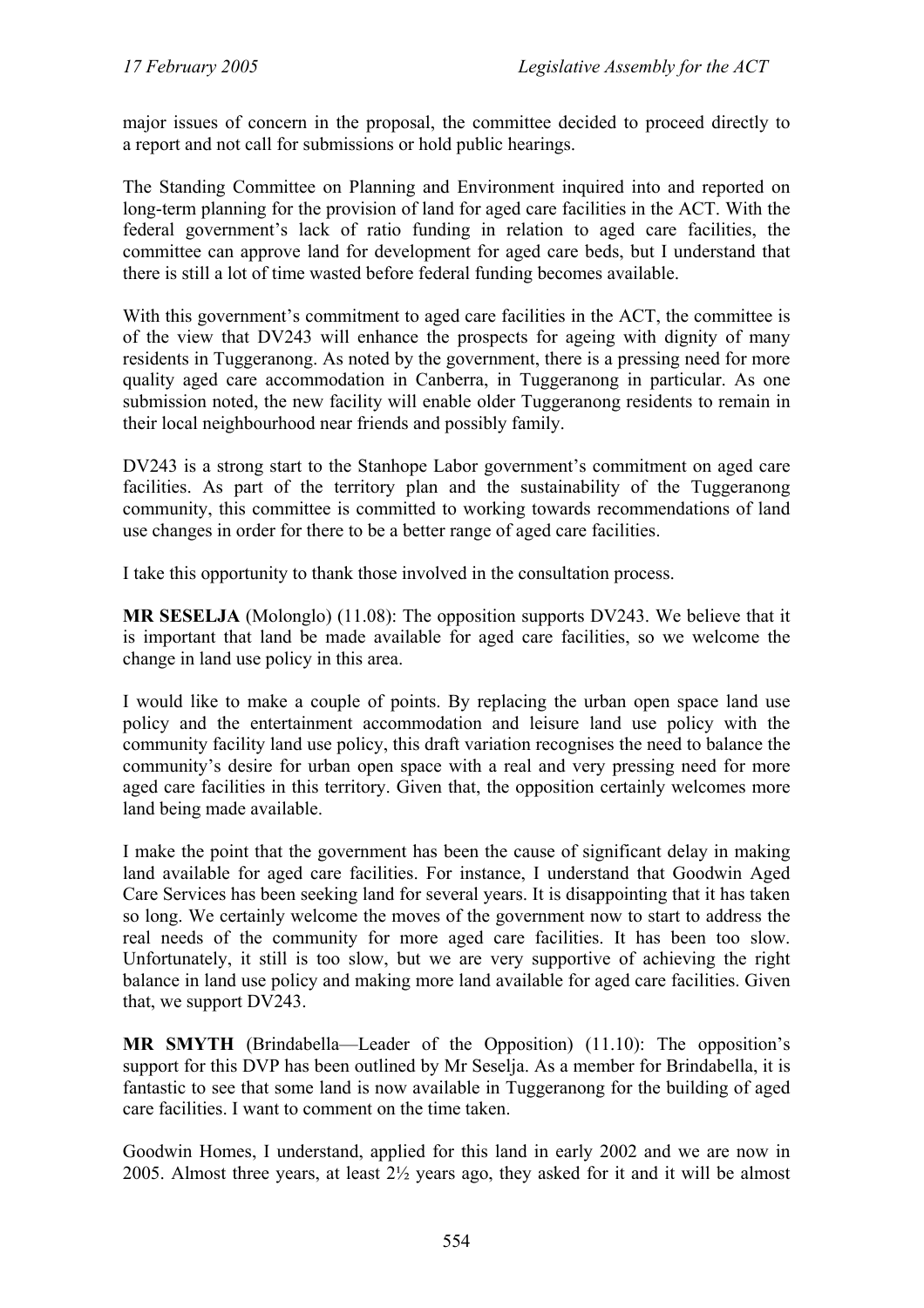three years to the day when the land is finally made available through the DVP for the construction of additional aged care facilities in the ACT.

That delay is intolerable. That delay can be laid fairly and squarely at the feet of the minister and the cabinet for their inability to make quick decisions on obvious issues that are very important to the community so that we an actually get on with building these aged care facilities. The Chief Minister has made much in the past six months of the fault for not providing these facilities being with the providers, saying that the government has cleared the way for them, but it is the time taken on each of these facilities by the minister and the land development authority, the procedures that the government has put in place and, ultimately, the cabinet that really slow down this process. You could really cut about  $2\frac{1}{2}$  years out of the process.

We will debate shortly the situation concerning St Andrew's, which has had the same problem. The Calvary facility has had the same problem. The problem for each of them can be sheeted home to a government that is slow to react, often is inactive and does not have the ability to make quick and timely decisions to allow the community and the providers to get on with enjoying the services that these facilities provide.

**MR HARGREAVES** (Brindabella—Minister for Disability, Housing and Community Services, Minister for Urban Services and Minister for Police and Emergency Services) (11.12): I welcome the Leader of the Opposition's comments on anything positive for our electorate. I acknowledge the Leader of the Opposition's commitment to our electorate, but I also have to put on the record that it has taken some time for this government to unravel the shocking mess that it inherited in 2001 with respect to land being made available for the purposes of older persons' accommodation.

In fact, if the record is examined, it will be found that it was this government that decided to break the nexus, the chicken and the egg system, whereby land or money was not available from the commonwealth and we went round the traps. It was this government that proposed and started off the process of land banking so that at least that part of the issue was taken care of.

Mr Speaker, I am really pleased to see the Monash development taking place. I think that it has been, as Mr Smyth quite rightly put it, a long time in the coming. We welcome it and I thank the committee for its words, but we have to understand and remember for future developments like this that this government has introduced positive change to the exercise.

It now behoves the federal government to lift its game and work with the ACT government in providing these people with appropriate accommodation and for us to remove as many of these barriers as we can. Having done so, it then behoves the private sector to prove that it can provide appropriate accommodation in appropriate locations and not come up with silly concepts that will raise people's hopes but will never get off the ground. I also support the recommendations of the committee.

Question resolved in the affirmative.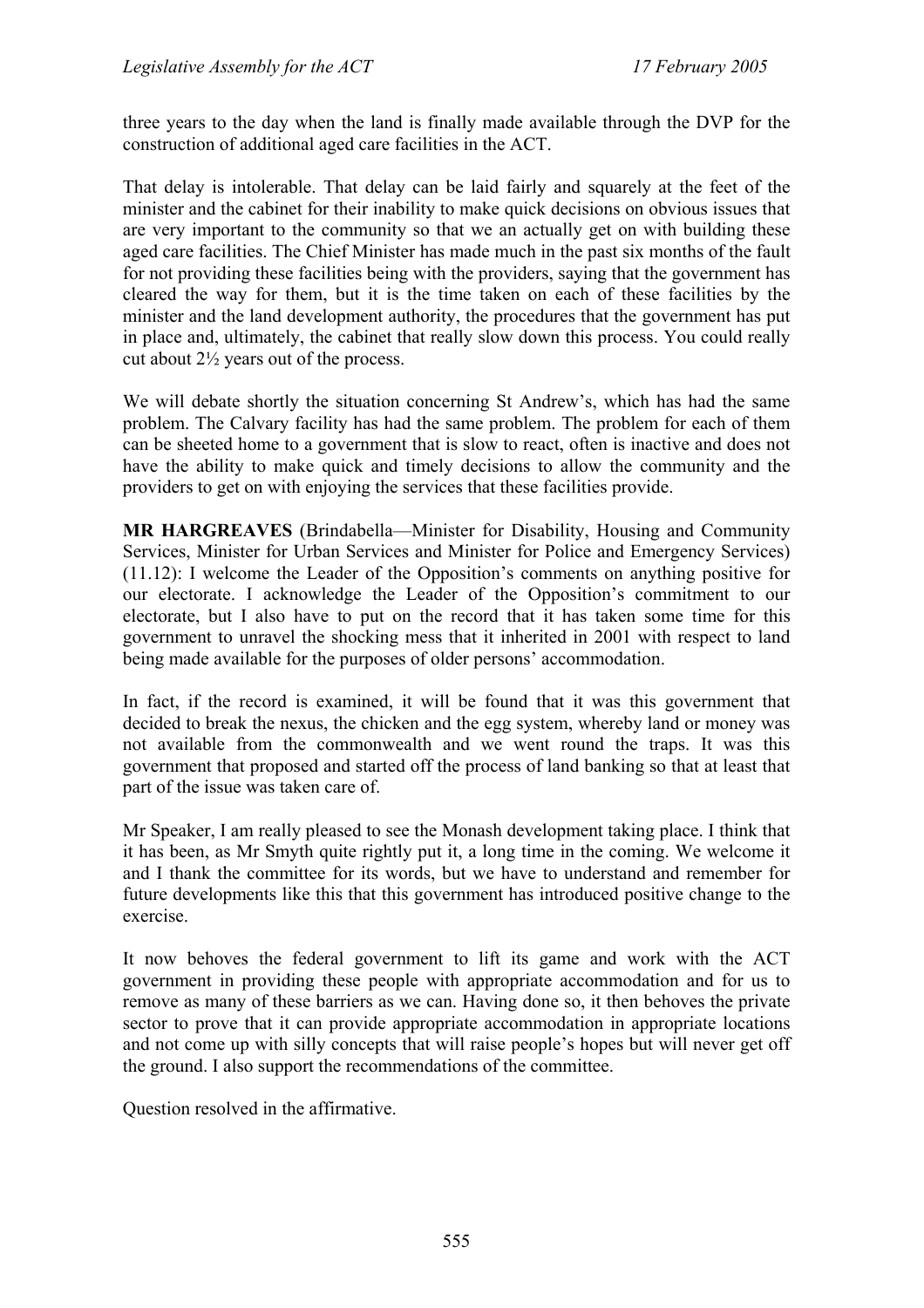### **Report 2**

**MR GENTLEMAN** (Brindabella) (11.14): I present the following report:

Planning and Environment—Standing Committee—Report 2—*Draft Variation to the Territory Plan No 248—Aged Care Facility Hughes,* dated January 2005, together with a copy of the extracts of the relevant minutes of proceedings.

I move:

That the report be noted.

Mr Speaker, on 16 December 2004, the Minister for Planning, Mr Simon Corbell MLA, referred draft variation to the territory plan 248 to the Standing Committee on Planning and Environment for consideration. The committee considered DV248 on 11 January 2005 and 18 January 2005. The committee decided to proceed directly to report and not call for submissions or hold public hearings, due to the government's commitment to aged care places in the ACT.

Draft variation to the territory plan 248, relating to an aged care facility in Hughes, is also a welcome addition to the land for aged care facilities. A significant number of residents attended the public consultation process. The main objection concerned the protection of approximately 90 trees in the area around the development. Most of the high-value trees are located around the edge of the site.

In addition, the Conservator of Flora and Fauna considered the application, suggesting that it presents no problem provided that protection of any significant trees on the site is taken into consideration in the redevelopment. As these trees come under the protection of ACT legislation, this is a requirement of the design process. Assessments of further environmental impact were made during the planning process and taken into account in the final variation presented.

I take this opportunity to thank those involved in the consultation process.

**MR SESELJA** (Molonglo) (11.16): Mr Speaker, the opposition welcomes the variation to the plan to allow for the provision of more aged care places and the construction of extra facilities. It is something that we have been vocal about during both the previous and the current assemblies.

I would just like to make a point. Heading to the 2001 election, Mr Corbell was critical of the Liberal Party's plan to consolidate some urban space, particularly for facilities such as these, but it seems that Mr Corbell has changed his mind on this one and we certainly welcome that. Our policy was about achieving a balance for urban open space and Mr Corbell condemned that. But he is happy now to take it away, despite being so vocal about it previously. He did take a shamelessly populist position before the election, but once he took office he changed his tune.

I note that the committee points out that this variation is the second such variation dealt with in the Sixth Assembly. It would seem a bit rich for the government to think now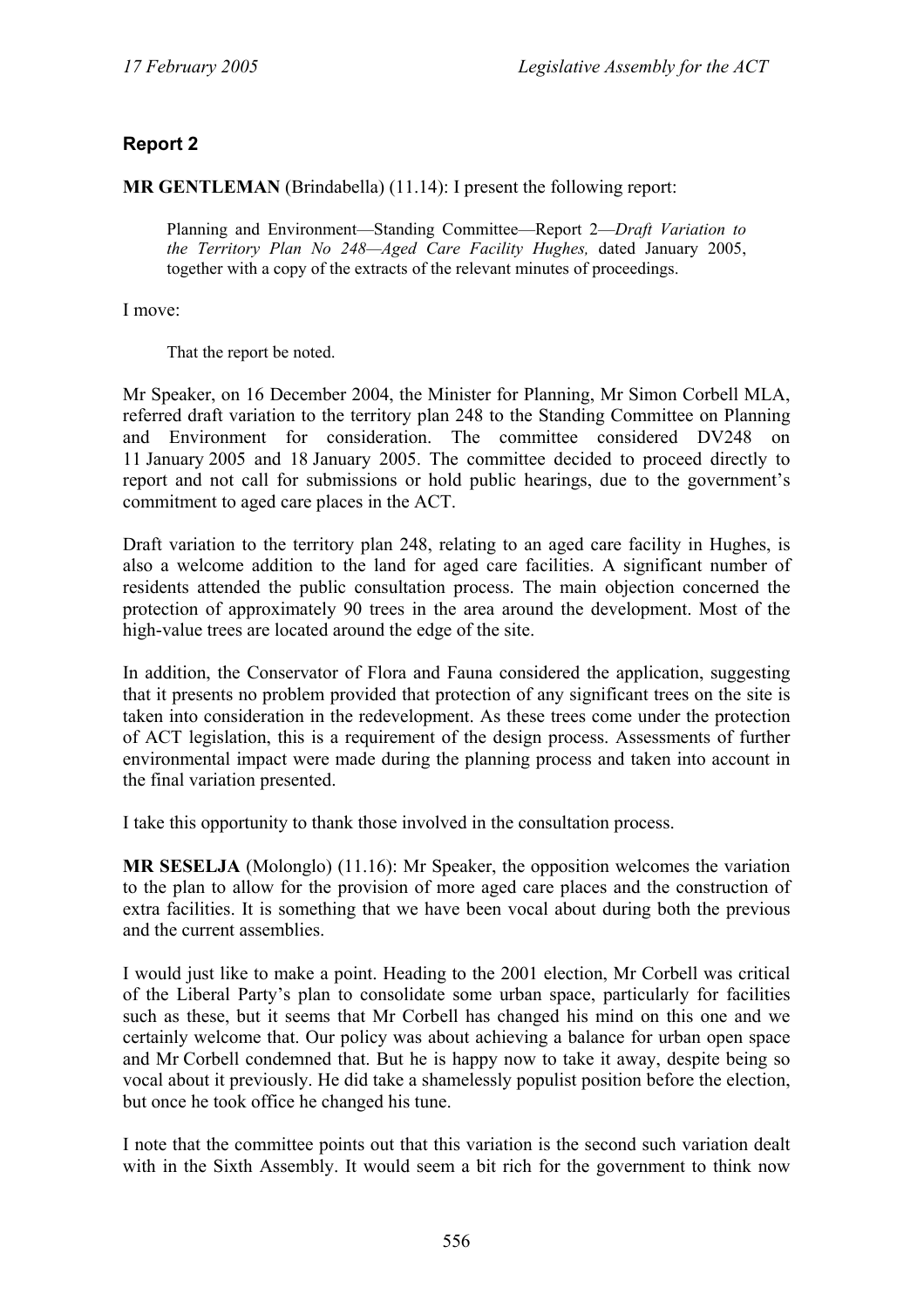that it is responding to current and projected aged care needs. It may well be trying now to paint a picture of doing something and Mr Corbell may well seek to appear as action man, but the fact remains that for the last three years we have put up with delays, reports, analysis and hand wringing.

The government has had ample opportunity to ease the planning regime for aged care facilities. Instead, for its first term it did nothing. It created a policy, albeit in December 2003, some two years after it came to office. St Andrew's Village has been seeking this land for a significant amount of time—for around four years, I think—and the government certainly needs to take responsibility for the significant delay.

I welcome the fact that this variation has been finalised. I welcome the fact that the government, only after being told that it needed to do something to provide further aged care land bank sites, has commenced to do something. But it would still seem to be too little and too slow, and it results in unnecessary delays for aged care places in the ACT.

I note Mr Hargreaves's comments a few moments ago about silly proposals. I do not know which proposals for aged care facilities he is referring to as silly. Perhaps he could enlighten the house on that at some stage.

**MR SMYTH** (Brindabella—Leader of the Opposition) (11.19): Mr Speaker, I want to comment on some of the things that Mr Seselja has quite succinctly put. We have from the government an appearance that it is doing a lot for aged care, yet the fundamental block is still the planning process and the cabinet process to approve direct grants of land. Until the government addresses that, we will go through this continual charade of the government saying, "Here we are doing stuff. We have set up the land bank. It is all the commonwealth's fault". It is amazing how much is the commonwealth's fault in this territory.

I need to point out again to the Assembly that anyone who blames the feds for everything that goes wrong should remember that there has been a capacity out there for 200 beds for two to three years but the facilities have not been built because of the planning system and the failure of cabinet to make decisions. There are a further 505 beds in the offing—I think that something like 160 were released the other day—and they will now go through this same process that this government has established.

The other interesting thing, of course, is the use of urban open space. We always maintained when last in government—and still maintain—that it was appropriate to review the use of land to make sure that it was being used in the best interests of the community. Of course, Mr Corbell always beat the drum about rampant development and how there was going to be cement and buildings on every bit of open space in the ACT.

Mr Corbell promised to hold a referendum in the first term of this government about locking away all the urban open space to save it from those rampant developers and the nasty Liberals. I might have missed it at the election, but I do not recall the referendum being held. Indeed, it was not until very late in the piece that a green paper version of a DVP was put out by the minister to cover up his lack of action on this issue.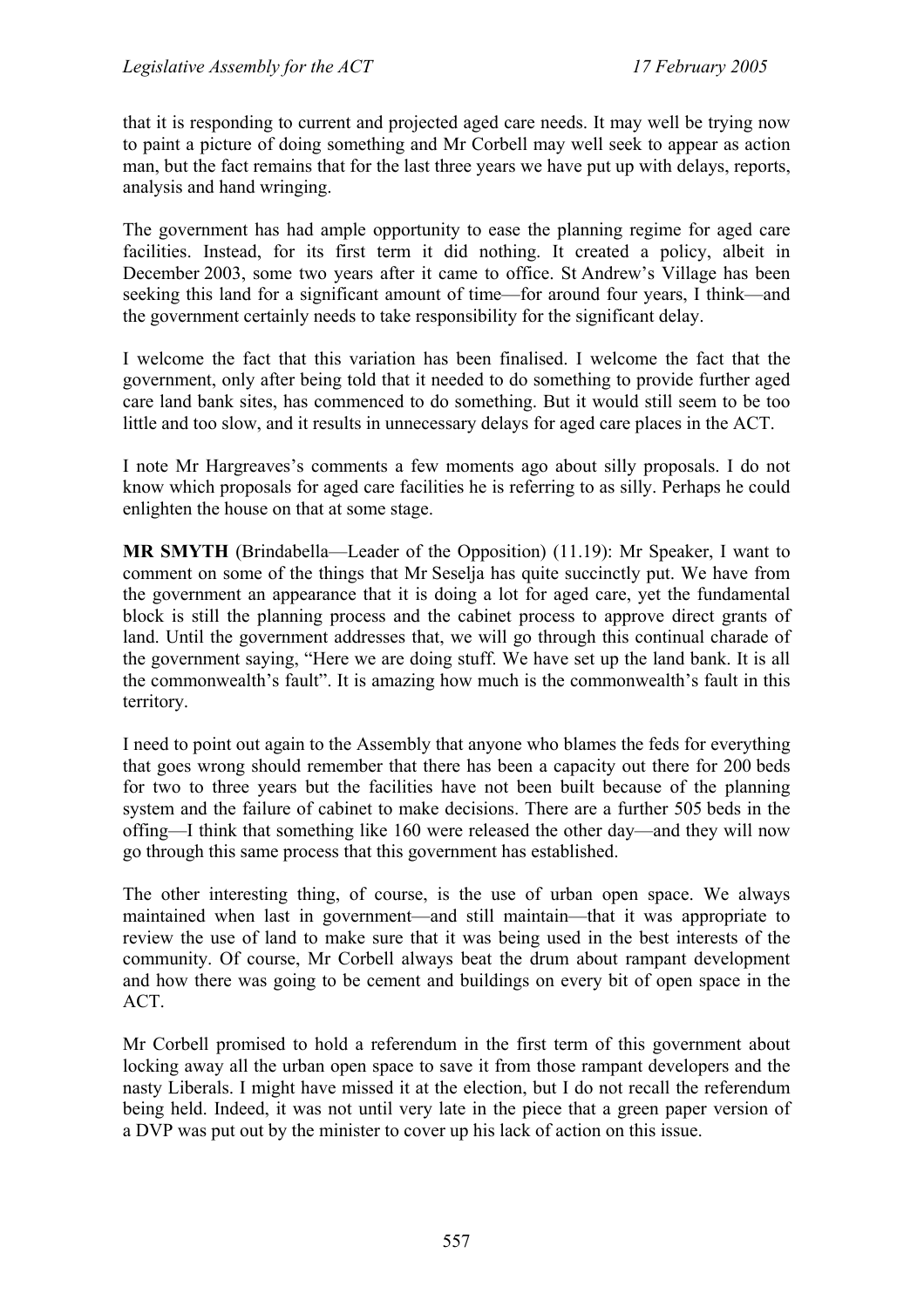We believe that, quite appropriately, where blocks of urban open space can have a higher use for the betterment of the community, they should be used. But we need to point out the glaring hypocrisy of the minister in the way that he has gone about this matter and his lack of action. Fundamentally, it comes down to Mr Corbell. It is a shame that he has not been here all week but, given the way the health and planning systems have been brought to task this week, I guess I would have been away as well if I had wanted to avoid the attacks that he is so rightly suffering.

In the debate on draft variation 243, Mr Hargreaves talked about inappropriate proposals that have been put forward.

**Mr Hargreaves**: Is he reflecting on a debate, Mr Speaker?

**MR SPEAKER**: I was just churning through my head which standing order you have offended, Mr Smyth. I have discovered one. You are reflecting on a vote, because the Assembly gave leave to that member to be away. I would ask you not to reflect on that.

**MR SMYTH**: I withdraw. I would hate to reflect on any vote of the Assembly, Mr Speaker. Like Mr Seselja, I would ask Mr Hargreaves to nominate what were the silly proposals for aged care developments. I can think of at least another two proposals in the Tuggeranong Valley. The Valley Vikings wanted to put an aged care facility next to their club in the town centre. That was just too hard. I know that the Christian City Church has identified a block of land in Monash on which it wants to build a church and aged care facility. I know of the discussions because the church approached me towards the end of the last government about gaining access to that land and we started the process, but three and a bit years later it still cannot even get the go ahead on, firstly, whether it can have the land and, secondly, what the value of that land might be.

So, despite all the protestations from Mr Hargreaves that his government has fixed the system, again it is just a chimera. It is the image of action, but we still have a system for the allocation of land for aged care facilities that is fundamentally too slow and does not meet the needs of the community and that is, of course, the product of the reforms of this government.

Question resolved in the affirmative.

### **Report 3**

**MR GENTLEMAN** (Brindabella) (11.23): I present the following report:

Planning and Environment—Standing Committee—Report 3—*Draft Variation to the Territory Plan No 209—East O'Malley—Extension of Mount Mugga Mugga Nature Reserve,* dated 28 January 2005, together with a copy of the extracts of the relevant minutes of proceedings.

I move:

That the report be noted.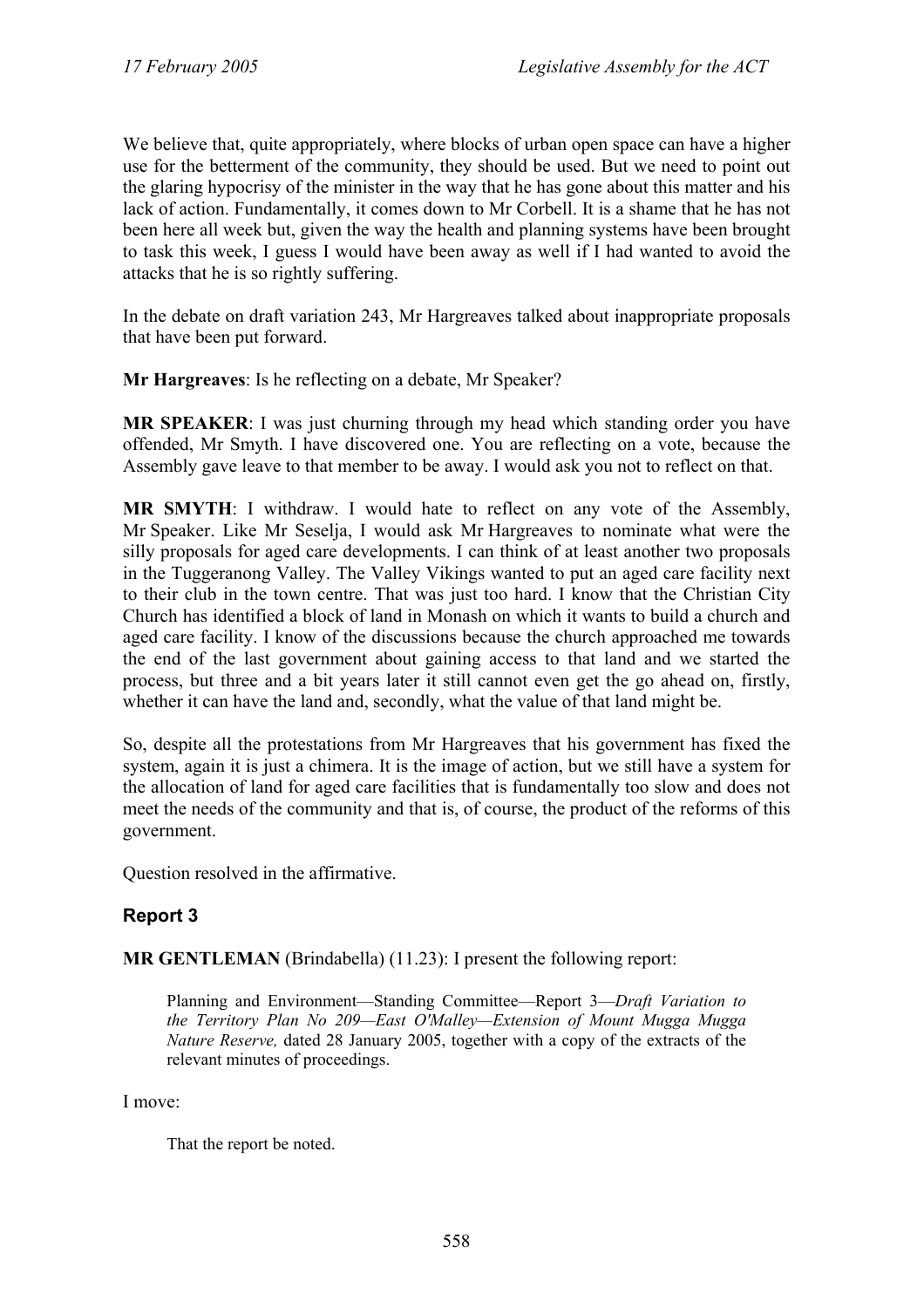Mr Speaker, the committee considered DV209 at meetings on 11 and 18 January and on 1 February 2005 and recommended that this variation be noted after much consultation with members of the community, Environment ACT, the ACT Planning and Land Authority, the ACT Commissioner for the Environment, and the Conservation Council of the South-East Region and Canberra. As the extension of the Mount Mugga Mugga nature reserve is likely to have broad support within the ACT government and the community, the committee decided to proceed directly to report and not to call for submissions or hold public hearings.

The committee recommends that Environment ACT work with interested community stakeholders to restore woodland habitat in the Mount Mugga Mugga nature reserve as a matter of priority. Whether weeding and natural regeneration or some revegetation is required should be assessed. This is consistent with the planning and conservation issues identified for the Mugga Lane west unit in the ACT lowland woodland conservation strategy.

This proposed variation to the territory plan primarily increases the size of the Mount Mugga Mugga nature reserve by removing the residential land use policy from about 66 hectares of mostly yellow box/red gum grassy woodland on the eastern edge of the suburb of O'Malley. The proposed variation also replaces the existing residential land use policy on sections 38, 39, 40 and 42 with the urban open space land use policy. This will create an open space corridor of about 2.5 hectares through the east O'Malley residential estate. Pedestrian paths and a playground are planned for the area.

The ACT Commissioner for the Environment has welcomed the protection of the yellow box/red gum woodland in east O'Malley. The 2003 state of the environment report says that the ecological communities at greatest risk in the ACT are grasslands and lowland woodlands, particularly endangered yellow box/red gum grassy woodland. By the end of the reporting period there were 10,870 hectares of this endangered woodland in the ACT, of which 2,345 hectares were in nature reserves. This is a significant and high-quality component of the 25,200 hectares that remain in the ACT and surrounding region.

The ACT easily meets the regional forests assessments target of retaining 15 per cent of the original extent within its own borders. The remaining 25,200 hectares are only 8.5 per cent of the original regional extent of yellow box/red gum grassy woodland. The recommendation of the committee to consider the proposals to replace 66 hectares of land that was originally intended for residential development in east O'Malley with high-quality yellow box/red gum grassy woodland and other woodlands is highly commendable.

I thank those involved in the consultation process.

**DR FOSKEY** (Molonglo) (11.27): I want to make brief comments about draft variation to the territory plan No 209, relating to east O'Malley and extension of the Mount Mugga Mugga nature reserve. I want to have it noted that the Greens have opposed the development that is in progress adjacent to this reserve and I want to raise questions for the Assembly to consider about the net contribution that this new development will make—I have visited it—in terms of the impact on the environment.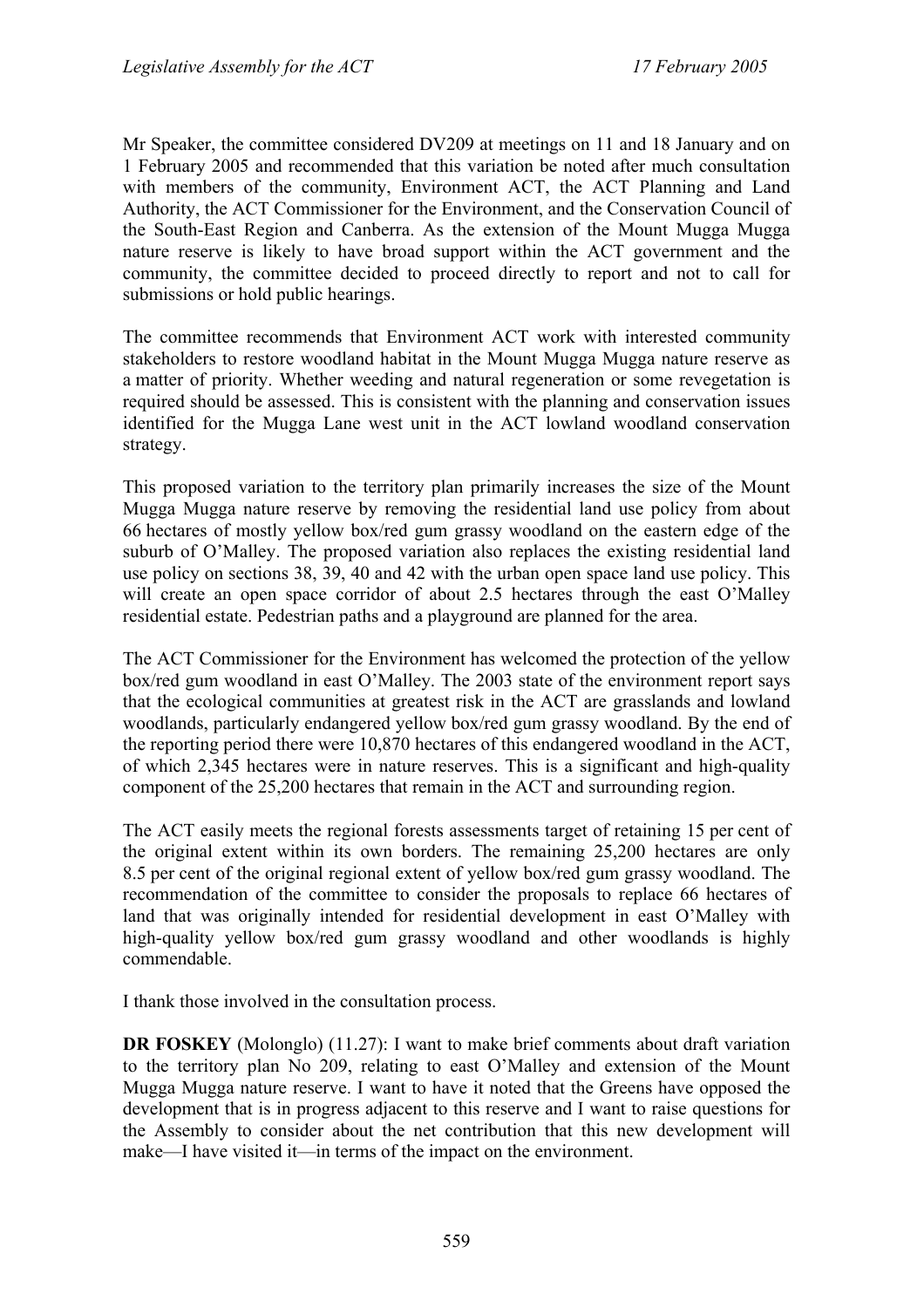Whilst the extension of the Mount Mugga Mugga nature reserve is very good and we endorse it, we question the greenfields development that is taking place in east O'Malley. Having noted that it is isolated in a sense from the rest of the suburb and certainly from the amenities of shopping centres and so on, it will increase the movement of cars into and out of that area. I could not get any assurances from the developer that there will be amenities within the development so that people do not have to jump into their cars every time they want to buy a carton of milk, but I was told that it was probably not likely.

I am very concerned that, while we are conserving a bit more of the grassy woodlands that are endangered, we are losing quite a lot of it, remembering as well the poisoning of the trees last year by persons unknown then and still unknown, even though it is nearly a year later. I am also concerned that, whilst significant trees are being earmarked for retention, there has not been any consideration given to understorey species and, of course, trees of their own are not an ecosystem.

I am concerned that there will be a net impact on greenhouse gas emissions. I am also concerned that these new houses, which will be very expensive houses—it is an elite estate; another one—are not going to be subject to any energy efficiency or water conservation conditions. I am especially concerned, having seen yesterday both major parties in the Assembly combine to defeat the possibility that those people who could well afford to introduce those particular standards in their houses be made to do so.

Question resolved in the affirmative.

**MR SPEAKER**: I acknowledge the presence in the gallery of a former member of the Assembly, Mr Bill Wood.

### **Report 4**

**MR GENTLEMAN** (Brindabella) (11.30): I present the following report:

Planning and Environment—Standing Committee—Report 4—*Draft Variation to the Territory Plan No 246—Changes to Residential Area Specific Policy Overlays— Suburb of Downer,* dated 16 February 2005, including a dissenting report, together with a copy of the extracts of the relevant minutes of proceedings.

I seek leave to move a motion authorising the report for publication.

Leave granted.

#### **MR GENTLEMAN**: I move:

That the report be authorised for publication.

Question resolved in the affirmative.

#### **MR GENTLEMAN**: I move:

That the report be noted.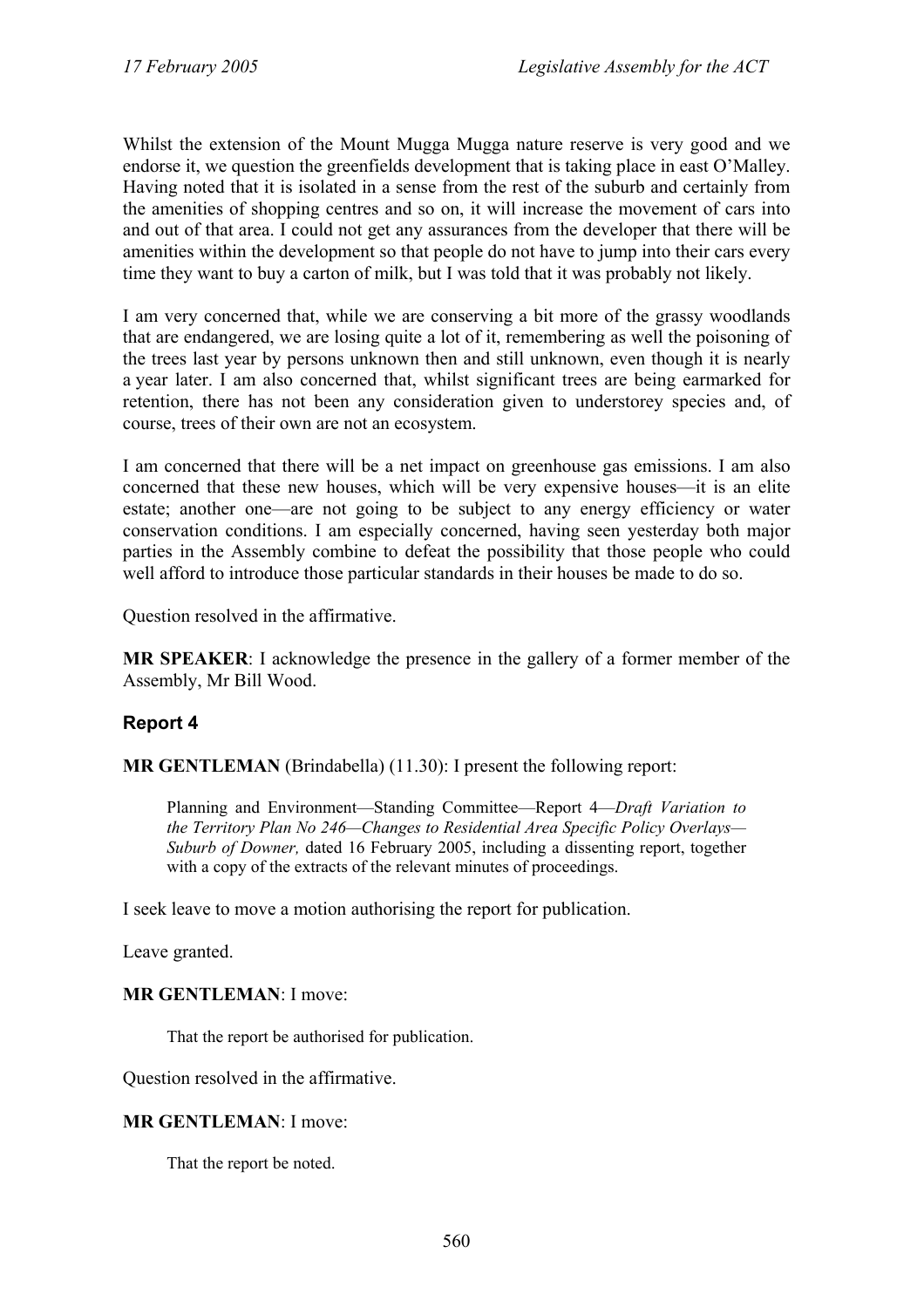The Minister for Planning, Simon Corbell, forwarded draft variation to the territory plan No 246 to the committee in the Fifth Assembly. There was insufficient time for the committee to consider the proposal before the election on 16 October. DV246 was held over for the consideration of the committee in the Sixth Assembly.

On 9 December 2004, I was elected Chair of the Standing Committee on Planning and Environment, with Mr Zed Seselja MLA as the Deputy Chair and Mary Porter AM, MLA as the third member of the committee. The committee considered DV246 on 21 December 2004 as a priority as it had been held over from the last Assembly. With the committee wanting to have all members available for consideration, DV246 was considered again on 8 February 2005 and finally on 11 February.

The documentation and consultation reports provided by the ACT Planning and Land Authority, as well as correspondence and detailed expositions of views sent to the committee by several stakeholders, favoured the retention of the earlier and extended A10 residential core area specific policy in Downer. These were carefully considered before the committee made its decision.

The processes for developing the Downer neighbourhood plan commenced in March 2003 and has involved extensive community consultation. Key events included a neighbourhood newsletter, photographic character discovery, focus groups, a vision workshop, the exhibition of ideas plans, and the establishment of a residents reference group and information sessions. The six-week formal consultation period started on 4 June 2004 and finished on 19 July 2004.

The Downer neighbourhood plan guides the suburb as it meets the challenges of the next 15 years whilst respecting what makes the suburb unique now. It provides planning strategies for the future of the local shopping centre, open spaces, residential areas, community facilities and transport networks. The plan outlines the future character of these neighbourhoods, while protecting and enhancing the elements currently valued.

A task of the neighbourhood planning program is to better fit the territory plan's residential core areas. This involves recognising that a neighbourhood may contain features that are highly valued by residents. Sometimes modifying the core area boundaries is justified to ensure that a broader policy aim can be achieved whilst respecting the local area conditions. This draft variation is a result of the extensive consultations and the planning and design work undertaken by the ACT Planning and Land Authority in the formulation of the Downer neighbourhood plan.

The ACT Planning and Land Authority's extensive consultations with the residents of the Downer neighbourhood have indicated a high level of community value associated with the south-west corner of the suburb. This value includes a mature streetscape in certain streets, such as Berry Street, Blackett Street, Legge Street and Padbury Street, consisting of trees such as Eucalyptus, cinerea, Quercus palustris, Eucalyptus mannifera and Quercus cerris.

In preparing this draft variation to the territory plan, the ACT Planning and Land Authority is required under section 16 of the Land (Planning and Environment) Act 1991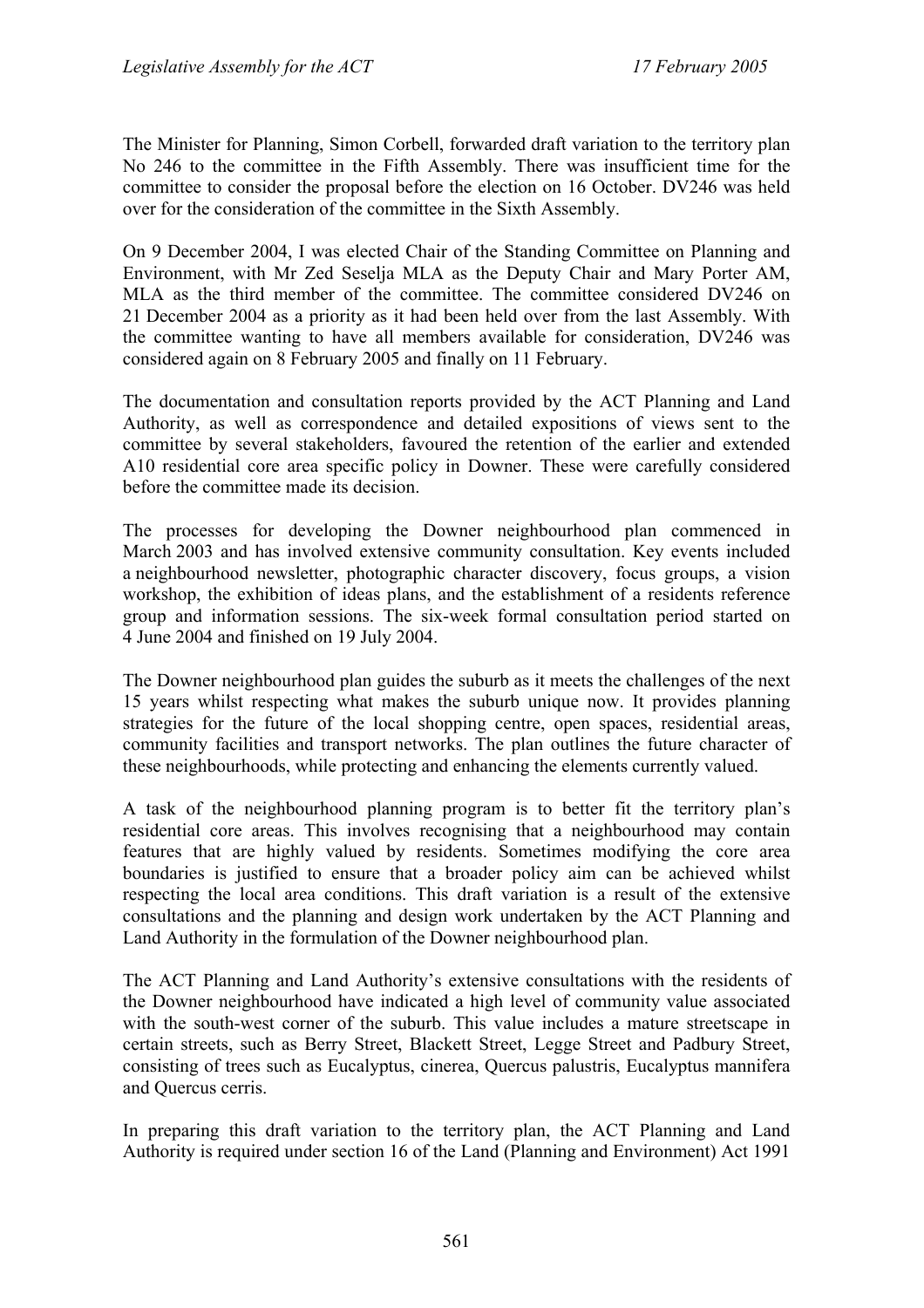to consider any recommendations made by the Conservator of Flora and Fauna. The conservator made the following comment:

In accordance with section 16 of the Land (Planning and Environment) Act 1991, I advise that I have had Draft Variation to the Territory Plan No 246—Changes to the Residential Area Specific Overlays, Suburb of Downer examined and there are no issues of concern for the Conservator of Flora and Fauna provided that protection of significant trees is taken into consideration in any redevelopment proposals.

The committee specifically considered that comment and made special note of the importance of the conservation of those trees protected under the Tree Protection (Interim Scheme) Act 2001. Other considerations for maintaining harmony in Downer are the predominance of original 1960s cottages and the level of bed and breakfast accommodation that should not be affected by the new B12 zoning.

The relatively minor changes to the suburb of Downer, along with the traditional and consistent setback of houses on the properties and the wonderful established gardens, have been a value that the community and the ACT Planning and Land Authority have worked hard to maintain. The authority prepared a variety of options in order to retain the valued qualities of this part of the neighbourhood.

After considerable negotiations with key stakeholders, the option of reducing the extent of the A10 residential core area specific policy and introducing the B12 increased density development area specific policy on Antill Street was agreed upon. This option delivers a number of outcomes for Downer. One is maintaining the existing streetscapes and the regeneration of local shops. A second is that Downer will offer three residential land uses—that is, suburban; an A10 residential core area specific policy; and a B12 increased density development area specific policy which allows for two-storey townhouses and apartments with a maximum 0.65 plot ratio, compared with 0.35 for traditional dual occupancies and 0.5 for front-of-yard dual occupancies.

The option offers a level of protection for the much valued south-west corner of the neighbourhood. It retains and encourages the bed and breakfast accommodation provided by a variety of businesses on Northbourne Avenue. As well, the existing character of Antill Street is a mix of single storey detached dwellings with two-storey dual occupancies, which will lend itself to the modest increase in density to an urban housing area, B12.

Mr Speaker, the draft variation is consistent with the strategic principles contained in the Canberra spatial plan, particularly in regard to creating and maintaining a healthy community and to obtaining and providing opportunities for a diverse range of housing for the full range of household types and lifestyle preferences. Overall, housing choice will be achieved through a mix of residential releases balanced with greenfields development and redevelopment within existing urban areas. Such a mix will reflect the projected demand for medium to higher density dwellings due to changing household and community characteristics.

To protect the character and amenity of existing suburban areas of the ACT, residential development will be strategically directed to locations that will contribute to overall levels of accessibility to facilities and services and reduce dependency on vehicle use. In the short to medium term, this will mean that the further opportunities for redevelopment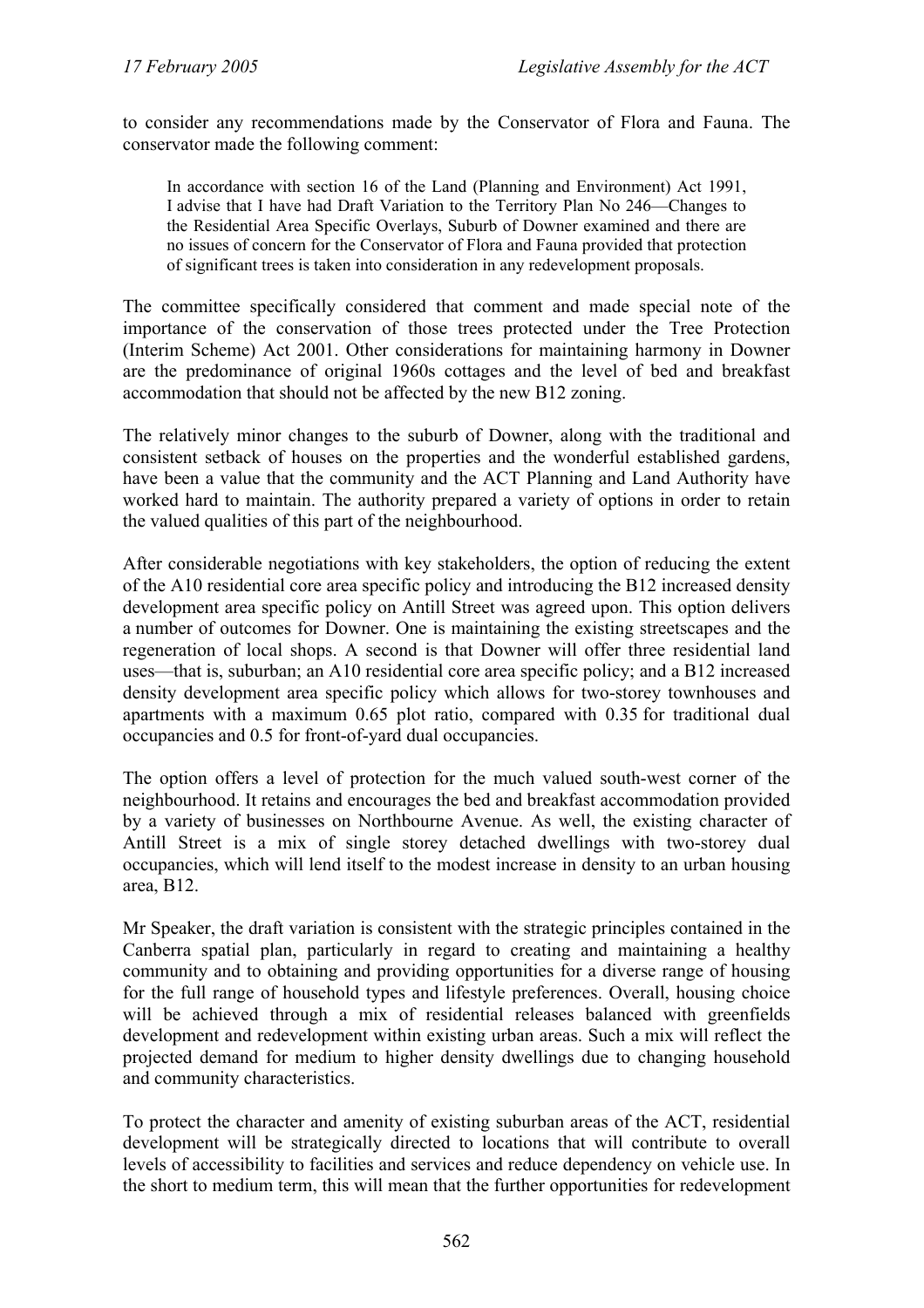will be primarily within Civic, the Northbourne Avenue corridor, Constitution Avenue, the town centres of Belconnen, Gungahlin and Woden, and around key nodes, including Kingston, Dickson, Barton and Russell.

The principles of the life cycle neighbourhood are being adopted so that housing for the ageing population can be provided in the best locations to meet the diverse needs of the community. This will be particularly relevant within established areas so that people can remain living in their familiar environment, close to existing networks; that is, to enable ageing in place.

Greenfields developments and major redevelopment and urban renewal projects will ensure opportunities for a range of housing to provide for life cycle ageing in place, including housing for families, adaptable housing, older persons' accommodation, affordable housing for young people and social housing in appropriate locations with high levels of accessibility to services and public transport.

Investigations will ensure that these areas are consistent with sustainable planning principles, including proximity to existing infrastructure, environmental constraints and proximity to services and families. The goal in any redevelopment is to maintain and develop sustainable employment opportunities. To achieve this, there must be higher density residential development and a choice of housing types within the existing urban areas, predominantly in and around the town centres, to provide for people wishing to live close to places of work, education, community services and cultural activities.

In the territory plan we have worked hard to maintain and develop that, giving us a vibrant town centre with a number of new dwellings in or near town centres as a proportion of the ACT dwellings. The committee considered that the retraction of the A10 area specific policy and the introduction of the B12 area specific policy adjacent to Antill Street, near the Dickson group centre, as a reasonable compromise in the application of sustainability processes.

The proposed B12 policy is consistent with the Canberra spatial plan's aim of intensifying residences near commercial centres and transport routes within a 7.5-kilometre radius of Civic, although the committee feels that this aim had been better met under the A10 policy. When the ACT Planning and Land Authority has implemented the proposed new design guidelines for residential core areas, it is my hope that this will lead to a more accepted necessity for sustainable urban environments, including substantial residential intensification in inner Canberra.

As the committee chair, I thank those who advised us on the variation.

**MR SESELJA** (Molonglo) (11.41): I welcome the government's backflip on this matter; I genuinely do. I think it is very welcome. For some time, we have been talking about the A10 policy and the need to scale it back. We certainly opposed it at the time and we continue to oppose it, particularly as currently defined. DV246 is recognition of that. I really do welcome the government's adoption of the Liberal Party's policy of scaling back on the A10 policy and of concentrating on the intensification of development around group centres, around town centres and along major transport corridors.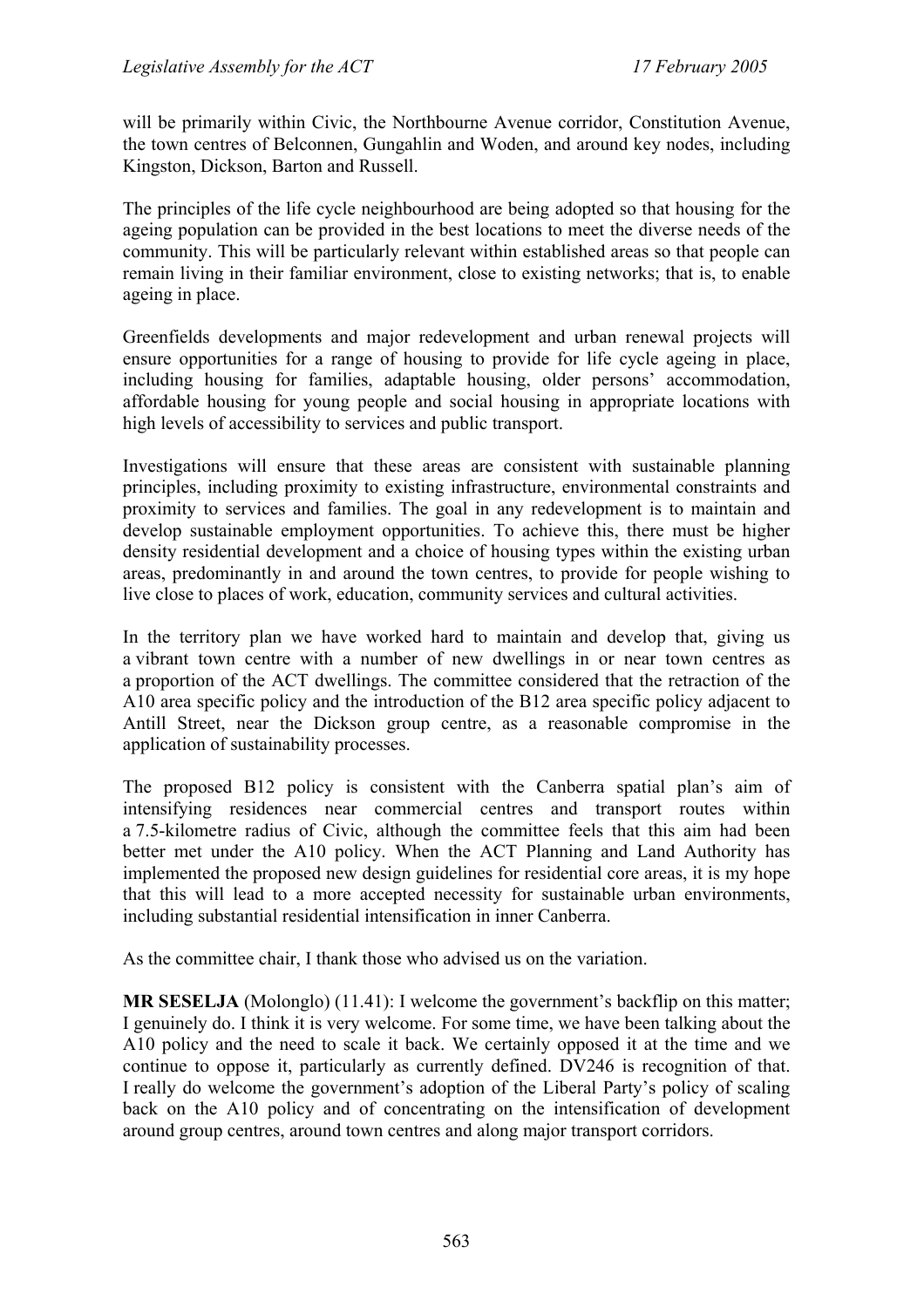I would like to make a bit of a point about what the previous committee had to say on the A10 policy. I note that the previous committee was made up of a member of the Labor Party, a Democrat and a member of the Liberal Party. The committee noted at the time—

**Mr Hargreaves**: And an independent.

**MR SESELJA**: Sorry, my apologies. The committee unanimously noted that the A10 policy was too broad in its application, that it lacked a strategic framework and that it lacked longevity. What do we get now? We get DV246 saying, "They were right and we were wrong. We are going to scale it back. It was encroaching on the neighbourhood in a way that the community found unacceptable, so we are now going to scale it back." The committee said that the policy lacked a strategic framework and it lacked longevity. It certainly lacked longevity.

**Mrs Dunne**: I like the longevity bit.

**MR SESELJA**: Yes, it lacked longevity. It has not lasted very long. We certainly do welcome this change in policy. We welcome the fact that the government has realised the folly of its broad application of the A10 policy, the blanket application of the A10 policy 200 metres from small centres and 300 metres from group and town centres. We would like to see a more strategic framework, as the previous committee noted.

I would also note the change in committee policy. It seems that previously members of the government felt free in committee to analyse government policy and critique it. Mr Hargreaves is an example. He joined in that unanimous report. Unfortunately, it seems at the moment that government members of the committee just want to toe the party line. I would certainly call for more analysis of government policy by committees and I look forward to contributing to that.

I would like to make a couple more comments on the report. I am concerned about lecturing the community. On the one hand, it is being said that the committee is supporting DV246 after community consultation. The community said that it did not like the way the boundaries were drawn for A10 areas in Downer, so the committee supported their being scaled back. But then the committee said:

Perhaps when the ACT Planning and Land Authority has implemented the proposed new design guidelines for Residential Core Areas, Canberra residents will be more inclined to accept the necessity of more sustainable urban environments, including substantial residential intensification in inner Canberra.

I put it to the Assembly that Canberrans are prepared to accept that, but it needs to be done in a proper, thorough and considered way. That is what they have now said to the government. Thankfully, the government has responded. May there be many more such backflips on A10, the ill-conceived, ill-thought-through policy, which the previous committee, government members included, unanimously condemned as being inappropriate. I continue to make the point that I can only hope that in the coming few years the committee process will still analyse government policy, that it will still critique it, that it will look at it in a thorough and considered way, and that it will not toe the party line, that it will not just accept Simon Corbell's directives.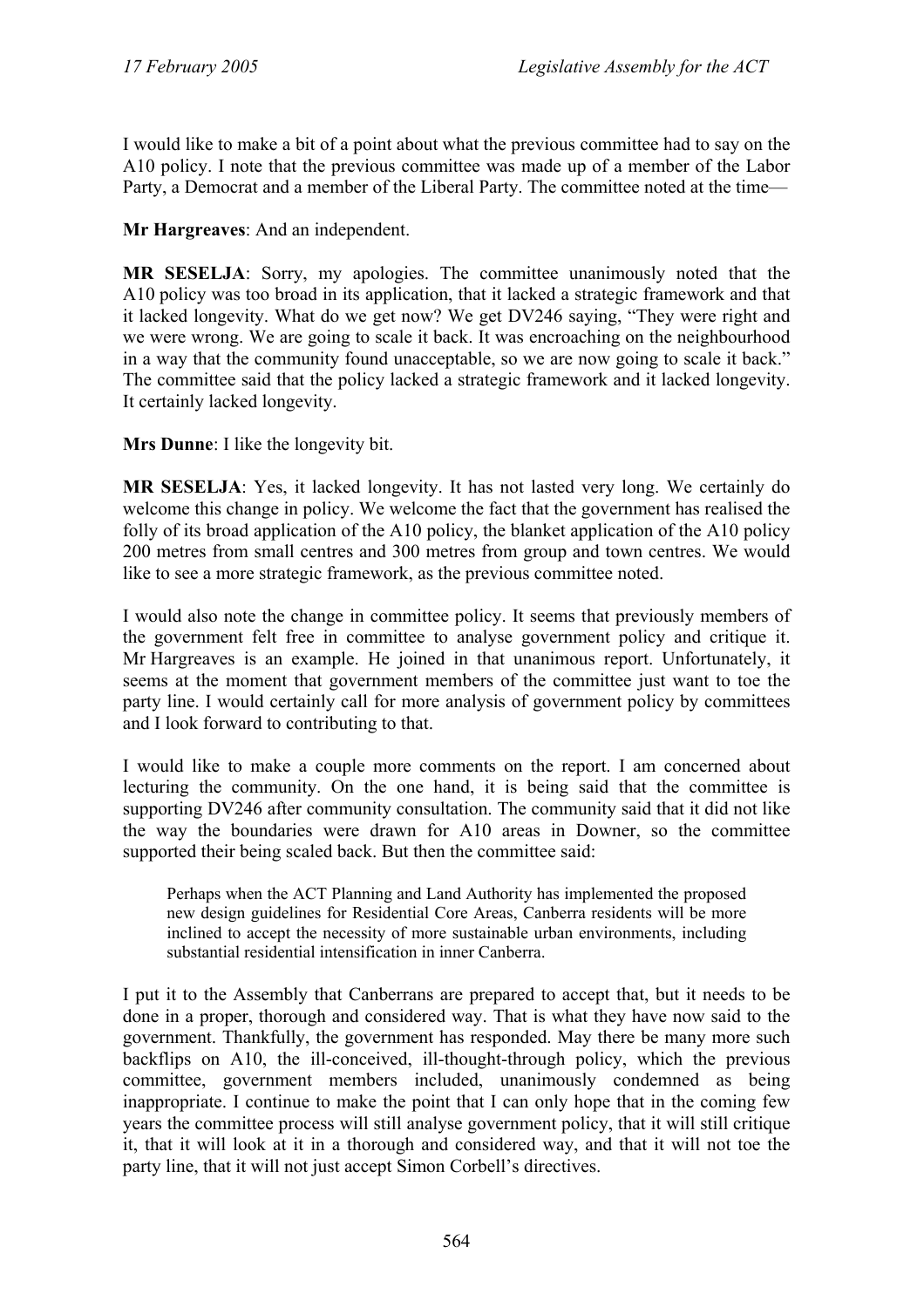**DR FOSKEY** (Molonglo) (11.45): I am very pleased that we have the opportunity to comment in the Assembly on decisions made by the committee. Of course, I note the omission of any Greens perspective on the committee, not through any desire of our own.

**Mrs Dunne**: There wasn't a Greens perspective on the last one, either.

**Mr Hargreaves**: Just a numerical solution.

**DR FOSKEY:** Thank you for those little annotations; I really appreciate them.

**Mr Hargreaves**: I thought you might.

**DR FOSKEY**: It would be nice if you listened as well, but that might be a little difficult.

**Mr Hargreaves**: That's pushing it.

**Mr Quinlan**: Yes, that's a bit much.

**MR SPEAKER**: Order, members! Dr Foskey has the floor.

**DR FOSKEY**: Thanks. I would like you to listen to me with the respect that I grant you.

**MR SPEAKER**: Interjections are disorderly, but it does not help much to respond to them.

**DR FOSKEY**: Thank you, Mr Speaker. I am sure I needed that, too. We are in the process this year, I would assume, of doing what was planned when DV200 was adopted by the Assembly; that is, that it was agreed that in the middle of 2005, being two years after the adoption of the draft variation, as it was then, there would be a review of the success of that variation. Perhaps Mr Seselja is unaware of that. I can see that he is probably not hearing what I have to say, either.

The Greens would have seen that as a more preferable and more open mechanism for examining the impact of the neighbourhood planning process, which, in fact, did agree to A10 areas of a certain size around shopping centres. What happened—and I do not think that the processes by which it happened have been at all transparent; therefore, I do not feel that there is accountability there—is that a change was made at a rather crucial time, just before the ACT election, and suddenly it was decided that Downer would be the exception among the many inner suburban areas that had an A10 zone around their shopping centres. I note that the Downer shopping centre is in rather dire straits, so there is a problem there with the declining population.

I am going to finish by talking about a submission that I am sure that the members of the committee are familiar with. One of my constituents—and yours if you are a member for Molonglo—did put in a submission that I thought had some really good views, views that we do not hear put in the public forums. We all remember that prior to the election there were a number of public forums at which very vocal people said, "Down with DV200". Obviously, they are the only people Mr Seselja has been listening to.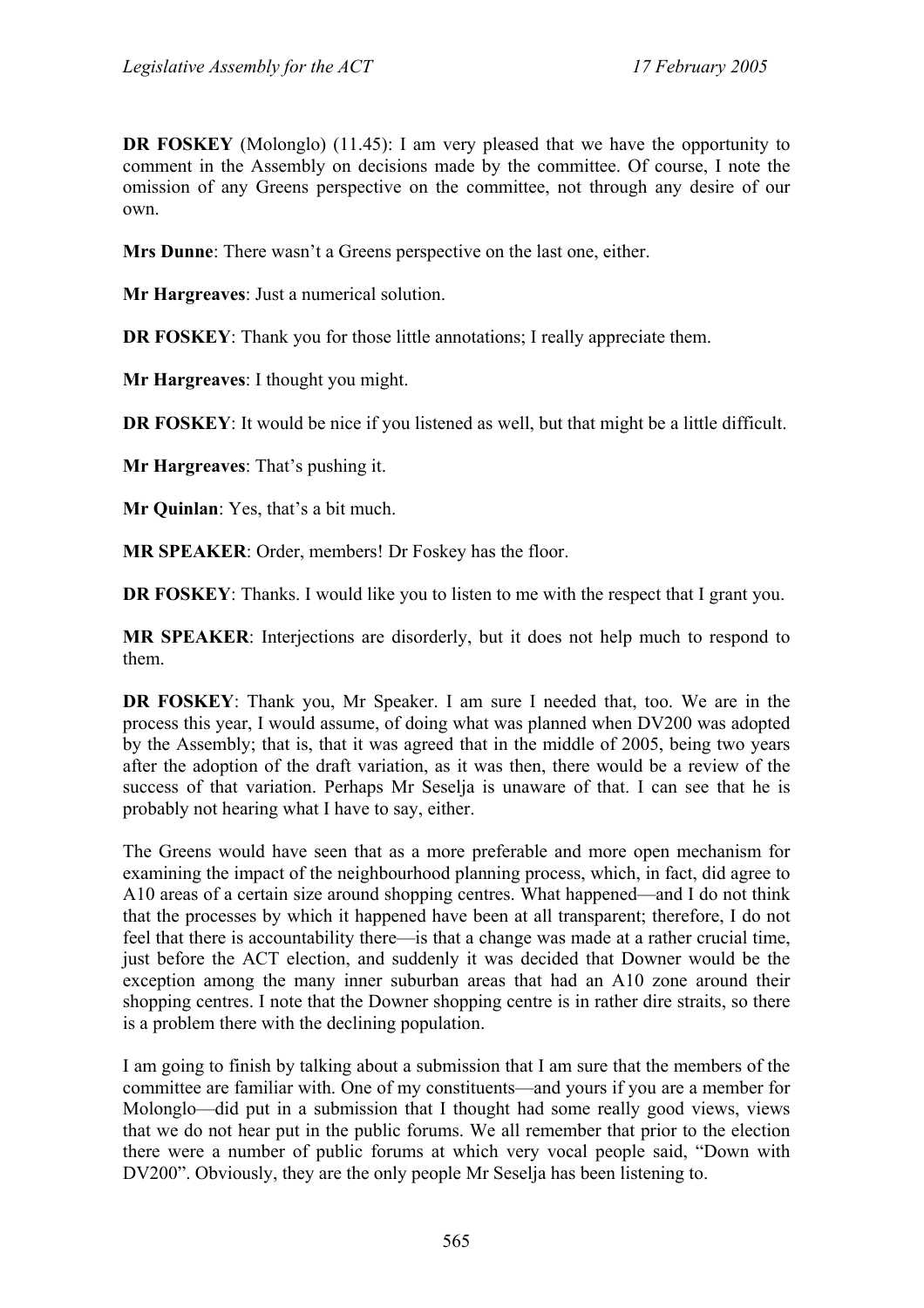However, there were other perspectives put. Not everyone goes to such meetings and not everyone goes to neighbourhood planning consultations; open though they are to people. There are constraints on public participation. Quite a lot of the members of the community feel disempowered by their inability to read these incredible documents, which are dense enough even for those of us with university degrees. People who are looking after children and getting meals together actually do not think they have a say, yet they do. They should have. We hope that the review in mid-2005 will give those kinds of people a say.

In fact, DV246 could represent a major loss of opportunity in the quest to make Canberra a more sustainable city. It is about an area that could take a denser population because it is adjacent to the Dickson shops as well as the Downer shops. The argument has been put that the treescape would have been affected if the A10 policy had gone forward. I would hope that our planning guidelines would ensure that streetscapes, where they are valued and especially where they retain mature existing trees, would be maintained. So I do not think that was an argument for taking the area out of A10.

Also, the kinds of houses that we have in Downer—I have lived in Downer and I have lived in one of these houses—were built to house workers and we all know that workers do not get the very best of facilities. They are energy inefficient. They are badly sited in terms of solar access. The opportunity to have some energy efficient housing there has been lost for the time being.

Anyway, my point is that the process set in place by this Assembly two years ago for DV200, which is now, of course, variation 200, to be examined in the middle of this year would have been the right time to have considered this variation.

**MS PORTER** (Ginninderra) (11.51): I rise in support of Mr Gentleman's tabling of report 4. In particular, I would draw the Assembly's attention to the importance of the protection of the trees located in Blackett, Berry, Legge and Padbury streets, and note that the Tree Protection (Interim Scheme) Act 2001 ensures the protection of such valuable assets to the environment and to the streetscape. The committee took particular pains to note, as Mr Gentleman said, the importance of these trees, although I would not have been able to pronounce them in the brilliant way that Mr Gentleman was able to do.

We also considered and agreed that the existing bed and breakfast precinct along Northbourne Avenue should be preserved and noted the valuable contribution these businesses make to tourism, particularly with regard to Summernats and other national events held in the immediate area, of which I am sure members are aware there are many. We agreed to maintain the gateway aspect of Northbourne Avenue in this area.

We agreed that the B12 rezoning of blocks along Antill Street is in harmony with the existing denser development in that area and is in agreement also with the spatial plan, notwithstanding that the A10 zoning is totally appropriate for an area such as this because of its proximity to shops and public transport. I am disappointed that Mr Seselja is making a political point at the expense of what the community wanted, as we have already outlined.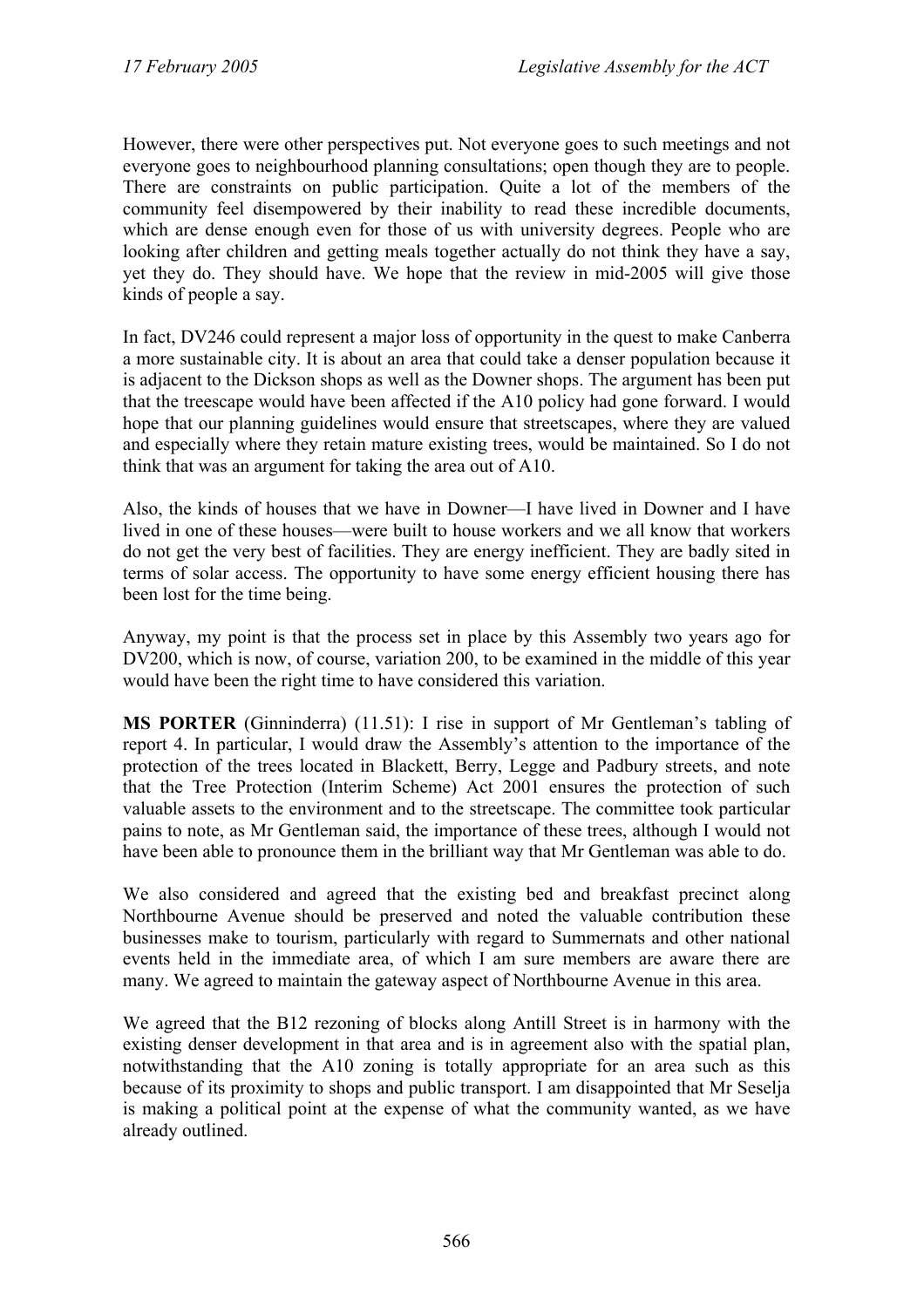I am also disappointed that, although other members of the committee have gone to enormous lengths to accommodate Mr Seselja on every occasion and met on additional days in order to consider these matters and work in a collegiate fashion to get the best outcome for the people of Canberra, Mr Seselja continues to present objections to matters we thought we had already agreed to. This government has been criticised in this place regarding so-called delays. For delays to be caused by a member of a committee is very disappointing. I support the noting of this report.

Question resolved in the affirmative.

**MR SPEAKER**: Order! The time for Assembly business has expired.

### <span id="page-27-0"></span>**Personal explanations**

**MR SESELJA** (Molonglo): Mr Speaker, I have been misrepresented in this place and, under standing order 46, I would like to respond.

**MR SPEAKER**: Leave is granted for you to make a personal explanation.

**MR SESELJA**: Ms Porter just raised a number of concerns about me and claimed that I was somehow the cause of delay with the committee report. That is plainly incorrect. The committee actually approved the report in December, very soon after the referral of the matter to the committee, and then I provided dissenting comments, after which time the committee members came back and changed the report in response to my dissenting comments, and then we had to rescind the approval of the report and approve it again, to which I could then dissent again. So Ms Porter's accusation that somehow I delayed the release of the report is completely false and I object to the misrepresentation by Ms Porter. The accusation is completely false. It is not based in fact in any way, shape or form.

## <span id="page-27-1"></span>**Dangerous Substances (Asbestos) Amendment bill 2005**

Debate resumed from 15 February 2005, on motion by **Ms Gallagher**:

That this bill be agreed to in principle.

**MR MULCAHY** (Molonglo) (11.56): The opposition supports this bill. When the question of the legal and regulatory regime for dealing with asbestos in buildings was debated in the previous Assembly, I believe in August 2004, my colleague Mr Stefaniak made it quite clear that the opposition supported, with some amendments, the legislation proposed. Since that time an industry task force, chaired by Mr Wood, the former minister whom you, Mr Speaker, acknowledged is in the gallery, has identified several changes to improve the Dangerous Substances Act, the themes of which are reflected in this bill. I am advised that the task force is due to report in August 2005 but in the meantime some suggestions it has made for overcoming concerns raised particularly by industry members of the task force are being implemented.

The bill amends section 47J of the original act to clarify that an owner or occupier of premises is not required to find out if asbestos is present. If asbestos is present, the owner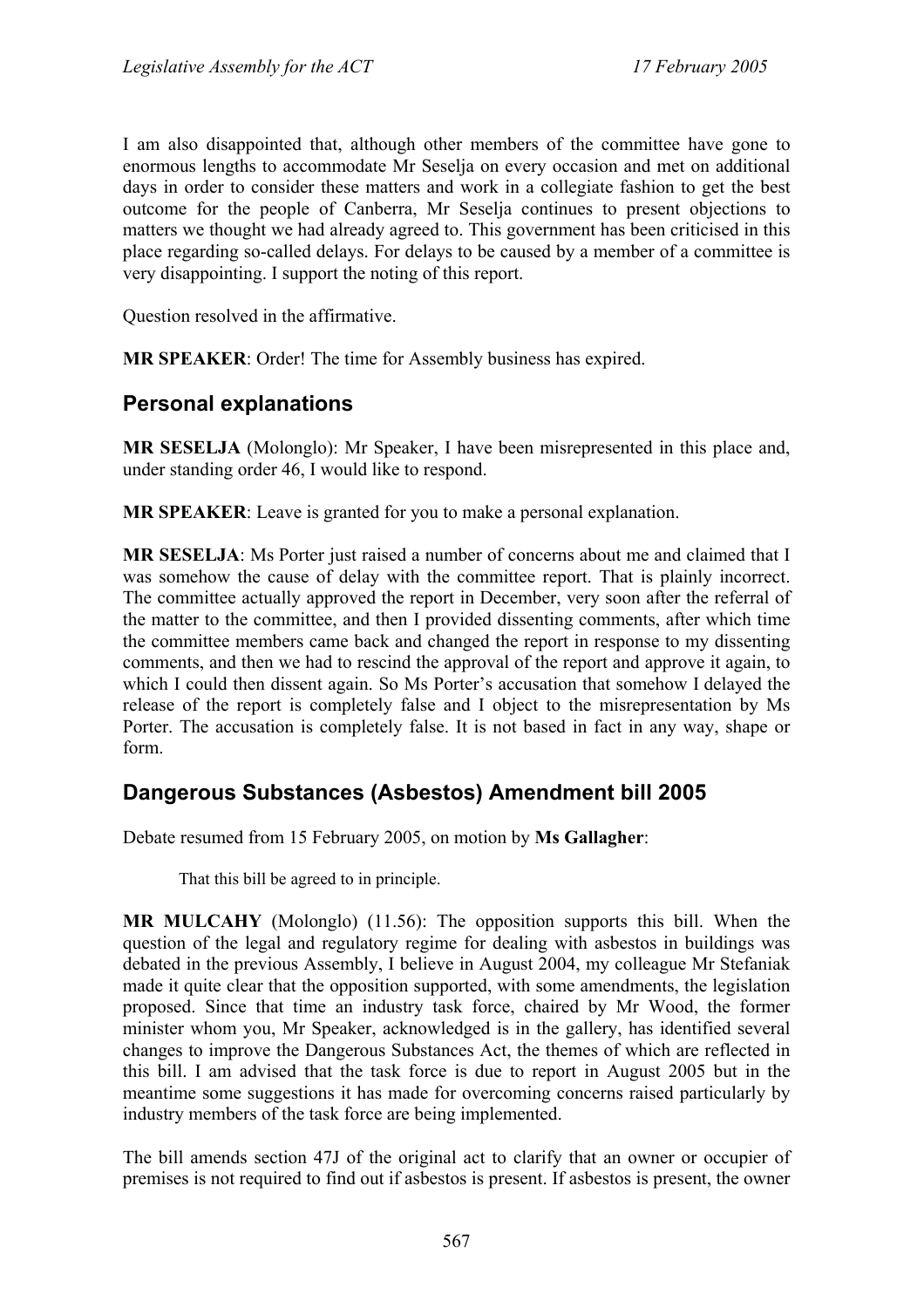or occupier is no longer required to find out where it is or what its condition is. However, the owner/occupier is still required to convey information about asbestos about which he or she is actually aware.

The amendments define the term "tenant" to clarify to whom a duty is owed to be informed by the owner or occupier, and they postpone the commencement date from 1 March to 4 April 2005. I note that the scrutiny report states:

The amendment puts beyond doubt that it is not the intention of section 47J to require the owner or occupier to obtain an inspection report or to provide information beyond what he or she currently knows. The amendment does not displace the common law rules about the liability of owners or occupiers, however, in relation to their premises.

The new section 47K covers circumstances where asbestos may be disturbed and thus become hazardous. Under the original act the owner or occupier could have been obliged to conduct an extensive and costly investigation in order to discover the required information about asbestos. The amendments remove that obligation and liability. Essentially, the effect of the amendments is that an owner or occupier of a building is really only obliged to provide what he or she knows. The owner or occupier is no longer required to carry out further investigations as per section 47J unless a high-risk activity such as renovation or demolition is to take place. This is provided for in 47K.

As we are now well aware, asbestos can be a particularly nasty product. From all the advice now available, if it is left undisturbed it appears to be relatively safe, but when it is loose, damaged or friable it is in its most hazardous state. Exposure to asbestos fibres can result in diseases such as asbestosis and mesothelioma and this seems to be fairly widely documented and accepted by the medical fraternity. People who have suffered asbestos-related diseases have generally been exposed to dangerous fibres through their occupation, mainly in the building, mining and product manufacturing industries.

In Canberra homes until about 1983 there was widespread use of asbestos. I think we all know that for many years it was a very evident part of our life. I know as a child we had it in our own home and our garage and I think many people simply just took it as one of those postwar products that was widely available—a bit like the X-ray process with tuberculosis, nobody understood that frequency of exposure could have potentially long-term damaging effects.

The James Hardie episode, which seems to be an endless saga, has highlighted the suffering from asbestos-related diseases. The Australian government banned the import, manufacture and use of all forms of asbestos in Australia from 31 December 2003, and in the Australian Capital Territory the national ban was implemented by the Dangerous Substances (General) Regulations of 2004. The community these days is looking for assurances of greater margins of safety but the community realises that it must meet additional costs as part of this process. There was also concern that the legislation as it stood would allow asbestos inspectors to capture the market for providing required information.

There may be further amendments down the track based on experience but I am advised by the affected industries, particularly building and housing, that they are comfortable and supportive of the changes that have been put forward. There are plans for an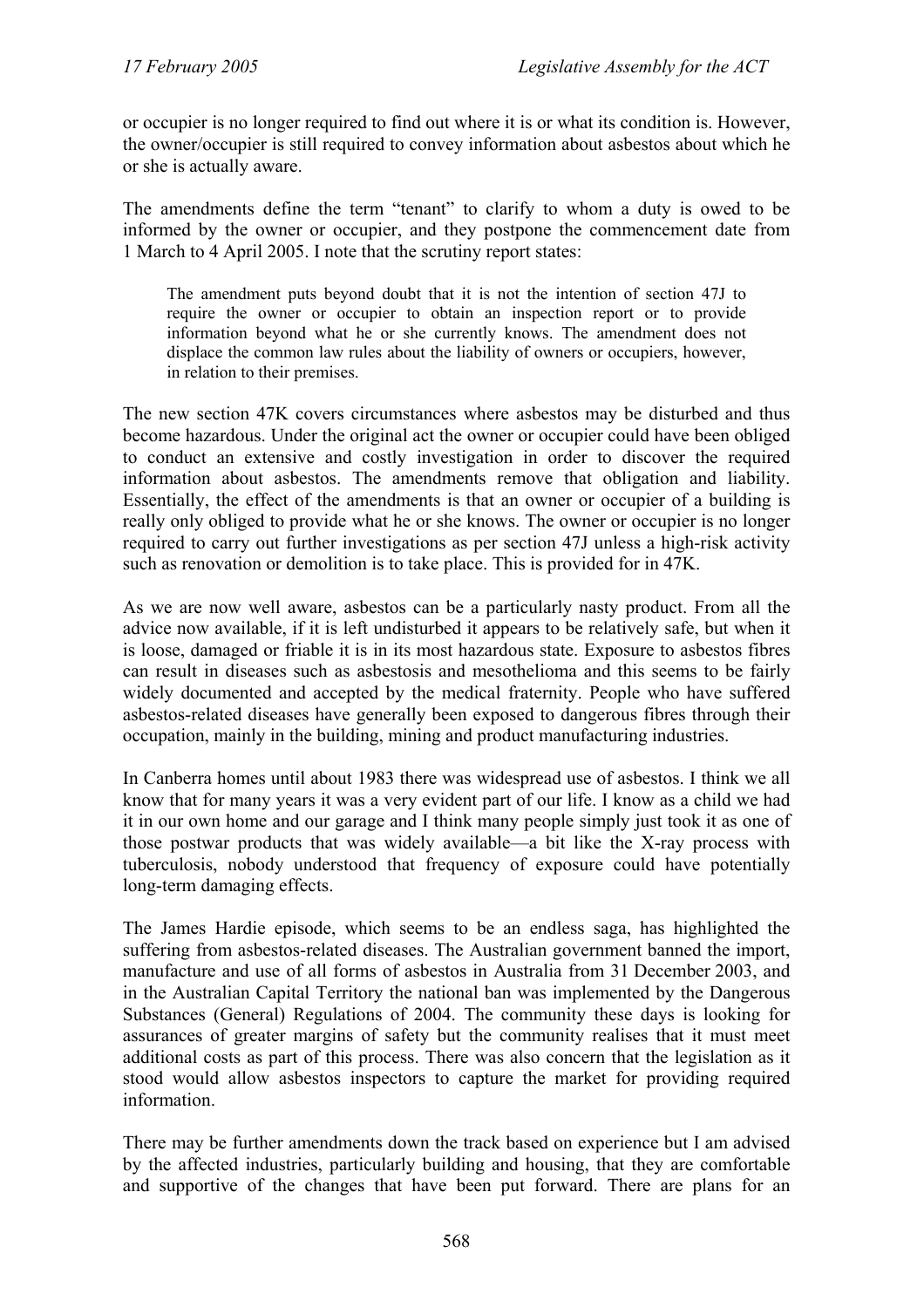education campaign, which has support across the board. I was a bit troubled by the costs involved—some \$200,000—but it appears to have good support from the task force members and is therefore something that we will be pleased to go along with. It is something that was previously supported in this Assembly by Mr Stefaniak when he spoke on the matter.

I would also like to thank the minister and his office for providing a comprehensive briefing on this legislation and we look forward to further briefings as the need for more amendments emerges.

**DR FOSKEY** (Molonglo) (12.01): The Dangerous Substances (Asbestos) Amendment Bill 2005 arises, I think, because the process of putting the original asbestos bill together in August last year was less than perfect. The original regime proposed by Independent member Helen Cross was inadequate and fairly ill considered, although it did address a range of concerns very dear to the hearts of those suffering from the consequences of asbestos exposure, and the activists who care about them. It is also fair to say that, if the Labor Party had been the majority government at the time, nothing much by way of legislation would have happened then or soon after.

As it was, in responding to pressure from the other parties—particularly, I understand, from my Greens predecessor, Kerrie Tucker—government officers put together a scheme, via the dangerous substances amendment bills of 2004, which promised to deliver wide-ranging awareness and protection of people across the community. The scheme created, in effect, a safety duty for owners and occupiers in order to safeguard buyers, tenants and tradespeople from the possibly catastrophic health impacts of asbestos fibres. But it was put together in a very tight time frame in which it was understood that some later amendments might be necessary.

So now we are dealing with this bill, to amend the resulting act, just two days after this bill was introduced into the Assembly, a situation that I find most unsatisfactory. The limitation of time in this case is that the Dangerous Substances (Asbestos) Amendment act will commence on 1 March, unless this bill is passed, and the government is arguing that it simply is not ready to begin the public awareness and safety duty promotion campaign that the commencement of the act requires. I am prepared to accept that advice and so this bill postpones the commencement of the act for about a month.

In terms of the operation of the scheme, the bill also takes out the term "ought reasonably to know" as it applies to the immediate duty of care that owners and occupiers of premises have to have to inform relevant people of what they know about asbestos in their premises. It was never intended that this initial responsibility to disclose known information to tenants, workers and purchasers would require owners or occupiers to discover the material. However, the existing language does seem to suggest such a requirement. This would impose both a financial cost on owners or occupiers and arguably shift some of the responsibility for any health impacts away from others who perhaps more rightly deserve it, such as the manufacturers of the building materials. This legislation also makes it clear that information that is due to a tenant is also due to prospective tenants.

I would like to emphasise that the responsibility to discover such information does kick in in another year, once the Asbestos (Assessment) Task Force has finished its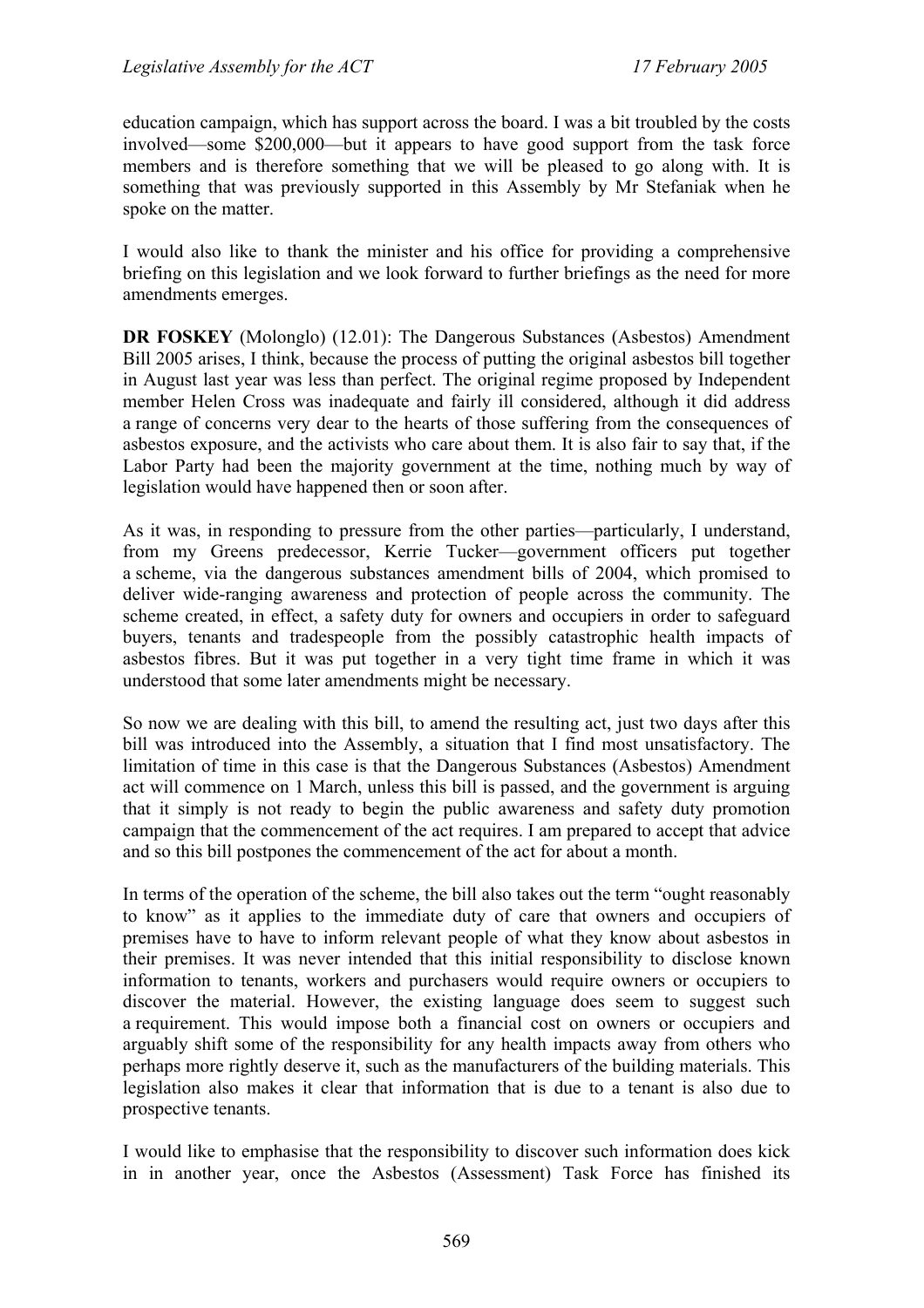comprehensive sampling and survey of Canberra buildings and reported to the Assembly in August this year and there has been time to amend the legislation once again if necessary. This more rigorous requirement for information will then apply when owners and occupiers engage people to work on their building or when they put it up for sale. I still see that as somewhat unsatisfactory as tenants are also likely to engage in the occasional wall stripping or construction work where they might be vulnerable to attack from asbestos fibres.

I am also concerned with the transfer of general information. There are many houses across Canberra which are likely to include asbestos-based materials. That information that your bathroom, for example, might be lined with asbestos sheeting—may well become available through the work of the asbestos task force but then perhaps forgotten by absentee landlords or unconcerned owners. I do wonder what we can do to make sure that this kind of general awareness is passed on to construction workers, new tenants and so on. The time to push that point, however, is with the task force over the next few months or when it reports in August. I think that until then we need to take the work a step at a time.

I will support the amendment but I reiterate my concern that it was tabled on Tuesday and is being addressed by the Assembly only two days later.

**MS GALLAGHER** (Molonglo—Minister for Education and Training, Minister for Children, Youth and Family Support, Minister for Women and Minister for Industrial Relations) (12.07): The legislation we are considering today seeks to amend the Dangerous Substances (Asbestos) Amendment Act 2004. It is a bill to improve the clarity of the act's operation in time for its proposed implementation in April of this year.

As other members have said, the Assembly passed this legislation in August 2004 when we significantly amended a bill introduced by Mrs Helen Cross. The resulting act, the Dangerous Substances (Asbestos) Amendment Act, created a comprehensive framework for addressing the risks arising from exposure to asbestos in the built environment.

The act inserted new provisions into the act establishing the asbestos task force and statutory disclosure requirements in relation to information about asbestos on premises. Section 47J requires owners and occupiers to provide required information about the presence of asbestos. Section 47J is due to commence operation on 1 March 2005. Section 47K imposes an obligation to investigate the presence of asbestos when high-risk activities are to be undertaken and section 47L imposes an obligation to furnish a report for properties listed for sale. The two latter provisions will not commence until 16 January 2006.

The intention of 47J is to ensure that owners and occupiers of buildings who are aware that their building contains asbestos disclose this fact to people such as prospective purchasers or tenants or persons doing certain types of work who need to know this information. This duty was to be imposed only upon persons who have actual knowledge of the existence of asbestos but would not require a person to discover whether there is asbestos in the building. The proposed amendments in the bill will ensure the original intent is achieved.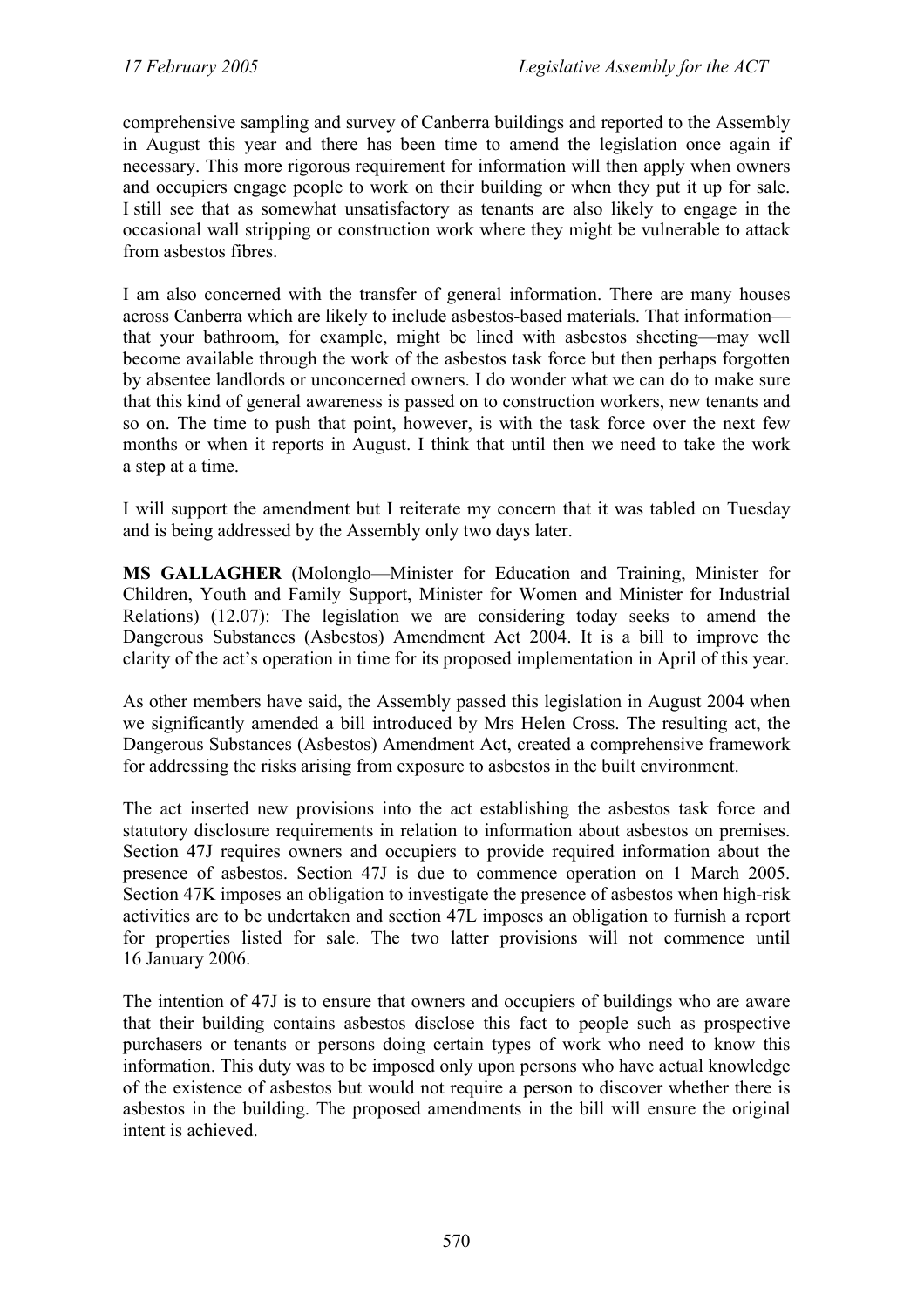When section 47K commences in 2006, owners and persons in control of buildings will have a duty to undertake an asbestos inspection when a high-risk activity is planned. Section 47L will also commence in 2006, providing that a seller of a property accepting specified circumstances or exempted by regulations must obtain an asbestos report before the property is first advertised, listed or offered for sale. A seller must also make the asbestos report on the property available for inspection during the time an offer to buy may be made.

The asbestos task force established by the act is comprised of representatives from the building, housing and property industries, unions, the community, victim support groups and all government departments. The role of the task force is to analyse the extent and impact of asbestos in the territory and to prepare a report of the analysis for presentation to me by 1 August this year.

The task force was formed late last year. It has made significant progress, including the development of a draft survey methodology for the required survey. The task force has already undertaken a pilot survey to test the methodology of the survey and the task force has also undertaken initial technical research and has engaged a reference panel of expert advisers who are providing technical advice and support on scientific building and health issues.

The task force has prepared an extensive communication strategy to prepare the community for commencement of section 47J of the act. It is in this context that the bill before the Assembly today has been prepared. The task force has identified areas of the legislation needing clarification and amendment in anticipation of the first disclosure requirements coming into effect. The asbestos task force has brought to the government's attention that there is some concern about when an owner or occupier is required to make further inquiry about the presence of asbestos essentially through obtaining an asbestos survey report in order to comply with the new provision.

At the time of the debate last year, the Assembly as a whole was conscious of the need to minimise community anxiety that could result from the legislation and to avoid uncertainty in the act. For these reasons, it was determined that section 47K of the act, which imposes the obligation to investigate the presence of asbestos when high-risk activities are to be undertaken, would not commence operation until 16 January 2006. Despite these best endeavours, the task force has advised that clarification of section 47J is needed and that a short postponement of the commencement of 47J is wise to enable appropriate information to be publicly disseminated.

As it is presently phrased, section 47J would apply when an owner or occupier knows or ought reasonably to know that there is asbestos at the premises. That knowledge would give rise to a duty of care to persons at risk to provide such persons with required information about the asbestos at the premises. At present the required information includes up-to-date information about the location and condition of asbestos.

The amendments proposed in this bill have two important effects: firstly, to clarify the intended scope of section 47J of the act and, secondly, to postpone the operation of 47J until 4 April 2005, which will allow for the effective implementation of the government's asbestos awareness program. As other members have stated, the current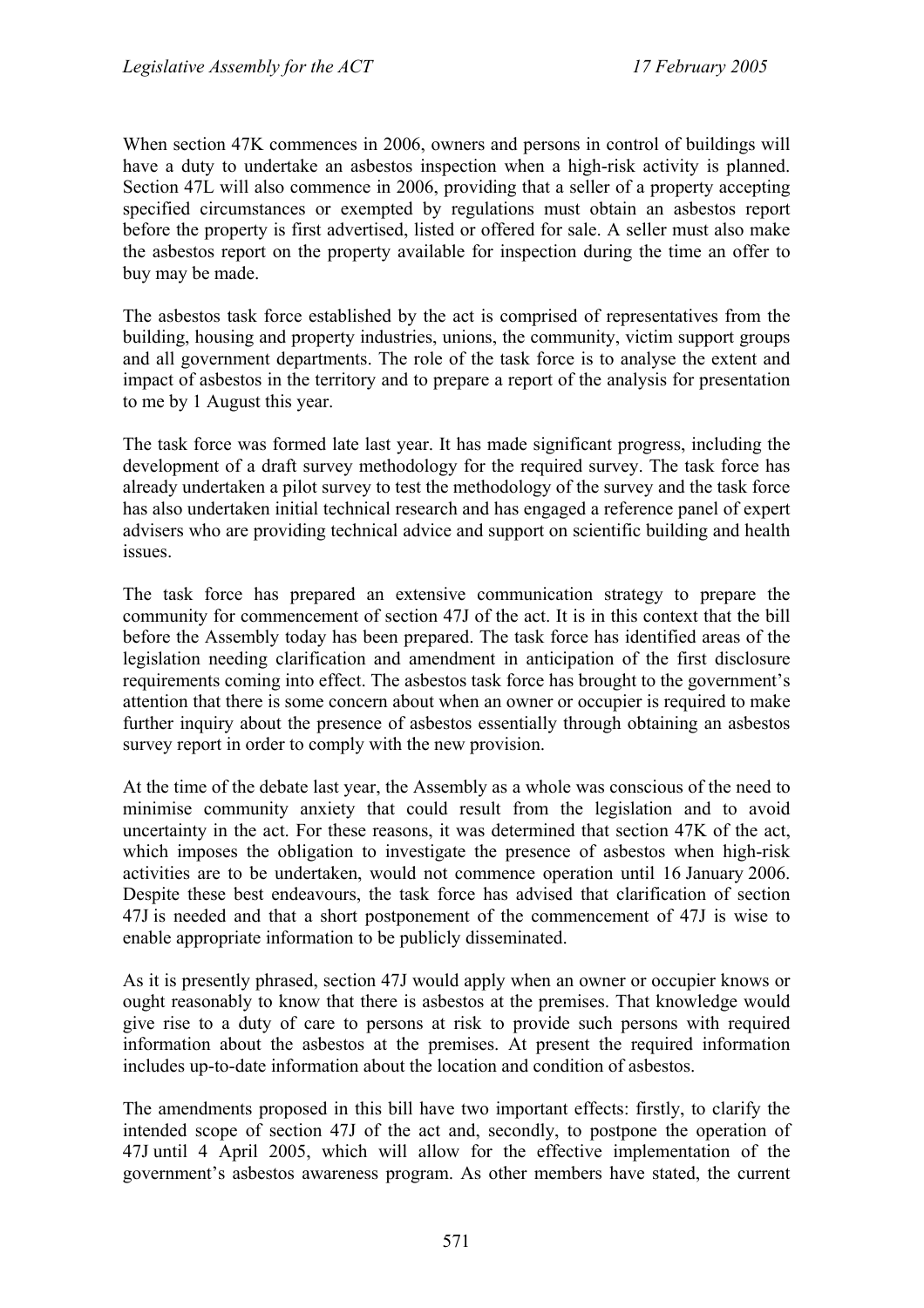wording of 47J(1) with the words "ought reasonably to know" has raised concerns that the obligation of an owner or occupier of premises could be construed as going beyond the provision of the information based on actual or current knowledge and thus require the person to discover information that they ought reasonably to know.

The bill before the Assembly removes the expression "ought reasonably to know" so that it clearly refers to information which the owner or occupier actually knows about the premises without the need for further investigation. The effect of the amendment is that section 47J of the act will now clearly require only that a person must give whatever information they have about asbestos at their premises.

After the commencement of sections 47K and 47L, information obtained for the purposes of those provisions will also need to be given to relevant persons. There is concern also about required information which is defined as up-to-date information about the location and condition of asbestos. This may not be something the average owner or occupier could furnish with confidence. It was not the intention of the government to require people to obtain the services of an expert in respect of this duty. The bill replaces the reference to "required information" that is currently in the section with a reference to what the owner or occupier knows. The definition of "required information" is relocated to section 47K to ensure that the reference of up-to-date information about the location and condition of asbestos is not taken to imply a requirement to obtain current information in section 47J. It is appropriate for the existing definition to continue to apply to the conduct of an investigation under section 47K and to the provision of a report under 47L.

To remove any doubt, the bill adds a new subsection to 47J that expressly states that the owner or occupier is not required to find out whether there is asbestos at a property in order to satisfy the duty of care contained in the section. It has also been suggested that the scope in 47J(2) of the class of persons to whom a duty of care is owed is unclear. In relation to tenants, in particular, unnecessary alarm has been expressed that the term might extend as far as hotel and motel guests and that owners of these businesses would need to provide written information to each short-term occupant. So, to put the matter beyond doubt, 47J is amended to define a tenant as a tenant under the Residential Tenancies Act and the Leases (Commercial and Retail) Act or as otherwise prescribed in regulations. In both the Residential Tenancies Act and the leases act, definitions of "tenant" capture persons who are likely to be a tenant, and a note to this effect is added to 47J.

The expression "person at risk" has been replaced by the expression "relevant person". The term "relevant person" more correctly describes the category of persons to whom a duty to disclose known information is owed. By way of example, a purchaser of a property needs to know this information not necessarily because they are at risk but because they are assuming responsibility for the property and may have duties to others in relation to the risk of asbestos.

Finally, the bill amends the commencement provision of the act to allow 47J to commence on 4 April 2005. The proposed amendment follows a recommendation of the Asbestos (Assessment) Task Force. A public information program is planned by the task force and the additional time created before section 47J commences will ensure that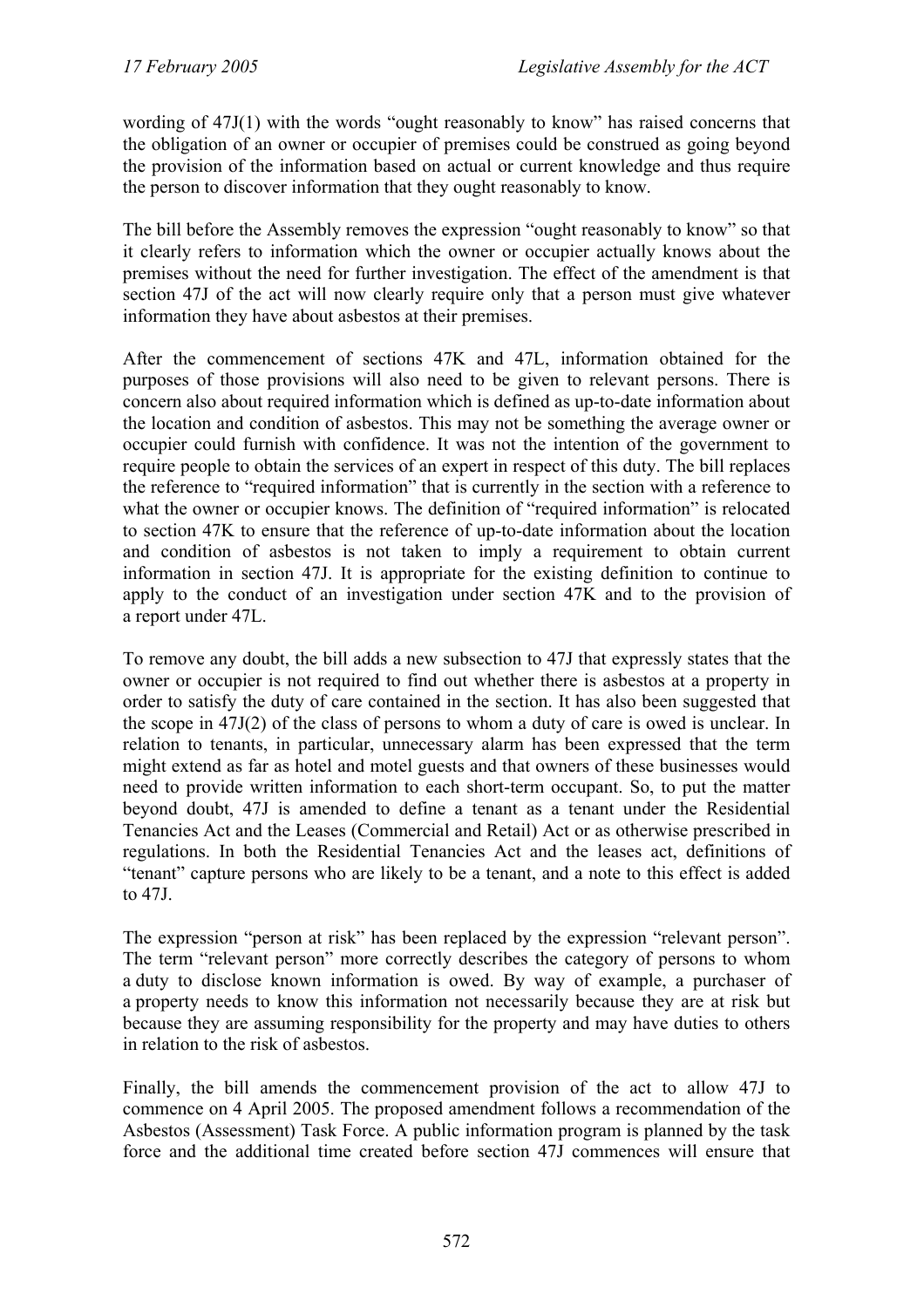a public information program will be as effective as possible. Given the need for other amendments to the act, the proposed delay is entirely appropriate.

These amendments ensure that there will be a minimum of confusion about the obligations of owners and occupants to inform people about asbestos on their premises. That is a very important objective and one that this Assembly should support, and I thank members for their support. I acknowledge the members for their swift consideration of this bill. It is not ideal, as Dr Foskey has pointed out, to introduce the bill on Tuesday and expect it to be debated on Thursday, but briefings were available, it was a matter of urgency and the government does it only in very rare and urgent circumstances.

Question resolved in the affirmative.

Bill agreed to in principle.

Leave granted to dispense with the detail stage.

Bill agreed to.

# <span id="page-33-0"></span>**Health Records (Privacy and Access) Amendment Bill 2005**

Debate resumed from 15 February 2005, on motion by **Ms Gallagher**:

That this bill be agreed to in principle.

**MR SMYTH** (Brindabella—Leader of the Opposition) (12.17): The Health Records (Privacy and Access) Amendment Bill 2005 is designed to amend the Health Records (Privacy and Access) Act. The bill is designed to fix a loophole whereby a person may be able to gain access to the identity of people making mandatory and voluntary reports under sections 158 and 159 of the Children and Young People Act 1999.

The loophole occurs because many of the records made under the Children and Young People Act can actually be classified as health records and can thus be accessed under the provisions of the Health Records (Privacy and Access) Act. The bill inserts a requirement that a record-keeper must not give access to a health record or part of a health record under section 10 of the Health Records (Privacy and Access) Act 1997 if it relates to a report under either the voluntary or mandatory reporting provisions of the Children and Young People Act 1999 and if that record, or part of a health record, would identify the person who made the report or enable the identity of the reporter to be worked out.

Other parts of the bill ensure that the police can still access reports as necessary and that people can still access some of the information contained in the reports as long as it does not identify the reporter. The bill is essentially a fix-up that closes the potentially damaging loophole. It should lead to increased security for the reporters of child abuse, which of course is a good thing. The opposition will be supporting the bill.

**DR FOSKEY** (Molonglo) (12.18): As we know, today individual health and medical data can be collected, collated, stored, analysed and distributed in unprecedented quantities and put to diverse uses. Some of these uses are, of course, a benefit to patients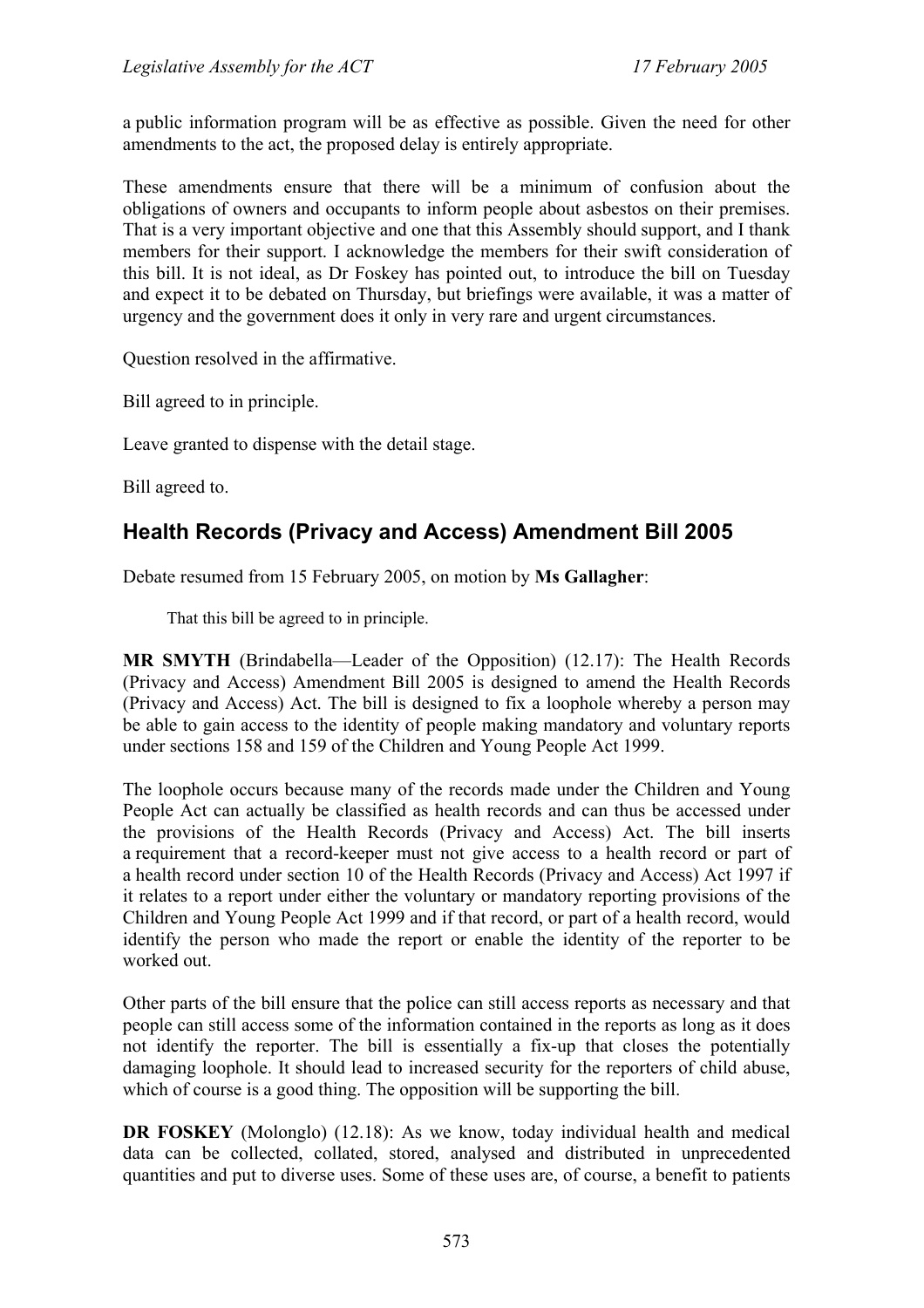and should be safeguarded; others, as this bill identifies, have a potentially harmful ability to rebound on people. So we accept that there is a need to protect the identity of persons making child protection reports.

However, I am going to seek leave to have the discussion adjourned to allow time for full consideration of the amendment, particularly as we have not yet seen the government's legal advice on it. While we accept the proposed intention of the bill, it is a complex area of law and it requires compliance with the principles and practices outlined in the federal Privacy Act as well as special amendments covering the health service providers. It is a very complex issue and one that deserves our full attention, particularly in relation to the complex relationships between the rights of individuals to privacy and the interests of individuals and the need to protect children from harm.

We would hope that the introduction and quick passing of bills within a matter of two days does not become a pattern of this Assembly. We feel strongly that careful consideration and due process should be afforded for each new piece of legislation. I seek leave to move a motion to adjourn discussion on this matter.

Leave not granted.

**MS GALLAGHER** (Molonglo—Minister for Education and Training, Minister for Children, Youth and Family Support, Minister for Women and Minister for Industrial Relations) (12.21), in reply: I thank members for their support. Again, it is not desirable to have legislation introduced on Tuesday and debated on Thursday but this matter has come to our attention through some work that the Department of Health has been doing and it is very important that we move on this as quickly as possible.

This bill seeks to amend the Health Records (Privacy and Access) Act 1997, which gives protection to the identity of persons making reports to care and protection services under the Children and Young People Act. Anything that improves the safety of our children, however small, is a step in the right direction and consistent with the approach that this government has taken in the matter of child protection.

As members may be aware, a range of important and collaborative pieces of work have been undertaken in the last 12 months to improve the ACT's approach to child protection. Of particular importance has been the development of a memorandum of understanding between ACT Health and the Office for Children, Youth and Family Support. The MOU, which was signed by chief executives this month, sets out procedures by which these two government agencies should deal with each other in the matter of child protection. As members will appreciate, the relationships between these two agencies are complex, and the MOU will assist to ensure that procedural and administrative matters do not impede the ACT child protection system in any way. This MOU will be overseen by a management committee of senior executives, who will report regularly to the chief executives on the implementation of the MOU.

The ACT Health Child Protection Advisory Committee is another example of the work that has been undertaken collaboratively across government. This committee includes senior clinicians from ACT Health and representatives from the Office for Children, Youth and Family Support, the Division of General Practice and the Australian Federal Police. It was this committee that first identified the anomaly that led to this amendment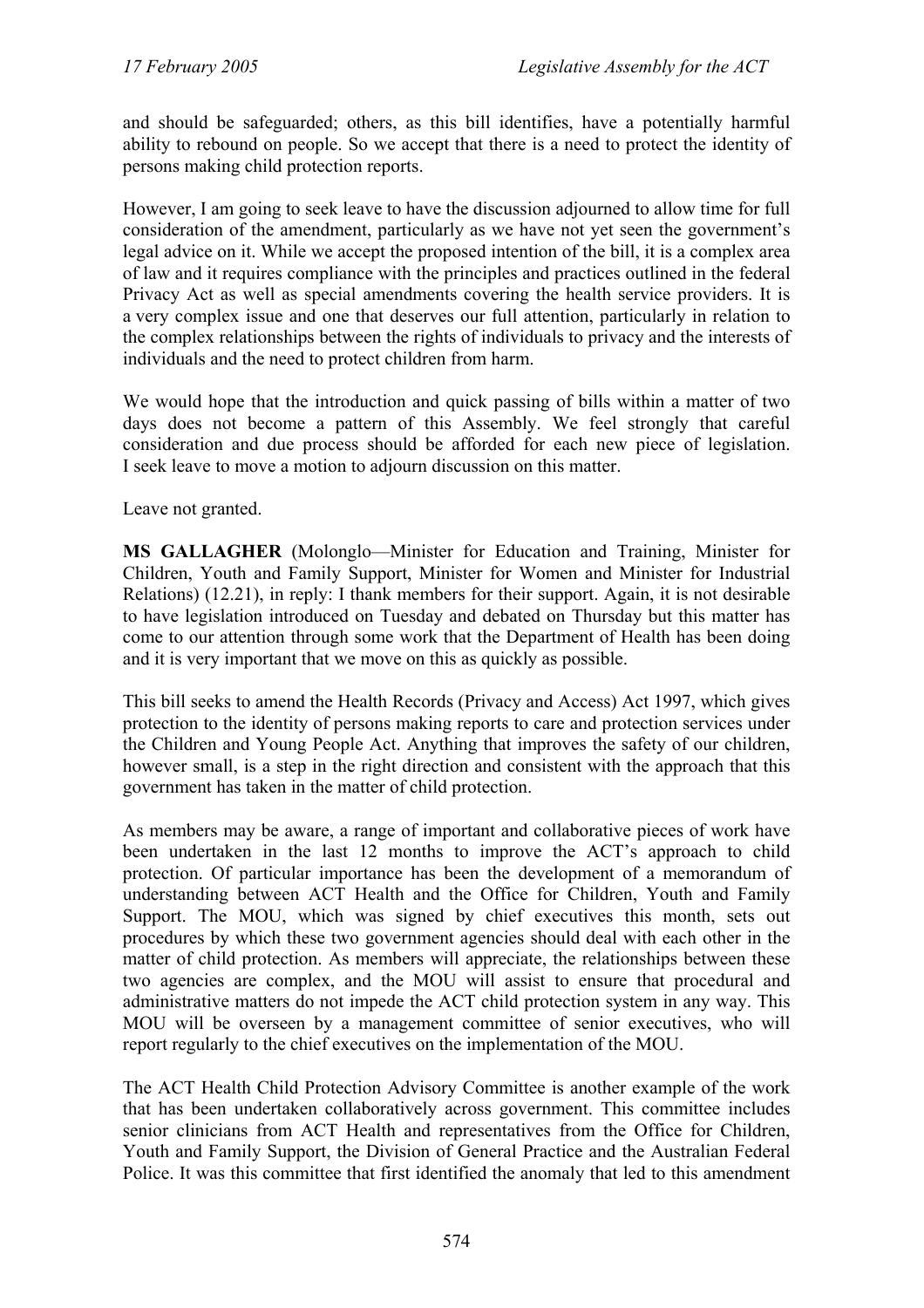being developed. The anomaly meant that an agency's internal record of reports made under the Children and Young People Act 1999 can be provided to persons who made an application under the Health Records (Privacy and Access) Act 1997 because this document will, in most cases, be a health record.

The government takes its responsibility towards children and young people very seriously. We moved quickly to address this anomaly and that amendment is before the Assembly today to ensure that when a person makes a report, either under the voluntary or mandatory provisions of the Children and Young People Act, and keeps a copy of the written report or notes of the action, these internal records may be available to a person, when requested, under the health records act.

The identification of a reporter and their information could place the child or young person, other adults, the reporter and agency staff at risk. So the bill today seeks to amend the health records act to prohibit access to a health record or part of a health record if that record or part of the record identifies the person who made a report under either the voluntary or mandatory reporting provisions of the Children and Young People Act or if the record-keeper is satisfied that the identity of the reporter could be worked out from the record or part of a record.

The Health Records (Privacy and Access) Act 1997 commenced operation in February 1998 with the intention of providing for the privacy and integrity of and access to personal health information. I would like to stress that the amendment we are debating today will retain to the greatest extent possible access to personal health information through the act. The amendment will not prevent people from seeking a review by the Health Complaints Commissioner of any decision taken under the health records act, nor will it prevent a court order being issued or hinder care and protection services or the police in the case of an investigation. The amendment will protect the identity of reporters, and therefore our children, while minimising the extent to which information under the health records act is withheld.

The amendment strikes the balance between the human rights of children to be protected from harm, a reporter to have their identity protected and the rights of community members to access information regarding their health records. This issue has been rightly flagged by the Standing Committee on Legal Affairs' scrutiny of bills report of 17 February 2005 and I thank the committee for its speedy consideration of the matter.

In this case, the government judges that the rights of our children to safety from abuse and neglect are paramount and, consequently, the identity of child protection reporters must be protected. That said, this amendment will retain to the greatest extent possible access to personal health information through the act. This issue has been thoroughly examined by the Department of Justice and Community Safety in relation to the Human Rights Act 2004, and a statement of compatibility with the Human Rights Act 2004 has been issued. I thank members for their support for this bill today.

Question resolved in the affirmative.

Bill agreed to in principle.

Leave granted to dispense with the detail stage.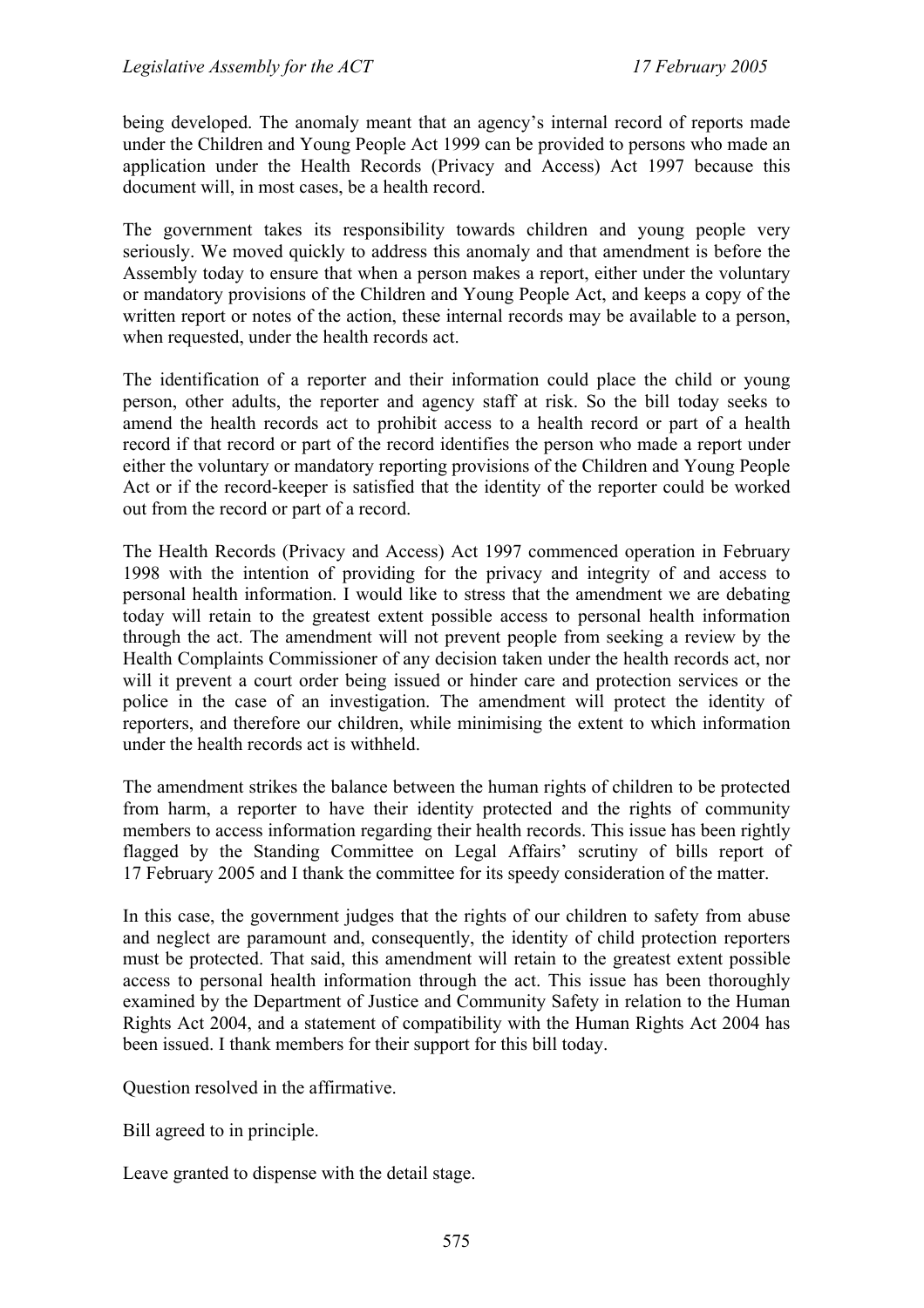Bill agreed to.

### **Sitting suspended from 12.26 to 2.30 pm.**

## **Questions without notice Canberra Hospital—staff**

**MR SMYTH**: Mr Speaker, my question is to the Chief Minister as minister responsible for the public service. Chief Minister, you would be aware of a report in the *Canberra Times* today that details a memo circulated to acute care staff in the Canberra Hospital that instructs staff to work harder and not to take breaks. Minister, the public sector standards and all current certified agreements note that managers should ensure that "employees take a meal break of not less than 30 minutes no later than five hours after commencing duty, and ideally every five hours thereafter".

Chief Minister, why is the management of the Canberra Hospital breaching the terms of the certified agreement and the public sector standards, and what action are you taking to protect the rights of workers at the hospital?

**MR STANHOPE**: I thank the Leader of the Opposition for the question. Mr Speaker, I am advised that the memo described by the *Canberra Times* really was not a memo but a personal email from the deputy general manager at the Canberra Hospital to the director of emergency medicine and one of the emergency department doctors who, at the time that the email was sent, was the admitting officer. It has been described to me as a personal email by the deputy general manager to his employed doctors.

It was never, ever the intention of the deputy general manager of the Canberra Hospital, in sending the email, that it be distributed to staff. It was in the nature of a personal email by the deputy general manager to the admitting officer.

The email—as I say, a personal email—from a senior officer to the admitting officer was made to confirm a telephone call that occurred a few minutes prior to the dispatch of the email. The admitting officer had requested of the deputy general manager that emergency go on ambulance bypass, which, of course, as we know, redirects ambulances away from the hospital's emergency department to other hospitals before they arrive.

Ambulance bypass is, of course, one of a number of ways of managing variation in demand for emergency department services. The Canberra Hospital has very strict criteria, as you would expect, for ambulance bypass, and those criteria involve a process that requires the approval of the deputy general manager or his delegate to any decision to go on bypass.

In this particular instance, the admitting officer, having sought approval, was denied it. The deputy general manager declined to approve a request for ambulance bypass because the deputy general manager was not satisfied that other measures had been taken, at that stage, to redistribute workload, to increase deployment of staff and to admit those patients waiting for admission.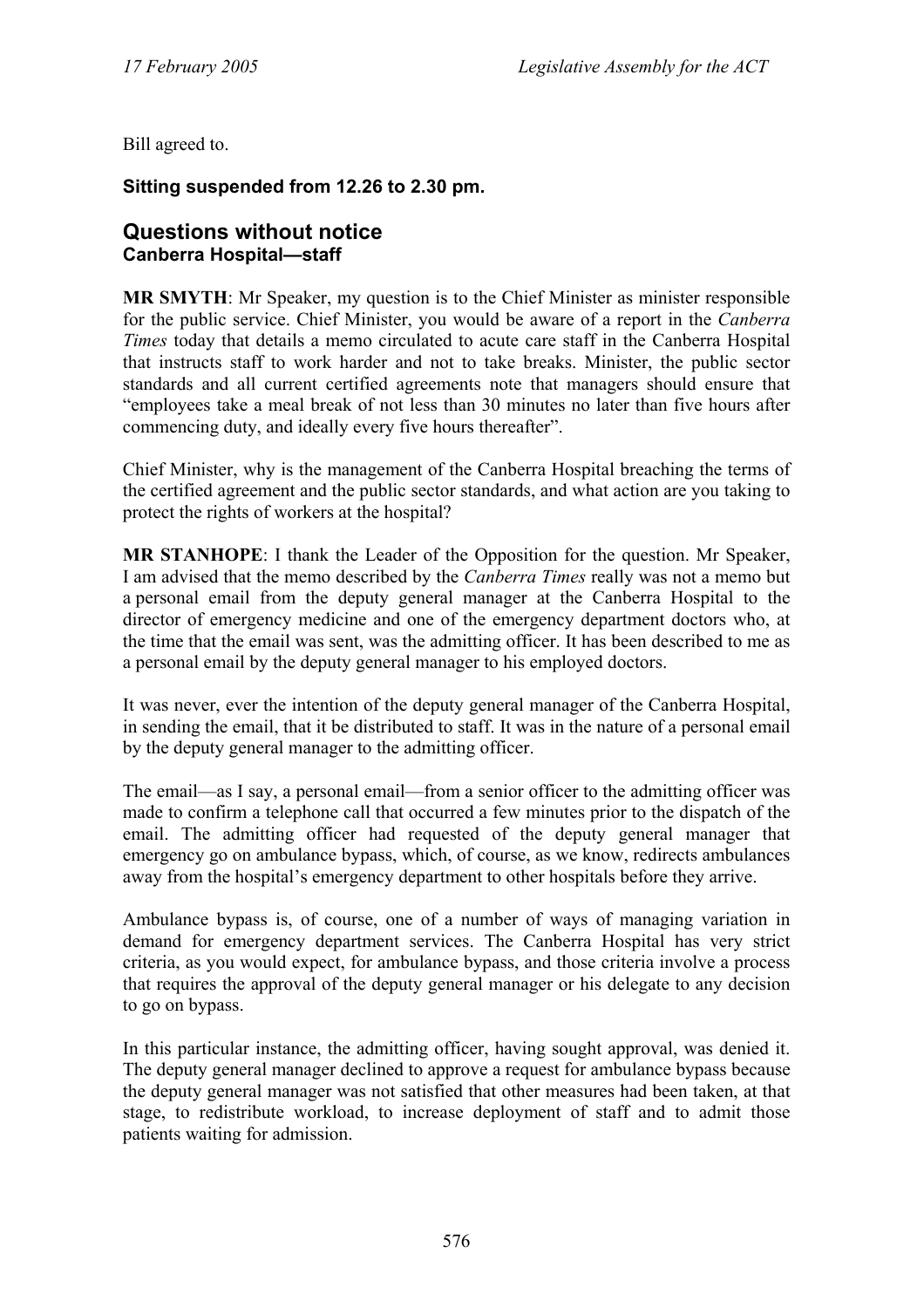The deputy general manager's comments were directed specifically to the admitting officer; they were not directed to and were not intended to be distributed to nursing staff or, indeed, any other member of staff in the emergency department. The admitting officer, during the request for bypass, had advised the deputy general manager that all rostered staff were present on duty.

I think it is relevant, Mr Speaker, to note that, on the day this particular incident occurred, the Canberra Hospital emergency department had 132 attendances and 27 admissions. I am advised that those numbers are very much on a par or, indeed, an average workload for the emergency department. On that basis, the deputy general manager's decision not to agree to bypass was justified.

**MR SMYTH**: My supplementary question is: why are hospital staff being forced to cover for the inadequacies of your government's health policies?

**MR STANHOPE**: They are not. I have just made the point: a request was made by the admitting officer of his senior officer for approval to go on ambulance bypass. He was advised, in a personal email, that the request was denied. The extent to which this has been blown out of all proportion, described now as a general memorandum to all staff directing them to behave in a certain way, really is an extreme response to the legitimate denial of a request by the deputy general manager to go on bypass—a denial which, in the circumstances and in the context of the workload experienced on that particular day, was certainly justified.

# **Community safety**

**MR GENTLEMAN**: My question is directed to the Minister for Police and Emergency Services. Can the minister inform the Assembly of the ACT government's new affordable security initiative for both household and car theft protection?

**MR HARGREAVES**: I thank Mr Gentleman for the question and note his ongoing interest in community safety issues—indeed, his very long history in the security industry.

Lockout is a new and affordable ACT government security initiative for both household and car theft protection. It targets people who can least afford household and car theft protection equipment, that is, those receiving Centrelink carers, disability or age pensions. Lockout provides 400 free car immobilisers to prevent car theft and \$100 vouchers for household security items.

An immobiliser has proven to be the single best deterrent to opportunistic motor vehicle theft such as joyriding, which forms the overwhelming majority—around 75 per cent of car theft in the ACT. Most of the vehicles targeted by thieves are 10 years old or more, as these cars were sold before immobilisers became standard equipment. The people who will receive assistance through lockout are those most likely to own cars more than 10 years of age as a result of their low income level. As such, they are also the ones who can least afford to be victims of crime.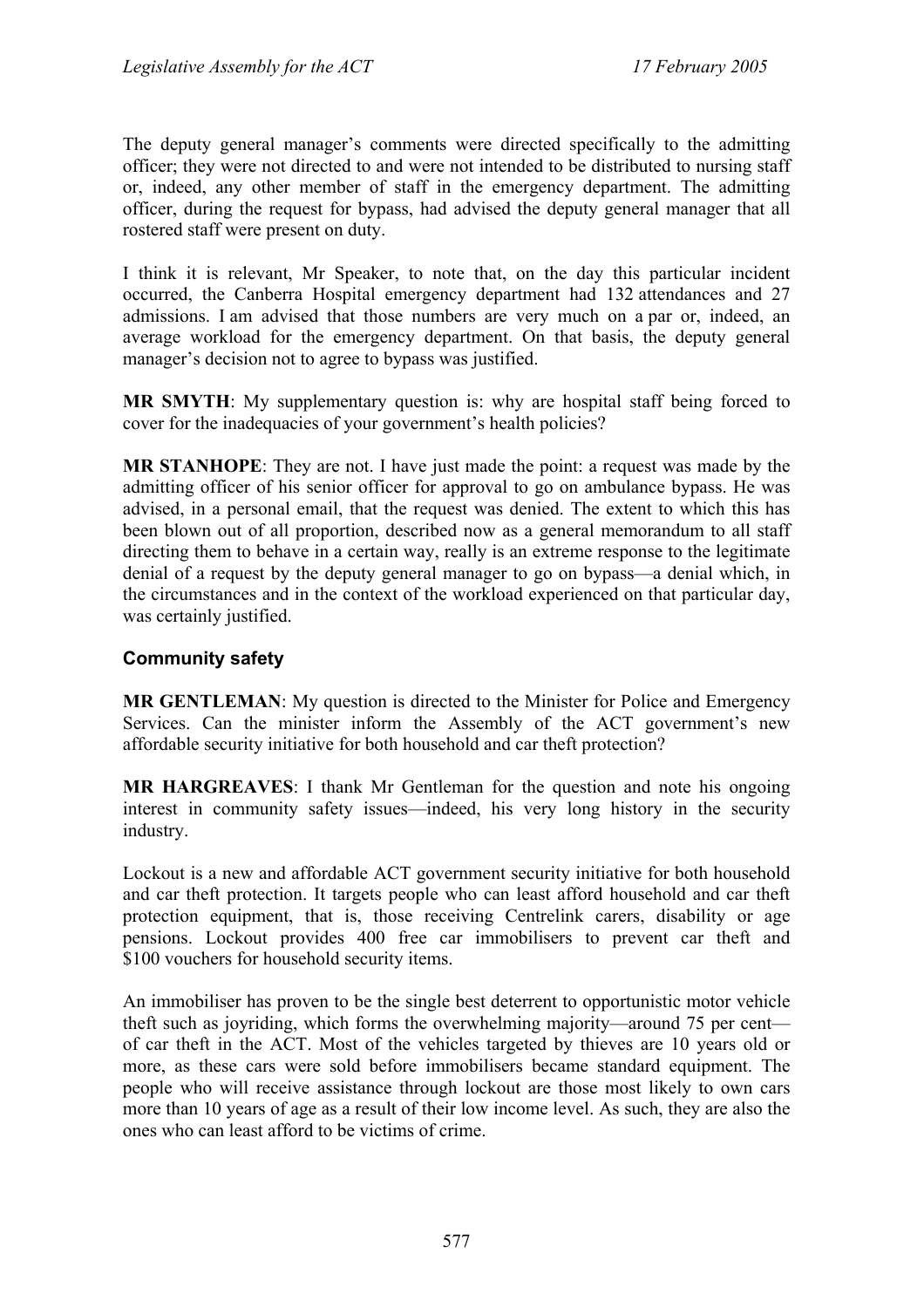Earlier this month I had the great pleasure of launching this program. I presented the first three recipients of car immobilisers with their vouchers—all of them were recipients of carers pensions and were heavily reliant on their cars. Lockout is a joint initiative between the National Motor Vehicle Theft Reduction Council and the ACT government.

For household protection, lockout also extends the existing program known as CLASP the community liaison and safety project—which is a joint initiative of COTA, National Seniors and the ACT government. It shows the practical impact of our property crime reduction strategy.

**MR GENTLEMAN**: Mr Speaker, I have a supplementary question. Can the minister advise the Assembly of other successful crime reduction strategies the government has implemented?

**MR HARGREAVES**: The government has adopted a range of crime prevention strategies as part of the ACT property crime reduction strategy 2004-2007. These include the right turn program, where recidivist property offenders attend a full-time 10-week course in car maintenance and, as part of the course, students restore a damaged vehicle that is then given to a victim of crime; the corrective services intensive supervision program for recidivist offenders; early intervention initiatives in schools, health and family welfare settings, such as the Constable Kenny Koala program; and a range of drug diversion programs.

The evidence suggests that strategies for reducing property crime are most effective when they involve a mix of law enforcement and justice system interventions, raising community awareness, building community capacity and implementing designing-out-crime principles.

The government has acted on this evidence. I am very pleased to report that the level of major crime in the ACT has declined significantly in the past six months. Since the introduction of the property crime reduction strategy in August 2004, we have seen a huge 36 per cent reduction in motor vehicle theft; a 21 per cent reduction in burglary; and a 34 per cent fall in other robberies.

These results are in no small part due to crime reduction strategies such as lockout and excellent programs such as turnaround, and of course the excellent work of ACT policing. The combination of the government's crime reduction strategy and the proactive work of ACT policing has led to this significant reduction of crime in the territory. It is further evidence that intelligence-driven policing is working for the people of the ACT.

# **Kangaroo cull**

**DR FOSKEY**: My question, to the Minister for Environment, concerns kangaroo culling undertaken by the ACT government. Minister, freedom of information documents obtained indicate that two senior wildlife ecologists in Environment ACT expressed serious reservations at the decision to undertake the kangaroo cull at Googong Dam in July last year. In addition, despite supporters and opponents of the cull calling for the release of the scientific advice that informed the government's decision to go ahead with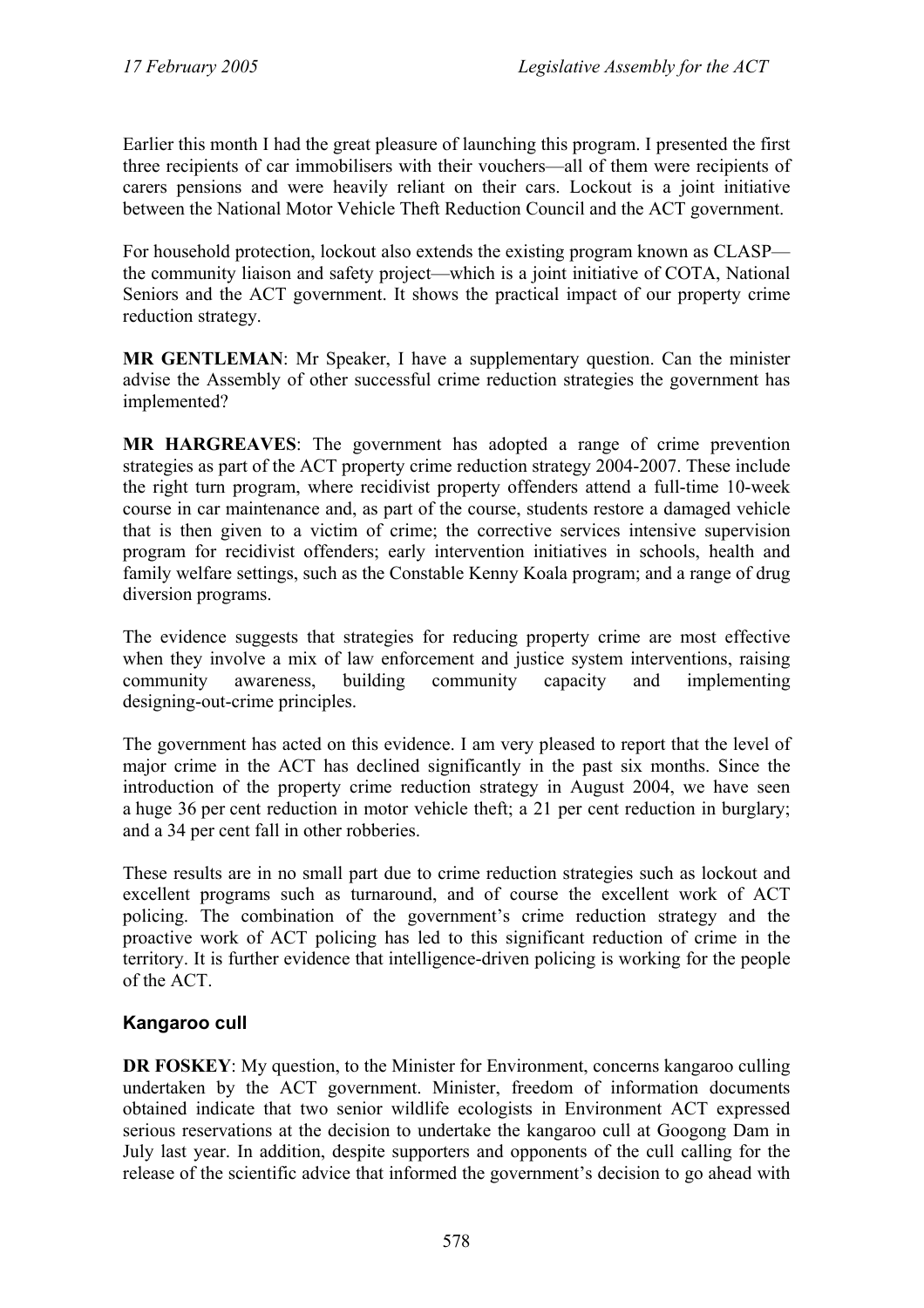the cull, this advice has not been publicly released. Given this, can you assure us that any cull occurring in the future will be based on scientific advice and that this advice will be made available to the public prior to the commencement of the cull?

**MR STANHOPE**: I thank Dr Foskey for the question. I go to the heart of the issue, namely, scientific advice that Dr Foskey suggests has been prepared and has not been made available. I have to confess that I am not aware of the circumstances in relation to that particular claim that you make about the existence of information that has not been made available. I will pursue that particular point.

In relation to the other assurances that you received, they are, to some extent, hypothetical. I, at this stage, do not anticipate further kangaroo culls. It has not been suggested to me that there is any expectation in the foreseeable future that further or additional kangaroo culls will be required or necessary. Certainly, if such advice were forthcoming at some stage in the future the advice would be given due weight and consideration and a decision would be taken at that time. But, to that extent, the question is hypothetical. I have no expectation, I have not been briefed and it has not been suggested to me, that there will in the foreseeable future be any need for the ACT government to seek to cull kangaroos on land managed by it.

It is, of course, a fact that there are ongoing kangaroo culls throughout the whole of the ACT at the behest of our rural lessees and rural landholders within the ACT. Indeed, I understand that something of the order of four times the number of kangaroos culled at Googong last year are culled annually within the ACT for quite legitimate purposes in relation to the livelihood of those rural lessees and land management.

On the point of scientific advice and the basis on which decisions are made, I would always, of course, expect that a controversial and sensitive decision such as that taken to cull any animal will be taken on the basis of evidence and that the evidence will be soundly and scientifically based and ratifiable. Indeed, that would always be my expectation in relation to issues such as this.

Going to the other issue that you raised, the point does need to be made that, yes, two officers within Environment ACT expressed some concerns about the decision. They are senior officers. Those to whom they report, those within the organisation who make decisions, disagreed with them. A part of the decision-making process in any organisation is that a range of views is gathered. The views will not always be consistent or the same. In this particular instance, yes, some officers within Environment ACT expressed a point of view that was not a consensus view or a universally held point of view. Officers to whom they were responsible disagreed with their point of view. Advice was presented to me. That advice was that the cull was necessary; not just desirable, but necessary.

I am pleased that within the ACT public service we have public servants who feel that they have the capacity and the freedom to disagree. It would indeed be a sad situation if we had a public service in which those experts and those servants who serve us through the public service felt that they could not give frank and fearless advice and express their viewpoint. At the end of the day some advice is accepted; some advice is not accepted. Some viewpoints gain prevalence; other viewpoints do not. I am pleased to know that the processes within Environment ACT have that degree and level of vigour, but I do not in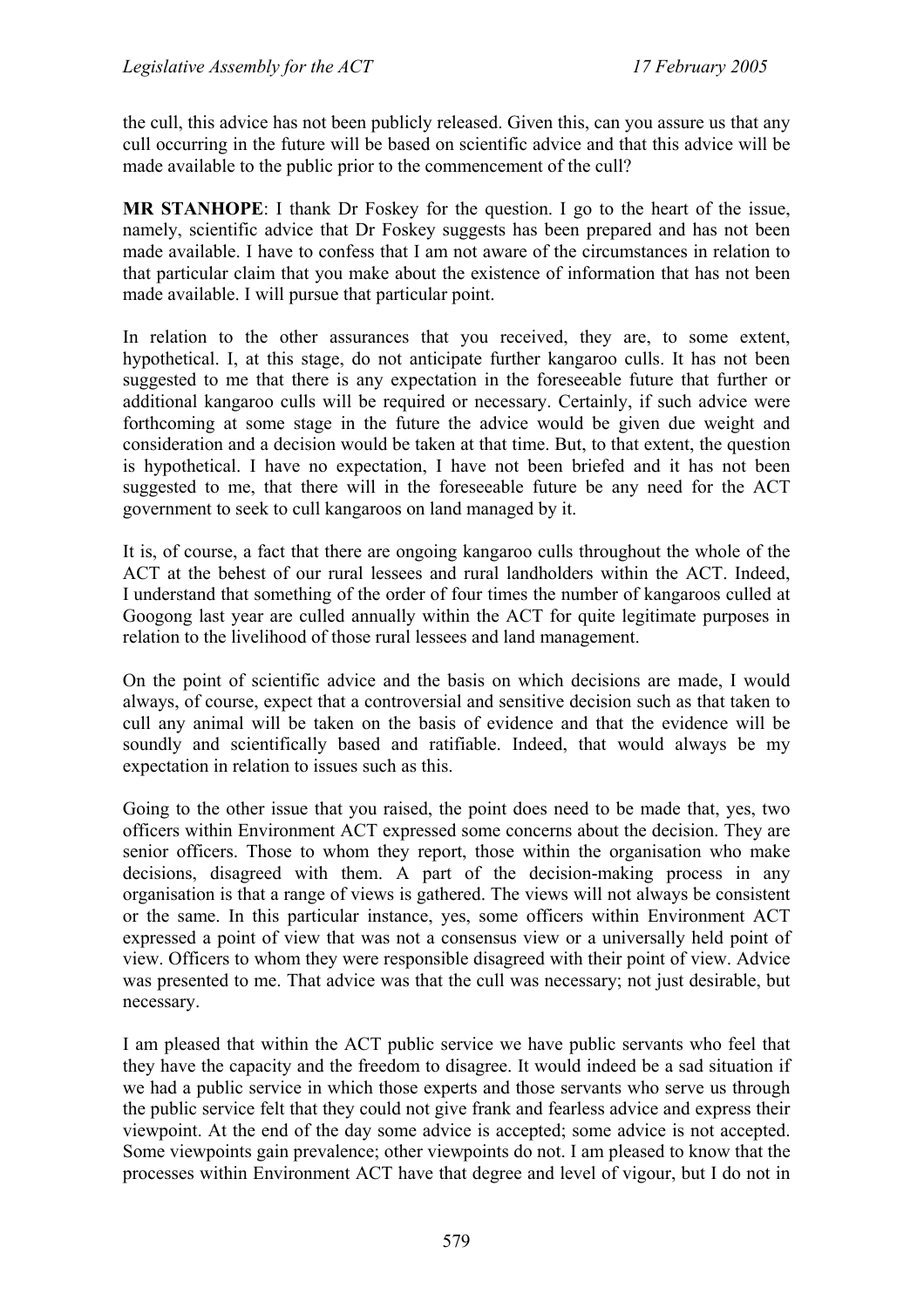any way, think it is appropriate or plausible to suggest that, yes, two people disagreed with the decision ultimately taken; therefore, in some way, the decision was wrong.

# **Policing—failed prosecutions**

**MRS DUNNE**: My question is to the Minister for Police and Emergency Services. I refer to page 5.75 of the 2005 Productivity Commission report into the efficiency of government services. It shows that the ACT has the highest costs per person awarded against the police in the nation at 66c per person. In simple terms, minister, "costs awarded against the police" is a measure of failed prosecutions. The rate of 66c per person is twice as high as that of the next highest jurisdiction, Victoria, and 2½ times the national average, which is 25c per person. Minister, why are the costs per person awarded against the police so much higher in the ACT than anywhere else in Australia?

**MR HARGREAVES**: As I understand it, Mrs Dunne is asking me to give an opinion on the reasons that the judiciary might award costs against the police. There is a range of reasons that that might be so.

**Mrs Dunne**: I take a point of order, Mr Speaker. Mr Hargreaves needs clarification of the question. The question was about why so many prosecutions fail, not why the judiciary awards costs against the police.

**Mr Quinlan**: Do they, or is it that they are just more expensive?

**Mrs Dunne**: No, it is a measure of failure of prosecutions.

**MR SPEAKER**: That is not a point of order, Mrs Dunne.

**Mrs Dunne**: No, it is a point of assistance, Mr Speaker.

**MR SPEAKER**: Thanks for your help.

**MR HARGREAVES**: I thank Mrs Dunne for her assistance, because her original question had nothing to do with the piece of assistance that she has just given to me. I will attempt to answer both of her questions. With respect to the amounts of money, my answer is that I have no capacity to read the minds of the judiciary and I do not propose to try here. With respect to why it is that prosecutions are not successful, I think that there is a variety of reasons. It should be remembered that the Productivity Commission report talks about the performance quite some time ago. In fact, I would suggest that the full effects of intelligence-led policing have not been felt throughout the prosecution system and in the judicial system.

As Mrs Dunne probably would know, because she is an expert in almost everything, the reasons for lack of success within the court process go down to the extent to which evidence is provided, the extent to which evidence is collected, the veracity of the evidence and the credibility of witnesses. In fact, I would suggest that she have a bit of a quiet chat with Mr Stefaniak over a Bex and a good lie down, because Mr Stefaniak probably knows better than most of us around here, being a former police prosecutor, of the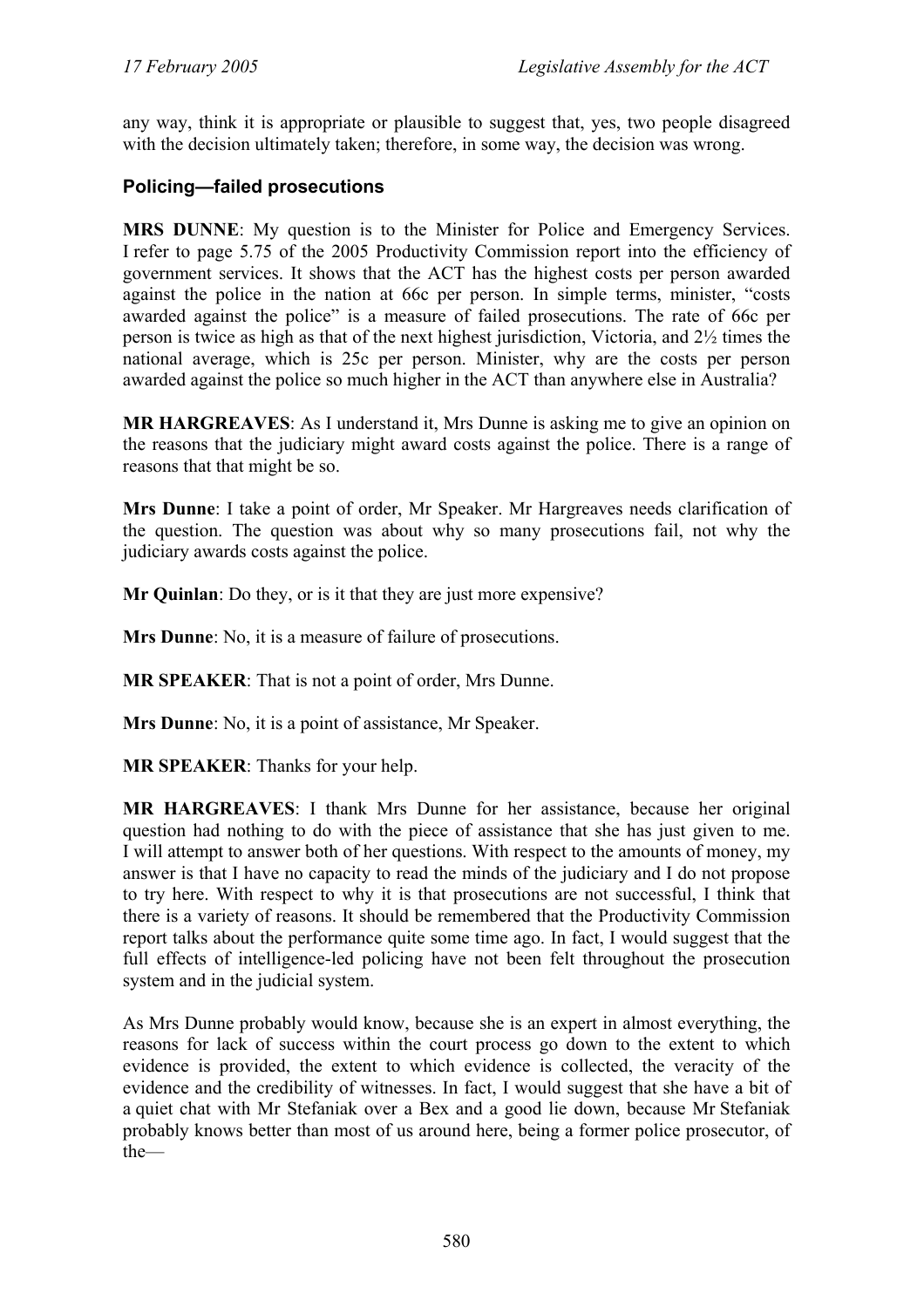**Mr Stefaniak**: I can answer the question.

**MR HARGREAVES**: You could have, Mr Stefaniak. I am surprised that you would flick it across to Mrs Dunne. Heavens above! The fact is that intelligence-led and driven policing was aimed at just that process. In fact, the police will now act on verified evidence. We will collect the evidence together and present it to the courts.

The success of an action in court depends on effective policing, as we know, but it also depends heavily on the amount of information given to police by people who have experienced crime in the community at large. The partnership between the community and the police, particularly through the information collected on Crimestoppers, goes to the collection of a body of evidence, which means that the police will act with a considerably greater degree of certainty to compile sufficient evidence so that once a person is charged there will be a more successful outcome in court. The simple fact is that we are doing it better at the moment. Just watch this space a little later.

**MR SPEAKER**: Do you have a supplementary question, Mrs Dunne?

**MRS DUNNE**: Yes. My supplementary question, Mr Speaker, is: has the Labor Party policy of reducing resources for criminal investigations from \$90 per person to \$54 per person caused the ACT to have the country's highest rate of failed prosecutions?

**MR SPEAKER**: Order! The minister is not responsible for Labor Party policy.

**Mr Hargreaves**: Thank you very much, Mr Speaker. I was going to say that I am not responsible for Labor Party policy.

**MR SPEAKER**: Just sit down.

**MRS DUNNE**: I would like to rephrase the question, Mr Speaker.

**MR SPEAKER**: You can rephrase the question.

**MRS DUNNE**: Thank you. Sorry, I misheard you, Mr Speaker.

**MR SPEAKER**: You have been here long enough to get it right most times.

**MRS DUNNE**: Has the reduction in criminal investigations from \$90 per person to \$54 per person caused the ACT to have the country's highest level of failed prosecutions?

#### **MR HARGREAVES**: No.

#### **Bushfires—rebuilding**

**MRS BURKE**: My question is to the Minister for Disability, Housing and Community Services. When will ACT Housing commence construction of the 12 houses destroyed at Pierces Creek in the bushfires?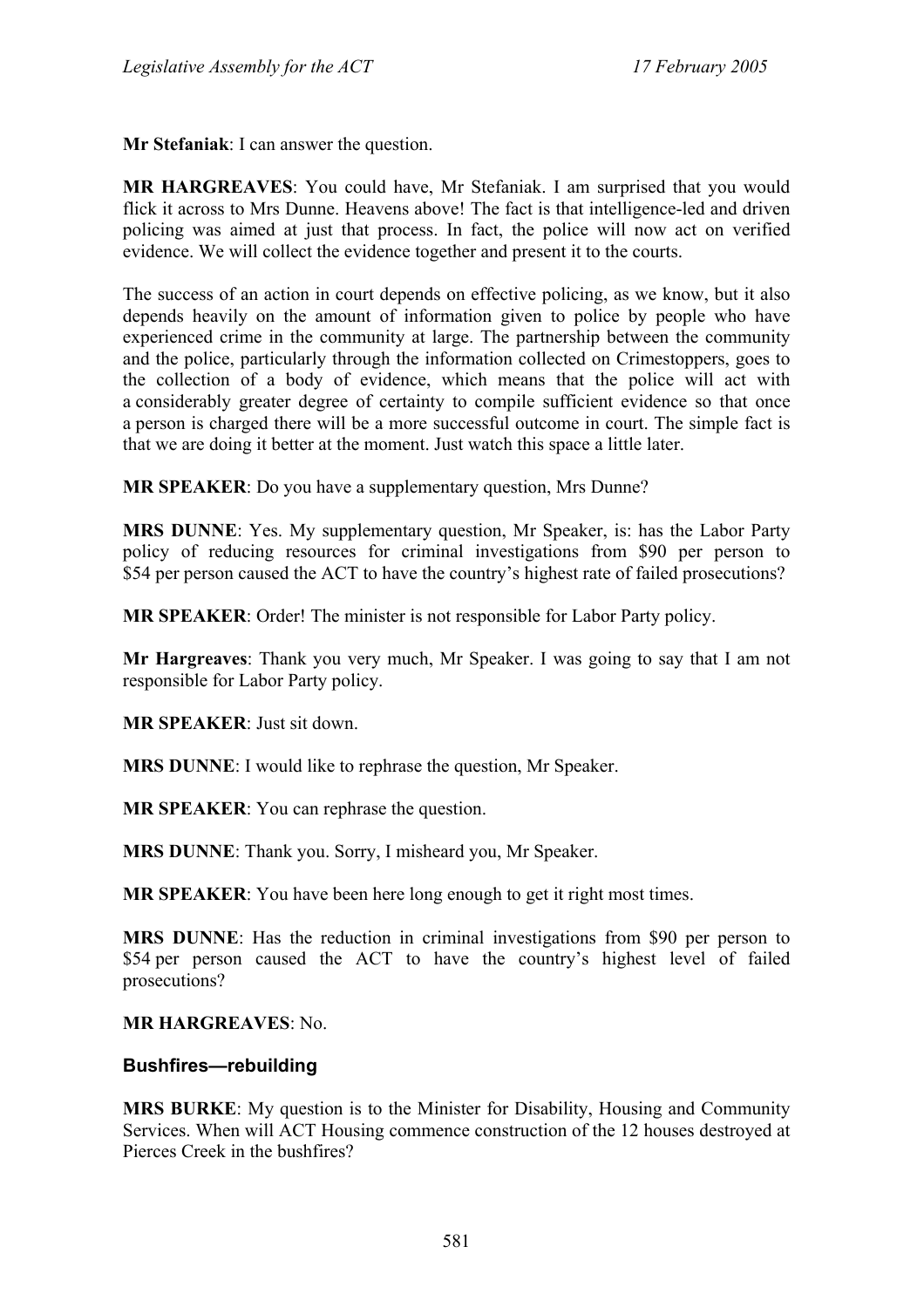**MR HARGREAVES**: When other matters surrounding the whole issue of the settlement of Pierces Creek are completed.

**MRS BURKE**: I have a supplementary question. Is funding from our insurance still available to rebuild these houses?

**MR STANHOPE**: I will take that question. Under the administrative arrangements, responsibility for Pierces Creek is mine.

**Mr Smyth**: Stepping in to cover Mr Hargreaves.

**MR STANHOPE**: No, I am not. Mr Smyth knows very well that issues about Pierces Creek and rural settlements are my responsibility under the administrative arrangements order. It is a concern to me that after two years the Liberal Party has not understood that the administrative responsibility for bushfire-related reconstruction is mine. It is mine pursuant to the administrative arrangements order. It is not a responsibility of the Minister for Disability, Housing and Community Services.

**Mr Smyth**: So he is not responsible for public housing?

**MR STANHOPE**: No, he is not responsible for the reconstruction of Stromlo, Uriarra or Pierces Creek. The answer to the question about Pierces Creek is when the Liberal commonwealth government makes the decision.

#### **Workplace relations**

**MS MacDONALD**: My question is to the Minister for Industrial Relations, Ms Gallagher. Minister, are you aware of the comments made by the federal minister for workplace relations recently, supporting a recently released Business Council of Australia report entitled *Workplace relations—the way forward*? Could you please outline for the assembly what this report and the federal minister's comments might mean for the ACT?

**MS GALLAGHER**: I thank Ms MacDonald for the question. The Business Council of Australia released earlier this week a report entitled *Workplace relations—the way forward*, arguing the case for dismantling the industrial relations system underpinned by the Industrial Relations Commission. The BCA released simultaneously its action plan for this document and, for anyone who has an interest in industrial relations, what a scary read it is. Aside from the obtuse debate on what constitutes fairness in industrial relations, the BCA makes some very strong and startling recommendations. Here are just a few of them: a new approach to industrial relations focusing purely on productivity and disregarding fairness; and changes to the way we set minimum wages. The BCA wants this done to ensure that our minimum wages policies are based on those nations with the lowest unemployment. In reality this means adopting a sort of low wages US economic model. I quote the report:

If the range of minimum wages available under legislation was reduced … it would be best to set it at the lower end of the minimum wages presently available.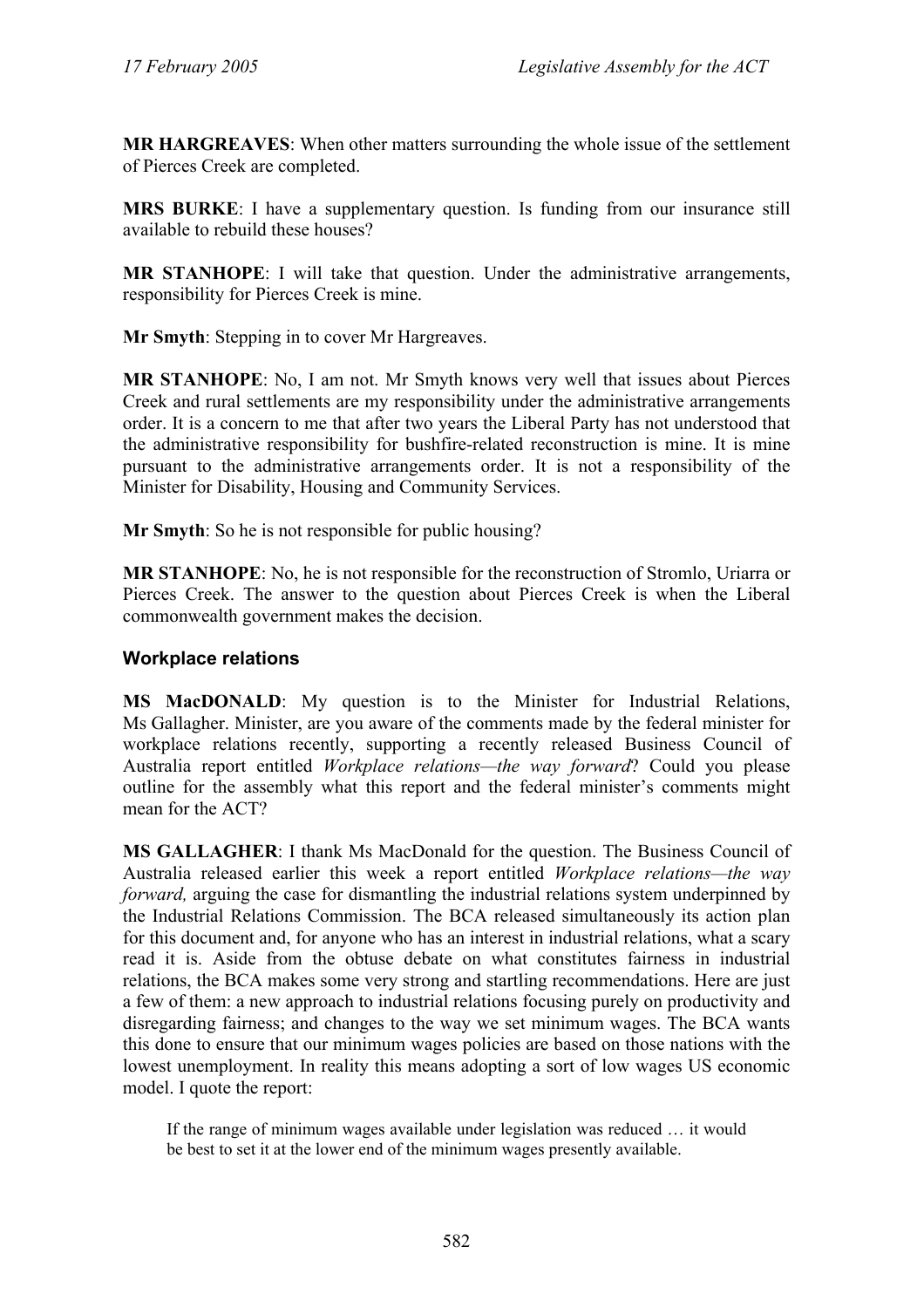This means that the minimum wage would stop being a living wage in Australia.

The report also recommends slashing the number of allowable matters within awards. For anyone who has followed that, already we have slashed the awards down to 20 allowable matters. But this report recommends slashing it down further to only six allowable matters. This would include minimum hourly rates of pay, ordinary time hours of work, superannuation, annual leave, personal carers leave, parental leave, public holidays and a dispute settling procedure.

The report recommends radical reform to the AIRC, vesting the Employment Advocate with jurisdiction to review enterprise agreements. It says, "This proposal would remove perceptions that there are different standards applied to AWAs and certified agreements and increase the contestability of the AIRC's service delivery function."

It also recommends reforming unfair dismissal laws. Allegedly, Australia ranks  $13<sup>th</sup>$  in the world "difficulty of firing index". I was not aware that we had a difficulty of firing index, but there you go. Reforms in this sector will lead to lower job security and a hire and fire approach to workplace disputes. The report stresses the benefits of casual jobs and argues against having them demonised—making underemployment and family stress a reality for many more workers. The report also suggests harmonising state and federal workplace systems and states that this should be done in the same way as happened with the national rail gauge.

It will not surprise many in this chamber that the federal minister, Mr Kevin Andrews, was broadly supportive of the thrust of this document. In reply to questions from his backbench colleagues during question time this week, Mr Andrews provided the House of Representatives on Monday with some fine quotes from the BCA document to support his case for so-called workplace reform. If Mr Andrews is broadly supportive of the broad thrust of this report, one has to wonder whether he is broadly supportive of any of the detail. Are any features of the BCA report likely to make it into the workplace relations bill currently being touted around federal parliament?

As a federal territory, we have an expectation that the commonwealth will talk to us on matters that affect our jurisdiction and, certainly, the workers who reside and work in this town. It is a great disappointment to me, as the local Minister for Industrial Relations, that the federal minister, despite repeated requests from me and from many of my industrial relations minister colleagues around the country, has not consulted with me on any significant piece of legislation that he has presented to the House of Representatives. That is despite repeated requests that the commonwealth negotiate—not even negotiate, but just talk to the ACT government about the workplace relations reform that they intend to impose on the ACT. In fact, the rumour is going around that federal ministers spend more time talking to their Liberal colleagues from this chamber than they spend consulting with the ACT government over important industrial relations issues.

Certainly, if you read the media release from the opposition spokesperson for industrial relations, it seems that Mr Mulcahy goes speeding off up the hill to get constitutional advice from the federal territories minister and the federal workplace relations minister on some of the government's policy agendas here.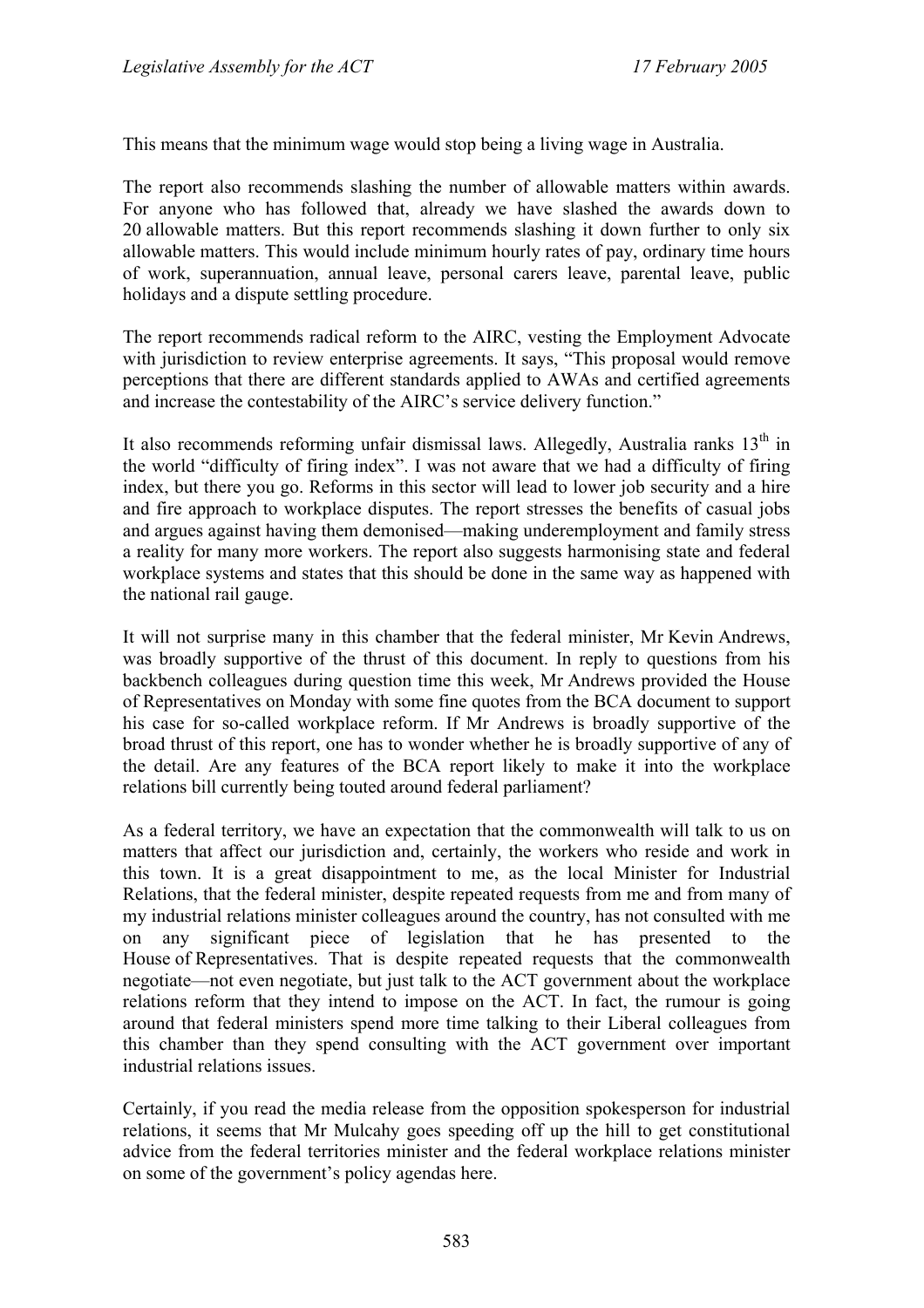*Opposition members interjecting—*

#### **MR SPEAKER**: Order!

**MS GALLAGHER**: Thank you, Mr Speaker. It is getting a little loud in here. I wondered what Mr Mulcahy had to say. Did he just listen, did he have something to say or did he just take instructions from up at the big house? It is time that the Liberal opposition here came clean.

**MR SPEAKER**: Order! The minister's time has expired.

**MS MacDONALD**: I have a supplementary question, Mr Speaker. Minister, could you provide detail on the impact that these proposed reforms will have on workers in the ACT?

**MS GALLAGHER**: Well, if any of the recommendations in the BCA report were to be adopted, they would have significant impact on the ACT, as we do work within and under the federal workplace relations system. For example, the slashing of allowable matters from the common rule awards in the ACT would see a drastic reduction in the conditions of workers in the ACT covered by these awards and it would inevitably erode conditions in certified agreements. If these proposals are implemented, ACT workers would lose from their awards long service leave, loading for overtime and casual rates, penalty rates, redundancy pay, notice of termination provisions, stand-down provisions, pay and conditions for outworkers, classifications of employees, and incentive based payments. And, of course, considering that a large proportion of our work force is employed under certified agreements, any weakening of certified agreement conditions would have a massive impact on working people and their families in the ACT.

So questions need to be asked, as Mr Mulcahy trots up to the house to have a general discussion on workplace relations reform. He did not actually include in his media release any of the details. He just said that he was going to talk about "various other issues affecting workplace relations". He needs to come clean on what he intends to do to stand up for working families in the ACT. Is he going to just accept the federal government's line? Is he going to accept—

**Ms MacDonald**: On a point of order, Mr Speaker: contrary to standing order 39, members on the other side continually interrupt the minister as she is answering the question. I am interested in what she is saying and I would like to hear what she has to say. Could they please desist from breaking standing order 39?

#### **MR SPEAKER**: They shall.

**MS GALLAGHER**: Thank you, Mr Speaker. I will just finish up here. Perhaps the most disturbing aspect of the reforms suggested, aside from the comprehensive award stripping, is the attack on state jurisdictions and their ability to regulate and legislate in this very important area. The measure promises to have a huge impact on the ability of workers to seek industrial justice under state and territory industrial systems. The proposed reforms, strenuously presented by the BCA and welcomed by Mr Andrews, are a challenge to the industrial relations system that has served Australia very well. Time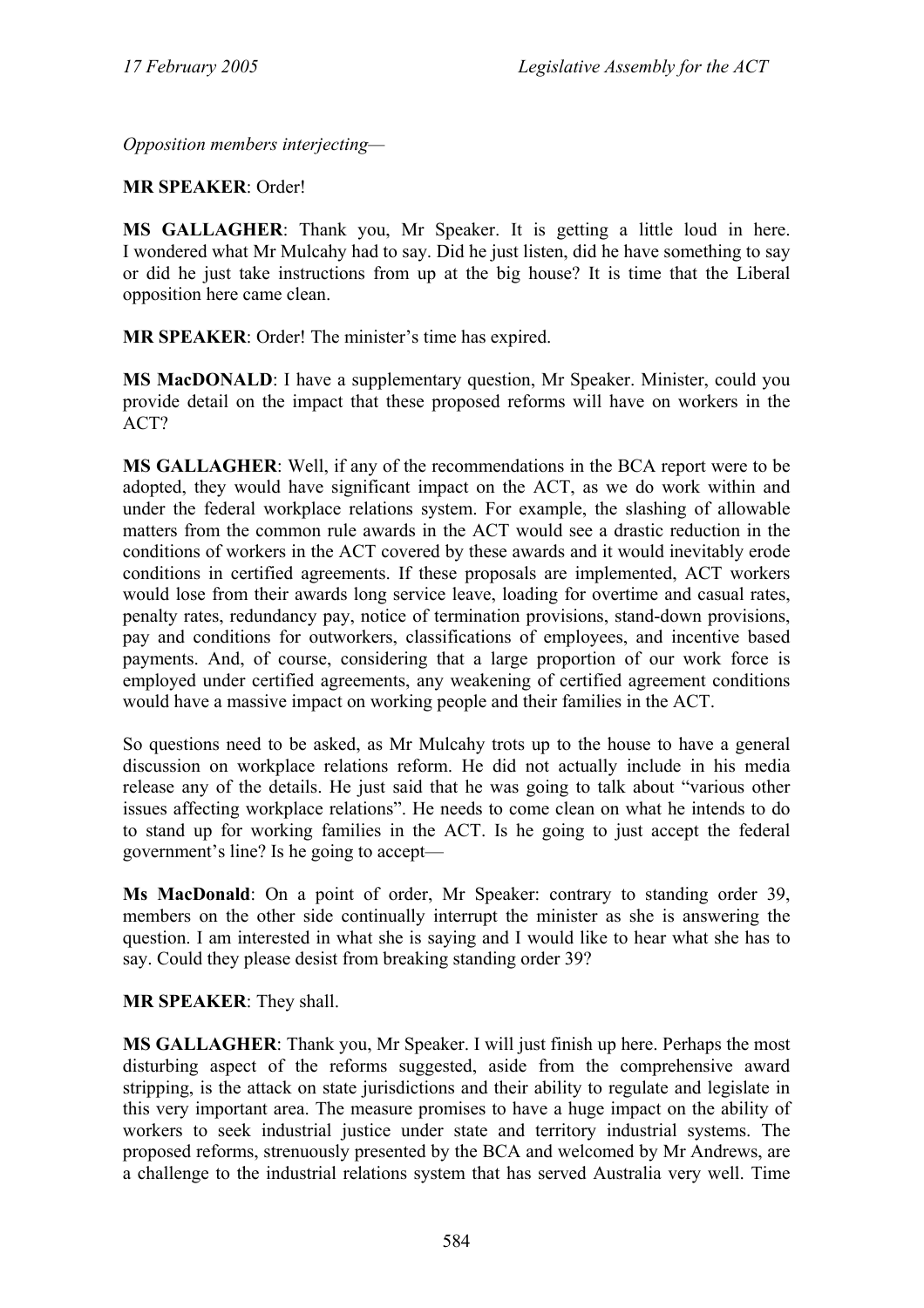will tell whether the opposition has the guts to stand up for the rights of working people in the ACT—

*Opposition members interjecting—* 

*Mr Quinlan interjecting—* 

**MS GALLAGHER**: or whether they will be the foot soldiers for a regressive, ideological federal government—

**MR SPEAKER**: Order! Mr Quinlan, order! To the rest of you, order as well, please, or I will begin by warning you.

**MS GALLAGHER**: So time will tell whether the opposition will stand up for working people in the ACT or whether they will just implement and be party to the regressive federal government agenda which, if successful—and this is something that everyone should consider—would ensure that our generation of workers will hand the next generation of workers a worse industrial relations system, worse working conditions, worse employment conditions, than we received when we started working, and that will be the first time in Australia's history.

#### **Dragway**

**MR STEFANIAK**: My question is to the Chief Minister. Yesterday, in response to my question to Mr Quinlan asking him to confirm your promise to build a dragway within 18 months, he replied:

No, I will not.

He went on to claim:

We have not said, in black and white, in exactly 18 months there will be a dragway.

Chief Minister, you promised on 14 October last year that the Labor Party would build a dragway by mid-2006 on either block 51 or block 52 in the Majura Valley if re-elected to government. After the election you confirmed this promise in a media release on 7 December 2004, saying:

We will build a dragway within 18 months.

What new information has the government received between 7 December and today that has led to your not being able to meet your commitments to build a dragway within 18 months?

**MR STANHOPE**: Thank you, Mr Stefaniak. The government is committed to the construction of a dragway. Our expectation is that, subject to the final outcome of some testing and further consultation in relation to the Majura Valley, it will be built in the Majura Valley. This is a project that we are giving a high priority to. The project is being managed by the major projects group within the Chief Minister's Department, headed up by Mr George Tomlins.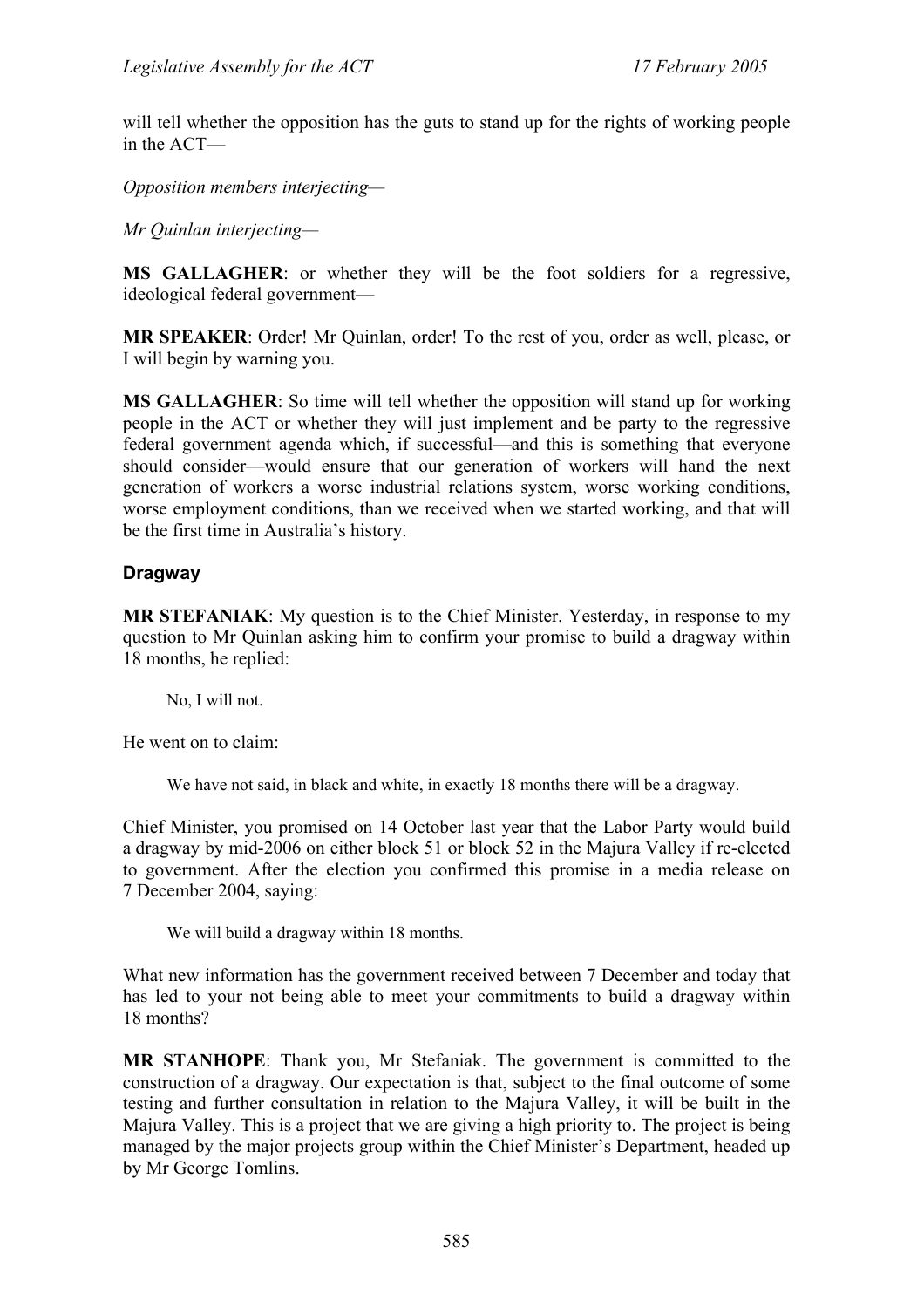Negotiations on a range of fronts are proceeding. My hope and my expectation—hope always springs eternal—are that yes, we will construct a dragway in the Majura Valley within the next 18 months.

**MR STEFANIAK**: I notice that you said you hope. My supplementary question is: why, then, Chief Minister, did you make a promise that you couldn't keep to supporters of the dragway? In doing so, did you mislead the people of Canberra on this issue?

**MR STANHOPE**: Mr Stefaniak, I just answered your question. I said that it was the government's intention to build a dragway. It is our expectation that it will be built in the Majura Valley. It is my hope and expectation that it will be built within the next 18 months.

As I say, I can't stand here now and say, definitively and absolutely, "Yes, it will be delivered in the Majura Valley in that timeframe." That's what we're working towards. We are working constructively; we are working with motor sports interests. As I say, the matter has been given the highest priority within the Chief Minister's Department. I have established a group which we have called the major projects group. The chief executive of the major projects group within the Chief Minister's Department is Mr George Tomlins. The deputy chief executive of that group is Mr Philip Mitchell, the ex-ACT Government Solicitor. Mr Mitchell, I know, has been holding consultations and negotiations with landholders within the Majura Valley. A whole range of new tests in relation to noise and noise-related issues are being undertaken.

There is a dragway meeting either this Saturday or on Saturday week at Eastern Creek at which a range of officials from Environment ACT and, I believe, two or three members of the major projects group are attending, along with Mr Develin.

Tests are being undertaken. There are serious issues in relation to noise. Mr Quinlan went to these yesterday. Of course, we are going to look at those; we are going to assess the impacts; we are going to look at the site; we are going to do a range of ordinary sorts of studies, investigations and consultations that all governments do in relation to any major project such as this.

It is our firm intention to proceed, and we are proceeding, with the decision to construct the dragway. As I say, at this stage, subject of course to calamitous outcomes from some of the consultations or some of the further scientific investigation that will be undertaken, there will be a dragway in the Majura Valley.

Of course it does have to be said—and it will be to the Liberal Party's eternal embarrassment, and certainly that of some of your supporters and, indeed, very many dragway supporters—I haven't seen that bus with the dirty big great sign "A vote for the Liberals is a vote for the dragway" driving around since the day of the election. Do you know where the bus is, Mr Stefaniak? What has happened to "A vote for the Liberals is a vote for the dragway" bus?

I must say, I have seen an awful lot of those little stickers on the back of windows "A vote for the Liberals is a vote for the dragway". I know from past experience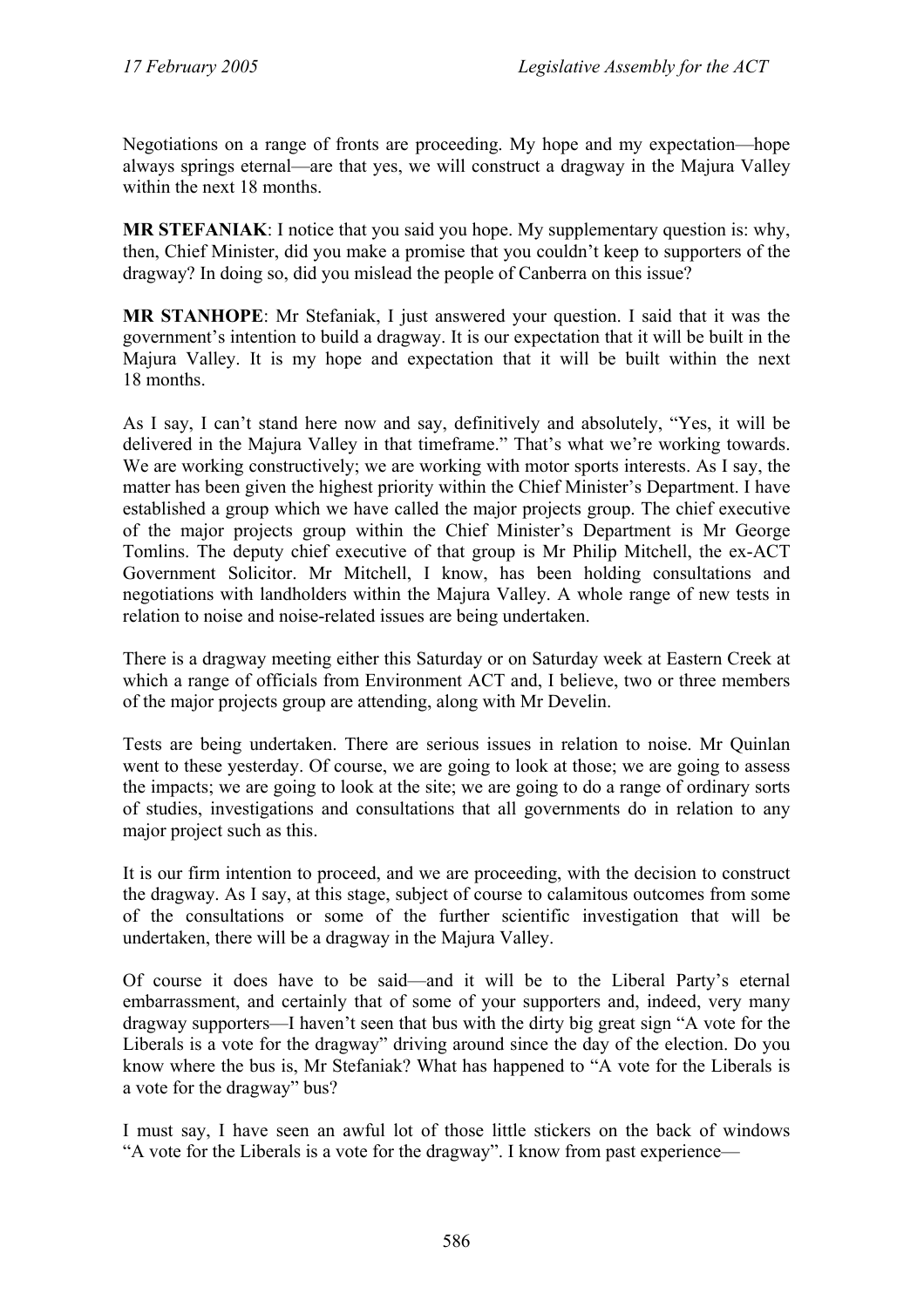**Mrs Dunne**: The people—

**Mr Stefaniak**: Watch this space.

**MR SPEAKER**: I warn you, Mrs Dunne and Mr Stefaniak. You both stand warned.

**MR STANHOPE**: I have noticed many of those stickers. I think we all know from our own experience how hard the blessed things are to get off once you have got them on, particularly if they have been out in the sun for a while. I have seen lots and lots of those "A vote for the Liberals is a vote for the dragway" stickers hurriedly trying to be ripped off, scraped off and scratched with chisels. But the mark is still there.

I do ponder the irony of this. I suppose it is a continuing issue for many supporters of the dragway and many motor sports fans within the ACT that they campaigned long and hard against this government; they campaigned actively for the Liberal Party on the motto "Vote Liberal and we'll get a dragway".

Of course it does beg the question—they didn't vote Liberal; we all know that; we know they went to enormous lengths not to vote Liberal—and it did cross my mind, in the context of the responsibility of government and the extent to which one in government, having received a major endorsement, needs to have some regard to what the community is saying: if a party, the opposition, campaigns that if you vote for the Liberals you are voting for the dragway—

**MR SPEAKER**: Come to the point of the supplementary.

**MR STANHOPE**: And the people of Canberra go to enormous lengths not to vote for the Liberals; what does that mean?

**MR SPEAKER**: Chief Minister, come to the point of the supplementary question.

**Mr Stefaniak**: I raise a point of order under standing order 118.

**MR SPEAKER**: I will deal with this. Just come to the point of the supplementary question.

**MR STANHOPE**: I think I have made the point.

# **Canberra Hospital—staff**

**MR SESELJA**: My question is to the Chief Minister. In response to a question from Mr Smyth today regarding the Canberra Hospital memorandum asking staff to work harder and through breaks, he stated that the deputy director general denied approval for ambulance bypass at Canberra Hospital, "because the deputy director general was not satisfied that other measures had been taken at that stage to redistribute workloads, to increase deployment of staff and to admit those patients waiting for admission." Does the term "other measures" include directing staff to work harder and mobilising staff who are on breaks?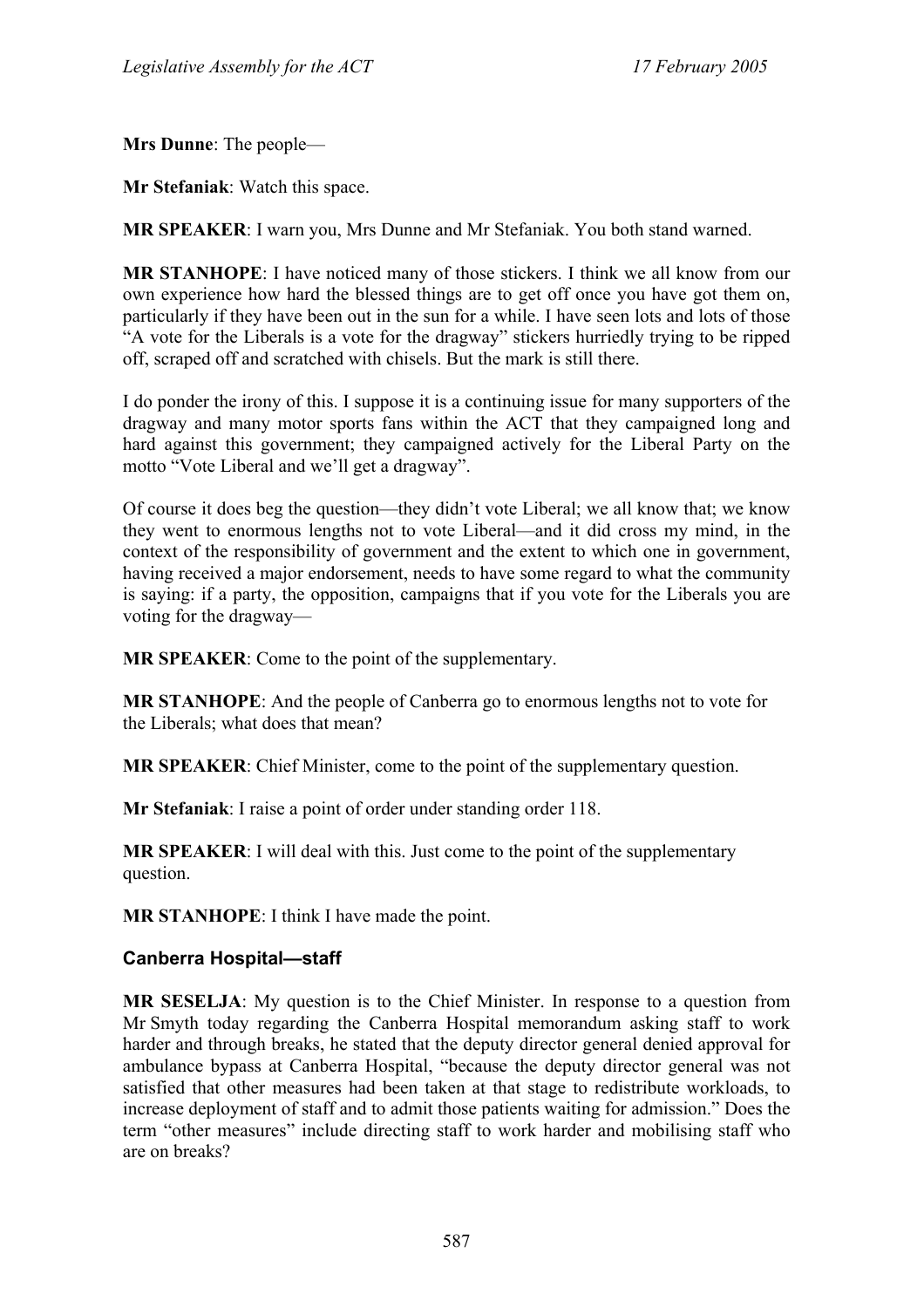**MR STANHOPE**: I am advised by the Chief Executive Officer of ACT Health that the deputy general manager declined on this occasion to approve ambulance bypass because he was not satisfied that other appropriate measures had been taken within emergency by those then responsible for its management. This was in a number of areas, such as the redistribution of workload, the increased deployment of staff and admitting those patients waiting for admission. That is the advice I have been provided with by the Chief Executive Officer of ACT Health, and I stand by it.

**MR SESELJA:** I ask a supplementary question. Is it acceptable to breach public sector standards and certified agreements relating to breaks in order to avoid ambulance bypass at the Canberra Hospital?

**MR STANHOPE**: It is never acceptable to breach those standards in that way. There is no suggestion that they have been. I restate what I said before: there is no memorandum to staff. There was essentially confirmation of a direction by a senior officer to a less senior officer in relation to a request he made to institute ambulance bypass. The request was denied. There is a question to which I have no answer and on which I have not been advised, that is: why the recipient of this private email, which was replying to the request he made, would then distribute it. We can ponder that, but I do not have advice on it and I will not speculate further.

This was not a memorandum. This was not a staff circular. This was not a direction to staff. This was a response by the deputy general manager of the Canberra Hospital to an officer who had made a request of him to institute ambulance bypass, and in the context of refusing that request the deputy general manager made certain comments in relation to his decision. One might say that the nature of the refusal of the request was inelegant. Perhaps it was not as well expressed as he might now, in the light of the public glare that has been brought to his personal communication, wish. But one needs to understand it was a personal communication; it was not meant for broad distribution.

Perhaps all of us can plead guilty from time to time in hurried personal communications to expressing ourselves inelegantly, in a way that the message we are seeking to transmit is subject to some ambiguity. Remember, this note was sent a couple of minutes after a telephone call. It was supplementary to a telephone call in which the deputy general manager had explained his position, had explained the reasons for declining the request to bypass and was simply confirming in writing a conversation that had occurred a matter of moments before. Let us not give this overblown status. It is a private letter confirming a telephone conversation. It was not meant for distribution. It should not have been distributed.

**Mr Smyth**: That makes it better?

**MR STANHOPE**: It renders the overblown response to some extent most regrettable. This was a personal communication, and it should be viewed in that light.

# **Treasurer—Dubai visit**

**MR MULCAHY**: My question is directed to the Treasurer. I refer to plans by the Treasurer to visit Dubai with a business delegation. Will the Treasurer inform the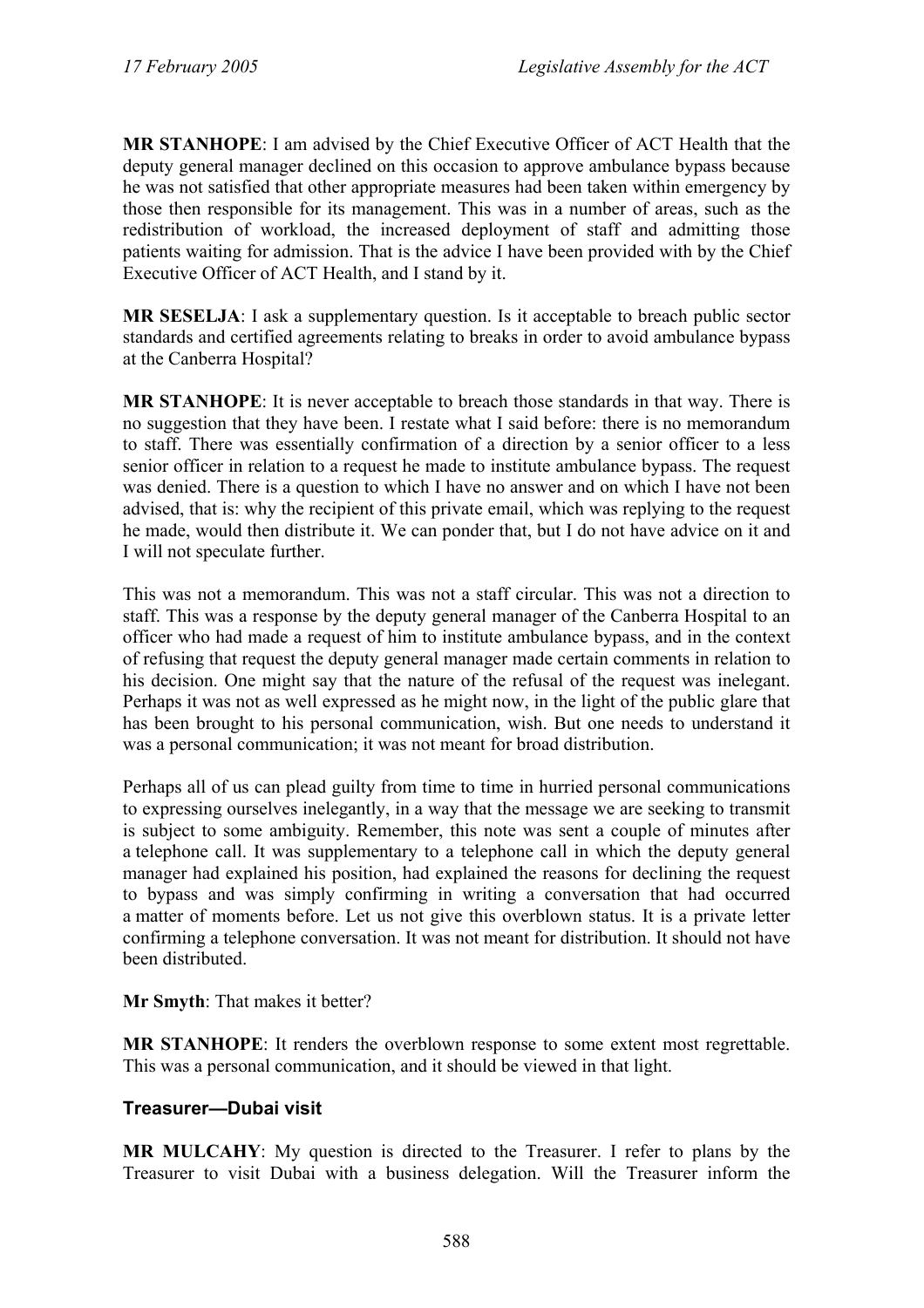Assembly about the details of this visit, those participating, the cost to the ACT taxpayer, and the anticipated benefits to flow to the Canberra community from this visit?

**MR QUINLAN**: Given the level of detail that would be necessary in that answer, I am very happy to take it on notice. Mr Mulcahy can rest assured that I will be back in this place to tell him all about it.

**MR MULCAHY**: Mr Speaker, I have a supplementary question. As this visit appears to coincide with the major golf and tennis events in Dubai—namely the Dubai Desert Classic and the Dubai Tennis Championships—has the Treasurer contemplated rescheduling this visit to ensure that appropriate officials and business leaders in Dubai will be available for meetings during his visit?

**MR QUINLAN**: Thanks for that information Mr Mulcahy. Let me assure you that I will look into that.

# **Springboard program**

**MS PORTER**: My question is directed to the Minister for Economic Development. Last week the minister launched the business springboard program. Minister, can you explain the concept behind the program? What has been the reaction of the ACT business community to the launch of the springboard program?

**MR QUINLAN**: Last week I launched the business springboard program. I advise the house of how that concept fits within our vision—the vision that you have seen in our economic white paper—that started in the pursuit of an innovative knowledge-based economy, the setting up of a knowledge fund, a knowledge bank, so that we could invest in and assist R&D within the territory. Since then, the implementation of the vision has grown. We now have a commercialisation fund to ensure that there is a pool of venture capital so that good ideas can be built into good product.

Of course, we then need to take the further step: to take that good product and turn it into a good enterprise overall. In previous times I have advised this Assembly of the Canberra-California bridge program, which some of our businesses have gone through so that they can go through the process of preparation for descending upon or attacking a market that is world class—a process that has been implemented in many places, particularly on the West Coast of the United States. We now have close relationships with major business promotion organisations, particularly in San Francisco and San Diego.

A number of our businesses have been through this style of program. Part of that program is to call upon the experience of other businesses that have developed, and have been down the road and done the hard yards in terms of establishment: raising venture capital, promoting a product and building partnerships if their product happens to lend itself to becoming a component of a bigger system of process.

Under that umbrella and within that process, during the Canberra end of the Canberra-California bridge program, we found that the exchange of experience—export experience, marketing experience and distribution experience—was of great assistance to embryonic companies. It seemed to us to be commonsense to build that process and to do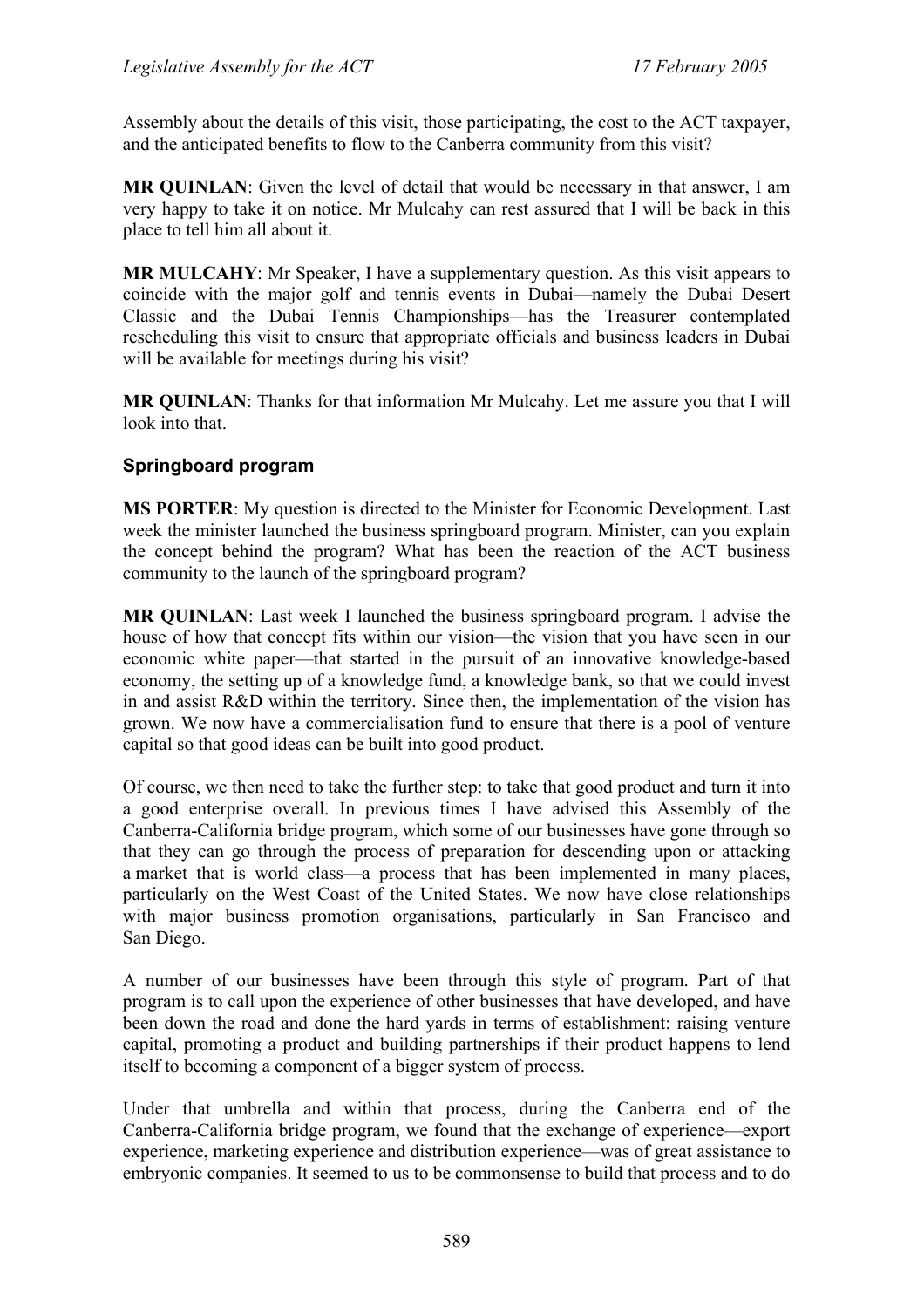whatever we could—virtually broker a meeting between new enterprises and those enterprises that had already been down the road.

That is what the springboard program is about. We set up and invited the experienced businesses of the ACT to come along and hear a presentation on what this process is about and possibly to become panel members and provide their experience to those just setting out on the path of enterprise building, export or overseas distribution.

The reaction of the business community was phenomenal. I have been to a number of launches and events over the time I have held this portfolio, but I have to say that more than 150 of Canberra's leading business people, entrepreneurs and innovators turned up to the launch of the springboard program and it was probably the nearest thing I have seen to the total A list of business in the ACT in one room.

Arising out of that, we now have a growing number of very successful businesses in the ACT signing on to the panels that will provide the benefit of their experience and knowledge to businesses as they grow. I am very happy to see that happening and to be part of that process.

Of all the businesses that we are assisting and have assisted, some will not make it. But this program makes sure that everyone gets the maximum chance to succeed, to grow in the ACT and grow into exporters from the ACT, and to build the economy and reputation of Canberra.

**Mr Stanhope**: I ask that all further questions be placed on the notice paper.

# **Supplementary answers to questions without notice Bushfires—coronial inquest**

**MR STANHOPE**: Mr Speaker, I took a question on notice from Mr Mulcahy in relation to legal costs. Indeed, Mr Seselja asked supplementary questions in relation to the same issue. The answer that I now have responds to the question of Mr Mulcahy and to a question asked by Mr Seselja in relation to the extent to which legal costs incurred in the inquest have been reimbursed under our insurance arrangements. For the information of members, I present the following paper:

Coronial Inquest—Legal costs—Answer to questions without notice —

Asked of Mr Stanhope by Mr Mulcahy and taken on notice on 7 December 2004.

Asked of Mr Quinlan by Mr Seselja and taken on notice on 16 February 2005.

To date, \$7.4 million has been incurred in costs and just under \$5 million of the \$7.4 million has been recouped in insurance payments. To date, of the \$7.4 million paid, \$4.925 million has been recouped. Included in the moneys recouped under our insurance policies, I am advised, are almost all of the costs incurred in relation to the applications that have been made by the ACT government in the most recent Supreme Court actions. But there are details and an explanation in the document I have tabled for the information of members.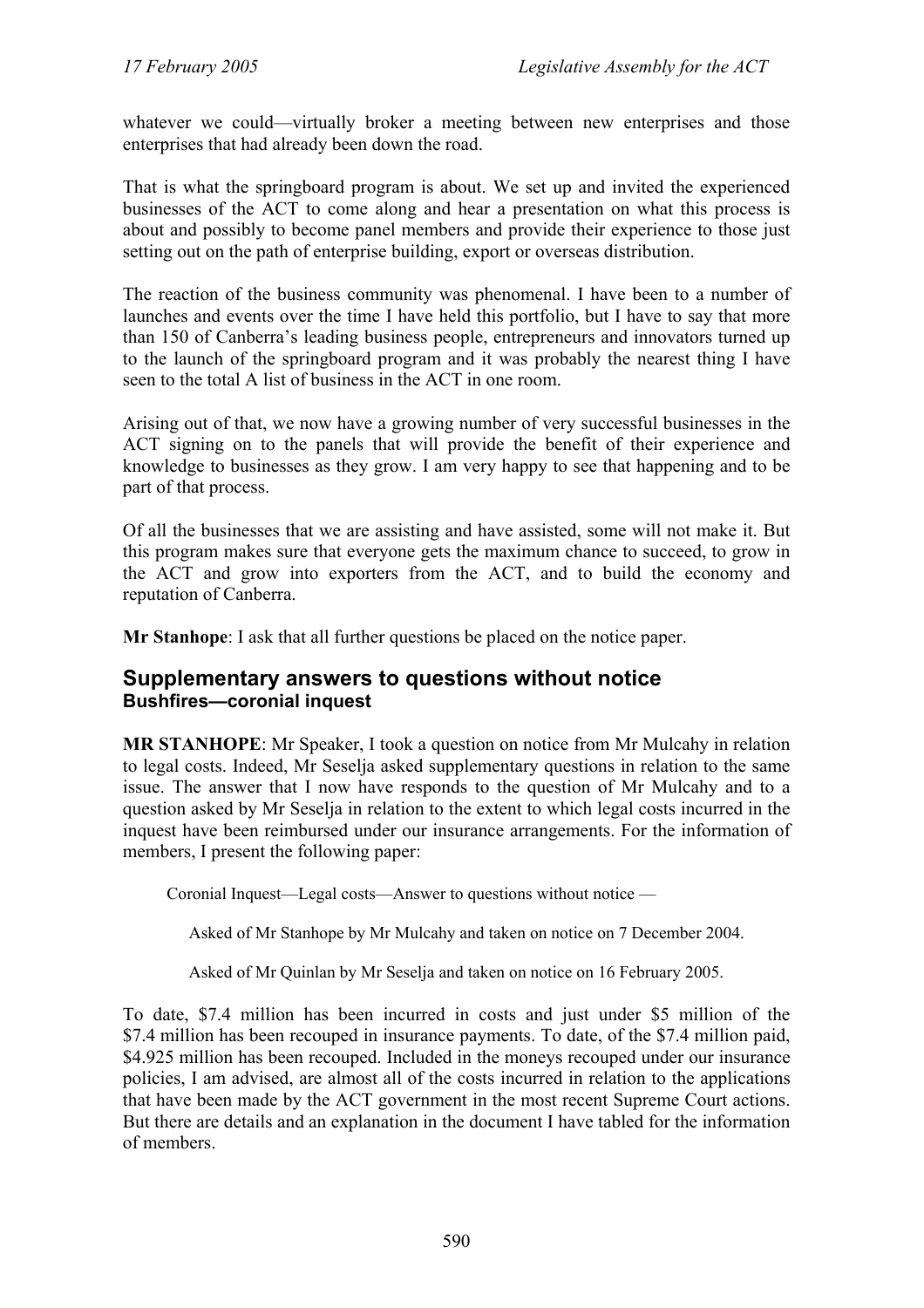# **Vehicle fleet operations**

**MR QUINLAN**: Yesterday, I took a question from Mr Mulcahy in relation to the financing of government vehicle fleet operations. I can advise that the situation is still being reviewed, that the situation is still being worked through. If we have one financier wanting to drop out, the first thing we have to ask is whether there are other financiers still in the game or whether it is an area that merchant banks collectively are pulling away from.

We are aware that in recent days a number of jurisdictions around Australia have implemented self-funded or in-house financing arrangements for their fleet management. We will consider all options, as I think I said in the answer to the supplementary question. We will also consider the possible use of the government enterprise, Rhodium, within the panel of possible replacements for the current financial arrangement. But there does not seem to be any haste or panic. I have not had people from Treasury knocking down my door and saying that the sky is falling.

# **Housing**

**MR HARGREAVES**: Yesterday, Mrs Burke asked what process tenants must go through to purchase ACT Housing property, public housing property, in which they reside. Housing ACT tenants of more than five years continuous tenancy currently living in a separately titled property are able to apply for purchase of the property they are living in.

Consistent with the government's policies of security of tenure, sustainable tenancies and sustainable communities, the government encourages tenants who can afford to purchase to do so. Purchasing a house where the tenant is already living has financial and community advantages because the tenant does not have to organise to move, pay for reconnection of utilities or change schooling arrangements for children.

However, it is important that the scheme not impair the department's ability to house people in need. Accordingly, the government proceeds with sales only where properties are not needed for redevelopment or other needs, because tenants who can afford to buy have the same options as anyone else in the private market.

Similarly, properties are sold at market value, determined for the property by an independent valuer on the basis of sales of comparable properties in the same or adjacent suburbs in the past three months. The price may be reduced if the valuer assesses that some part of the property's value reflects improvements—for example curtains or painting—carried out by the tenant, or increased if there has been major maintenance on the property in the last three years and the cost is greater than the increase in the market value.

Except for properties rebuilt after the 18 January 2003 bushfire, newly constructed or purchased properties are not available for sale until at least five years after they are acquired. These arrangements are designed to recognise the significant costs in acquiring and disposing of properties and to ensure that newer, high-quality assets are retained for ongoing clients.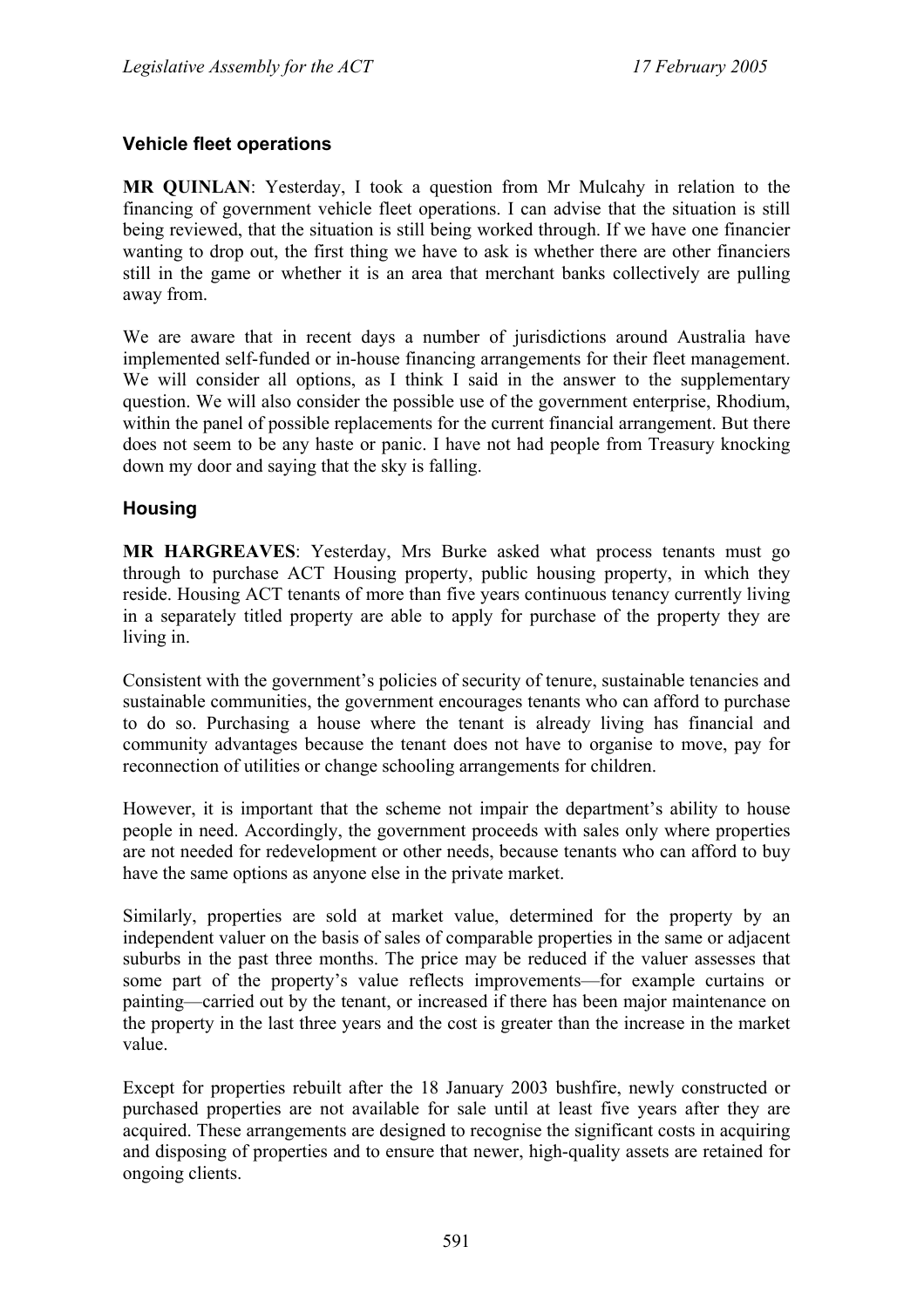Finally, only properties with separate titles are available for sale. The application form and kit set out the process and the form reflects the policies outlined by me just now. I understand that a copy of the kit has been provided to Mrs Burke's office today.

# **Public Accounts—Standing Committee Report 13—government response**

**MR STANHOPE** (Ginninderra—Chief Minister, Attorney-General, Minister for Environment and Minister for Arts, Heritage and Indigenous Affairs): For the information of members, I present the following paper:

Public Accounts—Standing Committee—Report 13—*Review of Auditor-General's Report No. 4 of 2003—Management of fraud and corruption prevention in the public sector*—Government response.

I ask for leave to make a brief statement in relation to the paper.

Leave granted.

**MR STANHOPE**: Mr Speaker, the Standing Committee on Public Accounts made two recommendations and the government has adopted some aspects of each recommendation. In response to the first recommendation, the government agrees that the Public Sector Management Act 1994 will be amended to incorporate a specific statement about fraud and corruption prevention, including a definition of "values and ethical standards". More detailed requirements for conducting fraud risk assessments and prevention treatments will be contained in subordinate legislation.

In relation to the second recommendation, the government agrees that the state of the service report will report on the extent and cost of fraud and corruption in the public service and the reporting on the cost of fraud will reflect those costs that are readily identifiable.

# **Papers**

**Mr Stanhope** presented the following paper:

Ministerial Travel Report—1 October to 31 December 2004.

**Mr Quinlan** presented the following papers:

Financial Management Act—

Pursuant to section 16—Instrument directing a transfer of appropriations relating to the Administrative Arrangements Order of 4 November 2004, including a statement of reasons, dated 16 February 2005.

Pursuant to section 18—Authorisation of Expenditure from the Treasurer's Advance, including a statement of reasons, dated 19 January 2005.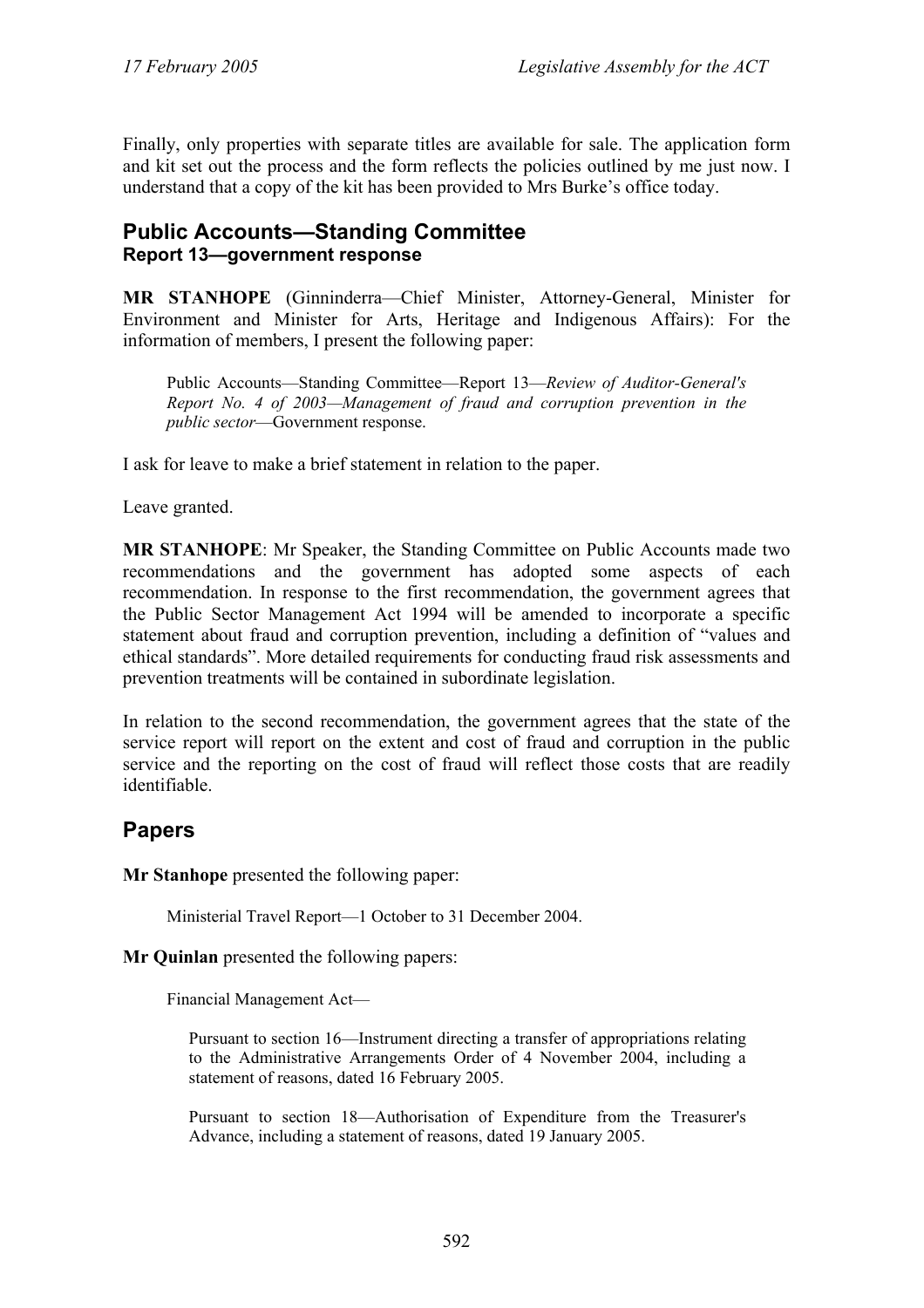Territory Owned Corporations Act—Notification of the establishment of Territory owned corporation—Rhodium Asset Solutions Limited, dated February 2005.

# **Leases Paper and statement by minister**

**MR HARGREAVES** (Brindabella—Minister for Disability, Housing and Community Services, Minister for Urban Services and Minister for Police and Emergency Services): On behalf of Mr Corbell and for the information of members, I present the following papers:

Land (Planning and Environment) Act, pursuant to section 216A—Schedules— Leases granted, together with lease variations and change of use charges for the period 1 October to 31 December 2004.

I seek leave to make a statement in relation to the papers.

Leave granted.

**MR HARGREAVES**: Mr Speaker, section 216A of the Land (Planning and Environment) Act 1991 specifies that a statement be tabled in the Legislative Assembly outlining details of leases granted by direct grant, leases granted to community organisations, leases granted for less than market value and leases granted over public land.

The first schedule I have tabled covers leases granted for the period 1 October 2004 to 31 December 2004. During the quarter, 24 leases were issued by direct grant. Of these, three were granted using disallowable instrument 220 of 2003—DI220-2003.

The first lease was granted over blocks 32, 33 and 34 section 1 city to Pontians Pty Ltd and Efkar Pty Ltd to enable the construction of two waste enclosures and to provide additional car parking for the building located at block 31 section 1 city.

The second lease was granted over blocks 22 and 23 section 62 Curtin to Leo Kordis, Betty Kordis, Tasos Totos, Maria Totos, Bill Mihalopoulos and Sophie Mihalopoulos to enable the expansion of the existing Coles supermarket located on block 5 section 62 Curtin.

The third lease was granted over block 4 section 75 Fyshwick to U-Stow-It Pty Ltd to enable the expansion of the existing self-storage facility located on block 2 section 75 Fyshwick.

For the information of members, I have also tabled two schedules relating to approved lease variations and change of use charge payments received for the same period.

# **Exercise of call-in powers Paper and statement by minister**

**MR HARGREAVES** (Brindabella—Minister for Disability, Housing and Community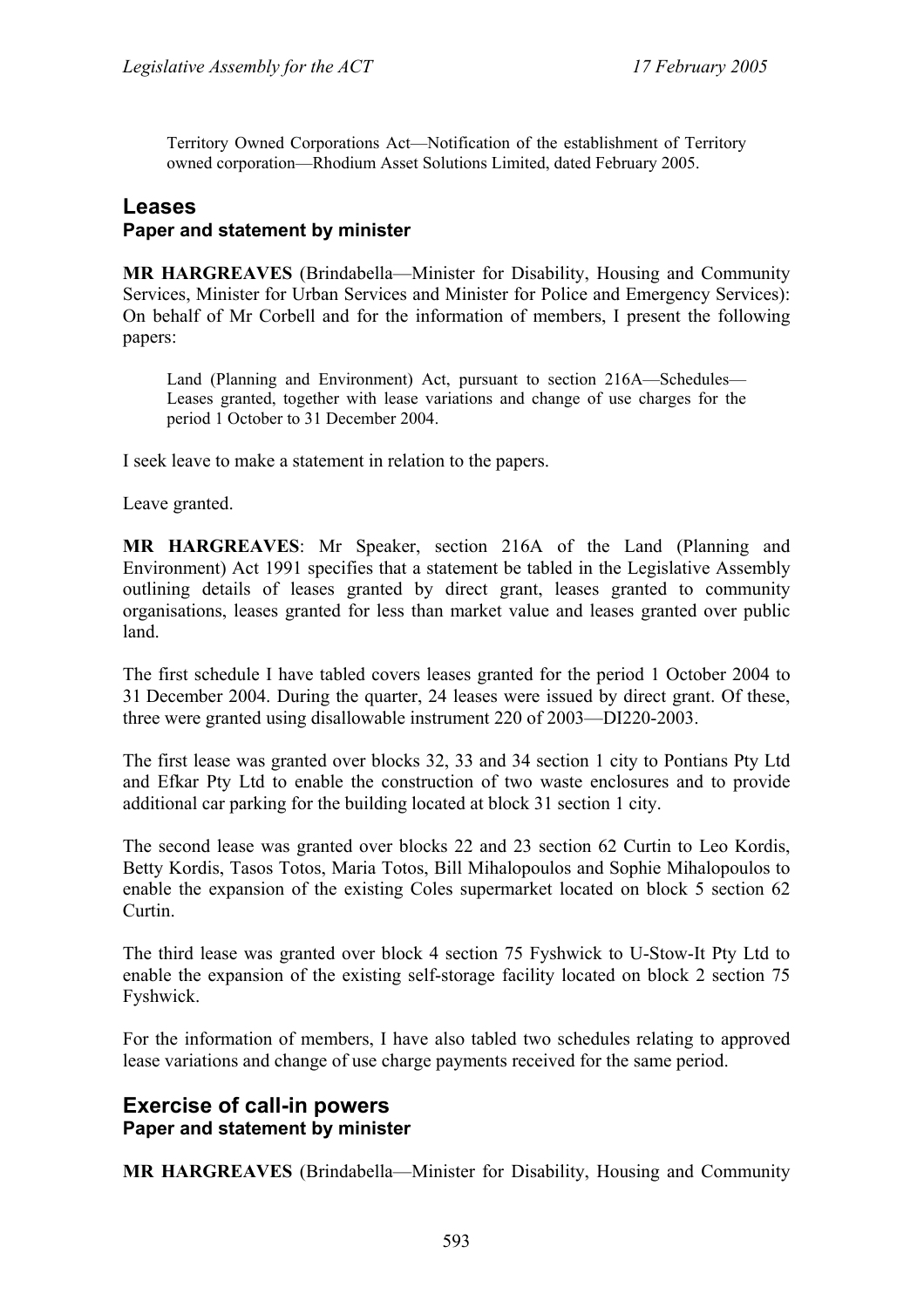Services, Minister for Urban Services and Minister for Police and Emergency Services): On behalf of the Minister for Planning and for the information of members, I present the following paper:

Land (Planning and Environment) Act, pursuant to subsection 229B(7)—Statement regarding exercise of call-in powers—Development application No. 200310406— Block 13, section 58, Turner, dated 17 December 2004.

I seek leave to make a statement in relation to the paper.

Leave granted.

**MR HARGREAVES**: On 23 November 2004, Mr Corbell directed under section 229A of the Land (Planning and Environment) Act 1991—the land act—the ACT Planning and Land Authority to refer to him development application 200310406. This notifiable instrument was notified on the ACT legislation register. On 17 December 2004, he approved the application using his powers under section 229B of the land act.

The application sought approval for the construction of an eight-storey building containing 64 apartments and two three-storey buildings containing 10 dwellings on block 13 section 58 Turner. The application also sought approval to vary the lease purpose clause to permit 74 dwellings and vary the development conditions and associated planning control plan attached to the crown lease to allow setbacks to the northern boundary of five metres for 25-metre high buildings and setbacks in accordance with the B11 area building envelope for buildings12 metres high.

In deciding the application, Mr Corbell gave careful consideration to the provision of tree protection measures for those trees to be retained and the achievement of sustainability initiatives. He imposed conditions on the approval that required the provision of protection measures for the two mature eucalypt trees within the site, the revision of landscaping to Northbourne Avenue, and the provision of additional details of the integration of stormwater retention and reuse within the site. This proposal is consistent with the requirements of the territory plan.

Mr Corbell used his call-in powers in this instance because he considered the proposal to have a substantial effect on the achievement of objectives of the territory plan in respect of the Northbourne Avenue corridor. The particular criterion in the land act, subsection 229B (2), provides that the minister may consider the application if, in the minister's opinion, the application seeks approval for a development that may have a substantial effect on the achievement or development of objectives of the territory plan. The proposal significantly contributes to the provision of a range of accommodation types in proximity to the facilities of the Northbourne Avenue corridor.

Section 229B of the land act specifies that, if the minister decides on an application, he must table a statement in the Legislative Assembly within three sitting days of the decision. As required by the act, and for the benefit of members, I have tabled on behalf of Mr Corbell a statement providing a description of the development, details of the land where the development is proposed to take place, the name of the applicant, details of his decision and grounds for the decision. With the statement, I have also tabled the comments of the ACT Planning and Land Council on this matter.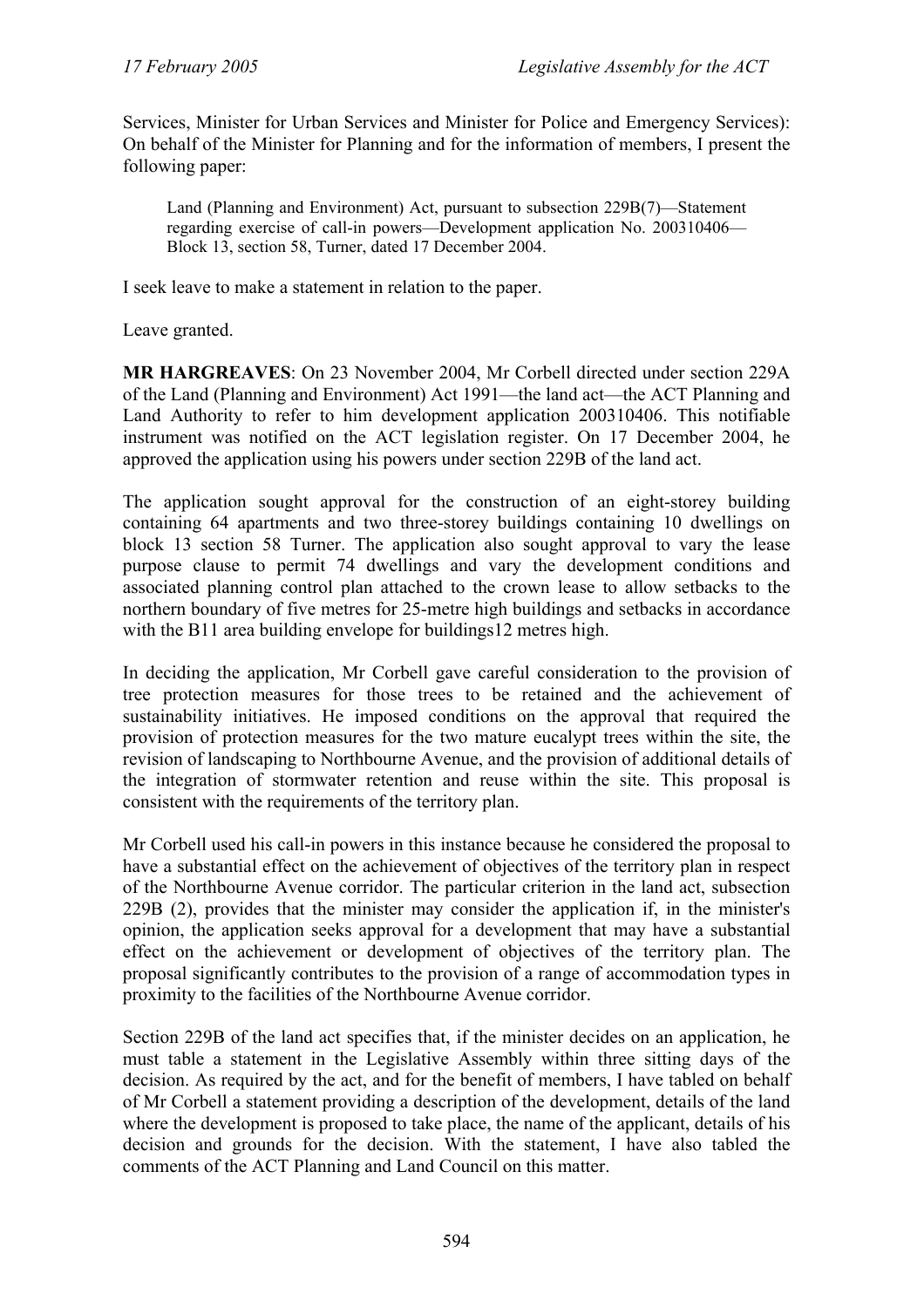# **Community Services and Social Equity—Standing Committee Report 7—government response**

**MS GALLAGHER** (Molonglo—Minister for Education and Training, Minister for Children, Youth and Family Support, Minister for Women and Minister for Industrial Relations): For the information of members, I present the following paper:

Community Services and Social Equity—Standing Committee—Report 7—*Oneway roads out of Quamby: Transition options for young people exiting juvenile detention in the ACT (presented 17 August 2004)*—Government response.

I seek leave to make a statement in relation to the paper.

Leave granted.

**MS GALLAGHER**: I am pleased to present the government's response to report 7 of the Standing Committee on Community Services and Social Equity. Report 7 was tabled in the Legislative Assembly on 17 August 2004.

 The government is committed to improving the provision of services to our most at-risk children and young people. The standing committee highlighted the fact that children and young people in Quamby are some of the most disadvantaged members of our community. It noted that many of these people have complex needs and are often caught in a cycle of moving in and out of Quamby. They confront innumerable difficulties in reengaging with the community. The report concluded that they require more support.

Against this background, the committee made 10 recommendations. The government supports in full five of those recommendations. A further two are agreed in principle, two are agreed in part and one has been noted. The government concurs that children and young people in Quamby are some of the most disadvantaged citizens. It is seeking significantly improved outcomes for them.

The measures set out in the government response to the committee's recommendations give effect to the rights of children and young people in detention under the Human Rights Act 2004. Specifically, subsection 11 (2) provides for the right of every child to the protection needed by the child because of being a child, section 10 provides for the humane treatment of people when deprived of liberty, and section 20 relates to the rights of children and young people in the criminal process.

There is a clear need to break the cycle of juvenile detention. The key to achieving this is through the provision of early intervention and prevention programs; stronger transitioning and diversionary practices, such as youth conferencing; and circle sentencing.

A number of initiatives have recently been canvassed in the ACT young people's plan 2004-08 and in the government's response to the *Territory as parent* report. Actions have also been identified in the blueprint for young people 'at risk' 2004-08, including the youth at risk skills development program and a best practice framework for involving young people in the development of services provided for them. It is essential that the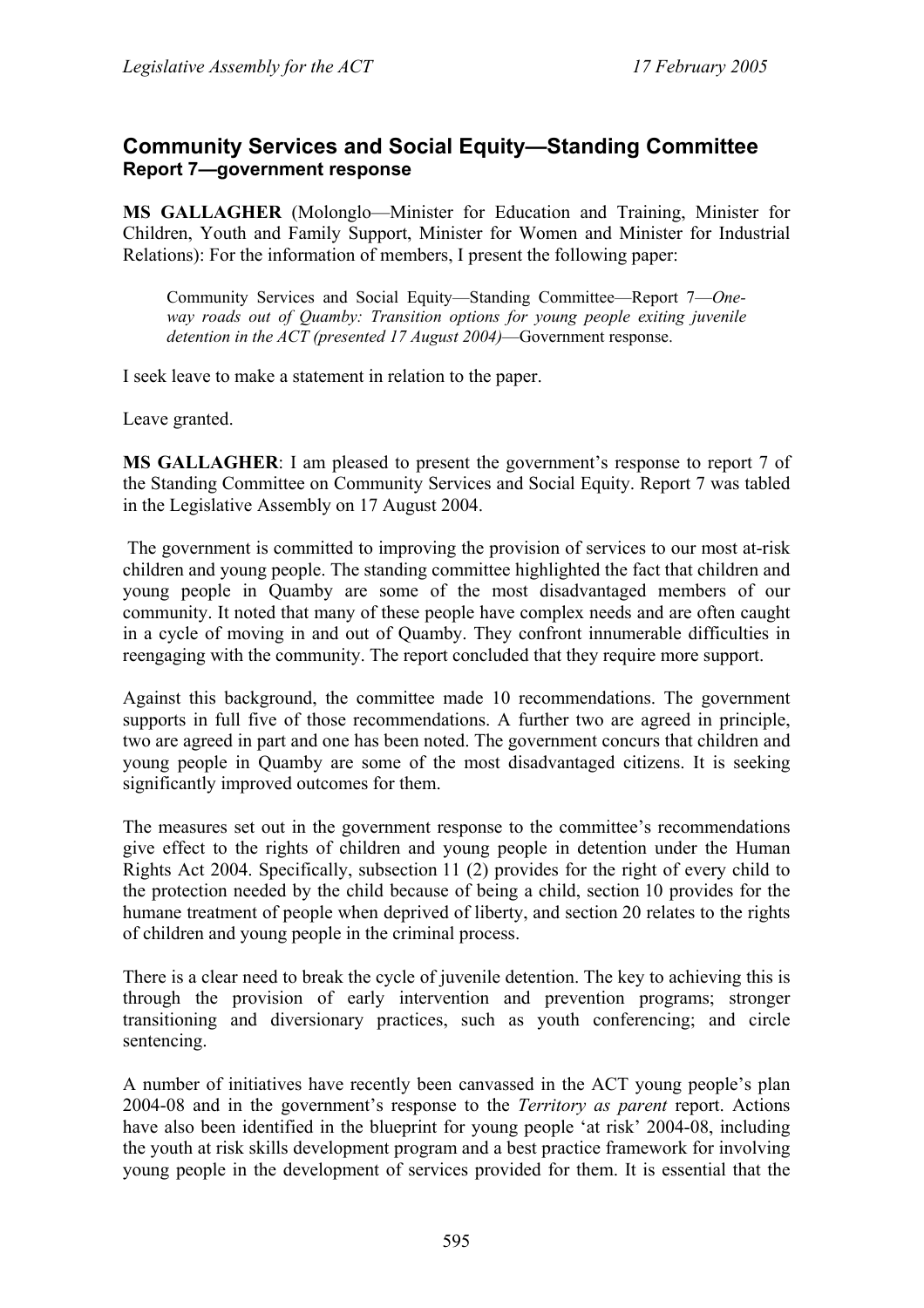support provided to children and young people subject to both care and protection, and justice orders is better coordinated.

Strategies are being established to improve communication and cooperation across government and with non-government agencies, to ensure that these young people are given the best possible opportunity to reengage with the general community and remain out of the criminal justice system.

The inclusion of the Office for Children, Youth and Family Support within the Department of Disability, Housing and Community Services will ensure greater collaboration on service provision. The finalisation of a memorandum of understanding with both ACT Health and the Department of Education and Training will also assist in ensuring services are provided in a more coherent fashion.

The government supports the need for expanded accommodation options for people exiting Quamby. These options will be assisted by the redevelopment of Isabella Hostel for indigenous male youth and actions arising from the homelessness strategy.

Mr Speaker, we have established very effective partnerships with many community organisations, providing a diverse range of support services for Quamby residents to assist in their transition from custody. These organisations include Gugan Gulwan Youth Aboriginal Corporation, Winnunga Nimmityjah Aboriginal Health Service, the Salvation Army, Relationships Australia, RecLINK, and the job placement employment and training program.

Fully accredited educational vocational programs are an integral element of the case plans for the residents of Quamby. These are designed to address offending behaviour and enhance educational or vocational opportunities.

In regard to Quamby itself, the government is committed to the development of a new juvenile justice facility that will replace Quamby. Feasibility work is scheduled for completion early this year. The government is actioning a range of new and improved support systems and processes to assist young people moving from the juvenile detention system back into the community.

In conclusion, I would like to acknowledge the dedication and commitment of all the staff working at Quamby. Their work is crucial to achieving positive outcomes for young people at risk.

# **Review of the safety of children in the care of the ACT and of ACT child protection management Papers and statement by minister**

**MS GALLAGHER** (Molonglo—Minister for Education and Training, Minister for Children, Youth and Family Support, Minister for Women and Minister for Industrial Relations) (3.38): For the information of members, I present the following papers:

The Territory as Parent—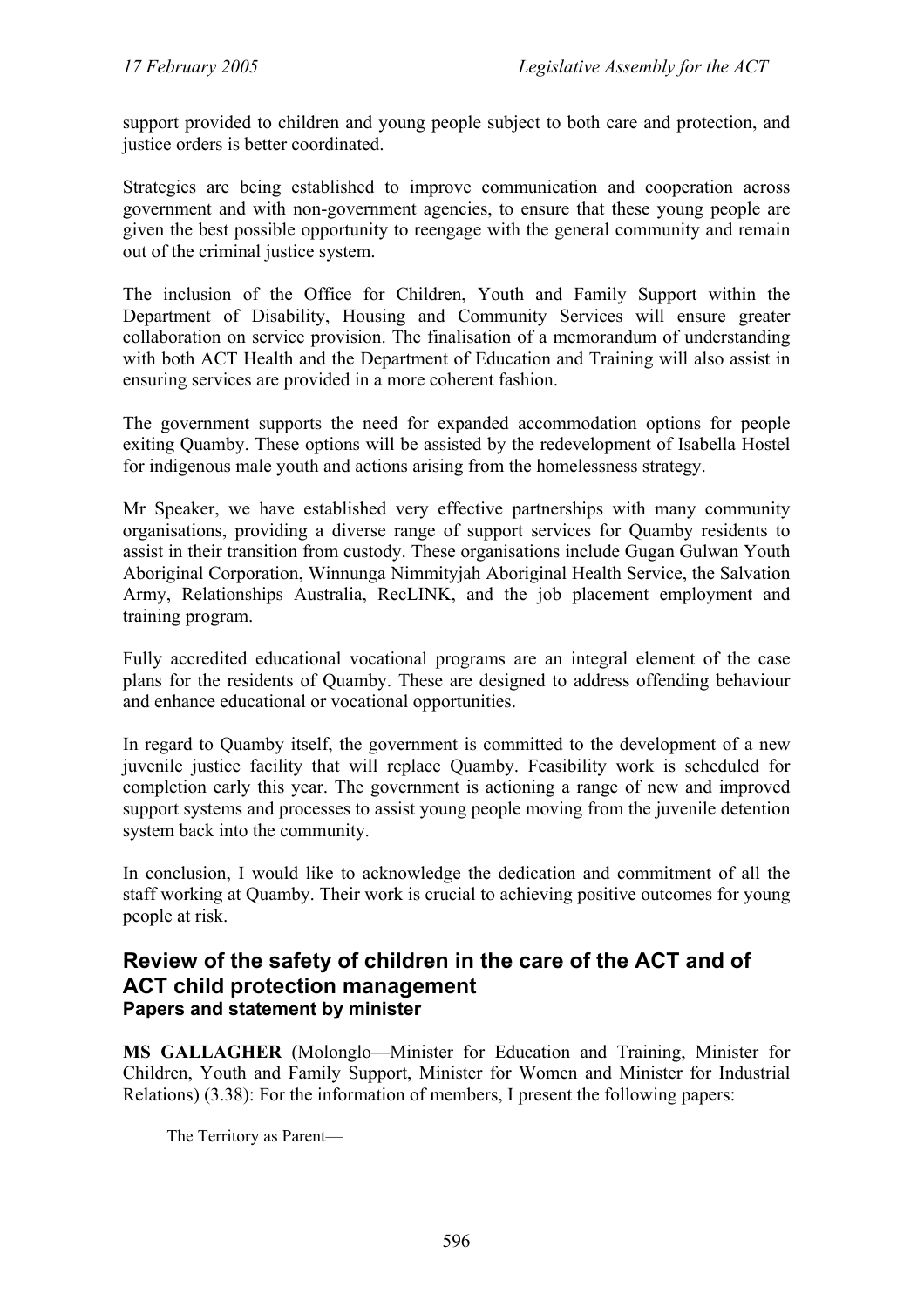Review of the safety of children in the care of the ACT and of ACT child protection management—First six month status report, dated February 2005.

The Territory's Children—Ensuring safety and quality care for children and young people—Report on the audit and case review—First six month status report, dated February 2005.

I seek leave to make a statement in relation to the papers.

Leave granted.

**MS GALLAGHER**: Mr Speaker, I am pleased to table the first six-month progress reports on the implementation of the agreed recommendations of the reports into child safety and protection in the ACT—*The territory as parent* and *The territory's children*. Members will recall that in May 2004, the government released *The territory as parent*, the report of the Commissioner for Public Administration, Cheryl Vardon. We also released the government's response to the recommendations in this report.

The commissioner found that the ACT required a new vision for the most vulnerable children and young people in the community. The commissioner said this required a new system, new practices and the building of quality relationships. The commissioner also recommended a new oversight agency, a children's commissioner, to be the voice for children and young people in the ACT.

Subsequently, in August 2004, I tabled *The territory's children*, known as the Murray report, as well as the government's response. The Murray report involved an audit of files of 150 children and young people who had been in the care of the territory. The report provided detailed information about those children and young people, and the circumstances of their families and carers. Both reports show the overrepresentation of children and young people in care from Aboriginal and Torres Strait Islander families or parents with dependencies.

On the same day, in my ministerial statement on the Vardon report implementation strategy, I announced that the government would release progress reports every six months on the implementation of the agreed recommendations of the report. We have embarked on a far-reaching and complex task, and we are meeting our responsibilities. Working with the community sector, we are committed to delivering a quality protection system for children and young people in care in the ACT. This commitment is consistent with the strategies expressed in the Canberra plan, the social plan, the children's plan and the young people's plan.

Today, I can report encouraging progress in the implementation of both the Vardon and the Murray reports. The initial actions we have taken reflect the partnership approach between the government and non-government sectors that underpins the child protection reform process. To deliver meaningful reform, we established a dedicated Office for Children, Youth and Family Support, with an operational budget of \$59.5 million in 2005. Moreover, the office is now under the umbrella of the Department of Disability, Housing and Community Services—a step that will further strengthen partnerships between government and non-government human services organisations.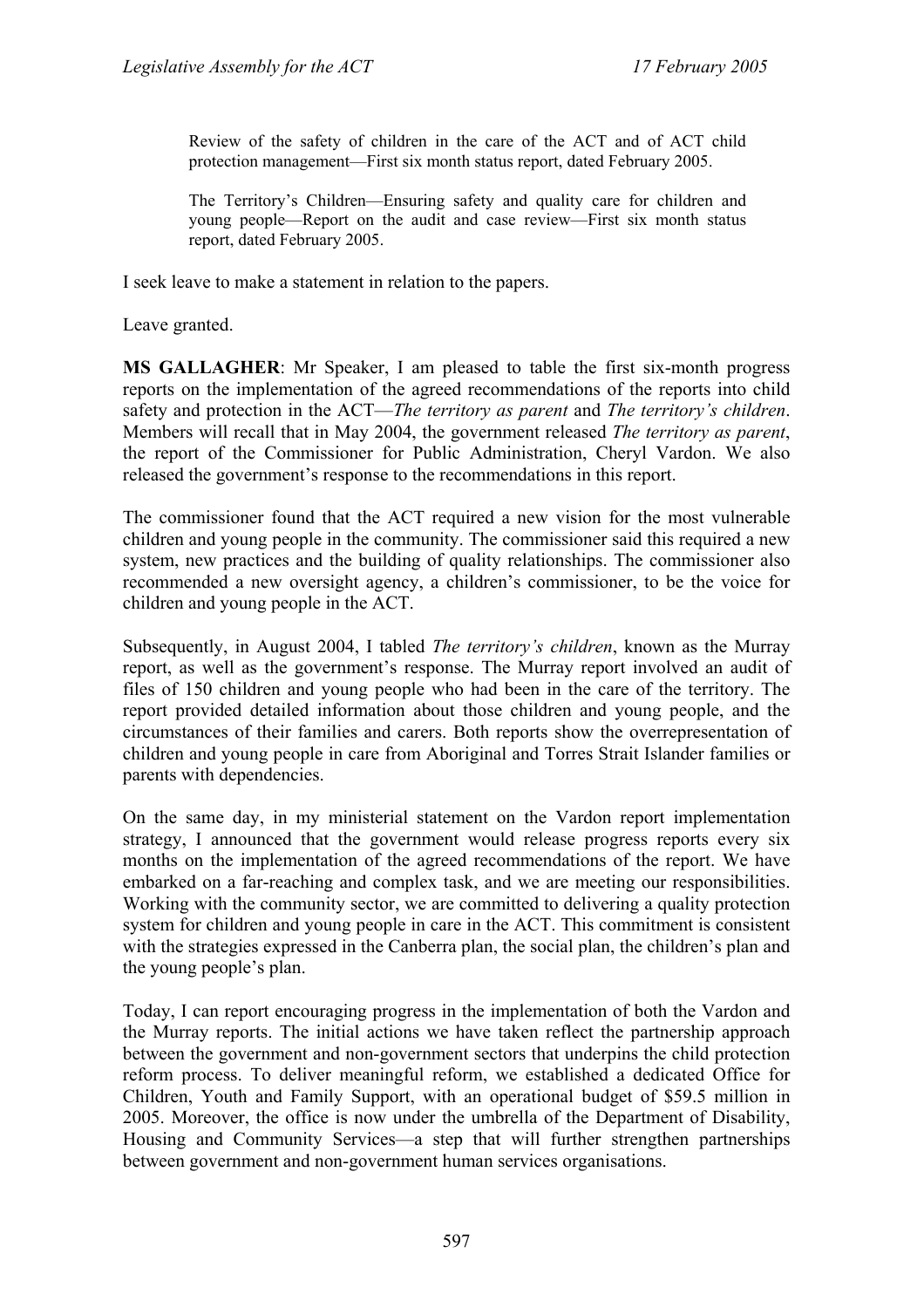Ms Lou Denley, an experienced leader in child protection reform in South Australia, has commenced in the position of Executive Director in the Office for Children, Youth and Family Support. A new office structure that aligns functions and client groups has been established. It includes an Aboriginal and Torres Strait Islander unit, as well as an early intervention and prevention group.

Mr Speaker, we have been able to recruit, and more significantly perhaps retain, more child protection workers, with staff numbers increasing from 51 in April 2004 to 88 in January 2005. There is a caveat to this, however, which I will explain shortly. In September 2004, I launched a revised care and protection manual and a further revision of the manual will be released later this month. There has also been continuing legislative reform with the review of the Children and Young People Act.

Consultation has occurred with children, young people and the community to inform the role and functions of the ACT Commissioner for Children and Young People. The *Emerging themes* report, on the outcomes of the consultation with children and young people, will be released in March this year. A MOU has been implemented between the office and ACT Health to formalise their partnership as direct service providers for children and young people at risk or in care.

Last month the Institute for Child Protection Studies was established as a partnership between the office and the Australian Catholic University to promote best practice in the care and protection of children and young people in the ACT. Most importantly, on 5 July last year the Community Advocate informed members of the previous Assembly that there was compliance with section 162 (2) of the Children and Young People Act. This section requires the chief executive to provide the Community Advocate with a copy of all child protection reports concerning each child or young person in the care of the territory.

It was the territory's lack of action about providing these child protection reports that initiated the Vardon review into child protection. Workloads have increased substantially and impacted on some responsibilities, such as the timely presentation of section 267 reports, or annual anniversary review reports about children and young people in care.

Mr Speaker, the annual anniversary review process is extremely involved. The section 267 reports represent a history for each child or young person of their year in care. It is a comprehensive assessment of their circumstances—circumstances which are often complex and involve the relationship between the individual, the family and the care arrangements. The office is working hard to ensure that all section 267 reports are completed on time. In the meantime, the office is putting into place new arrangements that will improve quality assurance and will be accompanied by future changes of contractual arrangements with out-of-home care providers.

Mr Speaker, we are also operating in a period of increased activity and greater complexity in the case management of children, young people and their families. This is evident from the increased number of child protection reports and numbers of children and young people who are subject to a report. The number of child protection workers has grown from 46 at the time I initiated the Vardon review to the present number of 88,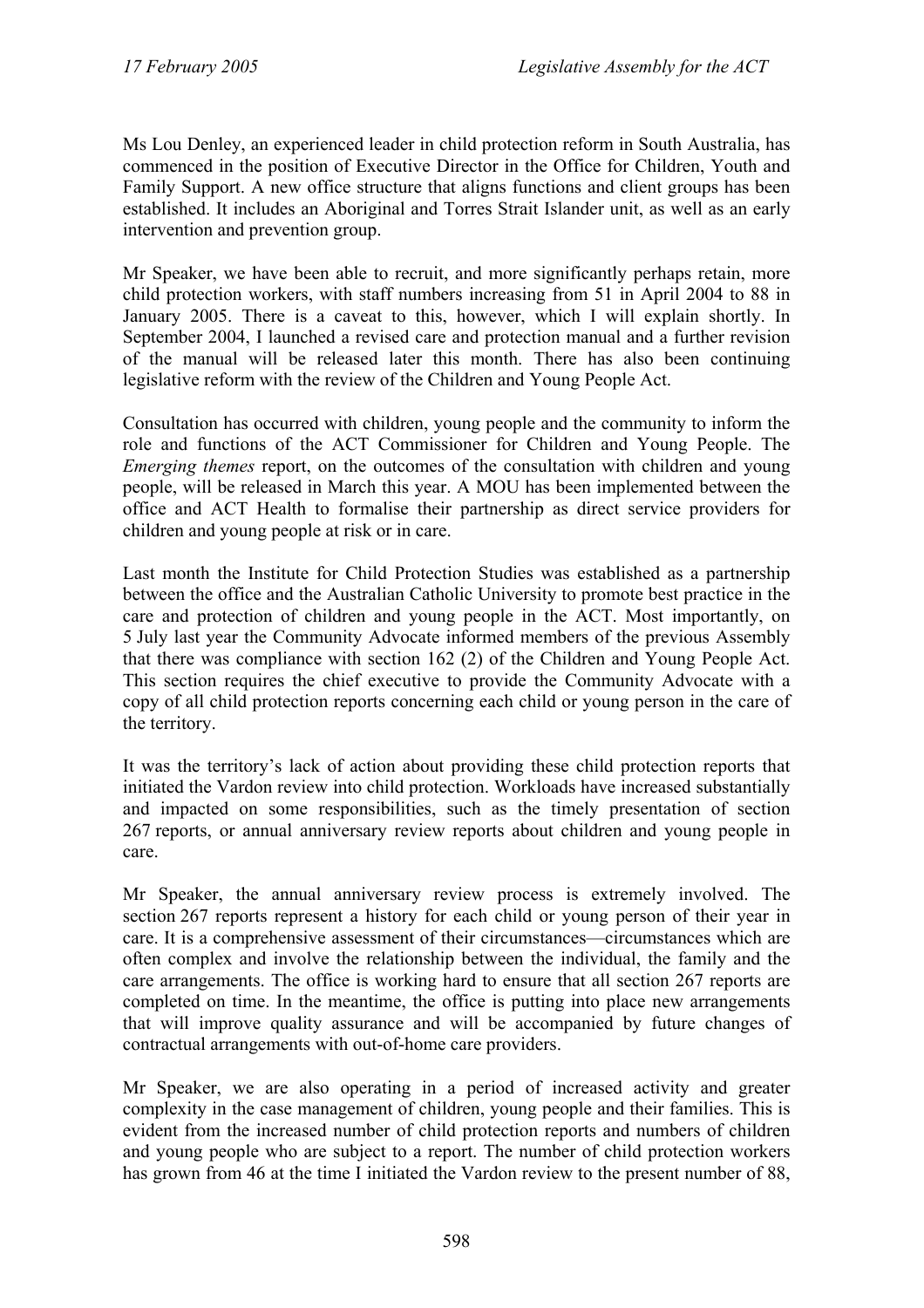with around 30 new overseas recruited workers expected to arrive between March and July this year. Increasing demand for services is also impacting upon the capacity of non-government service providers, foster carers and kinship carers to provide out-of-home care for children and young people.

In response to these resourcing priorities, the government has tabled Appropriation Bill (No 2), which seeks to appropriate an estimated \$6.2 million in the current year towards child protection reform, and continuing into the forward years. Those priorities are to further build service capacity by investing in the child protection work force and to invest in the business systems critical to direct service delivery. This funding is in addition to the \$6 million made to the operational budget of the office in 2004-05 for child protection reform. The remainder of that funding is committed to the next six months.

Mr Speaker, in implementing the recommendations of the Vardon and Murray reports, we have a number of immediate priorities. These include the introduction of an amending bill arising from the review of the Children and Young People Act 1999, as well as a bill to establish the Commissioner for Children and Young People. Contracts are also being renegotiated with the out-of-home care sector, as these community-based agencies are critical in providing children and young people in care with supportive home environments.

Recruitment of foster carers and their training, as well as support for kinship carers, are among a raft of other priorities we are working diligently to deliver. I assure members we will continue the collaborative approach to child protection reform. This will involve the continuation of the Vardon report implementation steering committee and the active participation of non-government and government representatives on reference groups.

This collaborative approach certainly demonstrated its strength through the bushfire recovery task force and the disability reform program. I will provide the Assembly with a further progress report on the implementation of the Vardon and Murray reports in 2005. It is a very important accountability measure, informing members and the community about actions taken and challenges ahead.

Mr Speaker, it is important to reiterate the point I made earlier about the complexity of the challenges we face. There are certainly no quick fixes or simple solutions. We are, however, looking at best practice models and drawing on evidence-based policy and practice to establish a solid foundation for future reform.

The government would like to put on the record again its gratitude and admiration of the people who work with children and young people at risk in our city. It is a role that is extremely demanding and constant. Our thanks also to the child protection workers—the frontline workers from the Office for Children, Youth and Family Support—for their continued commitment in caring for and protecting children and young people, and supporting their families.

W also acknowledge foster carers, kinship carers, child protection workers from Barnardos, Marymead, Galilee, Richmond Fellowship and Life Without Barriers. They are supported in their work by the Foster Care Association of the ACT, the CREATE Foundation and the Youth Coalition of the ACT. I know I am speaking for every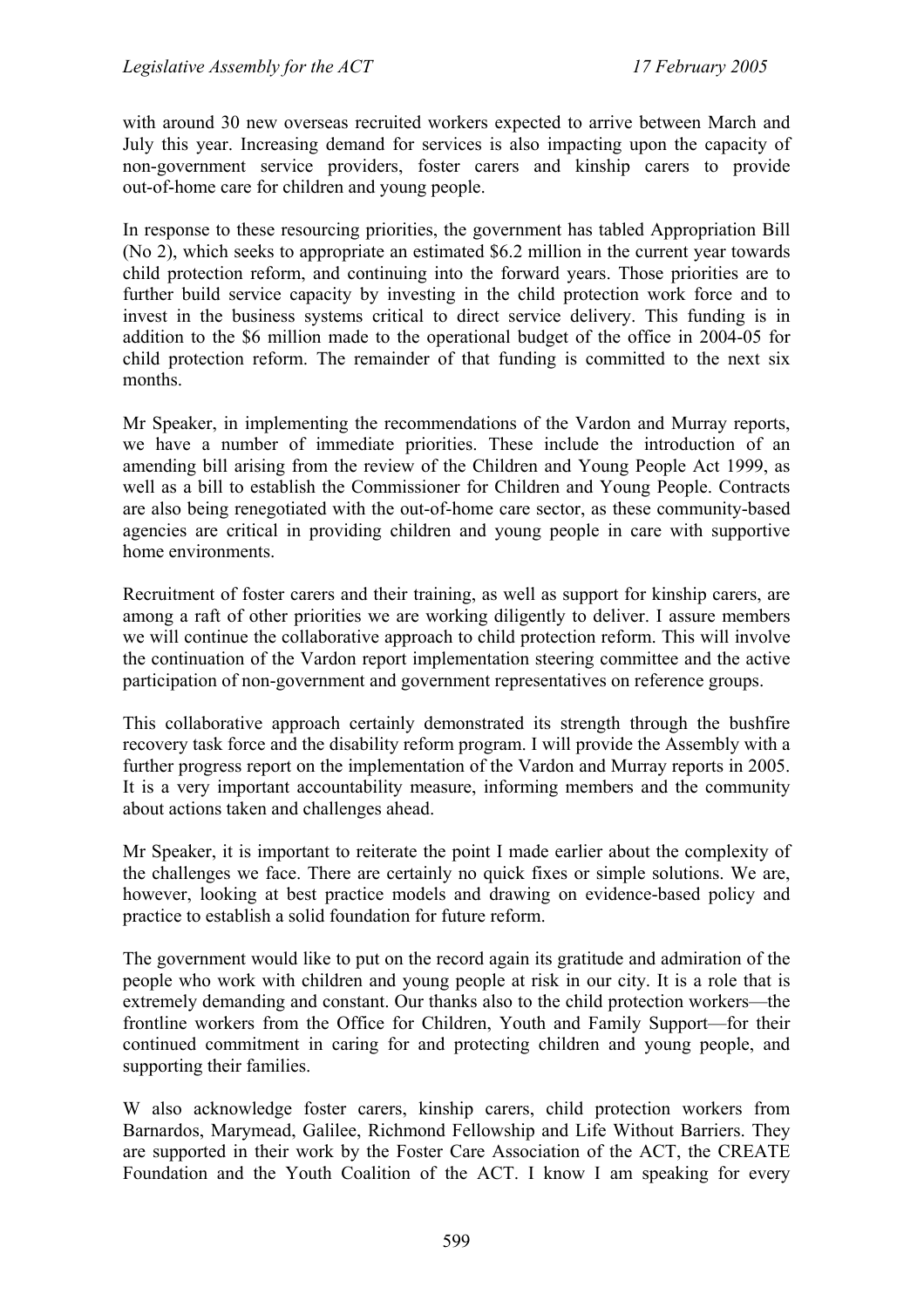member of this Assembly in recognising the personal and collective commitment by all of those individuals and organisations to children and young people.

Mr Speaker, I commend to the Assembly the first six-month status report on the implementation of the Vardon and Murray reports. I move:

That the Assembly takes note of the papers.

Debate (on motion by **Mrs Dunne**) adjourned to the next sitting.

# **Papers**

**Mr Hargreaves**, on behalf of **Mr Corbell**, presented the following paper:

Financial Management Act, pursuant to section 30A—Quarterly departmental performance report—December quarter 2004-2005—Arts, Heritage and Environment Portfolio within Urban Services.

# **Organ donor awareness week Discussion of matter of public importance**

**MR SPEAKER**: I have received letters from Mrs Dunne, Ms MacDonald, and Mr Seselja proposing that matters of public importance be submitted to the Assembly. In accordance with standing order 79, I have determined that the matter proposed by Ms MacDonald be submitted to the Assembly, namely:

The need to recognise the important role Australian Organ Donor Awareness Week plays in promoting organ and tissue donations and encouraging Canberrans to become organ donors.

**MS MacDONALD** (Brindabella) (3.49): Mr Speaker, in 2004 organ donor rates across Australia increased by 21 per cent, with more than five million Australians now being registered donors. Proudly, the ACT leads the way with the highest donor rate in the country. While this increase is fantastic, still only about one quarter of the Australian population are registered donors, making ours one of the lowest donor rates in the developed world. But our transplant waiting lists are continuing to grow. As at January 2005, there were 1,663 Australians on the organ donor transplant waiting list. These people are playing the waiting game and, sadly, about 20 per cent will die before receiving their life-saving transplant.

The need to raise awareness and educate the community on becoming an organ donor is great as many more lives could be saved or improved if more were to become organ and tissue donors. While nobody likes to discuss death, it is important to talk about organ donation with our friends and family so that they know our intentions, should anything happen. Australian Organ Donor Awareness Week gives us all the opportunity to think about what becoming an organ donor means and discuss this with family and friends. Organised by the Organ Donation Network, the theme of this year's Organ Donor Awareness Week is "Organ donors save lives" and it will be held nationally from 18 to 25 February.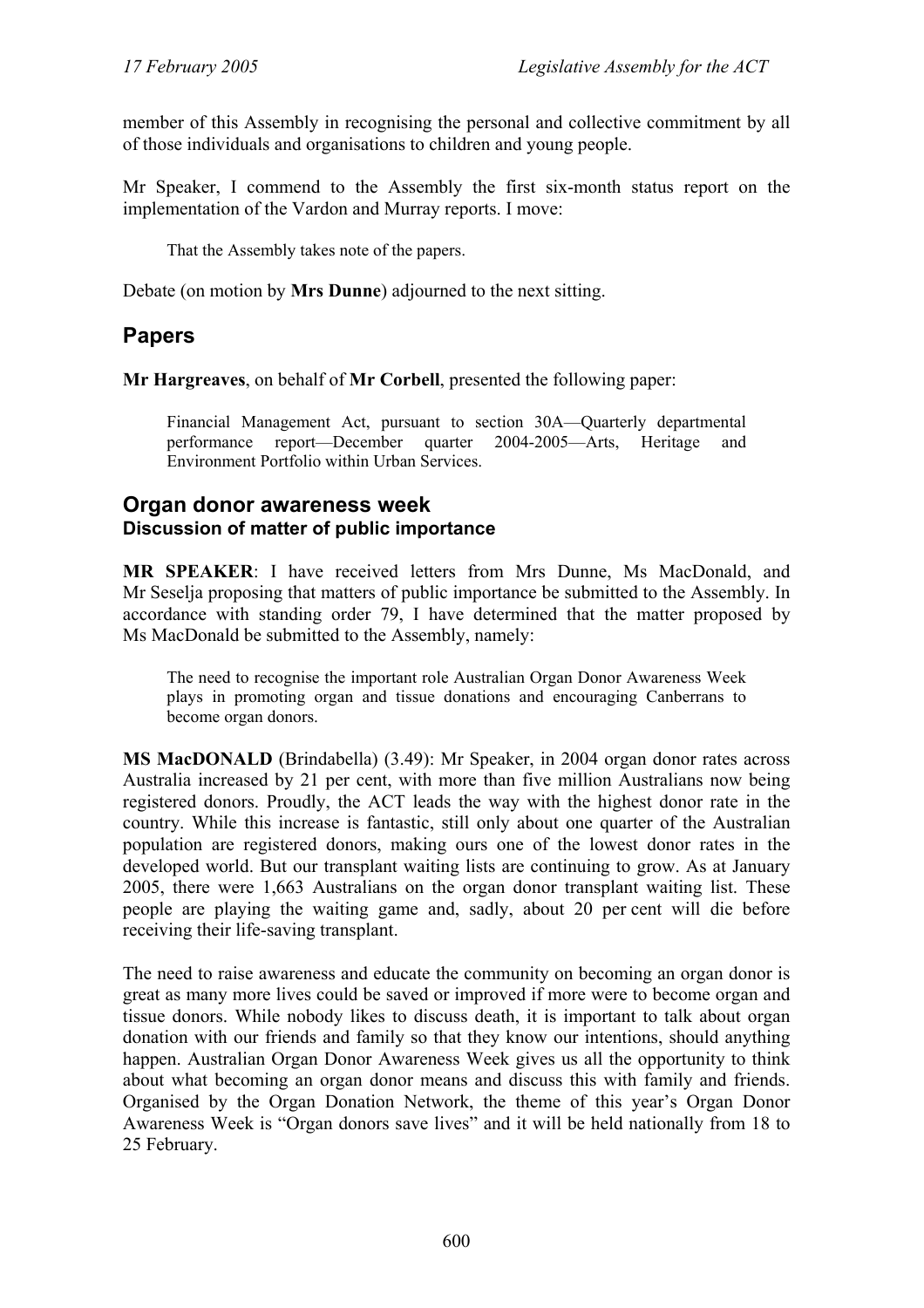Organ Donor Week is a reminder of our capacity to help others. It tries to alert every single Australian to his or her ability to give life itself. In fact, one organ donor can save or improve the lives of up to 10 other people. While we would wish that no one be cut down in the prime of their life, sadly it does happen. But I would hope that the loss of life could lead to saving others. With only about a quarter of all Australians on the national organ donation register, the challenge for organ donor week is to encourage the remaining three-quarters of the population to register to become a donor.

In 2003, there were 619 successful transplants from 179 donors, but 140 people on the waiting list died. In 2004, there were 782 successful transplants from 218 donors. With the average waiting time for a heart transplant being two years and for a liver, four years, about a quarter of the people on heart and liver waiting lists die before they receive a donation. Sadly, three people in Australia die every week waiting for an organ transplant. While Australia's organ donation rate rose from 9.4 donors per million people in 2003 to 11 donors per million people in 2004, compared with the donation rates of 13 in the UK, 22 in America and 34 in Spain, we still have one of the lowest rates in the developed world. We have one of the world's best transplant records, but one of the world's worst donation records. That is what organ donation week aims to change.

Although more than five million Australians are registered as donors, the number of successful transplants performed each year is low. Unfortunately, not everyone who is a registered donor will be able to donate their organs when they die. Organs need a continued circulation of blood to keep working and when someone experiences a cardiac death, the blood stops flowing, damaging the organs and making them unfit for transplant. When a person experiences brain death, the heart keeps the blood flowing with the support of a machine so the organs are not damaged and are fit for donation.

Every year, about 1,300 Australians are potential organ donors because they die on life support in hospital. At least half the suitable cases are not on organ donation registers and in about half the cases where emergency department staff ask for permission, relatives say no. It is not surprising that hard-pressed emergency staff do not ask and that grieving relatives do not agree. But it means that we need a change of culture to give more meaningful hope to the hundreds of Australians currently on organ donation lists whose lives hang in the balance. This matter of public importance is about getting people to actually plan ahead so that, if they do have an accident and end up in hospital, it is not left to their relatives to make that hard decision; it has already been made.

Organ donor awareness week helps to educate our community about what being an organ donor actually means and what happens in the event an organ donor dies while on life support in hospital. There are a number of myths surrounding organ donation, but all are completely unfounded. The removal of organs and tissues is treated like any other surgical operation and is performed by highly skilled surgeons. The donor's body is treated with respect and dignity at all times and is in no way altered physically. However, organ transplantation is a life-changing event for all involved. The donor's family and friends are coming to terms with the death of a loved one, while recognising that through their death they have given life to several donor recipients. There are many support services available for a donor's family, including the donor family branch of Transplant Australia, which provides information on social events and activities and professional support and assistance.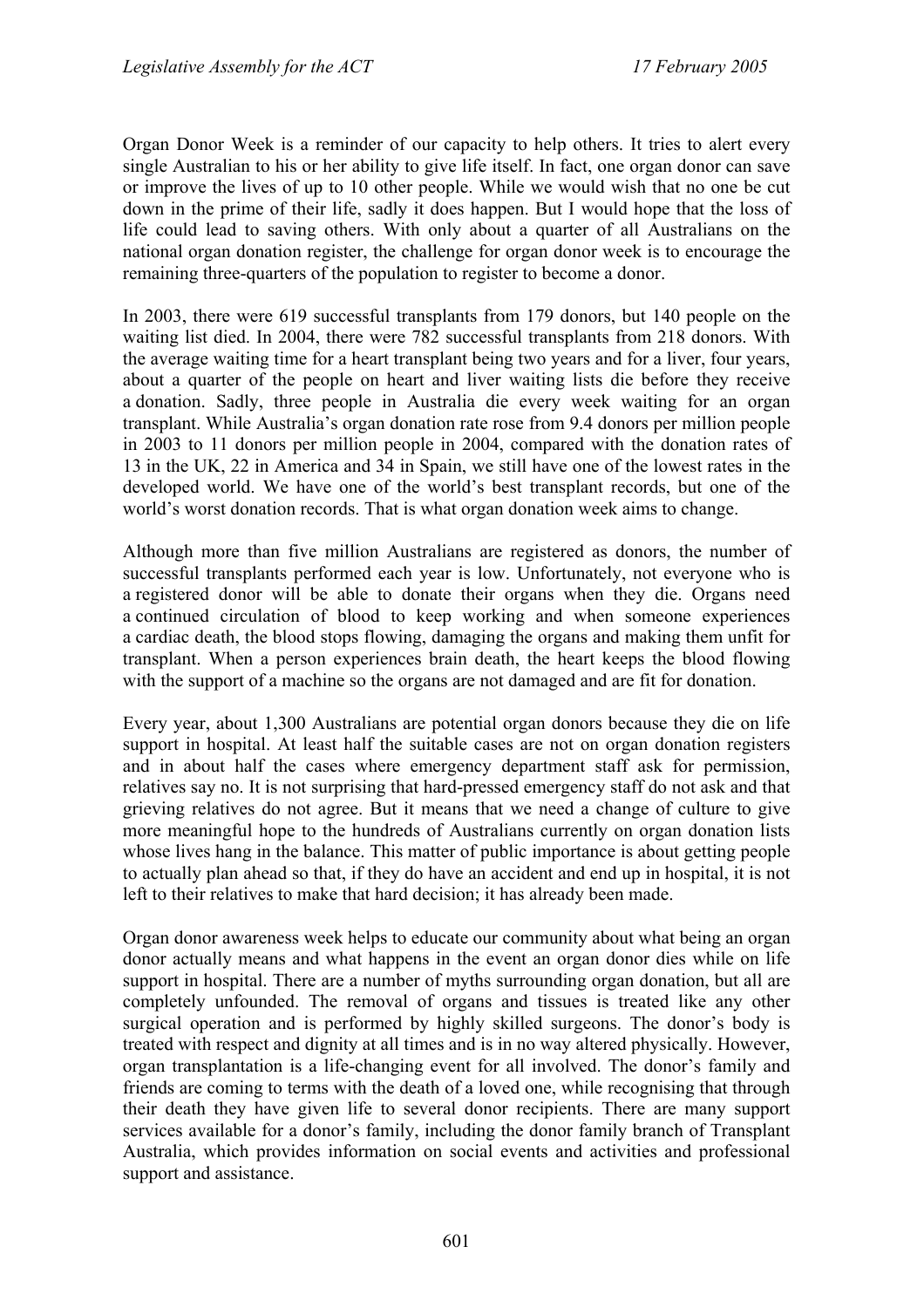Australians have been receiving life-giving organ transplants such as heart, lung, liver, kidney and pancreas, as well as tissue transplants, including corneas—eye tissue—heart valve, skin and bone tissue since 1965. In fact, every year, the sight of more than 500 people is restored due to corneal transplants. To date, more than 30,000 men, women and children have received life-saving or life-enhancing transplants. I urge everyone to discuss organ donation with their friends and family. It is a very personal decision, but one that should be thought about seriously and discussed openly.

I thought it would be fitting to end today with two short extracts, one from an organ donor's family and one from an organ recipient's family. The first is an extract from Michelle's story, as told by her sister Marnie on the organ donation network website.

My sister Michelle was beautiful and so full of life that I know she would have wanted to donate her organs to enable others to experience just a small amount of what she loved so much. Although it was a difficult time for us as a family, we knew that we would support her wish to become a donor.

Michelle was an experienced skydiver who had made almost 400 jumps, but everything changed when she was caught in a crosswind whilst trying to land. She was taken to the hospital where tests showed the extent of her injuries and she passed away as a result. Michelle was 33 years old.

I believe her becoming an organ donor helped me with the grieving process because it keeps her spirit alive. When I tell people about her donation, it inspires them. Everyone who can should register as a donor and make sure their family knows their wishes. As I say to my friends, if you would accept an organ to save your life, you should be prepared to donate one.

The second is an extract from Sophie's story, as told by her mother:

After an enjoyable and uneventful pregnancy, I gave birth to our little princess Sophie Victoria in August 2001. At six weeks of age they discovered she had a condition known as biliary atresia, where the bile ducts become blocked, leading to cirrhosis of the liver and, ultimately, death. She was officially listed for transplant at the age of five months.

What followed was six months of pain and uncertainty, watching helplessly as our little angel became sicker by the day. During this time she was admitted to hospital 17 times. As the months crept by and as she came closer to her first birthday, our family started to panic as we had been told she was unlikely to live past her first year.

Finally, just weeks short of her first birthday, our prayers were answered. Her transplant operation lasted nine hours, after which she spent four days in ICU. From that day on our lives have been a whirlwind as Sophie went from strength to strength. After just three weeks in total in hospital, she was allowed to go home. Now life couldn't be better. Sophie has gone from a cranky and sick little girl who never smiled and couldn't even roll over to a happy, vibrant, cheeky toddler who refuses to walk when she can run. She's absolutely bursting with life and energy to the point that strangers are often floored to discover her past when they meet her.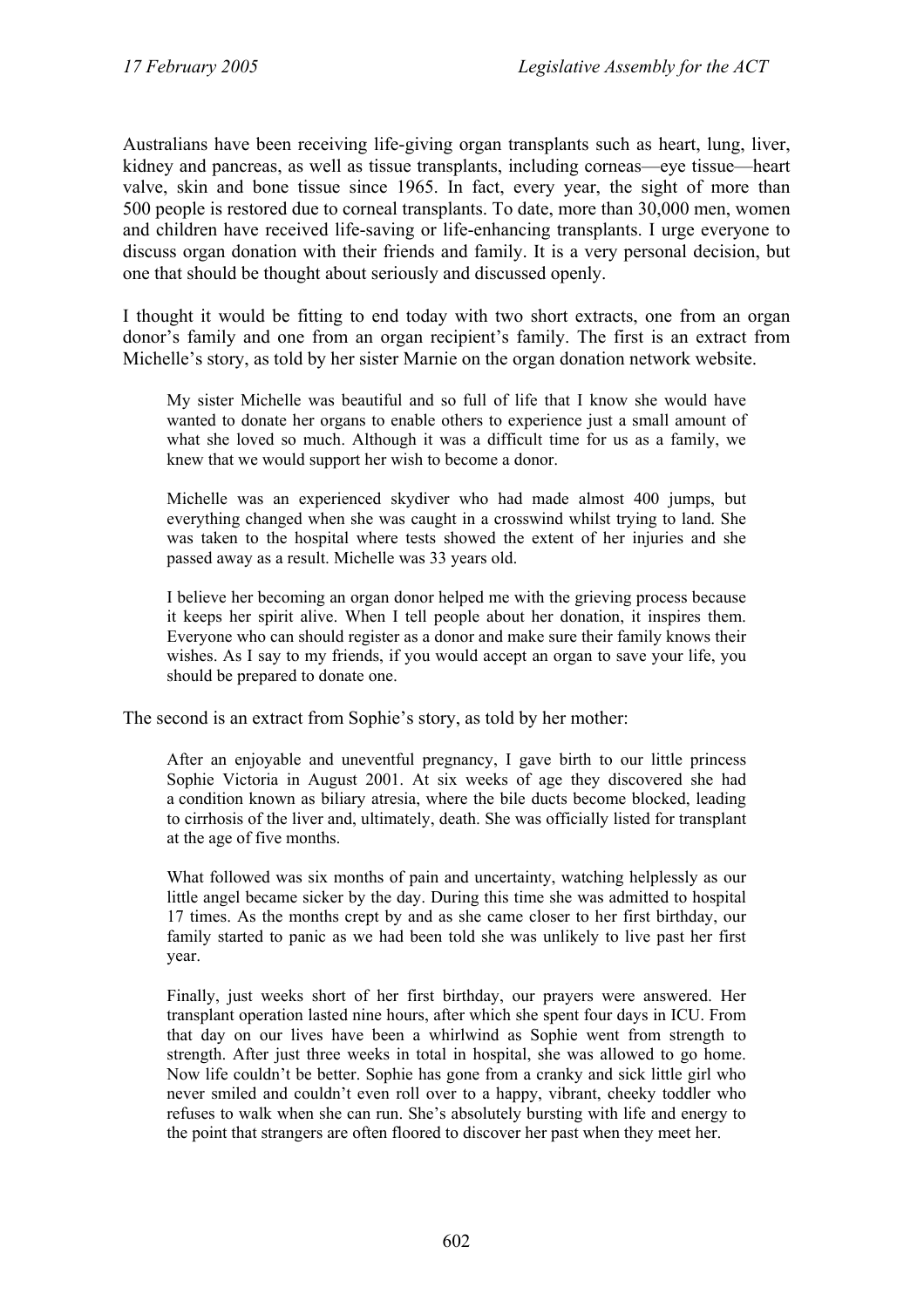Every day we thank God for the miraculous second chance at life our princess has been given. Not a day goes by where we don't think about her donor family and silently thank them for their most wonderful, selfless gift. What better gift could there ever be than the gift of life?

These are just two families, from the hundreds across Australia, whose lives have been changed forever by organ donation. Both demonstrate how significant the simple act of registering as an organ and tissue donor is. I urge everyone in the community to support Australian Organ Donor Awareness Week next week. It actually starts tomorrow. As I said at the commencement of my remarks, it is not a subject that many people want to talk about. Talking about death is taboo in our western society, but I think it is an important subject for us to raise in the community.

**MR SMYTH** (Brindabella—Leader of the Opposition) (3.59): I thank Ms MacDonald for putting this matter on the notice paper. I guess it is not just about supporting Australian Organ Donor Awareness Week; it is also actually about supporting the system by registering as an organ donor. I assume that Ms MacDonald, through her interest, is signed up as an organ donor. That is a great thing, because I certainly am. I have my card here. Assembly members, and those public servants who are no doubt listening in today, should dial 1800 777 203 to sign up.

It is actually about the action; it is not about supporting the week. I think we all support the week and we all support the notion, but more important is actually taking the step to go out and do it. A lot of us think we should but we never get around to it. That is a shame. Part of the problem also with the system at the moment is that under the old system you were given a nice little sticker that you put on the back of your drivers licence. It is a little D. It wears off and you can hardly read it. A lot of people actually think that that also indicates legal consent. I am told that it does not. It is an indication to medicos at the place where you might be taken after an accident or an illness that you would like to donate your organs, but it is not actually consent. So if you really are interested and you want to support the week, the best thing you can do is to dial that number and make sure you join up because you are actually then put on the register. You will sign a form that gives your legal consent for them to take your organs. That is the important thing.

The other important thing is to have the conversation with your family. It would be confronting enough to be faced with the death or possible death of a loved one or to have a loved one on a life support system with no hope of recovery without then having to have a discussion about whether or not your husband, brother, son, lover, mate or friend actually wanted to donate his or her organs. It is really important that you have that conversation. I have had the conversation with my wife, Robyn. I have said, "You can take the lot. I don't care. I won't need them." If I am going to go that way, it would be great to have the ability to spread some joy through something that will obviously be very sad. So the important thing is, firstly, sign up, folks. Secondly, make sure that your family, friends and loved ones know. I suspect that often the medical staff at a hospital, particularly in an emergency room, are not going to pressure a bereaved family to hand over the rights to vital organs. In most cases, at that stage it is beyond your ken or your ability to do it yourself, so it is really important that you have that discussion with your family.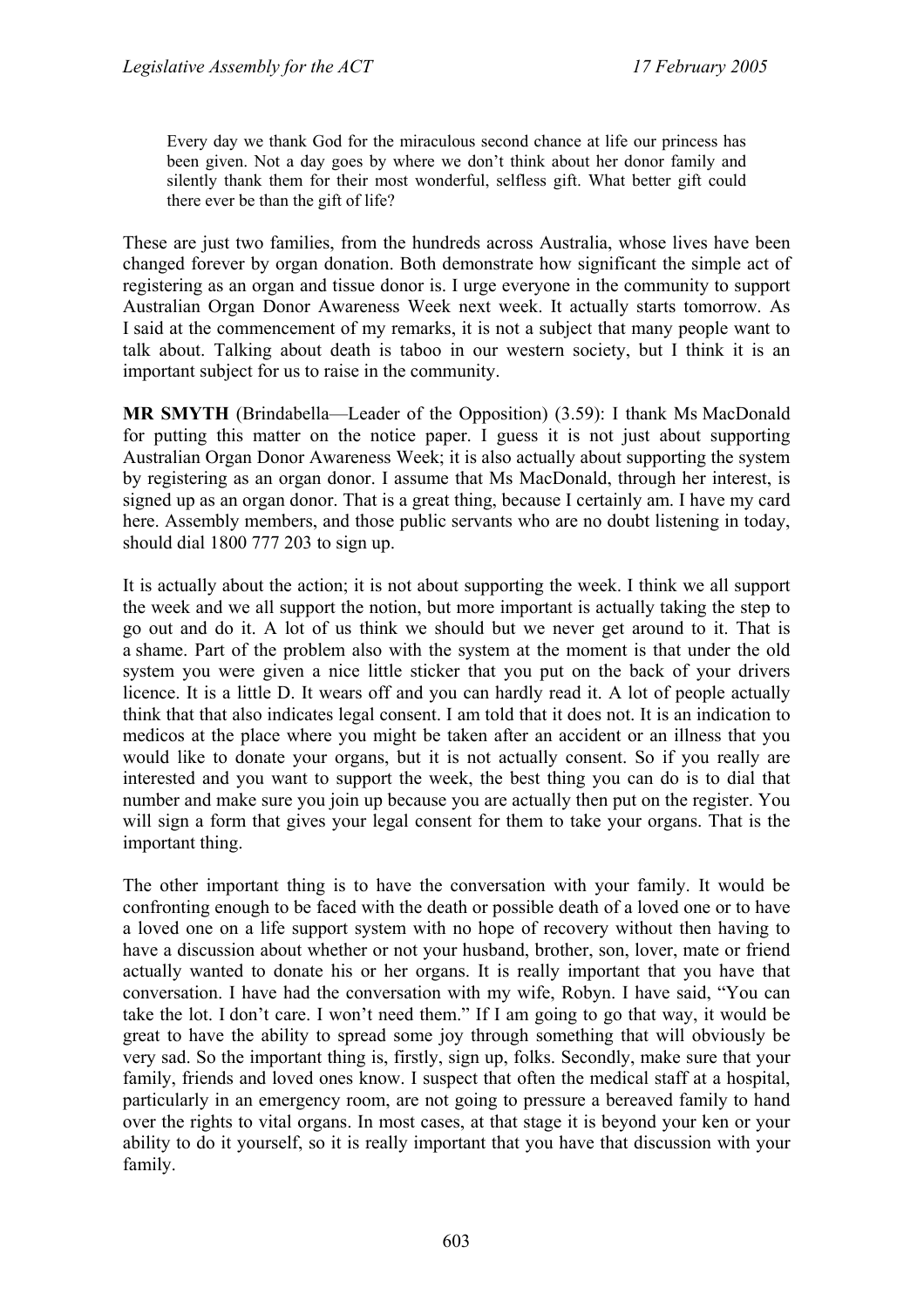Ms MacDonald mentioned situations where one person can bring hope and joy to five, six, seven or eight families. I see that Mr Temporary Deputy Speaker is holding up his donor card, and that is a fantastic thing. It would be good if, on this day next year, 17 members stood and held up their cards. This is not just about politicians talking; it is about politicians acting. The real power and message of this matter is that there is a challenge for all 17 of us. I say to my colleagues: get your licences out of your wallets and check that you have your card with you for next time. If we, as an Assembly, all 17 of us, assuming we are all capable of doing it, could actually stand together and say, "We've signed up; have you?" that would be a powerful incentive to the public to actually listen to what we say. Indeed, it is worth reminding members that a former member, Harold Hird, had an enormous role in setting up the Organ Donor Network in the ACT. I think Harold may still be either the patron or president here in the ACT. Again, that is the influence we can exert, either as current members or former members, in saying to our city, our society, our friends, our families, that this is really important.

I remember the old slogan they used to use: "Don't take your organs to heaven. God knows we need them here." How true is that? As medical technology has progressed and the skill of our surgeons has developed, there is an incredible ability to transplant many different organs. We should take every opportunity we can to extend life, to save life and to give new life to those who suffer. Of course, some people, for medical reasons, cannot donate. Perhaps their role is to encourage others to donate. They might not want my mechanical knee and perhaps they would not want Mr Stanhope's spleen, but most of us, individually or through our families, can give organs or encourage others to do so. I think that is a wonderful thing.

Awareness week is next week. Perhaps Ms MacDonald would like to take the opportunity to distribute forms to all of us. Perhaps at the end of the week we will get a press release from her saying that all 17 members of the ACT Assembly have signed. Then, when Assembly members have all signed up, we can start working on the staff. There are far more staff here than there are members and there are a lot of valuable organs floating around this building. Heaven forbid that any of us die early or die young, but unfortunately it does happen and we have an opportunity to give something precious to another family. It is leadership by example. So, well done, Ms MacDonald. We look forward to seeing the outcomes of Australian Organ Donor Awareness Week over the coming week.

**DR FOSKEY** (Molonglo) (4.05): I am happy to support Ms MacDonald and Mr Smyth in seeking to promote the importance of Australian Organ Donor Awareness Week. I am sure there are quite a few healthy organs in this Assembly. Certainly some of the vocal organs are very healthy, anyway.

As we have heard, Australian Organ Donor Awareness Week begins tomorrow. There will be a range of events in Canberra to promote the message that organ donors save lives. The last organ donor week prompted almost 13,000 enquiries to the donor register and 4,945 online registrations. I believe that this was a record response and can only hope that the coming week will have the same or even greater success in encouraging people to think about whether organ donation is right for them. So, clearly, having a special week raises public awareness enormously.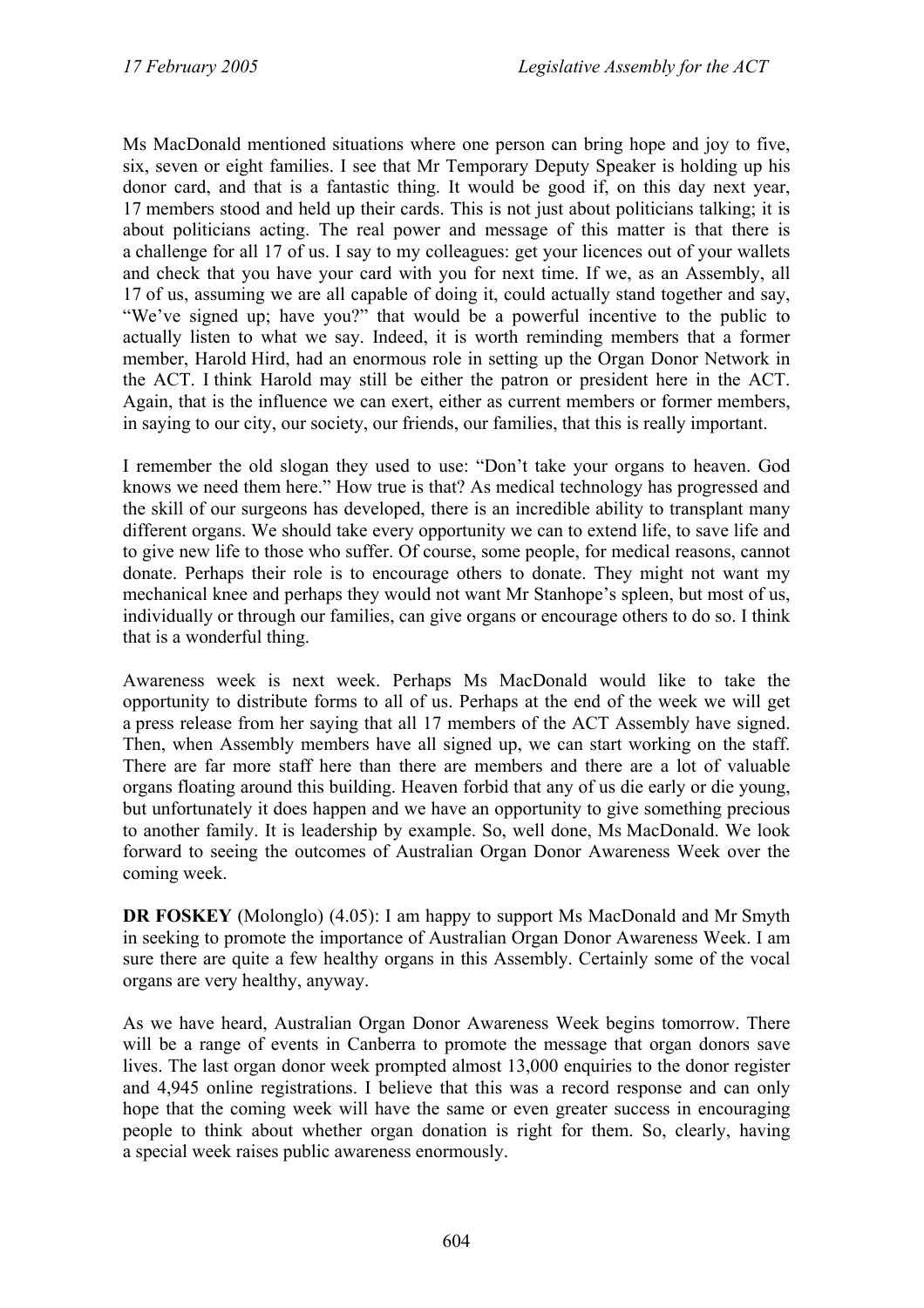There are some interesting statistics that I have come across which provide an important backdrop to the decision. Last year, during the marketing of Australian Organ Donor Awareness Week, Joanna Gash told us that people are 20 times more likely to need an organ themselves than they are to donate one. More than 60,000 Australians have received transplants in the last 60 years. While over 90 per cent of Australians support organ donation in principle, only 54 per cent of people who suffer brain death become donors. This is largely because the families who must make the decision to donate are not aware of the potential donor's wishes and are, of course, reluctant to make such a decision without this knowledge. The message here, as Mr Smyth emphasised, is to tell your family if you are happy for your organs to be donated. However, only one per cent of deaths occur in circumstances where organ donations can be considered. But then, as has already been mentioned, one donor can help save, potentially, up to nine lives. Unfortunately, almost 2,000 Australians are currently waiting for an organ or tissue donation and some will die before a suitable donor becomes available. In 2003, 140 people died while waiting for an organ transplant.

While these issues are important ones for people to consider when making their decision, I have a couple of concerns worth putting on the record. First of all, it is vital to recognise that each person makes these decisions in a particular cultural and personal context. Australia is a multicultural community and all members of our community must be confident that their cultural, ethical, spiritual and religious views are respected. No pressure should be brought to bear on individuals or their families to agree to organ donation; nor should financial inducements be offered. Any donation should be seen as an act of giving by the departing person and the feelings of the recently bereaved family are vitally important and must be acknowledged and respected. There may well be need for counselling.

My second concern is that it is absolutely essential that the transfer of organs remains within the "gift" economy. We are already seeing a growth in the international trade in organs. As with other such trafficking, as I mentioned yesterday in respect of the trafficking of girls and women, the trade in organs is based on unequal conditions, where poor people, either voluntarily or involuntarily, give up an organ because a wealthy person is prepared to pay for it. Too easily this leads to breaches of human rights. In China, there are accusations that, following execution, bodies of condemned prisoners are transferred to hospitals for the harvesting of organs.

In India it is well known that there is an underground market in organs involving organised crime gangs with wealthy visitors from other countries prepared to pay middlemen. There are stories of families unable to raise a dowry for their daughter being asked, "But hasn't your daughter got a spare kidney?" Most of us do not think of our second kidney as spare. In Brazil, the market for transplanted organs is fuelled by what is called "compensated gifting". We need to make sure that we do not take the path being considered by the American Medical Association of offering financial incentives to encourage people to bequeath their organs after death.

While endorsing the aims of this organ donor awareness week, I want to suggest that members envisage organ donation as a social exchange. We must take care that we do not allow organs to become a market commodity in this country, where the ability to buy organs becomes another market differentiating rich from poor. Extending the lives of one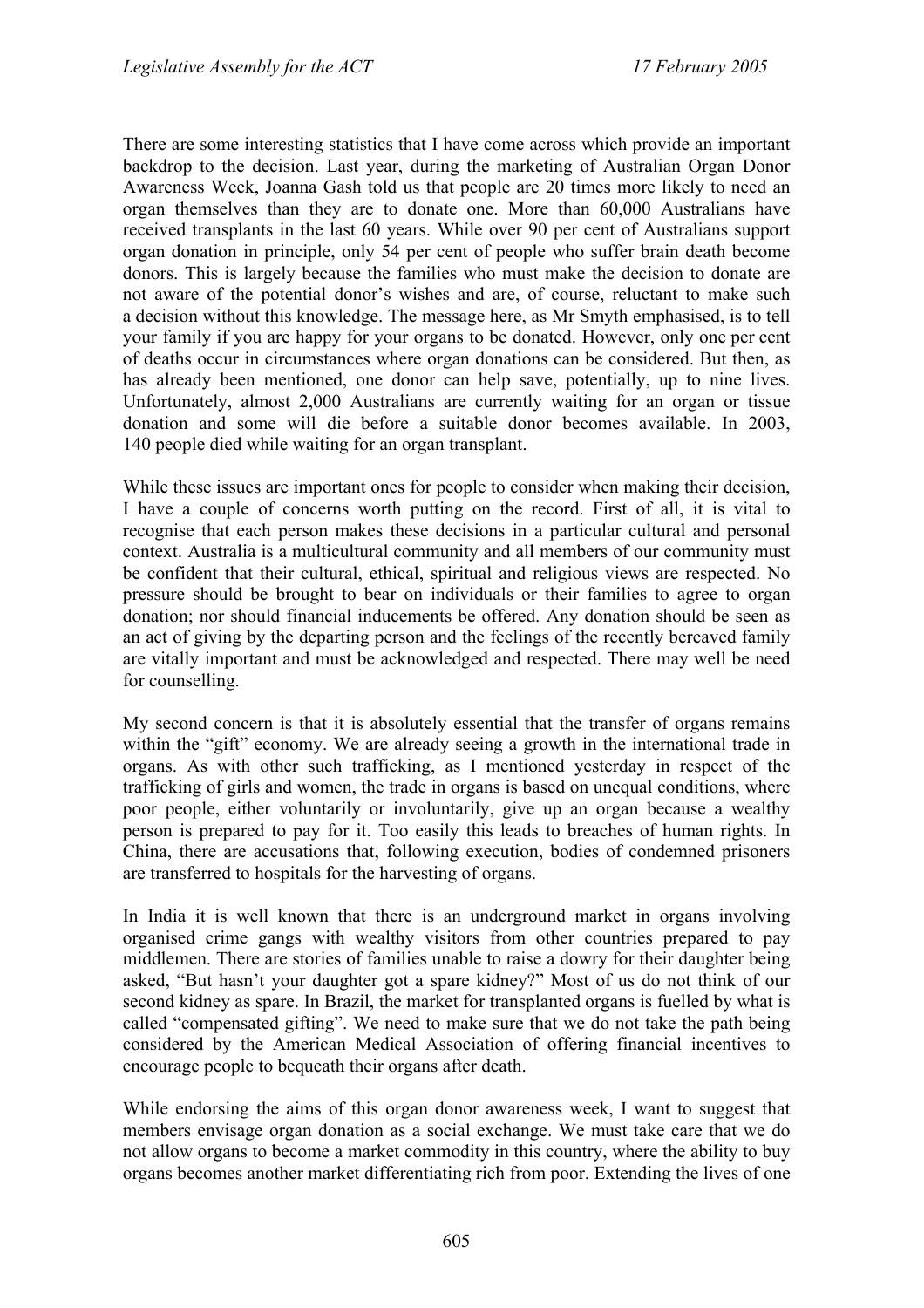class of people at the expense of another is not something that this Assembly would endorse, I am sure.

One of the great values of Australian Organ Donor Awareness Week is that it encourages people to give thought to the issues involved for them and their loved ones prior to any death which might give rise to the question of donation. If the decision about donation has already been made and registered, the family of a potential donor is relieved of the additional burden of making this decision at an often serious, stressful and difficult time. I urge all to use this week to think about this matter and to talk with their families and loved ones about their views.

**MS PORTER** (Ginninderra) (4.12): I rise in support of the matter raised by Ms MacDonald. I commend her for seeking to increase the level of awareness of the importance of promoting organ and tissue donations during Australian Organ Donation Awareness Week and I urge all who can to consider becoming organ and tissue donors. It is indeed sad that, if organ donor rates are not increased, one person in every five on the waiting list will die while awaiting a transplant. The average waiting time to receive a transplant is now three to five years. However, this depends on factors such as the nature of the illness, blood group and weight, and obviously not every donor organ is suitable to be transplanted into every recipient.

The average age of a person waiting for a transplant is 43. However, of those waiting for a liver, 15 per cent are under the age of 20. The only way we are able to reduce this waiting list is to dramatically increase the number of donors registered. Whilst over 90 per cent of all Australians say they support the principle of organ and tissue donation, as we have heard, not everybody is actually enthusiastic enough to come to the party and actually register. In 2004, six ACT residents became organ donors. In the period from January to October 2004, two ACT residents received kidney transplants and about 20 other transplantations resulted from these donations.

The quality of life of those agonisingly awaiting a transplant is invariably poor, as is that of their families. As they wait they have the realisation that, with each passing day, the prospect of living a normal life is fading. Transplantation is able to overcome a wide range of threatening and debilitating illnesses, such as heart, kidney and liver disease, diabetes, cystic fibrosis, loss of sight and leukaemia. If the number of donors available for the program were to increase, then obviously the waiting times would be reduced, the quality of life for the recipients and their families immeasurably enhanced and the numbers who die waiting for transplants would also be lower, if not eliminated entirely.

Sadly, as speakers before me have mentioned, even though some potential donors have made the decision to make their organs available and recorded their intentions on the Australian Organ Donor Register, they fail to advise their families. The main reason for families refusing to allow the donation to proceed is that they were unaware of their relative's decision. So, as has been mentioned before, it is vital that a decision to donate be discussed with the family and the intention of the donor made clear. Almost half the families of all registered donors declined to allow the transplant to occur.

The major reason given is that they were unaware of the donor's intention, as it had never been discussed with them. This results in the donor's wishes not being carried out and a potential recipient being denied the opportunity of receiving the lifesaving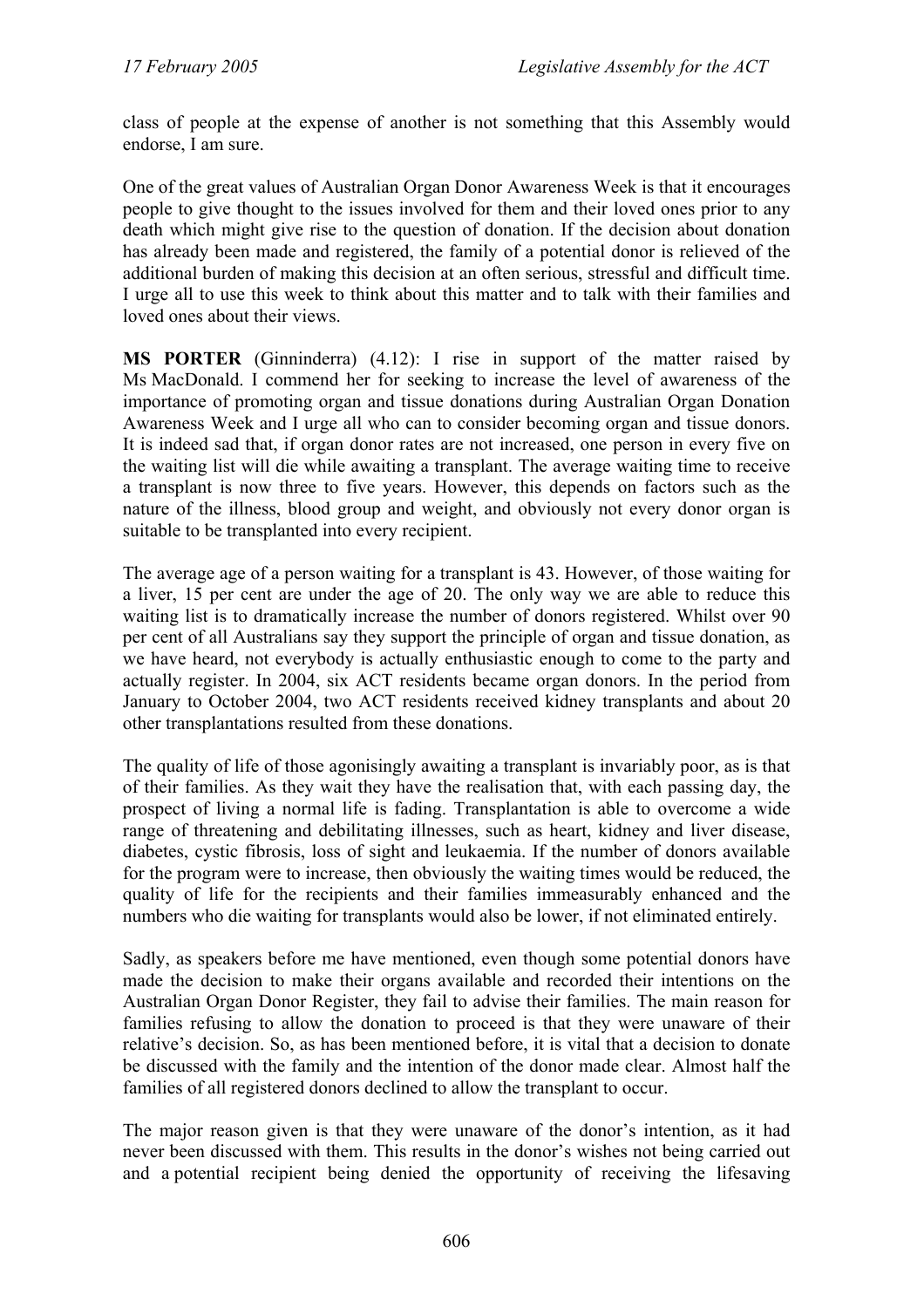transplant. Clinical guidelines are now being developed to ensure that the register is routinely consulted. These measures will help to increase Australia's organ and tissue donation and transplantation rates.

The organs and tissues of one donor have the potential to save up to 10 lives, giving the donor's family the opportunity to give the gift of life to many others. I have a personal story to relate to the Assembly about organ transplant. I am a personal friend of a person who was diagnosed with terminal heart disease a number of years ago. The only prospect this person had of living more than a couple of years was a heart transplant. Following the diagnosis and assessment as being suitable for a heart transplant, the person was flown to Sydney on emergency charter flights on two occasions to be prepared for transplant surgery, only to be told that the donor heart was not suitable and another person was to receive it. As you can imagine, the stress on the patient and their family was immense, as was the letdown when the transplant did not go ahead. On the third occasion, the transplant was successfully performed and for a number of years now the person has been living a relatively normal and productive life. Had it not been for the transplanted heart, this person would no longer be alive.

Transplants began in Australia in 1941 when the first corneal transplants were performed, resulting in the restoration of sight. The first successful kidney transplants took place in 1965. It is now, of course, also possible for donors to provide their organs while they are still living—hopefully not actually having them removed for payment! The largest number of people awaiting organ transplants at any time is those requiring kidneys. Over 30 per cent of kidney transplants carried out in Australia now are as a result of donations from families and friends. Since the initial procedure, some 30,000 people have had their quality of life enhanced and prolonged because of a decision made by one of their fellow Australians to become a transplant donor.

In such a complex matter, as Ms MacDonald has already alluded to, there are, of course, a number of misconceptions surrounding organ and tissue donations. It is important for potential donors to know that their organs and tissues will only be used for transplant purposes and will not be used for research. Research may only be undertaken with explicit written permission of the donor. Age is less of a factor than the donor's health. Organs have been successfully transplanted from donors aged up to 90. Children as young as 12 may register, although their parents or guardian must also give their consent.

I ask all Canberrans to use the opportunity that organ donor awareness week presents to us to think about the benefits that becoming a registered donor would bring to those in our community whose only prospect for a full and healthy life is to be the recipient of a transplant. Take time this week to discuss this with all your family members and, most importantly, once a decision to become a donor has been made, make your decision known immediately to your family. To those whose family members have been considering the decision to become a donor, please ensure their wishes are respected in death and provide the opportunity for the members of another family to receive the gift of life that these organs and tissues, once donated, may bring.

Finally, I would like to acknowledge the ACT organ donation coordinators and the staff of the ACT hospital for their dedication, commitment and professionalism in the work they undertake. I also wish to acknowledge the ACT Organ Donation Awareness Foundation and many others in the community for their support.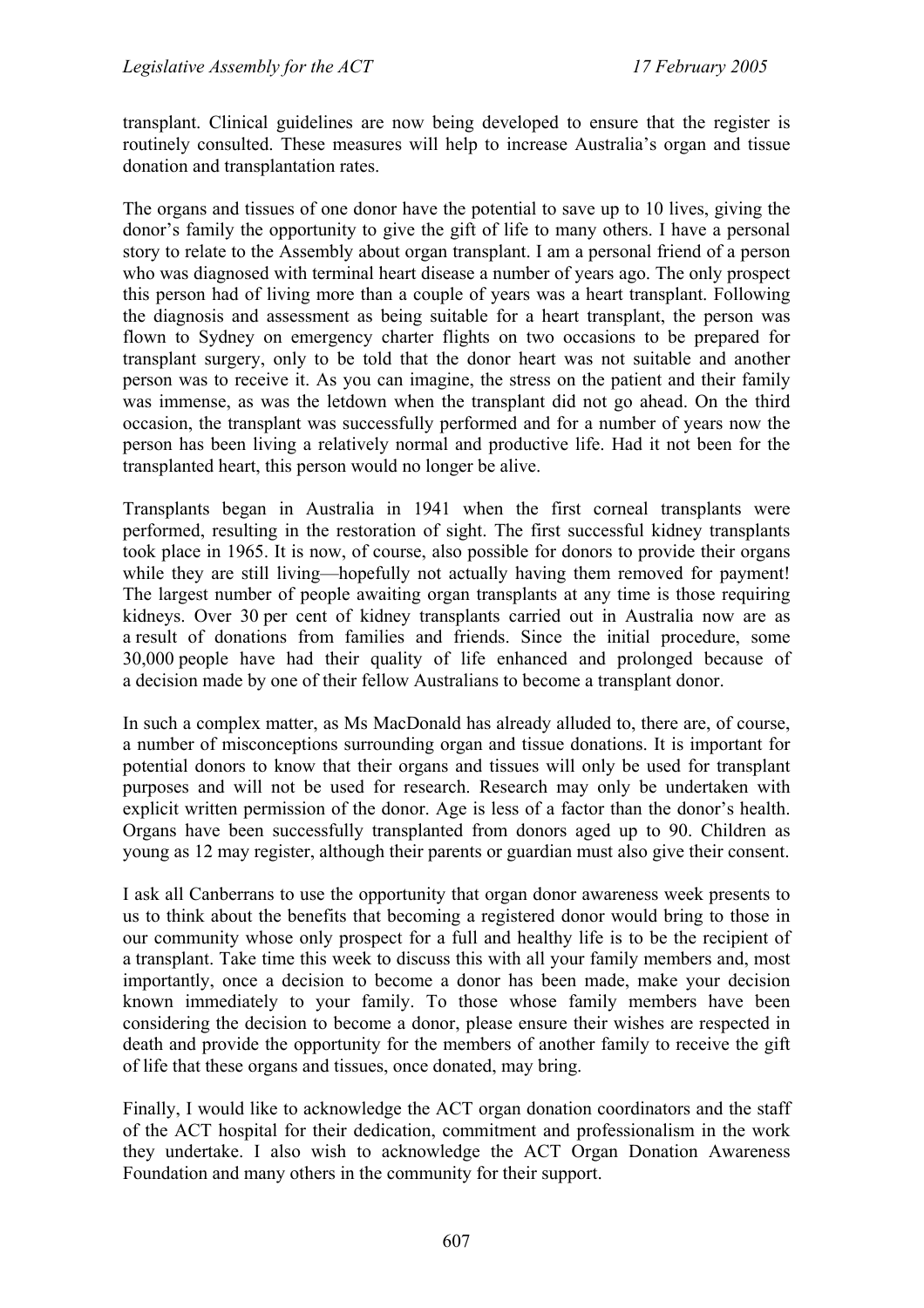**MR TEMPORARY DEPUTY SPEAKER**: The discussion is concluded.

# **Order of the day—postponement**

*Ordered that order of the day No 3, executive business, be postponed until a later hour.* 

# **Justice and Community Safety Legislation Amendment Bill 2004 (No 2)**

Debate resumed from 9 December 2004, on motion by **Mr Stanhope**:

That this bill be agreed to in principle.

**MR STEFANIAK** (Ginninderra) (4.20): The opposition will be supporting the Justice and Community Safety Legislation Amendment Bill 2004 (No 2) and the government amendments to it. I thank departmental officers, as well as Mr Stanhope's staff, for the briefing that I had some time ago.

As is common with these sorts of bills, the bill makes a number of technical amendments, a number of amendments suggested by departments and some other fairly minor amendments. For example, going through the bill, there is a typo in respect of the Agents Act. This bill will allow banks 10 days to get interest to the territory, rather than one. That is quite important, even though it is just correcting a typo. There are some other amendments, for example, to the Bail Act in relation to a reference to a single judge. I always worry when people try to amend the Bail Act. I think they might try to weaken it, but that is not the case here. It is simply a reference to a single judge designed to ensure commonality between what occurs in the Supreme Court and the Magistrates Court. Again, it is a minor amendment.

The law society has proposed a number of amendments to the Civil Law (Wrongs) Act that have been accepted by the government. The government has forewarned me of a further proposed amendment to clause 51(3)(b) of the bill to substitute "instruct" for "consult", relating to when a claimant first goes to a lawyer. The crucial time, then, is not so much consulting but instructing, because things flow from that. It is the formal giving of instructions that actually starts the clock ticking and that is the date from which the normal six-year period will apply.

There is a good amendment suggested by the law society that ensures that a client does not have to pay twice for filing. Again, that is something that is obviously good for the consumer. There is a fairly minor amendment to the Confiscation of Criminal Assets Act to bring it into line with the Crimes Act and the Legislation Act. "Indictment" can be read as "information" and vice versa. That is important in terms of prosecutions. I am happy to see an amendment to clause 16 of the Confiscation of Criminal Assets Act. Currently, the police have to prove that the property is tainted. They have to elicit enough evidence to say that the property is tainted, rather than what is more normal, that is, that they suspect it is tainted. For the police to get to the stage where they can bring someone before a court, the word "suspect" makes it far better for police operations, obviously far better for the community and brings the legislation into line with similar standards elsewhere in the criminal law. So it is quite a sensible amendment.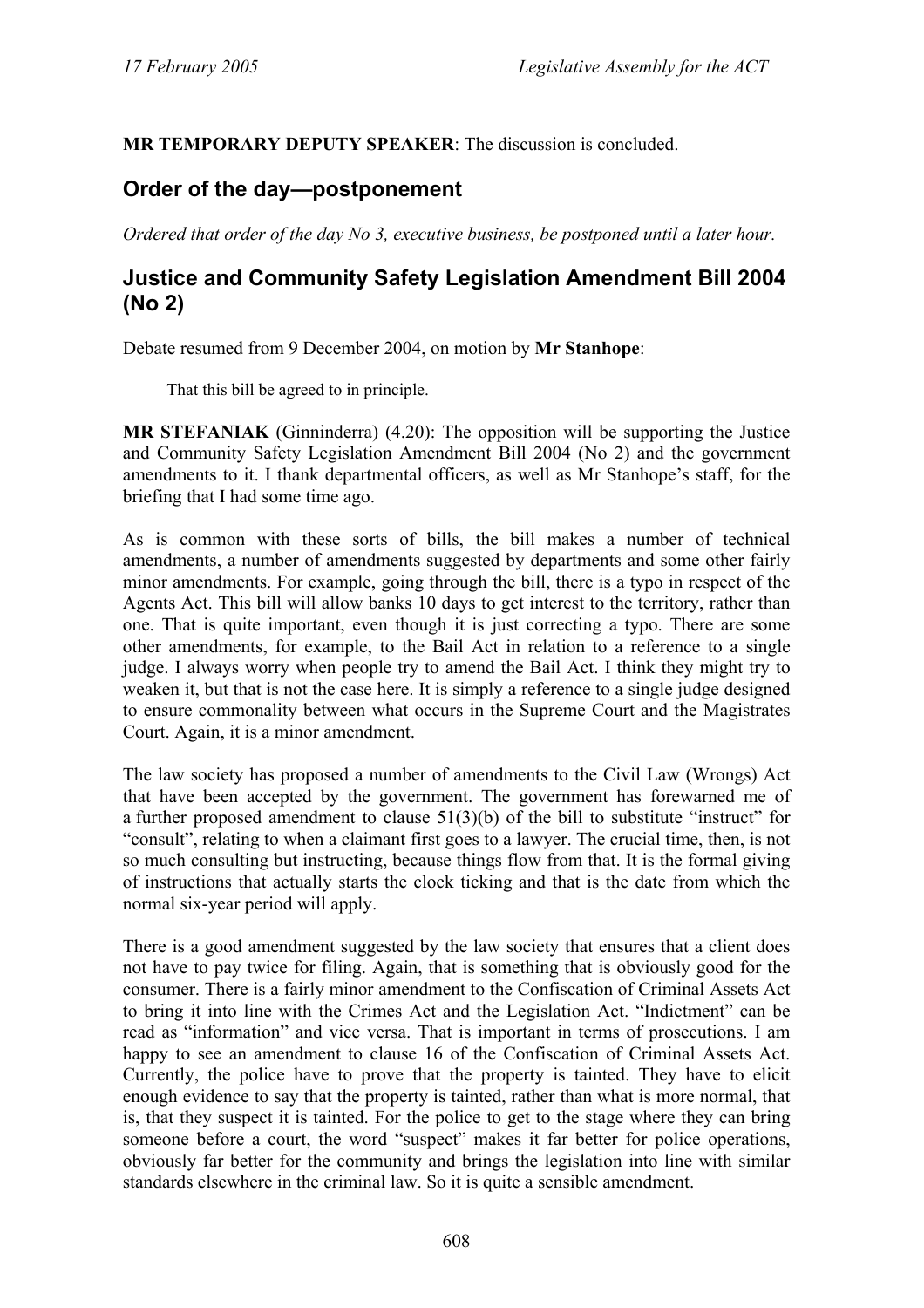There is a procedural amendment to the Drugs of Dependence Act to make it more user friendly. Effectively, there will be one list, rather than two. That is a very good thing, too. There are some amendments to the Legislation Act, basically to ensure a more efficient operation of the act, and an amendment in relation to fine and penalty to bring it into line with what it should have been to start with.

The DPP also now will be able to have reference appeals from the Magistrates Court. A reference appeal is basically on a point of law. It does not affect the verdict, but if a court gets a point of law completely wrong and establishes a bad precedent, at present the prosecution can appeal to the Court of Appeal in the Supreme Court and ask for a reference appeal on a point of law. There was one case not long ago where a defendant got off by trial direction because the police warrant was incorrect. Actually, the defendant tried to kill the police officer by shooting him when he entered his home, but because of that technicality, the charge of attempted murder was taken away by the judge. The court of appeal, the Federal Court, then said, "No, the judge got it wrong." It did not affect the acquittal, which I think is a pity. However, the point was made and basically the precedent was established, so something as silly as that will not happen again. It is not going to be used very often. At the moment an appeal can be taken from the Supreme Court, but not the Magistrates Court, so that might be of some assistance

A decision on a reference appeal does not invalidate or affect any verdict or decision given at the trial. During the last Assembly, I introduced a bill, which I think lapsed, which we may bring back. That was a bill to enable the Crown, where a judge makes an absolute stuff-up and misdirects the jury or takes the trial away from the jury or, on some spurious point, actually directs the acquittal of an accused, to go to the Court of Appeal and seek a retrial. Now, that has nothing to do with the double jeopardy principle. It is where proceedings simply go off on a tangent and lead to a wrongful acquittal. It can be picked up by a superior court saying, "No, go away. Have a fresh trial." That cannot happen at present and certainly will not happen as a result of this bill. Still, the reference appeal from the Magistrates Court to the Supreme Court will be of some use, although I do not expect we would see it often.

The security industry has requested some amendments to the Security Industry Act that have been accepted. One point that the Scrutiny of Bills Committee did review was smoking in public places. There was a double penalty that could be imposed here, and I think that is very unfair. It has been picked up, which is good. There are penalties already for people, certainly for establishments, who allow people to smoke or do not police it properly and certain things flow from that, ranging from warnings to fines, through to the cancellation of licence. The legislation, unfortunately, also imposed a double penalty in terms of an automatic cancellation of licence, which is a draconian penalty on top of an existing range of penalties at the higher end of the scale. This would mean that any establishment where someone was actually smoking, even if it snuck in under the radar of the establishment, would not only face the normal penalties, which might not be very much in the instance I give, but also an automatic cancellation as well. Quite clearly, that is not desirable; it not fair. It is not in the interests of justice. This amendment ensures that there is not a double penalty and there is no automatic cancellation of licence. Rather, the normal penalty scales will apply. So, all in all, the bill is worthy of support. The opposition supports the bill.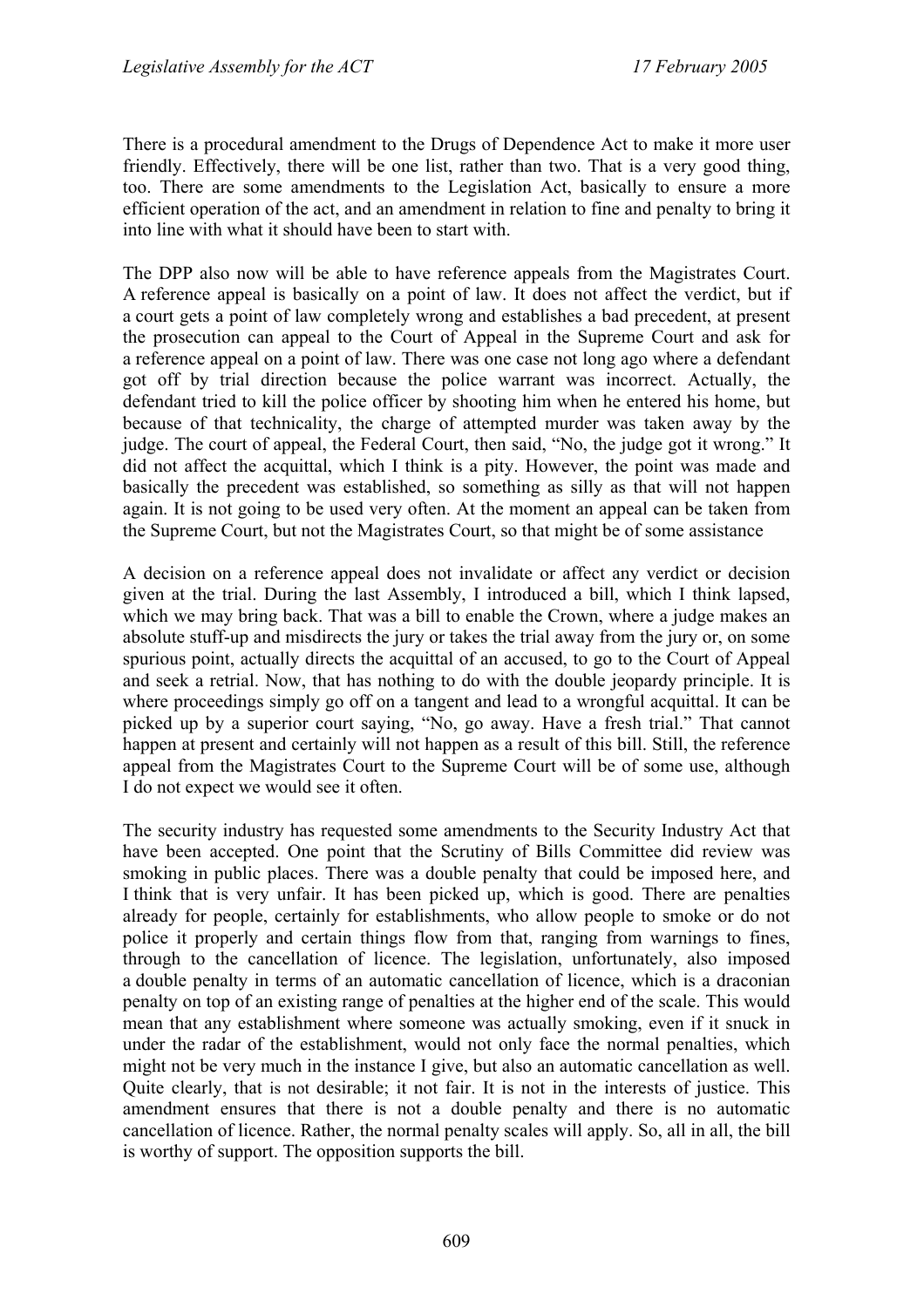**DR FOSKEY** (Molonglo) (4.28): I do not want to say very much. The purpose of the Justice and Community Safety Legislation Amendment Bill 2004 (No 2) is to correct errors, remove uncertainty and to make some minor legislative and technical changes. The Greens have examined the legislation. We have not discovered anything that would lead to us to have any concerns; nor have we been advised of any community concerns about the proposed changes. So we will be supporting the legislation.

**MR STANHOPE** (Ginninderra—Chief Minister, Attorney-General, Minister for Environment and Minister for Arts, Heritage and Indigenous Affairs) (4.29), in reply: This Justice and Community Safety Legislation Amendment Bill (No 2) is the eleventh bill in a series of bills dealing with legislation within the justice and community safety portfolio. As the shadow attorney has indicated, the bill makes a number of minor and technical amendments to portfolio legislation. The bill amends the Agents Act, the Bail Act, the Civil Law (Wrongs) Act, the Confiscation of Criminal Assets Act, the Drugs of Dependence Act, the Legislation Act, the Magistrates Court Act, the Security Industry Act and regulations in the Smoking (Prohibition in Enclosed Public Places) Act 2003.

In response to the Scrutiny of Bills Committee's comments concerning the amendment to the Smoking (Prohibition in Enclosed Public Places) Act, I wish to clarify that the amendment in clause 41 prevents the automatic cancellation of a liquor licence by the court in circumstances where the cancellation may not be proportionate to the severity of the offence. For example, the court may be required to find a licensee guilty on the facts before it, but the automatic cancellation of the liquor licence may not be proportionate to the severity of the offence. In these circumstances, the licensee should not be denied natural justice in terms of stating their case against cancellation before the Liquor Licensing Board.

The board may, for example, issue enforceable directions to the licensee that may better serve the public interest and I thank the Scrutiny of Bills Committee for its comments on clause 41. In addition, I foreshadow that I will be moving five government amendments to this bill. These are consequential amendments to the amendments to the Drugs of Dependence Act and are just references to the Drugs of Dependence Regulations, the Periodic Detention Act, the Road Transport (Alcohol and Drugs) Act, the Smoke-free Areas (Enclosed Public Places) Act and the Tobacco Act.

There is also a government amendment to the provisions amending the Civil Law (Wrongs) Act 2002 that corrects a drafting error in the bill. The bill was meant to change the time period for claimants to give a written notice of a claim for damages to a respondent, making it one month from when a claimant instructs, rather than consults, a lawyer to act on their behalf. This amendment prevents claimants from inadvertently setting off the time period by receiving informal advice on their claim. The government has responded to representations from the law society in making that amendment. I thank members for their contribution to the debate and for supporting these minor and technical amendments.

Question resolved in the affirmative.

Bill agreed to in principle.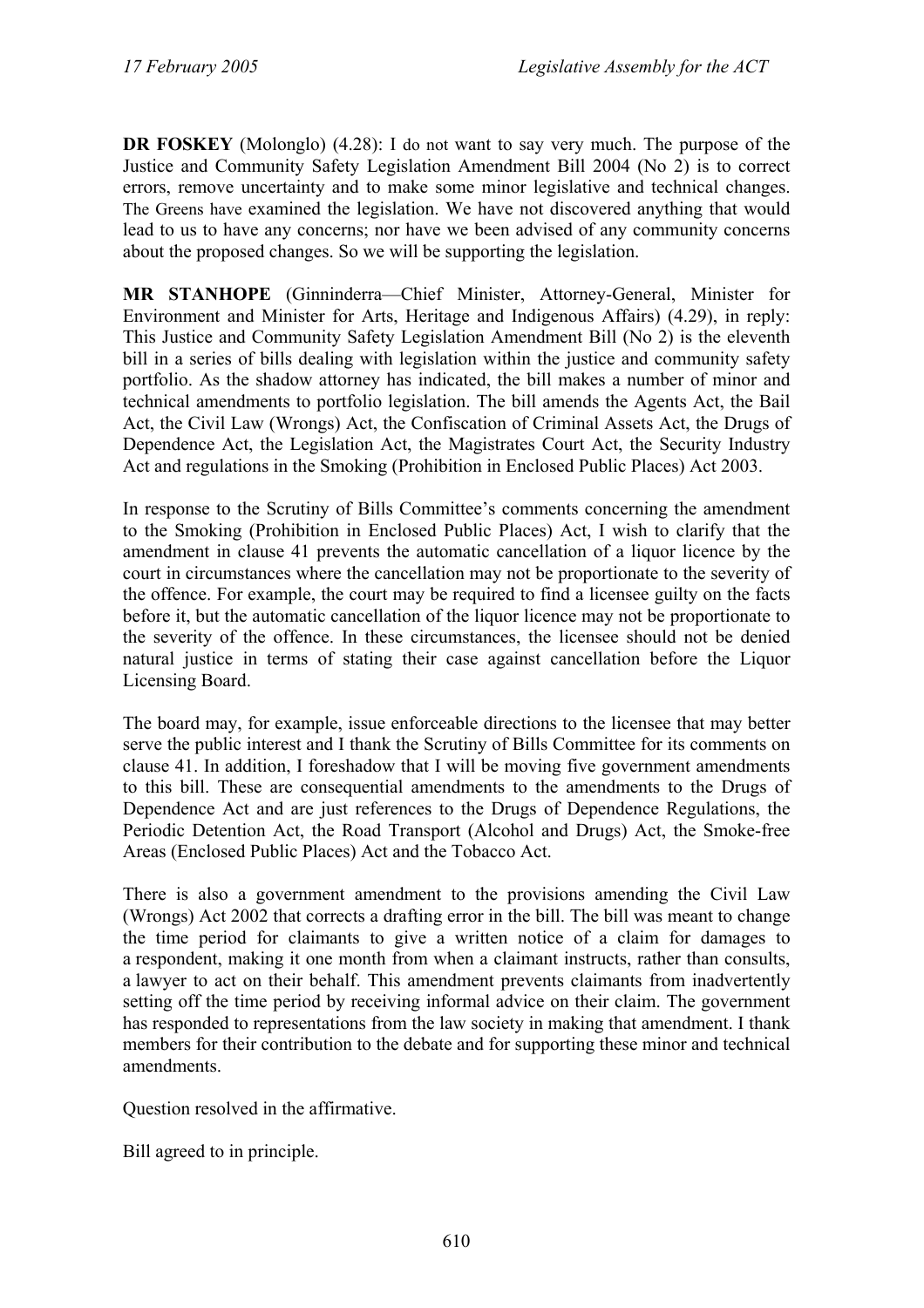# **Detail stage**

Clause 1 agreed to.

Clause 2.

**MR STANHOPE** (Ginninderra—Chief Minister, Attorney-General, Minister for Environment and Minister for Arts, Heritage and Indigenous Affairs) (4.31): I move amendment No 1 circulated in my name and table a supplementary explanatory statement to the amendments *[see schedule 1 at page 632]*.

This clause amends the commencement clause of the bill to commence Part 6, 8A, 8B, 10A, and 12 on the same day as the Criminal Code (Serious Drug Offences) Amendment Act 2004 commences.

Amendment agreed to.

Clause 2, as amended, agreed to.

Clauses 3 to 9, by leave, taken together and agreed to.

Clause 10.

**MR STANHOPE** (Ginninderra—Chief Minister, Attorney-General, Minister for Environment and Minister for Arts, Heritage and Indigenous Affairs) (4.32): I move amendment No 2 circulated in my name *[see schedule 1 at page 632].* 

Mr Speaker, this amendment omits the subparagraph and substitutes a new subparagraph relating to the issue I raised in relation to the Civil Law (Wrongs) Act to provide that the time period runs from when the claimant first instructs a lawyer to provide advice about seeking damages for personal injury to a physician when they first consult.

Amendment agreed to.

Clause 10, as amended, agreed to.

Clauses 11 to 34, by leave, taken together and agreed to.

Remainder of bill, by leave, taken as a whole.

**MR STANHOPE** (Ginninderra—Chief Minister, Attorney-General, Minister for Environment and Minister for Arts, Heritage and Indigenous Affairs) (4.34): I seek leave to move amendments Nos 3, 4 and 5 circulated in my name together.

Leave granted.

**MR STANHOPE**: I move amendments Nos 3, 4 and 5 circulated in my name *[see schedule 1 at page 632]*.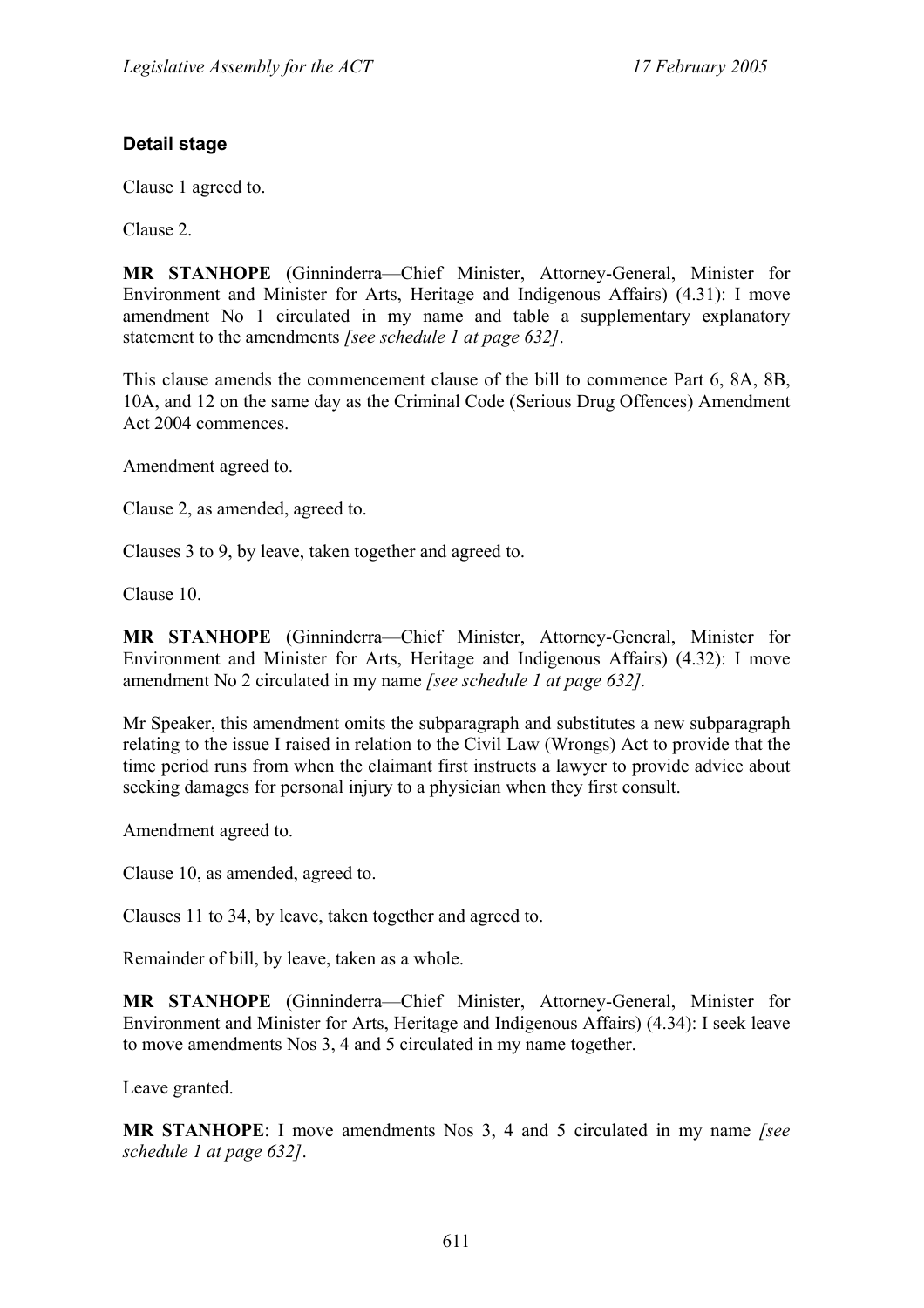Amendments 3, 4 and 5 are consequential amendments complementing the amendment to the Drugs of Dependence Act 1989, part 6 of the bill. These amendments were identified during the development of regulations for the Criminal Code (Serious Drug Offences) Amendment Act 2004 as need be made. These amendments amend references to the Drugs of Dependence Regulations 1993 and the Periodic Detention Act, the Road Transport (Alcohol and Drugs) Act, the Smoke-free Areas (Enclosed Public Places) Act and the Tobacco Act to now refer to a controlled drug in the Criminal Code.

Amendments agreed to.

Remainder of bill, as amended, agreed to.

Title agreed to.

Bill, as amended, agreed to.

# **Smoking (Prohibition in Enclosed Public Places) Amendment Bill 2004**

Debate resumed from 9 December 2004, on motion by **Mr Corbell**:

That this bill be agreed to in principle.

**MR SMYTH** (Brindabella—Leader of the Opposition) (4.36): Mr Speaker, this bill follows on from the decision taken by the Assembly last year to establish 1 December 2006 as the point for the removal of exemptions for smoking in enclosed places in the ACT. The bill clarifies the definition of "enclosed space" and closes a loophole that may have allowed people to avoid the law in this regard. It also places an obligation on occupiers to ensure that reasonable steps are taken to prevent smoke penetrating non-smoking areas of the premises.

The interesting thing will then be that the regulations that follow on from this bill—and the government in its presentation speech said that it will immediately put in place regulations that will allow the bill to be operable—will be just as important because they establish the definition of what is an enclosed space in terms of 25 per cent of it being open. Mr Speaker, there is some concern in the community about this regulation and the 75:25 per cent rule. Some say it is too little; some say it is too much; some say we are moving too fast; others are saying that we are moving too slowly.

In this regard, the opposition will be supporting the bill. We believe that we need to move forward together, that we need to move forward with certainty and that, as businesses and organisations—clubs, et cetera—change their way of operating, they do have the opportunity to gain the benefit of having made changes and not being put to undue expenditure. That being said, it will still need to be monitored to make sure that it works and that organisations are not rorting the new regulations to avoid the need to protect their staff and their patrons.

Mr Speaker, while it is in some ways an area of serious discussion out in the community, what is put in place here is quite simple and the opposition, like I said, will be supporting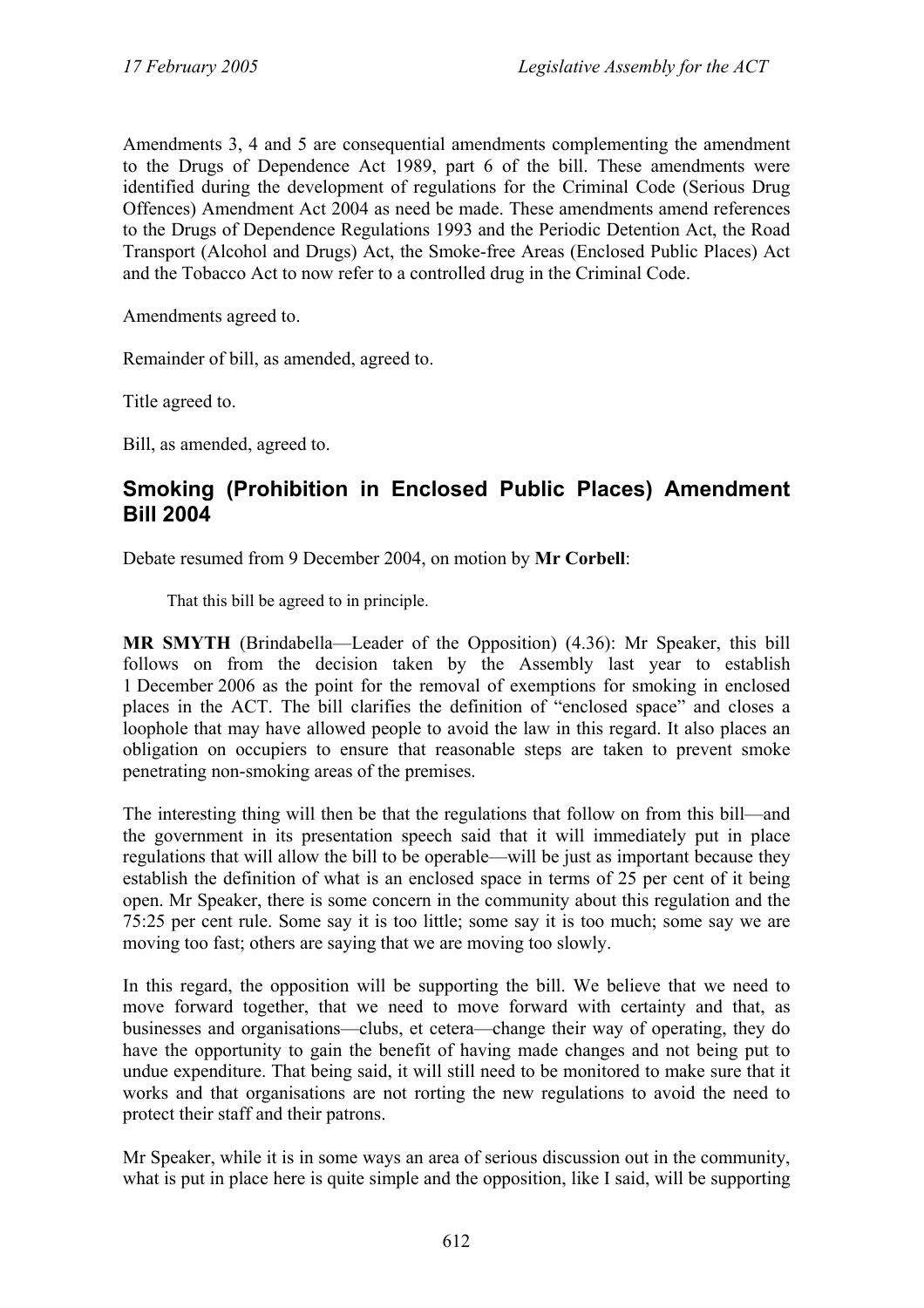it. What we will do, however, is monitor the effectiveness of the changes and we will be monitoring the way about which the government goes in ensuring that the new legislation, when it is passed, is adhered to. We are certainly aware of discussions that are going on around the country; we are certainly aware of the interest in this legislation of many groups. But at this stage we believe that it is a reasonable path forward.

We will support the bill and will certainly monitor the progress of the act when it comes into being; in particular, the effectiveness of the regulations when they are put in place.

**DR FOSKEY** (Molonglo) (4.39): The key issue in this debate is almost irrelevant to the legislation. The case has been made fairly clearly that the definition of a public space where it would be acceptable for cigarette smoking to be permitted is better defined more tightly than the present legislation allows. The government has been using a guideline until now to indicate what an unenclosed public space would be. The intent of the legislation, however, was to be able to enforce smoke-free areas and, for those reasons, to be able to define in legal terms such a place.

The government plans to define an unenclosed public space by regulation. While regulations are disallowable in the Assembly, it is facile and deceptive to argue that such a process is as rigorous or as transparent as a bill or a schedule to a bill. As I argued in debating the Government Procurement Bill, there are consequences to this tendency to invest wide-ranging powers in regulation without the level of scrutiny that comes with bills advanced in the Assembly; that, in practice, regulation-making powers, while vested in the minister, rest in fact more with the public servants than does the introduction of bills; that the lines of control and responsibility between ministers and public servants are blurred; and that the democratic mechanisms in the territory are not as robust as we might hope, particularly in situations where ministers are not particularly vigorous in their pursuit of policy or in oversight of their agencies, of course understanding that the ministers in this Assembly are particularly burdened with a number of ministries and therefore unable perhaps to give such vigorous oversight as they might wish.

Of course, it is particularly offensive to introduce a bill, the effect of which hinges entirely on a regulation, without presenting the regulation as a schedule to the act. The debate over this bill is not so urgent that it cannot wait for the matching regulation. I fear that we are slipping quickly down the slope of truth in the Assembly with disregard, if not contempt. I am not sure if this approach is being driven by the officers of the department or by the government itself but, either way, it is unnecessary and in the long term damaging. Ministers in this place need to take a more principled approach.

The real issue underlying this debate on smoking in public places is the understood but invisible definition of an unenclosed public place. I do not want to spend long in this debate talking about the health impacts of passive cigarette smoking; they are well known. Suffice it to say that there is an avalanche of evidence demonstrating links between environmental tobacco smoke and illness and disease; that the Assembly and the community are in accord in wanting to rule out environmental tobacco smoke in enclosed public spaces; and that, having made that shift, any decisions made by government to permit cigarette smoking in public places should be primarily guided by health imperatives rather than commercial imperatives.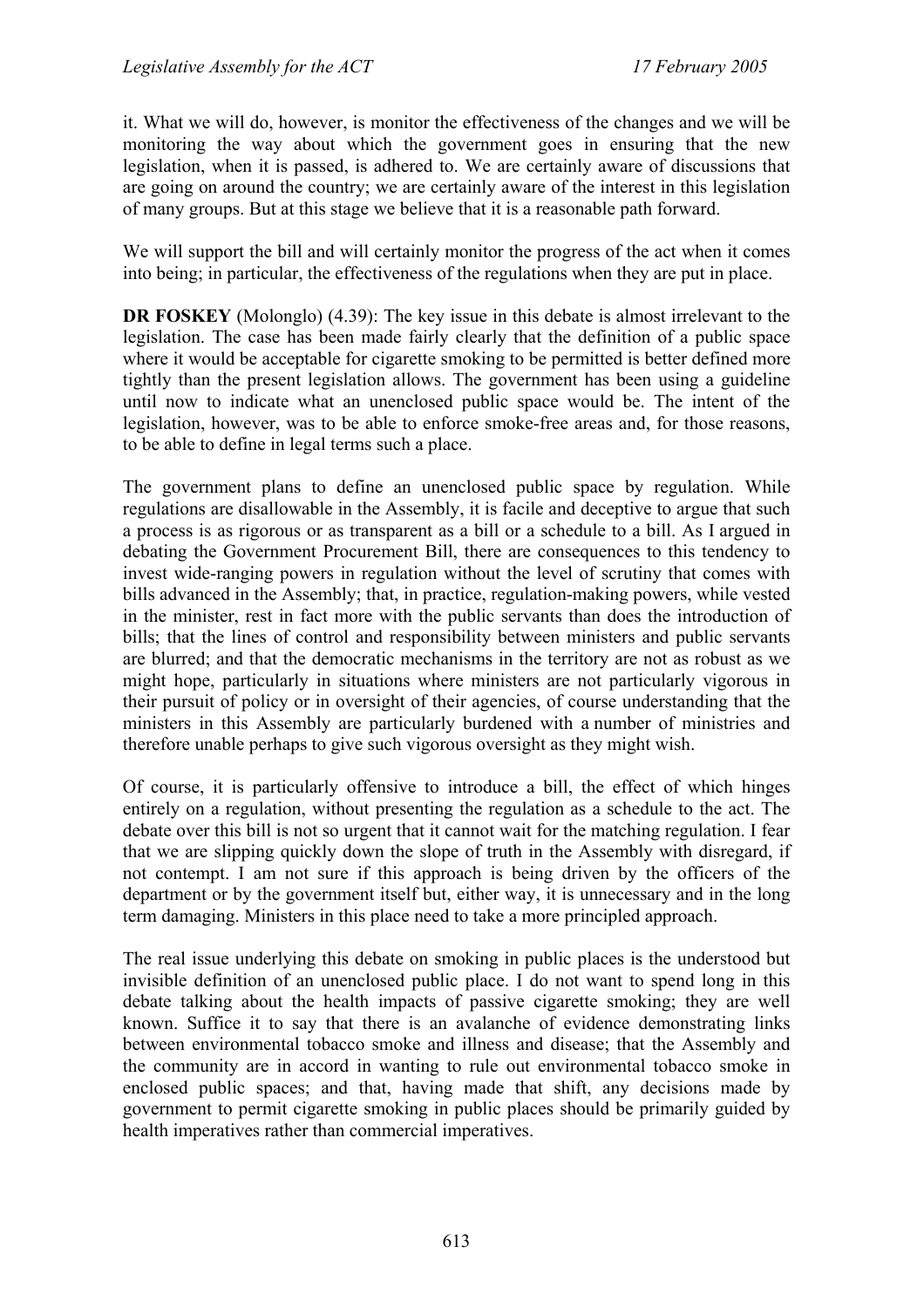It is extraordinary, then, that the government proposes a regulation that will define an unenclosed space as any space with just a quarter or more of its wall and ceiling surfaces open and can provide no scientific or health analysis to support that definition as safe or even a reasonably safe environment where people can smoke in the company of others, including workers and patrons.

One argument that has been put by government is that the regulation is based on the legal interpretation of words within the original legislation. I would have thought that, if the health interests of the Canberra community were paramount in government thinking, the intent of the original act would have been pursued rather than simply a legalistic analysis of the original drafting. The intent of the original bill and, I would have thought, this amendment was to ensure that smoking in public places only occurs in a safe and open environment.

I would like to draw members' attention to a regulatory impact statement prepared for the government by Allen Consulting Group to address the proposed changes to the act. The government has had this analysis before it since June last year. However, it was released only last week. It is available on the health department web site under "publications" and makes a very clear argument that a mostly enclosed space is particularly unhealthy and that it is only in completely or very largely open spaces where the health impact is minimised. To quote from page 26 of the report:

The degree of enclosure is slight before there may be an ETS-related problem.

The regulatory impact statement also quotes extensively an analysis of comparative risk, taking the view that there are prima facie grounds for reducing public risk, placing the burden of proof on the person wishing to produce industry risk, and that public risk should be minimised as a first option. A recent Californian Air Resources Board report on environmental tobacco smoke makes it clear that you can have a very significant and harmful exposure in crowded outdoor spaces, the only difference being the smoke clears faster after smoking stops. And it has proposed to list this as toxic air contaminant.

All the evidence, then, would suggest that the 75 per cent rule does not minimise public risk. For the health department, nonetheless, to support such an approach is an extraordinary abrogation of responsibility.

Of course, we do need to recognise that there is a lot of pressure coming from clubs and hotels in the public smoking debate. The arguments coming from those businesses are that, somehow, anything that restricts tobacco smoking will be bad for the drinking and pokie business. I can recall the heated arguments about the introduction of smoke-free restaurants not so long ago. Now we are appalled when we enter a smoke-filled atmosphere in a restaurant and we regard that as the norm. It seems clear to me that the restaurant trade is now booming.

In regard to clubs and taverns, New York provides a case in point. In 2002, James McBratney, president of the Staten Island Restaurant and Tavern Association, was fiercely outspoken in his opposition to the elimination of smoking indoors in New York. A fortnight ago he was reported as admitting that he has seen no fall-off in business. He added that, not only did customers actually like it, so did he. The courage of this man in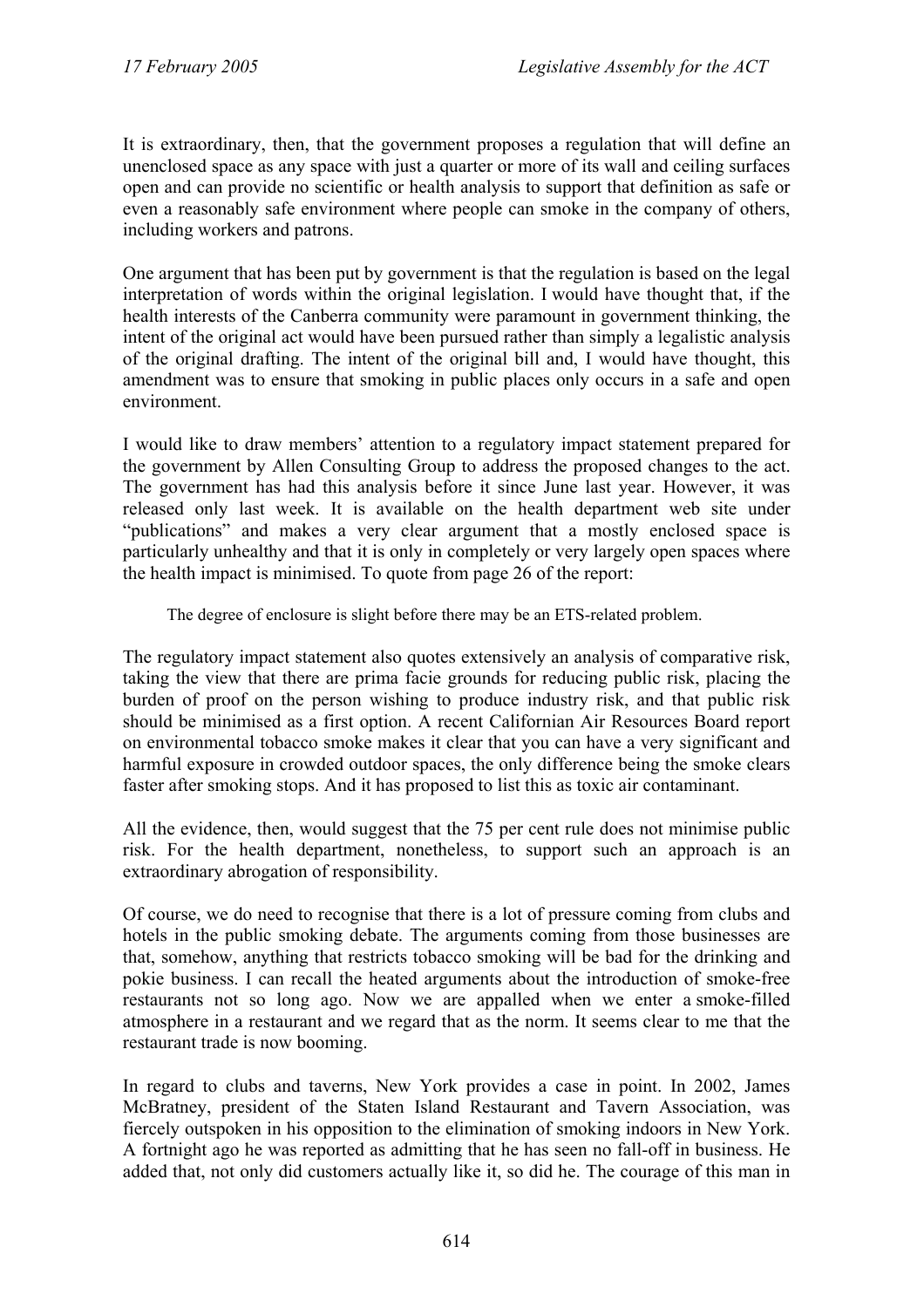coming out and saying that he was wrong should be commended, by the way. The Associated Press report in which he was quoted also referred to a review of New York city statistics and interviews with bar patrons that found that employment and activity in restaurants and bars had increased.

I would like also to alert members to a research paper on the economic impact of smoke-free legislation on sales turnover in restaurants and pubs in Tasmania, published towards the end of last year, which found no overall negative economic impact on clubs, pubs and restaurants from the introduction of smoke-free policies.

Much is made of Canberra's weather as opposed to Queensland's, for example, which has taken a more enlightened view towards keeping tobacco smoke away from food and drink indoors and out—something that I appreciated in my recent visit there—with the suggestion that Canberra needs to have mostly enclosed spaces for smoking due to its colder weather. It would seem that the evidence from New York and Tasmania contradicts that stance.

Finally, I would like to address the issues of poker machines. There is an article in the December edition of *Clubs Action*, which describes a domino effect of smoking bans, incorporating a graph showing Victorian gaming revenue falling. That article also included the comment that the ACT, in common with other states, had not thought sufficiently far ahead to define an unenclosed public space. The article went on to say that considerable interaction since then had seen them arrive at an agreement with government for a definition that the clubs can work and live with.

It seems clear to me that, if the clubs believe that they can work and live by the 75 per cent rule, then they are aiming to maintain their poker machine revenue under the new scheme. Whether that will involve poker machines in large rooms with 25.1 per cent open space walls or ceilings or verandas with transparent windows outside the gaming room, so that poker machine players can at least stay in eye contact with their machines, is not quite clear. The unchanging presumption that maintaining poker machine revenue is the right of every club remains.

On the other side of the fence, however, I would like to remind the Assembly that problem gambling services have long advocated for entirely smoke-free gaming rooms. Most people who suffer from problem gambling do the damage on poker machines, and there are very many of those people who are addicted to pokies and who are also addicted to cigarettes. Those smokers are known to smoke even more intensively when on their machines.

Furthermore, people who really have a problem playing pokies are often entirely surprised by the passage of time. A key harm minimisation strategy with problem gambling is to ensure regular breaks away from the machines, which gives people a moment to consider their actions and offers an opportunity for people to go home or get on with the rest of their lives. Who knows, they might even go over and buy a drink.

If, through the strict imposition of smoke-free gaming places which required players to lose touch with their machines when they were smoking, we lessen the destructive impact of problem gambling and limit their consumption of cigarettes, surely that would be a good thing. I do not believe that this government should accept the argument that a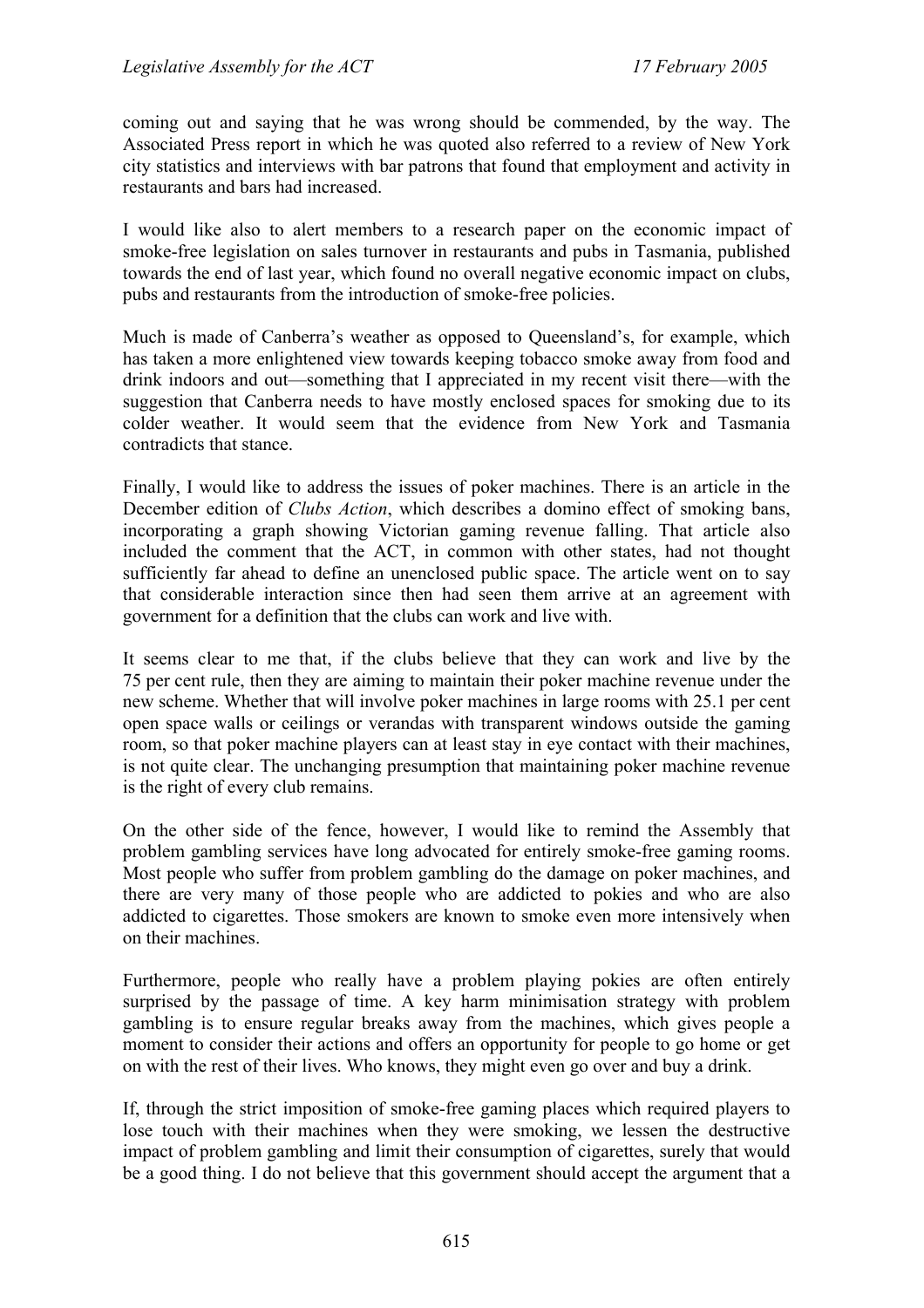reduction in gaming revenue is in itself a bad thing if that reduction also reflected less problem gambling and less consumption of tobacco. This would make it a very good thing.

I will be supporting the passage of this bill because at least it will clarify the position. I look forward to seeing the regulation that defines an unenclosed place when government sees fit to bring it forward. I challenge the government and its agencies to provide the public with the scientific health information that underpins its policy decision.

**MR QUINLAN** (Molonglo—Treasurer and Minister for Economic Development) (4.51), in reply: I thank the opposition for their support and I thank the Greens for their support. I will not make too many comments overall.

Let me just say in responding to the pokie regime, for the benefit of Dr Foskey, I think it is reasonably well recognised that the ACT has the best code of practice in Australia in relation to poker machines. We have been through a process of doing that in concert with the industry and we will continue to work with the industry. We will not become totally autocratic in relation to the industry in regard to smoking.

Australia is recognised as probably one of the leading nations in terms of the prohibitions on smoking. The ACT has previously led the states and territories on smoking prohibitions introduced by a previous Labor government years ago and we will continue to move with the times. At the same time, we do not intend to be totally prohibitive overnight. All we want to do is to protect the public from smoking. At this point in time, we have not entered into the process of totally protecting individuals from themselves. I am certain that one day smoking, effectively, unless you are in your own bubble at home, will be banned anyway. But that will be a matter of progress, just like the changes that have taken place so far.

In terms of setting regulations—and regulations being bad and legislation being good— I don't quite follow the logic of that and how somehow a regulation that has to be signed by a minister confers far more power on administrators than does the compilation of legislation. We do not actually write all the legislation ourselves; we do have the administration writing it, advising us and compiling it. The process of regulation means that you have a workable piece of legislation that can be adapted from time to time and probably will be.

The regulations are generally disallowable instruments and will come before the parliament. This government happens to have a majority, so it is highly probable that, if we write a regulation, it will actually get through the parliament. But that is going to be the case with any government with a majority. So I fail to see that logic at all.

Dr Foskey says that it is not urgent, but I have to say that there is a certain degree of urgency involved in this. There are businesses, particularly clubs, that are now taking a quite significant hit under the poker machine code of practice and legislation that I mentioned earlier, particularly in relation to note acceptors. Poker machine takings are down. Clubs do not have a god-given right to unlimited poker machine revenue in perpetuity but, on the other hand, I think they do have a right not to be wiped out overnight. The experience with smoking has been that there is a dip in gaming machine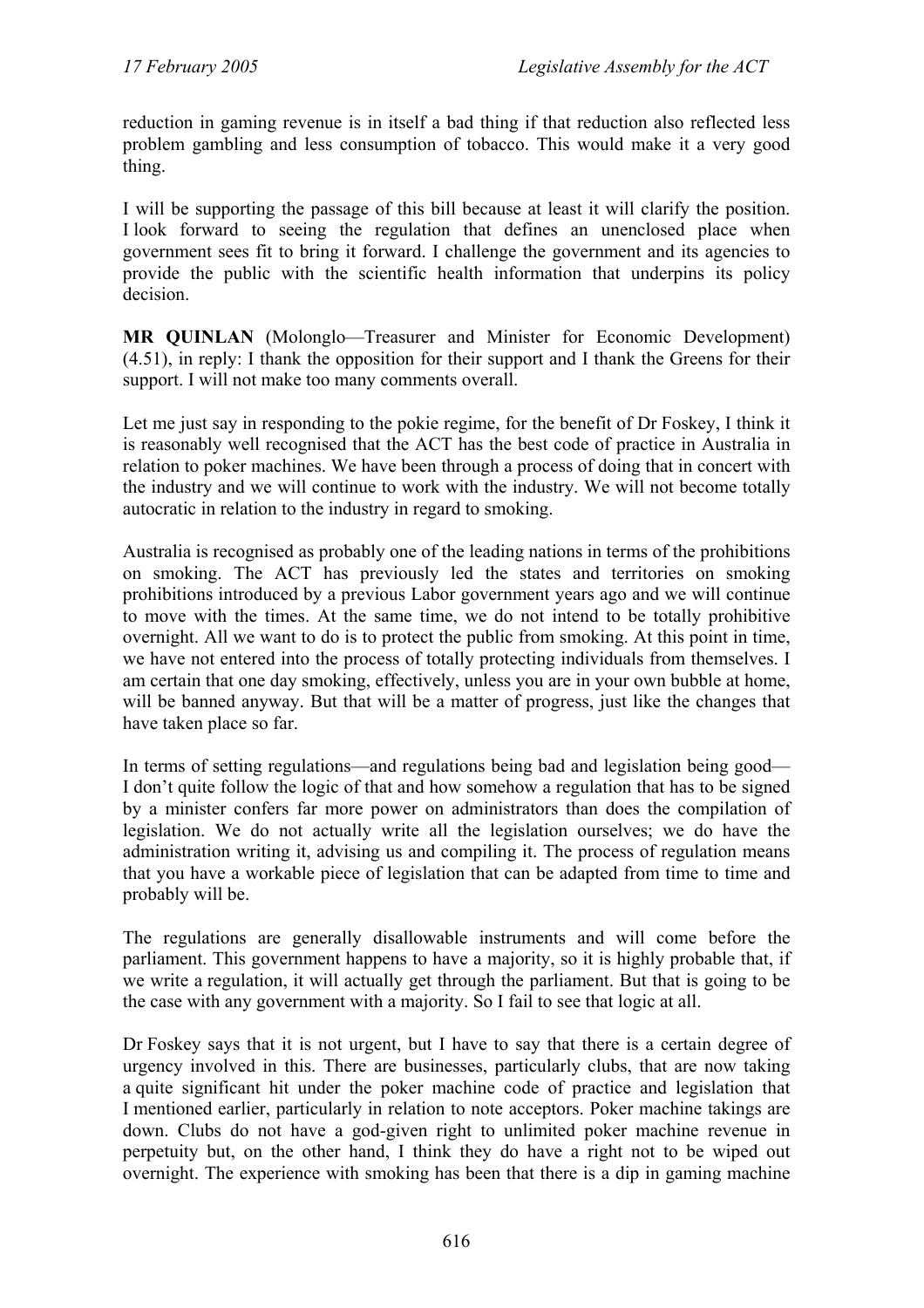takings for a period and then, in the main, there is a bounce and the poker machine playing returns pretty well to normal.

As I have said, we have strong legislation and a code of practice in place. It will continue to remain under review, but at this stage the government has not moved to the point of banning smoking outright. Therefore, we do need to accommodate those enterprises that actually want to provide for smokers. It is urgent in as much as it is probably our own fault. We do have quite complex planning regimes, which are criticised for delaying from time to time, but they are generally regimes that most Canberrans want in place consultation processes, review processes and challenge processes that most of the residents want. They do lay governments open to criticism from time to time because they do cause delay. Nevertheless, there are clubs and other enterprises that do want to get on with providing for the particular structures and they do need legislation in place and they do need the regulations.

Up in the gallery we have officers from the department of health who are, I am sure, working flat out and making sure that the regulations will come forward to this place as soon as is humanly possible, so that everybody knows where we stand and we can get on with effectively banning smoking within pubs and clubs, providing a giant step forward for public health, without being totally dictatorial over every individual. I thank the house for its support.

Question resolved in the affirmative.

Bill agreed to in principle.

Leave granted to dispense with the detail stage.

Bill agreed to.

# **Crimes Amendment Bill 2004 (No 4)**

Debate resumed from 9 December 2004, on motion by **Mr Stanhope**:

That this bill be agreed to in principle.

**MR STEFANIAK** (Ginninderra) (4.58): Mr Speaker, as the Attorney-General said in his introductory speech, Australian criminal law requires that the test of criminal responsibility must involve an element of fault based on a sane mind. Likewise, our law presumes that an accused person is mentally fit to plead to a charge. Of course, there are two fundamental elements in proving a criminal offence: the physical element, namely, the result, conduct or circumstances caused by the act, for example, the death of a person; and the fault element of an offence, namely, the intention, the knowledge, recklessness or other attribute of the mind of the accused person.

Fitness to plead and mental health issues go back in criminal law to the 1840s—the McNaughton rule that first established whether someone basically was insane. If they did not have any idea of what they were doing, did not have the ability or the mens rea, as it was then called, to form a criminal intent whilst they had committed the crime, they could not be convicted of it. Usually, in that case, people were then detained at her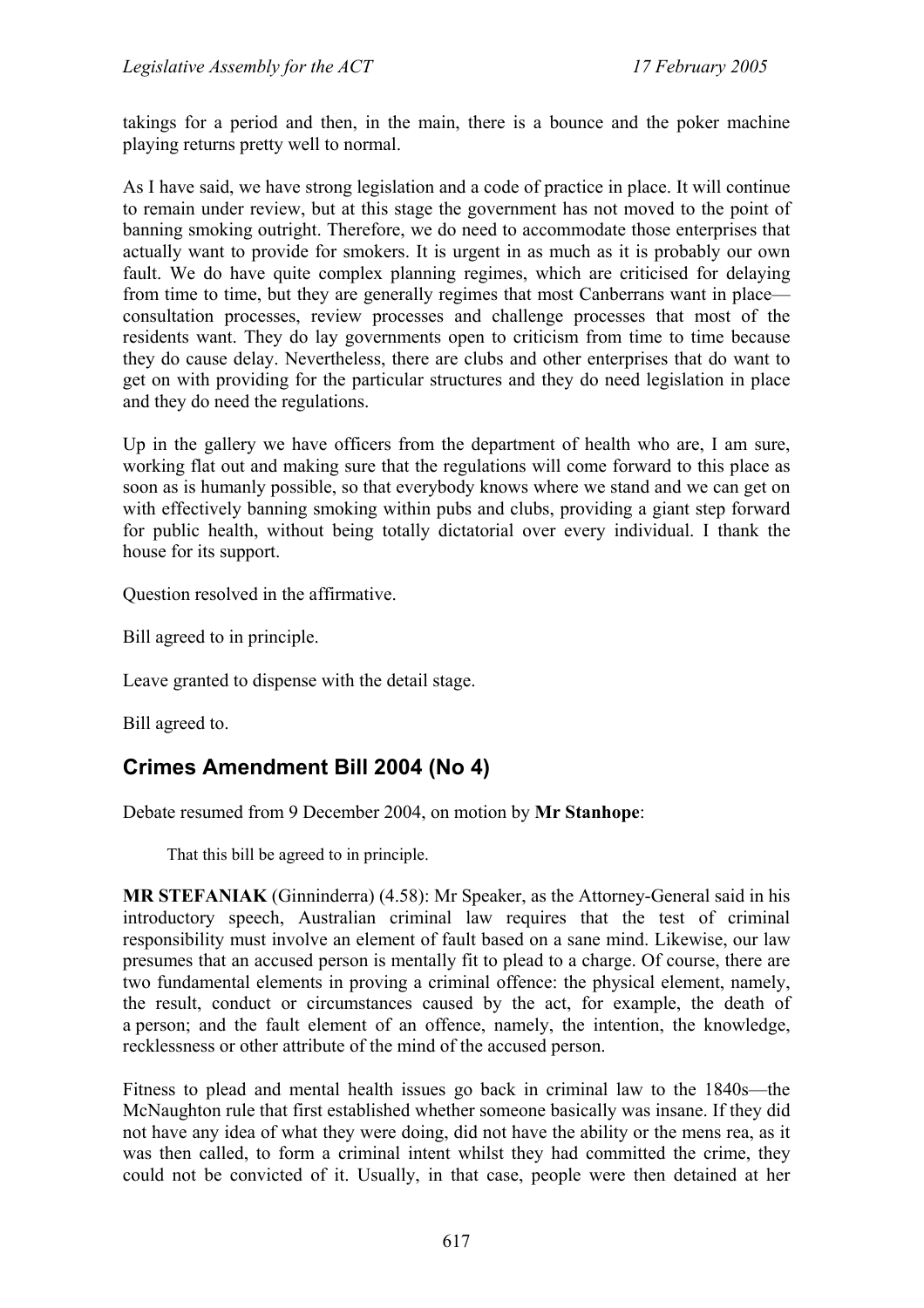majesty's pleasure, which meant they were in those days locked up in an asylum until such time as perhaps they recovered or, if they did not recover, such time as the executive decided they should stay there.

Times certainly have changed. In the ACT we have had over the last 10 years a Mental Health Tribunal actually assessing persons' fitness to plead. Whilst I think the Mental Health Tribunal has obviously done a very good job in many areas, there is an elementary clash between the therapeutic responsibilities of the tribunal and the criminal justice responsibilities, the need for openness and the need to ensure that the various parties—people who are giving evidence—are able, for example, to simply be cross-examined, the normal, basic things which we see in our criminal justice system.

There has been a lot of angst in the ACT, too, from victims in relation to the current system having the potential for significant abuse—unwitting abuse but simply abuse. The King case, I think, was a case in point. Representatives of the family of the deceased spoke to me, spoke to the attorney and probably spoke to a number of people in this place. Indeed, there were some significant concerns raised there that every time the accused was due to go to court he basically got the wobblies and was assessed as perhaps not being able to continue because the thought of going to court induced some mental state in him.

I suppose that happens to lots of defendants going to court. Maybe that is not exactly enough to say that there are significant mental problems there. In cases like that, if a person's mental state was actually assessed in the way it was before 1994 and the way it should be now, I think that would be a far better thing for the administration of justice.

It is interesting that in the last decade we have had a significant increase in the number of persons suffering from mental illness, and that trend does not seem likely to go away. I think it is even all the more important that we balance everyone's rights—the rights of victims, the rights of society, the rights of an accused—to ensure as best we can that justice is done.

The opposition feels that justice is certainly best done by having the issue of fitness to plead to a criminal charge assessed by a court; so fundamentally what is proposed here by the Attorney-General, which I think brings us into line with every other jurisdiction in Australia, is a very sensible move.

Having indicated that, I must say that the route we find ourselves on here today is open to some significant and reasonable criticism. The bill was before the last Assembly. We found out in August—we were all set to debate it, or getting pretty close to debating it because it was brought on fairly quickly—that the mental health groups actually had received little, if any, consultation.

There was great consternation then as a result of that and certainly the opposition, the Greens, the Democrats and Mrs Cross then were very concerned to see that people were actually consulted. Accordingly, the government did not finalise it in August. I do not think, though, that we should have been in that situation. It would have been sensible if the consultation had actually occurred then.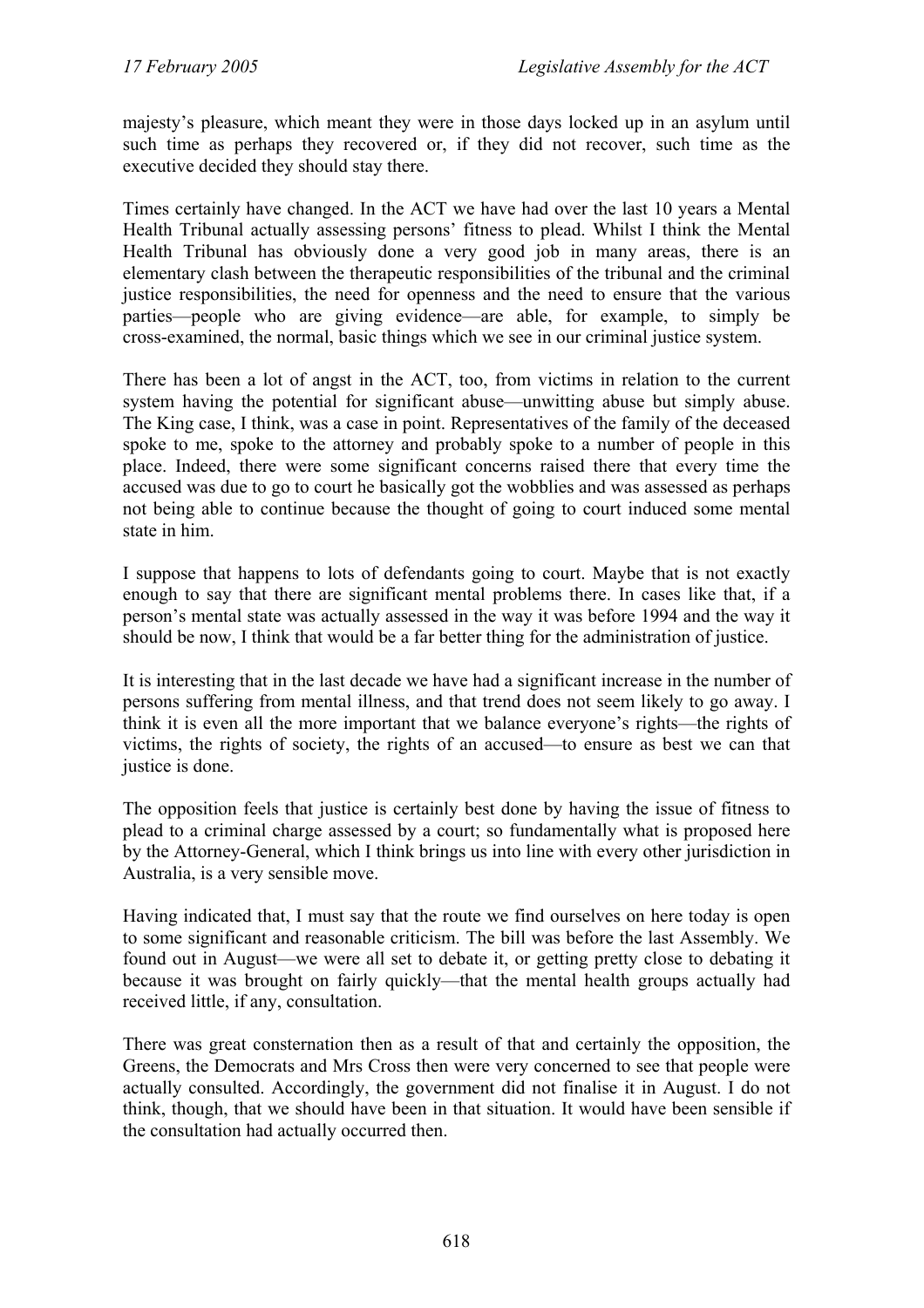I am aware that there has been consultation since then. I do not think everyone is happy—for example, one of the consumer groups contacted me and said they certainly would have appreciated some further education and some further consultation—but groups have been contacted in the six months from August to now. I would certainly expect that to have happened. It would have been a lot handier, however, if all that had been done beforehand. I commend to the government and impress upon them, even though they are now a majority government, that there is still that need for proper community consultation and thorough community consultation on such important issues.

That being said, what will this bill actually do? Until now, fitness to plead has been determined by advice to the court from the Mental Health Tribunal. The attorney has said that, just as culpability is tested by a court, he believes that fitness to plead also should be tested by a court. I agree. He went on to say that the evidence presented before the tribunal was not subject to cross-examination by the prosecution and the tribunal was not bound by the laws of evidence, as a court is bound.

The Mental Health Act did not require the prosecution or the defence to make representations to the tribunal when an accused person's mental fitness was tested, and expert witnesses before a tribunal were not subject to cross-examination, nor could the prosecution or defence call witnesses to testify on the issue of an accused person's fitness to plead.

I think it is absolutely essential that those persons should be able to give evidence, should be cross-examined; that the defence and prosecution should be able to call witnesses to testify on the issue of a person's fitness to plead; that they should be subject to rigorous cross-examination so that a competent tribunal, which will now be the court, will be able to assess whether they are fit to plead. Accordingly, I think this is very much a step forward there.

I think it is ludicrous that the prosecution really did not have a say and that the defence had its hands tied as well. Now all the relevant parties will be able to give evidence in court before a judge or a magistrate. They will be subject to rigorous cross-examination and the court will then decide at the appropriate level of proof. In this case it is not beyond reasonable doubt; it is on the balance of probabilities—it is a sensible standard of proof and I think the normal one applied everywhere else in Australia, which it has been for decades—whether a person is actually fit to plead. Obviously, if a person is not, the rules will apply from there. But if a person is, then the matter will proceed as a normal criminal matter. It has the necessary rigour; it has the necessary fairness; it has the necessary openness, too.

Regardless of the excellent job the Mental Health Tribunal did, the Mental Health Tribunal probably was not the appropriate body for these legal and criminal law essential issues—the essential issue of not only whether the offence was committed but also whether the person had the mental intention, including recklessness, to be held criminally liable for that offence.

Those things, for probably 150 years, have been decided by courts. The experiment, I suppose, over the last 10 years has indicated it is far more preferable if that still occurs because I think the community are very concerned about persons who use the excuse of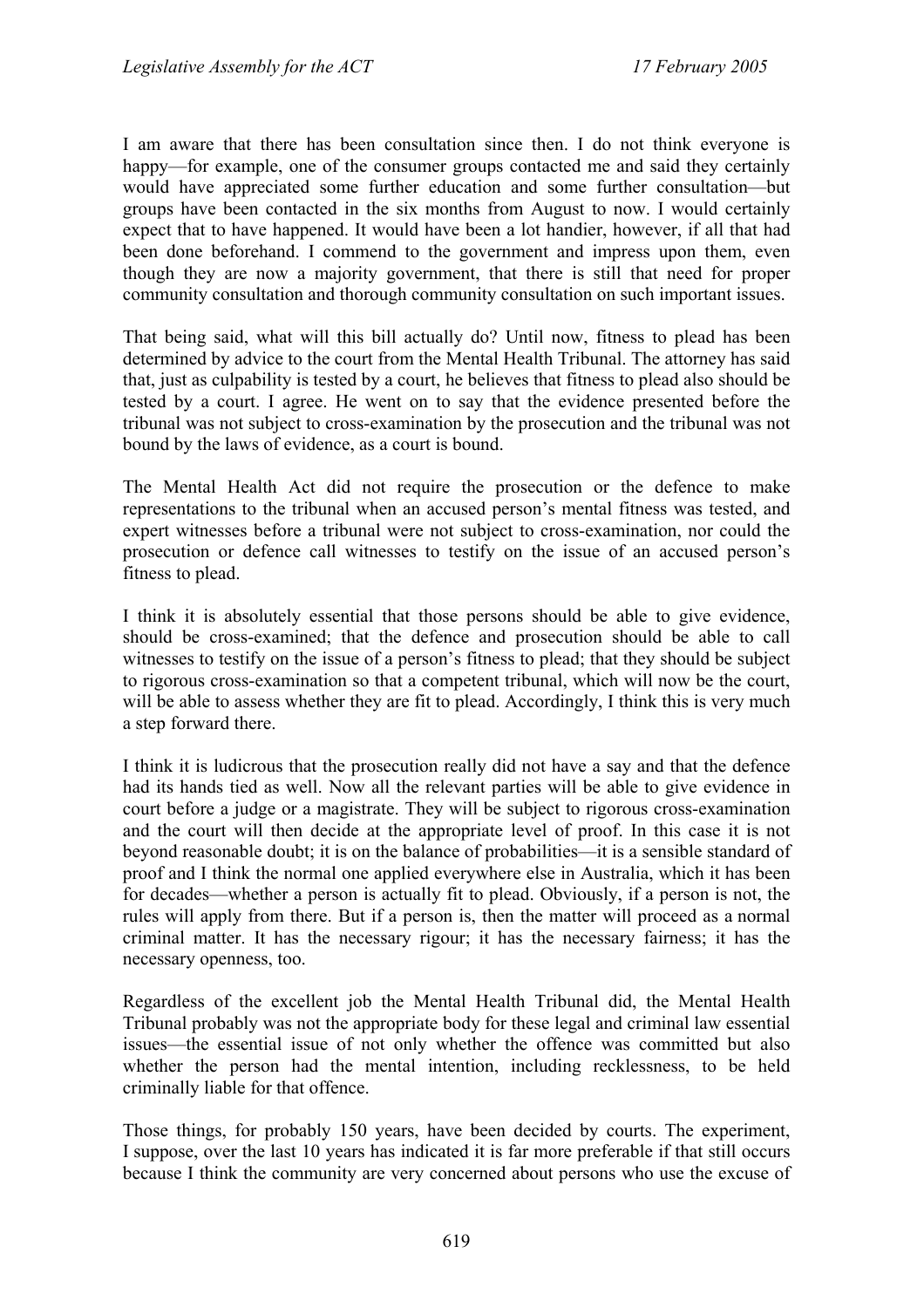mental illness and who normally would be quite fit to plead getting off wrongfully because there was not enough rigour in the system. Justice is not done.

Having spoken to a number of victims, I know that it is so traumatic for a family, especially when the crimes are serious ones, to see someone, potentially, cleverly abusing the system. The potential, I think, was there far more in the way the system has been working for 10 years than it will be now that these matters will go back before a court.

Accordingly, the opposition is happy to support this bill. We are pleased to see it has actually come forward. I think lots of groups—both lawyers and victims—were very keen to see this occur. I think it will lead to basically a lot more fairness all round and, accordingly, we support it.

**DR FOSKEY** (Molonglo) (5.07): Earlier this week the government was notified of my concerns that the members of the community most affected by this legislation had not been properly consulted about its content and implication. To the government's credit, I understand that a range of meetings and information sharing has since taken place and that many in the mental health community now feel much better informed about the government's intentions and motivations. There is also, as I understand it, a greater acceptance that the proposed changes will provide some benefits over the present system.

At the same time, I remain concerned that this legislation only seeks to address the problems with our current system identified by the bureaucrats and lawyers and does nothing to address the issues within the current system that are of concern to the mental health community. Nor is it clear that the elements of the current system which are of benefit to people with mental dysfunction have been retained in the new arrangements. Hence we have before us today a piece of legislation which is second best.

Surely, if we are going to the trouble of creating a new process, we should be certain that the new process does not fix one set of problems by creating another. We should instead be taking the opportunity to implement the best possible system for the delivery of justice in the ACT for those before the courts with mental health issues and for the community as a whole.

I would like to take this opportunity to draw the government's attention to its own consultation protocol, which, if it had been implemented in this case, would probably have led to a better outcome in terms of best practice legislation. We have in the ACT a very informed and articulate mental health community, which, if properly engaged in the debate, would undoubtedly have suggested some useful improvements to the proposed legislative framework.

We know, for example, that there is another Australian model that provides some of the benefits of the court processes in terms of openness and accountability while at the same time changing the process from the usual adversarial court approach to one of inquiry. Perhaps a proper consultation process would have opened the way for some of the positive aspects of this model to be incorporated into ours.

If the government is, however, determined to push this legislation through, it needs to put some safeguards in place to make the process work better for people with mental health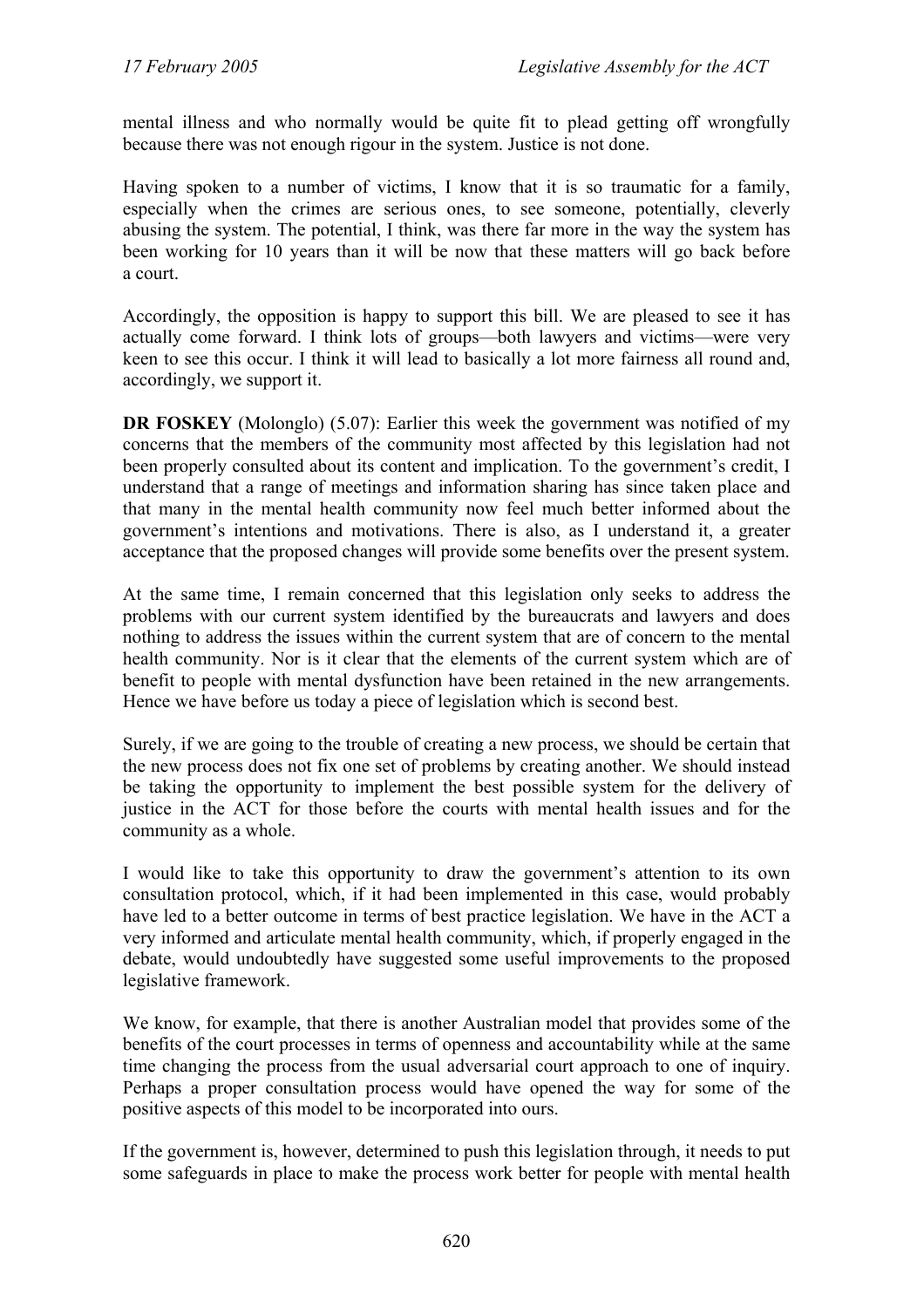issues. It must ensure that magistrates, judges and defence counsel are well trained to recognise and understand the complexities of mental dysfunction. It must ensure that people before the court have the resources to present a thorough case about their fitness to plead and it must also ensure that the privacy of the individuals before the court is not needlessly infringed and sensationalised in the media.

The first two matters can be addressed through procedural means but require considerable and ongoing commitment by government. It is not enough to set up the legislation and then leave people with mental dysfunction to negotiate the court system on their own, unless they happen to fulfil the stringent criteria for access to legal aid. Nor is it enough to request that mental health training occur for magistrates and judges. Rather, the government must make clear the importance it attaches to this occurring and it must allocate funding and expertise to carry it out.

Our final issue with privacy can reasonably be addressed by an amendment to the legislation and we will be seeking to do this when dealing with the detail of the bill.

**MR HARGREAVES** (Brindabella—Minister for Disability, Housing and Community Services, Minister for Urban Services and Minister for Police and Emergency Services) (5.12): The purpose of this bill is to ensure that the question of an accused person's mental fitness to plead in a criminal trial is dealt with by the courts.

The bill makes a number of important changes to the Crimes Act 1900 and the Mental Health (Treatment and Care) Act 1994 and minor amendments to the Magistrates Court Act 1930 and the Community Advocate Act 1991. These changes will enable the Supreme Court to decide by judge alone if a person accused of a crime is mentally fit to plead before the court. The judge will also determine whether or not the person will become fit to plead within 12 months. The Mental Health Tribunal will retain the task of reviewing the ongoing mental fitness of an accused person.

The bill also retains the current arrangements for special hearings of the court. An accused person who is not mentally fit to plead is entitled to have a special hearing of the court which examines the conduct of the accused person without determining the person's culpability.

In our criminal justice system there is a range of criminal offences that are tried in the Magistrates Court only. Trials of these offences are known as summary proceedings. There are also a number of serious offences, traditionally known as indictable offences, that can be tried in the Magistrates Court. This bill will enable the Magistrates Court to determine the question of fitness to plead in summary proceedings and proceedings for indictable offences that can be tried summarily.

If the Magistrates Court decides an accused person is mentally unfit to plead, it must also determine whether or not the person will become fit within 12 months. As a consequence of the Magistrates Court's new functions, the bill includes amendments to the Magistrates Court Act 1930 to allow for appeals to the Supreme Court.

The Magistrates Court has an important function in determining whether charges for indictable offences should be committed to the Supreme Court for trial. The bill ensures that in committal proceedings the Magistrates Court must reserve the question of fitness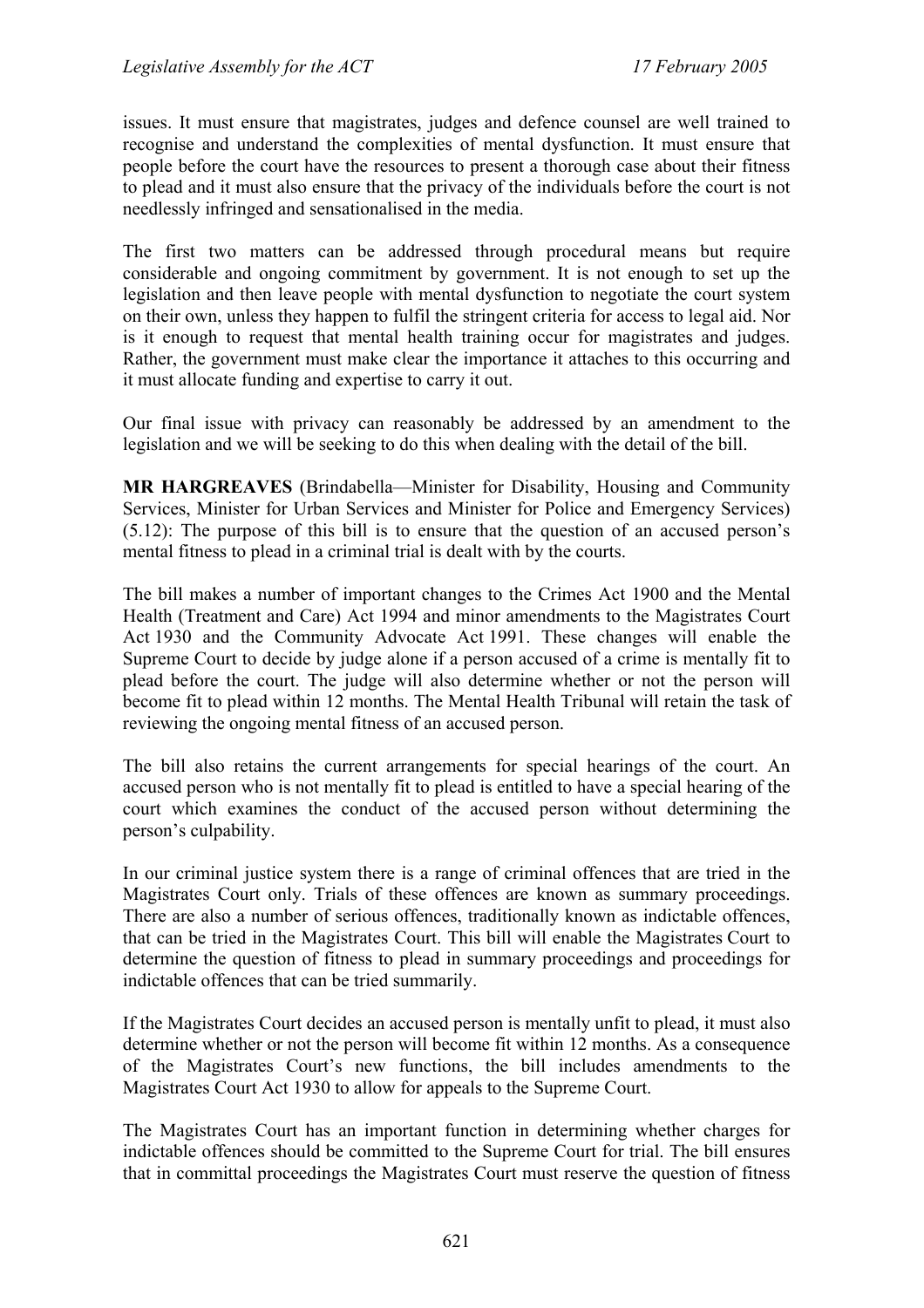to plead for the trial judge, in the event that the matter is committed for trial in the Supreme Court.

This bill re-establishes an important distinction between determining the mental fitness of a person facing a criminal trial and the issue of treating a mentally unfit person. Currently, our law requires the Mental Health Tribunal to address two very different tasks in relation to mental illness: to determine fitness to plead in a criminal trial, and to make orders for the involuntary treatment of people who have a mental impairment. The current means of determining the mental health of a person accused of a crime is inconsistent with the standards of a criminal trial.

This bill upholds the high standards of proof required for criminal trials, without altering any existing law or arrangements that provide for the treatment of people with a mental illness or dysfunction. The bill only intends to make this minor change and does not address the whole question of the definitions used in mental health law and criminal law and all major structural changes based on other jurisdictions, such as Queensland and South Australia, and other models. These questions will form part of the major work that is currently being done in the area of forensic mental health law and will require close consultation and community participation.

I look forward to further debate and discussion of future reforms, as does, of course, the Attorney-General. I also foreshadow that I will be introducing some government amendments which will provide for transitional provisions.

Question resolved in the affirmative.

Bill agreed to in principle.

### **Detail stage**

Clauses 1 to 6, by leave, taken together and agreed to.

Clause 7.

**DR FOSKEY** (Molonglo) (5.16): I move amendment No 1 circulated in my name. *[see schedule 2 at page 633].* 

I am moving this amendment because of privacy concerns raised with me by the mental health community. When the tribunal made decisions about fitness to plead, there was no need for the details of the defendant's life to be made public. With the decision to be made be the court, it is possible that the life experiences of the person before the court will be presented in such a way that, while relevant to the decision at hand, would be very prejudicial to them continuing to function in the community in the ordinary way to which anyone else is entitled. This may occur even though there is no public interest to be served by the rest of the world being privy to the information.

The amendment asks that this matter be given consideration by the court before hearing evidence and submissions, with a view to the court being closed in circumstances where there are privacy concerns. Nothing in this amendment prevents proper testing of evidence put before the court. It simply prevents the details of the defendant's life being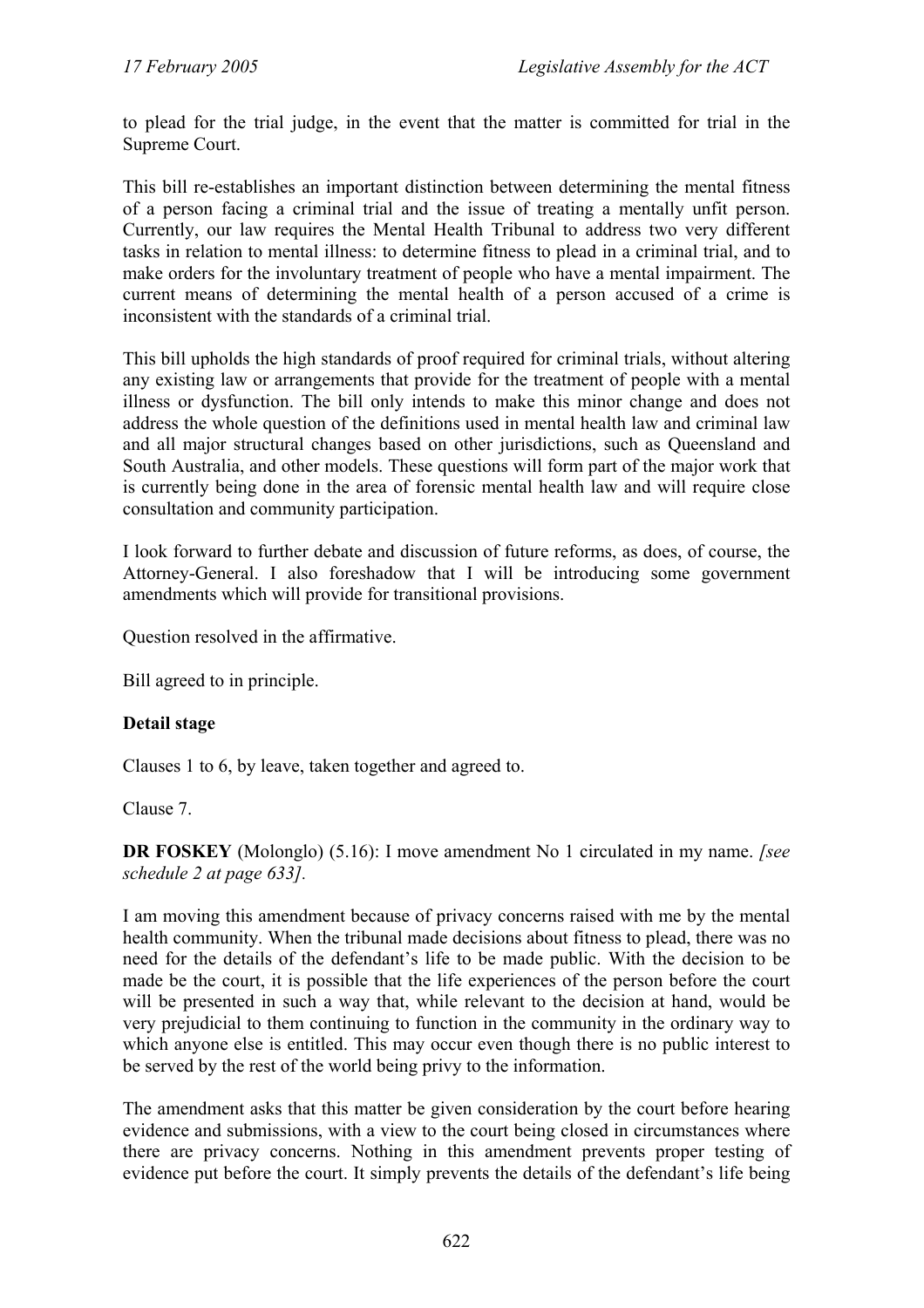unnecessarily splattered across the media for its own purposes or talked about in situations where the person would not benefit.

**MR HARGREAVES** (Brindabella—Minister for Disability, Housing and Community Services, Minister for Urban Services and Minister for Police and Emergency Services) (5.17): The government will be supporting Dr Foskey's amendment and thanks her very much for it. This amendment requires a presiding judicial officer to consider closing the court while the defendant's mental fitness to plead is being considered. It is not an absolute direction to close the court. The hearings under the present system are heard in closed session before the Mental Health Tribunal. This amendment allows the court at its discretion to continue that practice. The government supports it.

**MR STEFANIAK** (Ginninderra) (5.18): I know that the amendment will go through, but I note firstly that it really is unnecessary in that courts have wide-ranging discretions to, if asked, close the court for a defendant's privacy, for a witness' privacy or for any other reason and to do any other number of things in what they think is in the interests of justice. I will tell you a little story about that later which shows just how complete that discretion is for a court. Remember that courts invariably will do their utmost to ensure that the rights of an accused are protected. In fact, in the ACT they probably bend over backwards and go a bit too far sometimes in doing that, but one can never accuse them of not having primary regard to doing the right thing and ensuring that the rights of any person accused are adequately looked after.

I have a slight concern with the word "must". I am concerned that a court will feel that, because of this provision in the legislation, whenever this is simply raised they must, having no regard for anything else, close the court. I note what the attorney said in his speech, which would indicate one of the main reasons we are actually passing this legislation today:

Our system of government designates the judiciary as the institution that applies the law equally, impartially and openly.

"Openly" is very important. Also, when talking about the Mental Health Tribunal and why it is no longer the appropriate body, he said:

Fitness to plead is determined by advice to the court from the Mental Health Tribunal. Just as culpability is tested by the court, I believe fitness to plead also should be tested by the court.

Although there are mechanisms to enable the Mental Health Tribunal to hold open hearings, it is rare for the process to be open. Closed proceedings are the right process for people in need of treatment but the wrong process to determine an important procedural matter in a criminal trial, namely, fitness to plead.

He also said:

I believe that most of our community has confidence in the impartiality of our magistrates and judges. The judiciary's impartiality is there for all to see because the trial process is open and the judiciary has demonstrated its strength to judge impartially.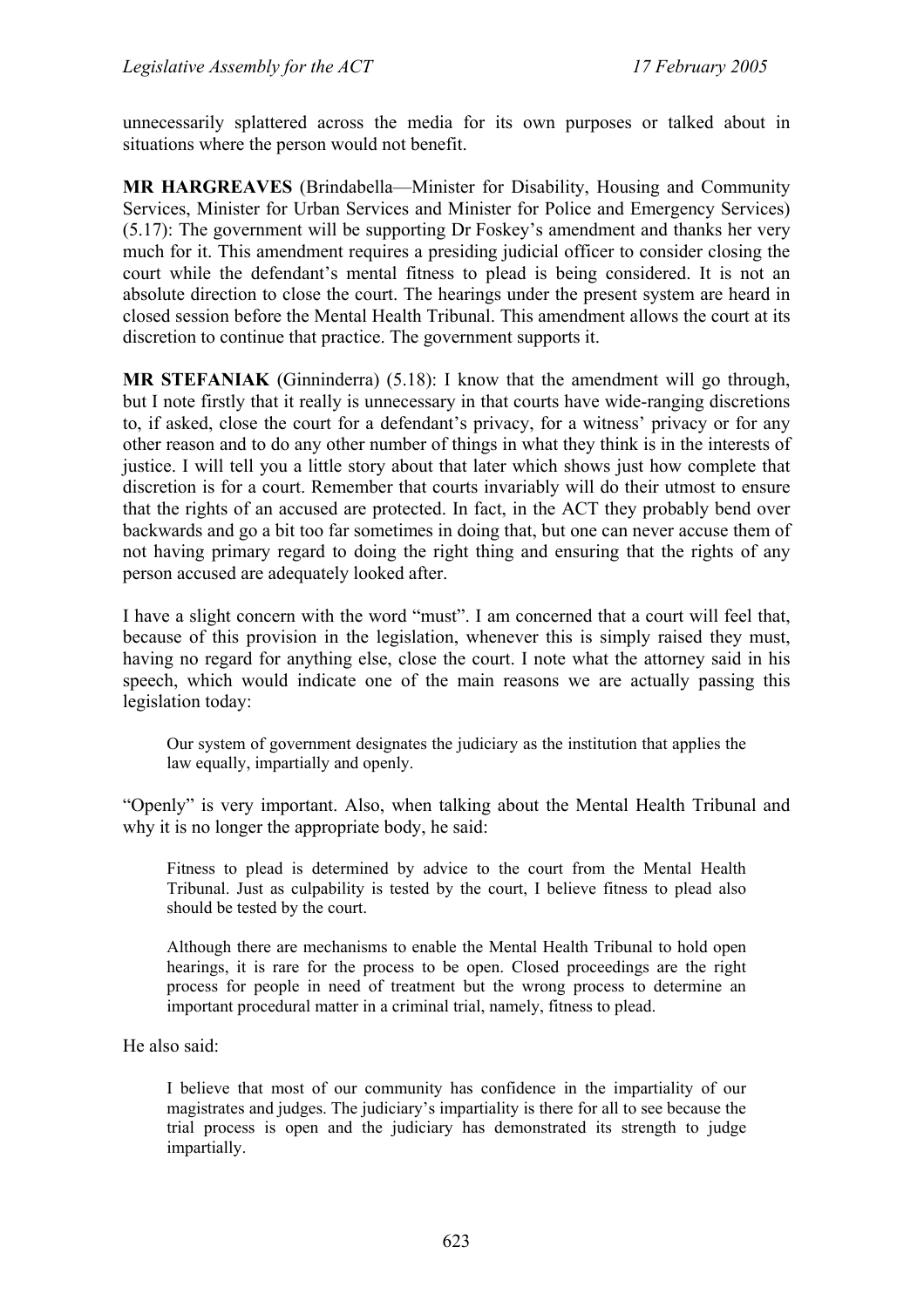So I think we have the ability already for a court to be closed, and that happens on quite a regular basis. By having a special clause now put in that the court must consider, I fear that that really does put pressure on a court to use that, over and above its normal discretion. I am sure and I have every confidence that a court will use it where the interests of the defendant, the defendant's privacy, when taken in balance against the interests of society and openness of the court, would indicate that on that occasion the court should be closed. So I do have some concerns. Let us see how it goes, but I would be much happier if that was "may".

I will now tell a little story about how sensible courts can be. I tell it simply because it was before Chief Magistrate Ron Cahill. The defence counsel was the now Chief Justice of the Supreme Court, one Terence Higgins, and I was the prosecutor. You might even recognise a couple of the main police witnesses, although I will not tell you who the defendant was, even though it was an open court, because the defendant is now dead but I think he still has family in Canberra and it is out of respect for them, in case anyone ever reported it. They probably would not want to be identified—

**MR SPEAKER**: This is all relevant, isn't it?

**MR STEFANIAK**: It is all relevant. Ron Cahill as magistrate exercised his discretion in rather extraordinary circumstances. Basically, the accused, in a committal—

**Mr Hargreaves**: We are not reflecting on the courts now, are we? We are not reflecting on the judiciary?

**MR STEFANIAK:** No, no, I am not. I am actually praising the judiciary—and you can do that. The accused took offence at something that then Detective Senior Sergeant Ric Ninness said in terms of his evidence. It was lucky that there were five police there because the accused was a big boy and he decided he was going to run through the police, over my back and try to throttle the good detective. Luckily, the police restrained him. He took great offence at what had been said and was carrying on a fair bit.

Both the Chief Magistrate and the learned counsel, one Terence Higgins, decided that the best thing for all would be if his client were down in the cells so we could conduct the committal. That was a fairly extraordinary step. You normally have the accused there for the full hearing. But the Chief Magistrate had a discretion, it was okay with counsel for the accused and the committal proceeded, with occasional roars from the cells, without the accused, who then calmed down and was brought back.

It is perhaps a bit of a funny story but I use it to show the extent—and correctly so—of the court's discretion to do a number of things that would not normally happen. A normal proceeding is all in open court and the defendant always stays there; courts are not normally closed. But courts do regularly get closed for various reasons. I just hark back and make the point that the courts will do this anyway. I just wonder whether we might be putting a bit of unnecessary pressure on them.

Another issue that has been raised with me relates to section 311 (1), which has been lifted from section 68 (3) of the Mental Health Tribunal Act. One of the practitioners I have spoken to who was experienced in this area said that, whilst there may be a better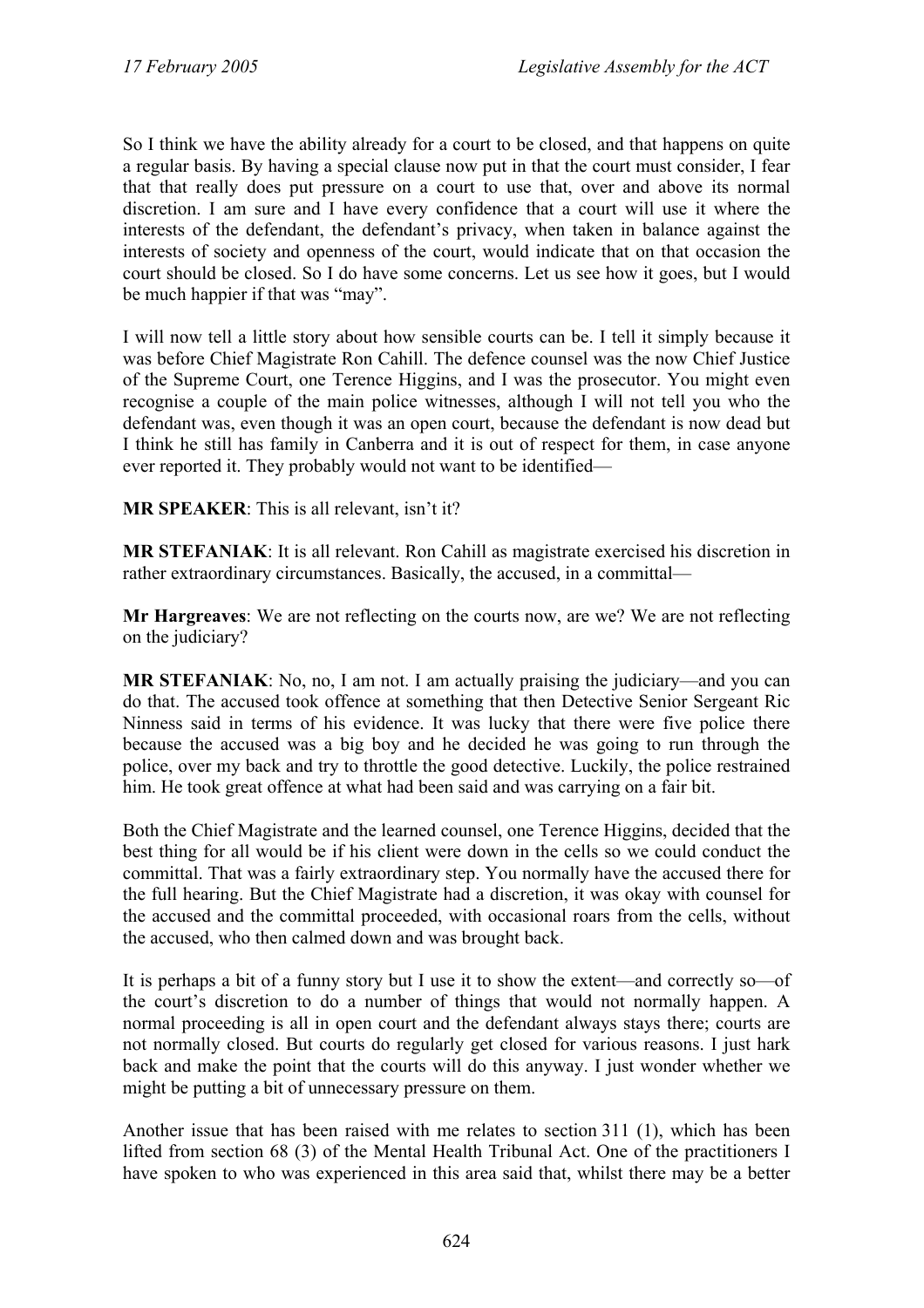way of doing it and it is okay at present, there may be some problems that crop up with that. I suppose it is a matter of watch this space and let us see how it goes. But, generally, apart from the problems I indicated earlier in terms of the consultation, this legislation is a very good step forward. Let us see how it all pans out.

Amendment agreed to.

Clause 7, as amended, agreed to.

Remainder of the bill, by leave, taken as a whole.

**MR HARGREAVES** (Brindabella—Minister for Disability, Housing and Community Services, Minister for Urban Services and Minister for Police and Emergency Services) (5.25): I seek leave to move amendments Nos 1 to 3 together.

Leave granted.

**MR HARGREAVES**: I move amendments Nos 1 to 3 together *[see schedule 3 at page 634].*

I want to be absolutely sure that everybody knows what we are doing in these amendments and that our intention is to omit clause 19. Government amendments 1, 2 and 3 are traditional amendments that will allow fitness to plead hearings that have been referred to the Mental Health Tribunal prior to the commencement of the bill to continue under the existing act's provisions. If, prior to the commencement of the bill, the Supreme Court or the Magistrates Court has made an order referring the matter to the Mental Health Tribunal and the tribunal has not made a final determination about a person's fitness to plead, then existing part 8 continues to apply.

A transitional amendment is also necessary to ensure that a decision made by the Mental Health Tribunal that a person is unfit to plead will be deemed to be a decision of the Magistrates Court to allow the Mental Health Tribunal to review that decision under new section 68 of the act. Under the proposed new act, the review functions of the tribunal under existing section 69A are preserved and the provision is renumbered section 68 as a consequence.

Amendments agreed to.

Remainder of bill, as a whole, as amended, agreed to.

Bill, as amended, agreed to.

# **Adjournment**

Motion (by **Mr Hargreaves**) proposed:

That the Assembly do now adjourn.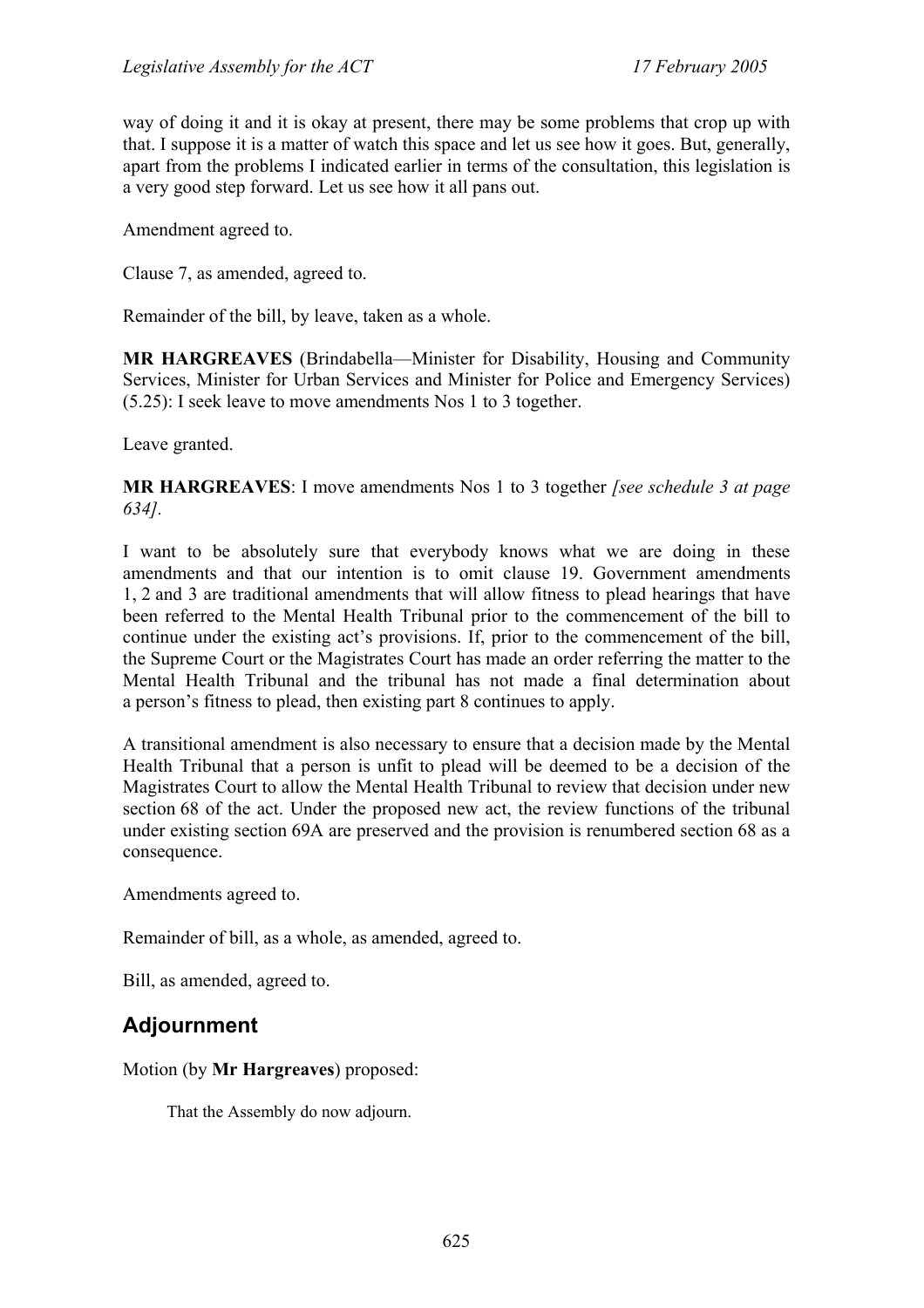### **Expenditure estimates**

**MR SMYTH** (Brindabella—Leader of the Opposition) (5.27): I noted today that the Treasurer, in his speech when introducing the second appropriation bill, said, adopting some bizarre twisted logic, that it proved that the additional expenditure that the Liberals had promised during the lead-up to the election was unaffordable. I fail to see how that works, given that the government have promised an additional swag of expenditure roughly equivalent to what we were promising.

I was also most interested to read in the December 2004 quarterly management report that the government has amended the estimate for the quantum of revenue expected to be raised in the financial year 2004-05. Rather than \$2.592 billion, the government now estimates that \$2.707 billion will be raised during this year, which is an increase of around \$116 million. The revision is significant for two reasons. First, it shows how imprecise is the art of estimating the financial aggregates. There are so many variables that coming up with reasonable estimates in some situations can be quite difficult.

The Treasurer said in this place on Tuesday that a change of \$100 million—I think he said it quite lightly, and I am surprised—in a budget of nearly \$3 billion is largely insignificant. I am sure the voters do not think \$100 million is insignificant. Of course, that does not excuse the ridiculous estimate that was included by the government in the 2004-05 ACT budget for changes in the value of the territory's superannuation assets. For this government, this Treasurer, to suggest that the value of these assets would only increase by \$61 million over 2004-05 was absolutely absurd, and, as the latest quarterly management report shows, the value of the superannuation asset has increased by more than \$60 million already in the first half of the year.

The second reason why the revision to the revenue estimates is significant is that, as I have said, it accords precisely with the statements made by the Liberal Party in the lead-up to the 2004 ACT election. I am sure members will recall that the Liberal Party released a most detailed document prior to the election which costed all the commitments we made during the campaign and set out how we would fund those commitments. Indeed, amongst the funding information was a comprehensive analysis of how the Liberal Party assessed the prospects for additional unanticipated revenue to be generated for the ACT.

I remind members that in undertaking this analysis we were extremely conservative in our costing paper. We estimated additional unanticipated revenue for 2004-05, that is this year, at \$20 million, for 2005-06 at \$85 million, for 2006-07 at \$85.2 million and for 2007-08 at \$92.75 million. Were we conservative? I believe we were extremely conservative with our estimates, although I believe that is the prudent course to adopt.

We estimated an additional \$20 million for the whole year and yet this government is already factoring in an increase of \$116 million for the whole of this year. So, as far as I am concerned, the evidence from the latest management report simply confirms the validity of our approach to costing our policy commitments.

There is, however, perhaps a more sinister aspect in this matter. Some members may also recall that during last year's election campaign the ACT Treasurer, Mr Quinlan, accused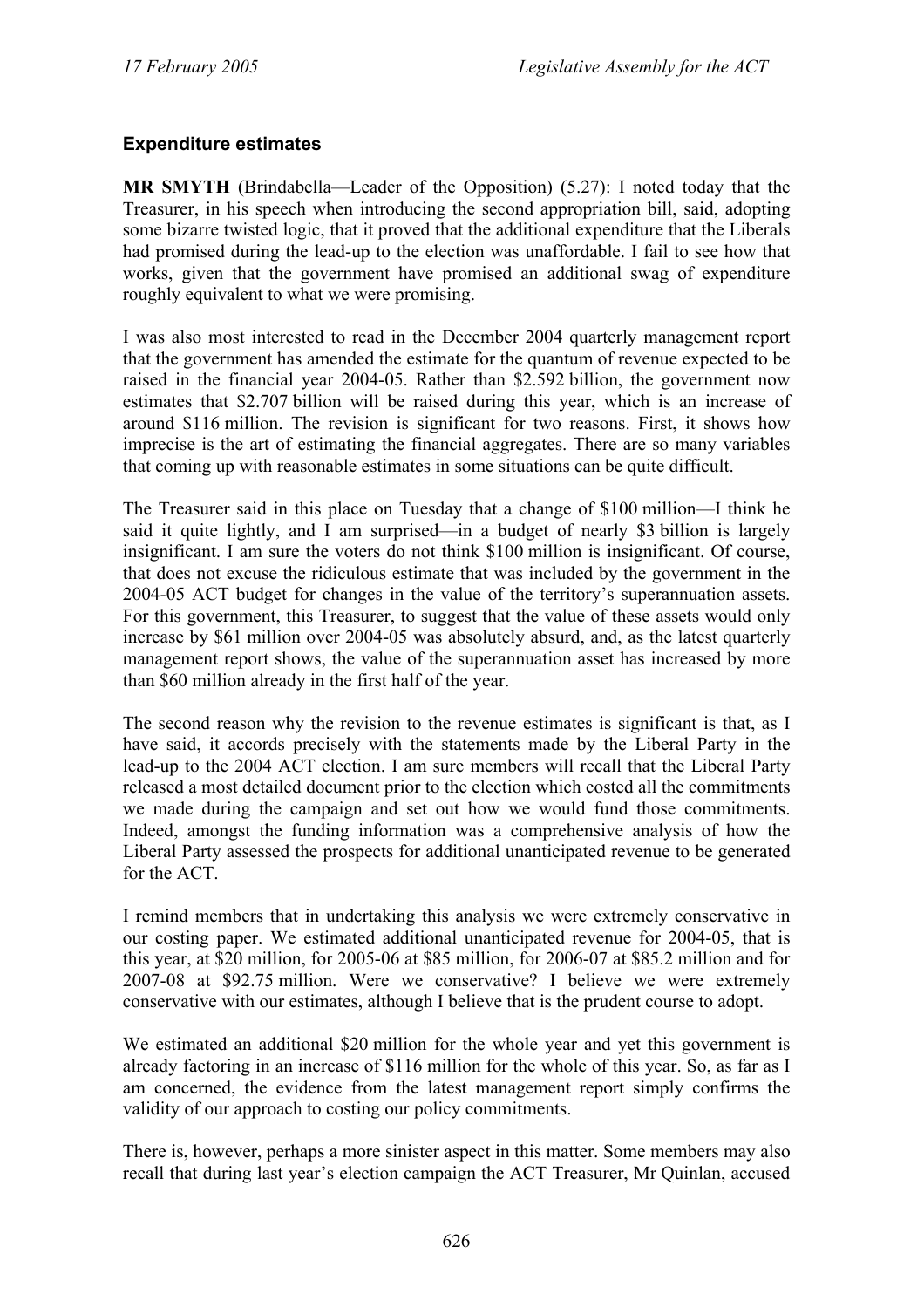the Liberal Party of what were described in news reports attributed to the Treasurer as fraudulent policy costings. I am absolutely confident about the veracity of our costing analysis, I consider it most inappropriate for the Treasurer to have used the word "fraud" in this context, and we propose to pursue this issue at a later date. It is sufficient for me at this time to reiterate that the latest quarterly management report has confirmed the basis of a key element of the Liberal Party's election campaign strategy. Our approach has been vindicated and for that I thank the Treasurer for his support for our position in a document released under his name.

### **Breast cancer awareness**

**MS PORTER** (Ginninderra) (5.32): I would like to draw the attention of the Assembly to the importance of breast cancer awareness. I, along with Mr Smyth, the Leader of the Opposition, and Dr Foskey, attended a breakfast this morning to receive a report on breast cancer awareness.

Each year 11,000 women in Australia are diagnosed with breast cancer, with 2,500 deaths, according to the information we were provided with this morning. These are very unsettling statistics, I think you would all agree. I would assume this means that each of us in this room has been affected in some way by knowing someone—a friend or a family member—who has breast cancer. In fact, at the breakfast it was pointed out to us that at each table probably one member would be at some time affected in some way and perhaps suffer breast cancer.

This disease is not yet well understood and, even though much research has been undertaken and still goes on, the risk factors of family history, smoking, alcohol consumption, lack of exercise and proper diet, plus other factors regarding hormonal influences and breast density, have been identified. However, regular breast checks and awareness of the risk factors are extremely important.

Whilst research goes on in Australia and, of course, worldwide and treatment options have improved and promise to continue to improve on the back of that research, it is the responsibility of all of us to ensure that women are supported to take appropriate steps. Regular breast self-examination and appropriate screening can save many lives and prevent the enormous stress and uncertainty that this illness can place on the individual woman in question and her family and friends. I call on all members to recognise the importance of breast cancer awareness.

### **Animal cruelty—penalties**

**MR STEFANIAK** (Ginninderra) (5.34): I want to clarify some incorrect statements I heard the Chief Minister make about my animal cruelty bill. He said that the penalties for animal cruelty would be higher than the penalties for assaults and acts of cruelty on humans. Under the Crimes Act there is a range of penalties for violent acts against humans. For example, murder brings a sentence of life imprisonment, which probably means, effectively, a non-parole period of 14 years or so. However, the sentence is life imprisonment. The maximum sentence for manslaughter is 20 years. Intentionally inflicting grievous bodily harm brings 15 years and recklessly inflicting grievous bodily harm brings 10 years.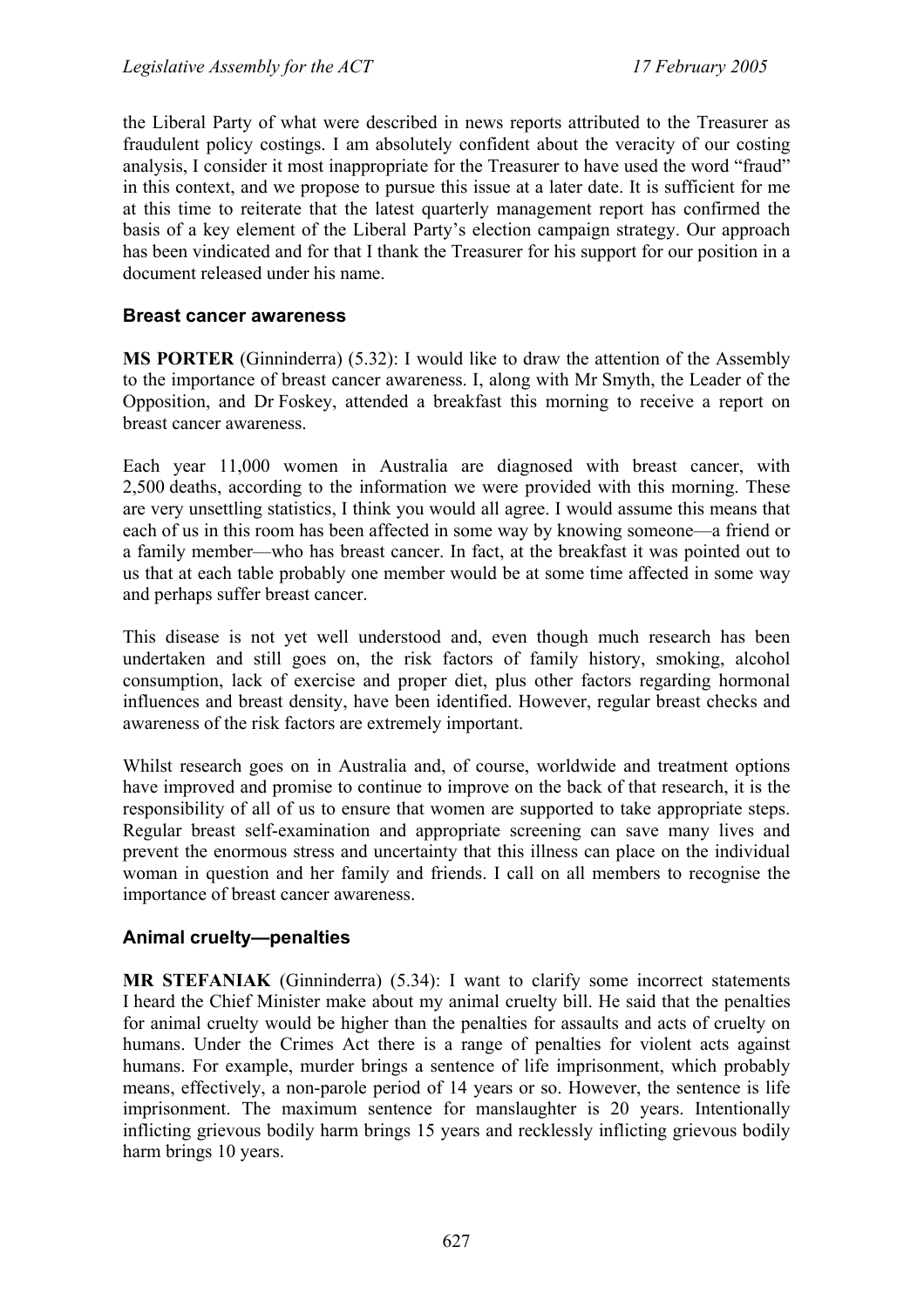Someone who intentionally wounds another faces five years and for inflicting actual bodily harm the sentence is five years, as it is for assault occasioning actual bodily harm. Remember, assault occasioning actual bodily harm can be something as simple as punching someone. Basically it means drawing blood, like a split lip. For common assault—which can be anything from a push to a slap across the face, something that does not draw blood—the maximum sentence is two years. There is one summary common assault offence that the police wanted brought in for six months. That is something akin to the old fight in a public place, a very minor type of assault.

At present the animal penalties stand at one year. The bill I brought in will raise some of them to five years. It will increase the fine and increase some other penalties to two years. For the more serious offences it will increase the sentence from one year to five years. That is hardly more than acts of cruelty to people.

**Mr Hargreaves**: Excuse me, Mr Stefaniak, I want a ruling on this for my own education. Is this anticipating debate on a bill before the house and therefore is it okay?

**MR STEFANIAK**: Not really.

**Mr Hargreaves**: I am sorry, I am not trying to cut you down.

**MR STEFANIAK**: No, I know. I am trying to make sure it does not.

**MR SPEAKER**: There is always some latitude in the adjournment debate, Mr Hargreaves, but at the same time Mr Stefaniak should not enter into debate about a matter that is before the house.

**MR STEFANIAK**: I am not going to go into detail to do that. I wanted to correct something the Chief Minister said in the media. Therefore, I think you can see quite clearly that a maximum penalty of five years is at the lower end of the scale compared to penalties under the Crimes Act for offences against the person. I reiterate something I said yesterday. I notice the government suggested a penalty of two years, so I am more than happy to amend my five years to two years, and I will send members details of that later. But I put on the record the fact that the Chief Minister was quite wrong in saying that the penalties proposed would be higher than penalties for acts of cruelty against humans. The sections of the Crimes Act I have read out bear that out.

### **Bushfires—fuel reduction**

**DR FOSKEY** (Molonglo) (5.37): This afternoon I want to address the issue of fuel reduction, which has seen the removal of large quantities of native vegetation from behind the houses of Canberra residents who live on the edge of nature parks and reserves. While fuel reduction has been carried out to protect our urban fringe from fire, it has occurred in a way that has distressed many community members. In many cases it has damaged their sense of connection with nature and removed the reason they purchased their home in that location in the first place. A number of these people undertook quite intensive management of those areas, removing rubbish, fallen branches and bark from them, and keeping them reasonably well mowed. So it could be argued that they did not present a fire hazard at all.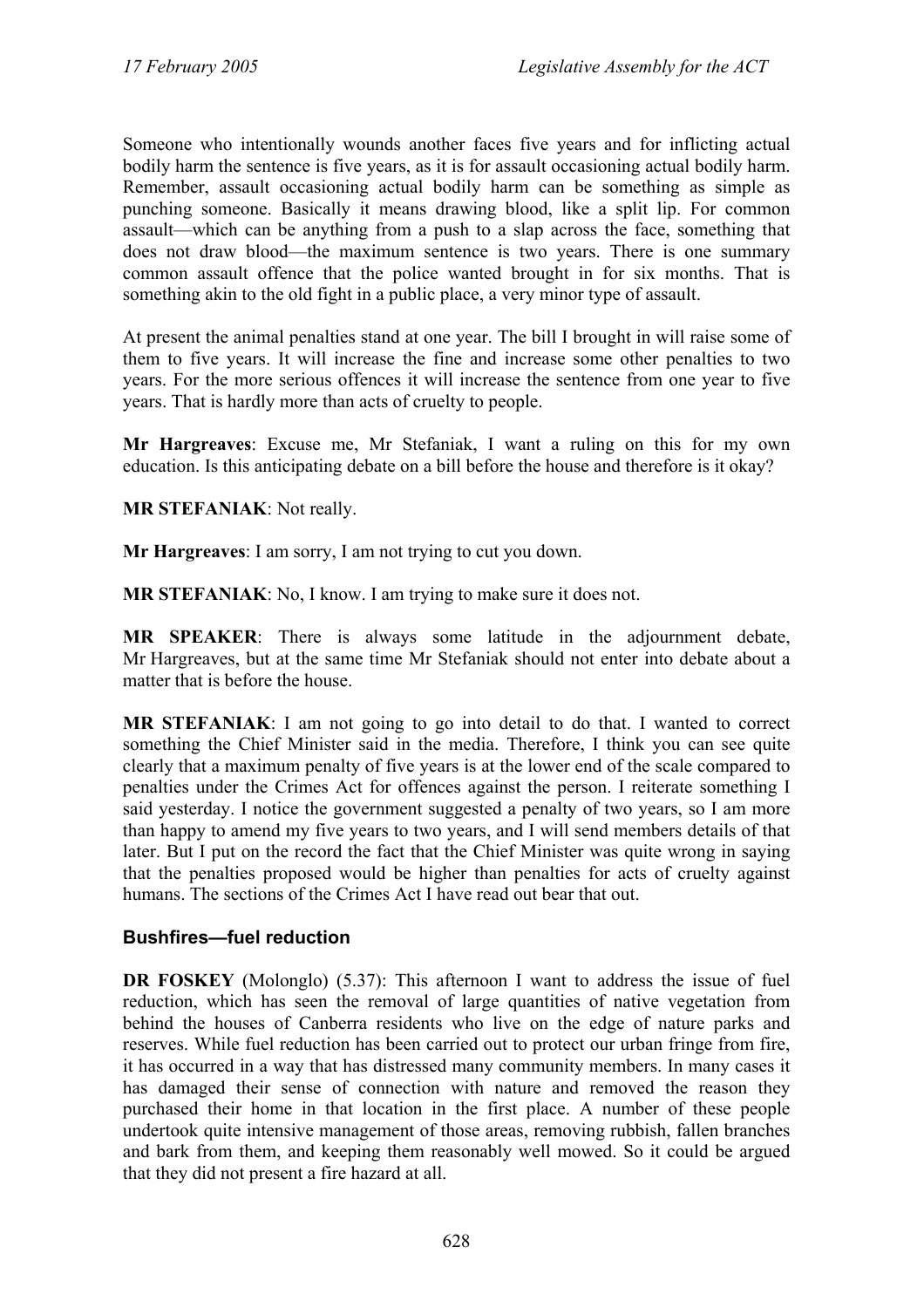It is now incumbent upon the government to assist those residents to recreate the urban amenity that they first chose—not by allowing fuel loads to build up again but by identifying fire retardant plants that may be planted and grown on the urban fringe. A number of native species, some of which are native to this area, serve the function of stopping fire. Most of our eucalypts are by their nature very incendiary but a number of evergreen trees, such as the blackwood and some of the acacias, at least resist fire. We would like to see the government provide real support for the revegetation of these areas by providing, or at least giving advice about, the appropriate plants and gardening, and giving residents a role to play in caring for subsequent plantings.

It appears the government is suggesting that this very large fringe that circles our urban areas is meant to remain largely shrub and tree free into infinity. Therefore, the government has taken on the responsibility of regularly mowing these areas. We are all aware of residents' complaints in earlier times about existing urban areas not being mowed and the danger of grassfires they feel this poses to their amenity. With these new fuel reduction zones, we do not believe the government will be able to carry out the quantity of mowing needed with the regularity many residents will reasonably require.

It is unreasonable to say that residents of these areas should be satisfied to have weeds and trees where once they had abundant trees and shrubs. Trees provide other amenities. They have a cooling effect. They operate as windbreaks and they provide habitats for birds, which a lot of people really appreciate. If someone buys or builds a house on the edge of a nature park, it is reasonable to assume they chose to do that in the full knowledge that they would need to be prepared to be fire alert and fire ready and that they might be involved in the management of that nature park and other areas close to them. I am concerned that this approach was taken in such a wholesale way by government.

### **Masculinity**

**MR SESELJA** (Molonglo) (5.42): Yesterday in this place Dr Foskey, referring to my inaugural speech, claimed that by talking of a crisis in masculinity I was implying that this was the result of women's games. I challenge Dr Foskey to point out to me the parts of my speech from which such an implication may be drawn. No doubt she will be unable to do so. Unfortunately, this is typical of the radical left agenda which Dr Foskey and the Greens are associated with. Never let the facts get in the way of a good rant. Many identifiable problems are particular to young men, such as a high youth suicide rate and falling levels of education. To state this does not suggest that there are not significant issues that affect women, nor does it suggest that women are somehow to blame.

There are many reasons for the crisis of masculinity to which I referred. If Dr Foskey had bothered to talk to me about it, she may have discovered that I believe that one of the primary reasons for the crisis in masculinity is the failure by many men to take responsibility for their children. Therefore, Dr Foskey's claim is completely false. Dr Foskey also stated that traditional masculine and feminine roles are no longer appropriate. Whether Dr Foskey likes it or not, men and women are different. Recently the head of Harvard received significant criticism for daring to suggest that there may be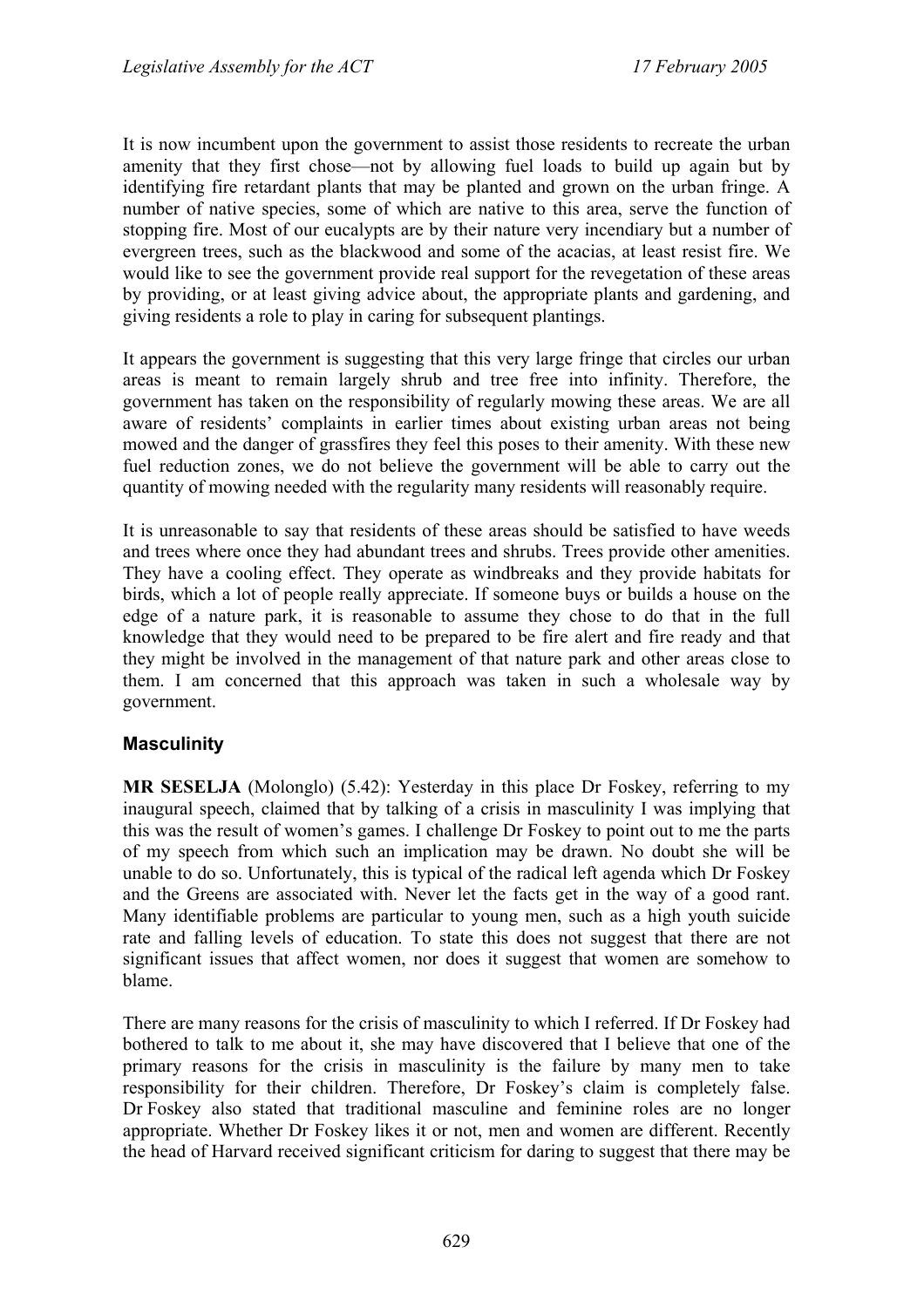biological reasons for differing levels of achievement between men and women in science.

**Mr Hargreaves**: He also apologised.

**MR SESELJA**: He was forced to apologise, unfortunately. These kinds of hysterics in response to reasonable statements stifle debate in our society, and Dr Foskey's claims in relation to my inaugural speech are just another example of this. Science is quickly catching up to common sense on the issue of gender differences.

Dr Foskey also claims that having a minister for men would be divisive. I just want to follow the logic of that. A minister for women who is responsible for addressing issues particular to women is a good thing, but a minister for men charged with addressing issues that particularly affect men is divisive. I do not quite understand the logic in that argument. The issues I raised in my inaugural speech are real. Dr Foskey may wish to downplay them, but issues such as the shocking levels of male youth suicide and falling educational standards of boys are significant and need to be addressed. I will continue to advocate for government action in these areas.

### **Bullying at schools**

**MRS DUNNE** (Ginninderra) (5.44): I had hoped to speak today in the matter of public importance debate about the increasingly serious problems with bullying in ACT schools. On occasions I have brought to the attention of the Assembly the problem of bullying of teachers by other teachers, and I am becoming increasingly aware of the problem of teachers being bullied by students. I am personally acquainted with a youngish teacher who is on extended Comcare-approved leave after incidents of bullying by students at a Canberra high school.

Today I want to draw to the Assembly's attention the increasing incidence of unacceptable bullying. This is not low-level bullying; this is systematic bullying that appears to be occurring in a number of schools. It is important to bring this to the attention of the Assembly.

During the annual reports hearings a week or so ago we discussed with officials from the Department of Education and Training what they were doing to address the issues of bullying that were occurring. They said they had signed up to a national framework. I asked, "Is everyone signed up to the national framework?" They said, "Yes, Mrs Dunne, everyone has signed up to the national framework." I asked, "Are there any instances of bullying? Can I be guaranteed that everyone has signed up and therefore there are no instances of bullying and bullying is not a problem in ACT schools?" They said, "Bullying is not a problem in ACT schools; everything is fine in the garden."

Because I raised this issue, I have been inundated with problems relating to bullying. I will not name any people or schools, but I received the following comments:

I recently took my daughter out of the high school where she completed Year 7 last year. During the year she had a knife pulled on her, was attacked with rocks and verbally harassed constantly. She had things thrown at her in class and could not ever go to the toilets as they were places where drugs and cigarettes were sold. There were often fights.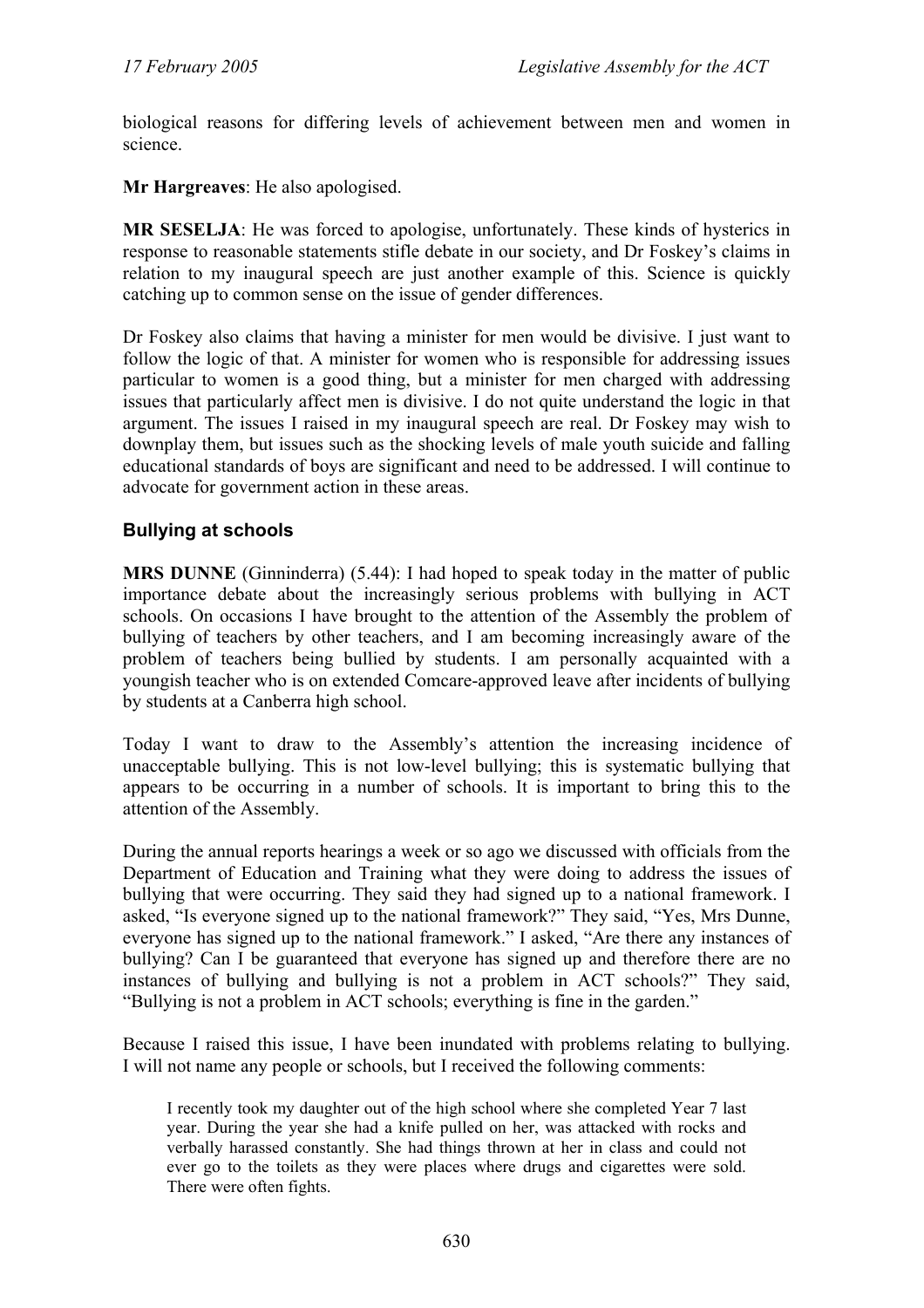It goes on at some length. Further comments were:

I am aware of at least one year 7 girl who was taken out of school permanently. She is an extremely bright girl but is now under medical treatment for severe depression and suicidal desires.

I am a single parent and cannot afford to send my child to a private school yet now I cannot afford not to.

The parent has said that she had eventually decided to take her child out of school. This is what she says is the result of that:

Since I told my daughter that she was leaving this school she has been a different child. The sullen depressed teen has gone to be replaced with the bubbly, happy girl I knew before. She is no longer singing and writing songs about death. My daughter is safe now.

This is endemic across a range of schools. At one school I know of four separate unrelated and major incidents of bullying which have not been satisfactorily addressed by teachers and the school, including a stabbing where a child in year 3 took a screwdriver to school and held it to the throat of another year 3 student. When a year 5 student intervened and broke up this potentially life-threatening situation he was stabbed in the leg. His younger sister was later threatened that both she and her older brother would be done in by the child. This child was put on a one-day internal suspension. This is probably the most alarming comment. This is from a separate, different primary school:

Last Wednesday [this was in term 4 last year] my daughter was attacked. My daughter was walking with a friend at lunch …

They inadvertently walked through a group of boys who harassed them and chased them. Both girls ran to the toilets thinking that they would be safe but one of the boys went into the toilets and bashed both of them. I will read a description of the injuries because I think it is worth knowing. This girl was taken to see a doctor that night. The parents did not find out until 5.00 pm that something had happened at 11.00 am. She has a swollen and badly bruised vagina where the boy kicked her. She was also kicked in the stomach and legs and has bruises all over those. They have now been photographed and referred to a solicitor.

This is not the sanguine picture that was painted by officials of the Department of Education and Training in the annual report hearings last week. The minister knows about all of these cases I have read out and many others. Nothing seems to be done. It is time the minister did something about it.

Question resolved in the affirmative.

### **The Assembly adjourned at 5.50 pm until Tuesday, 8 March 2005, at 10.30 am.**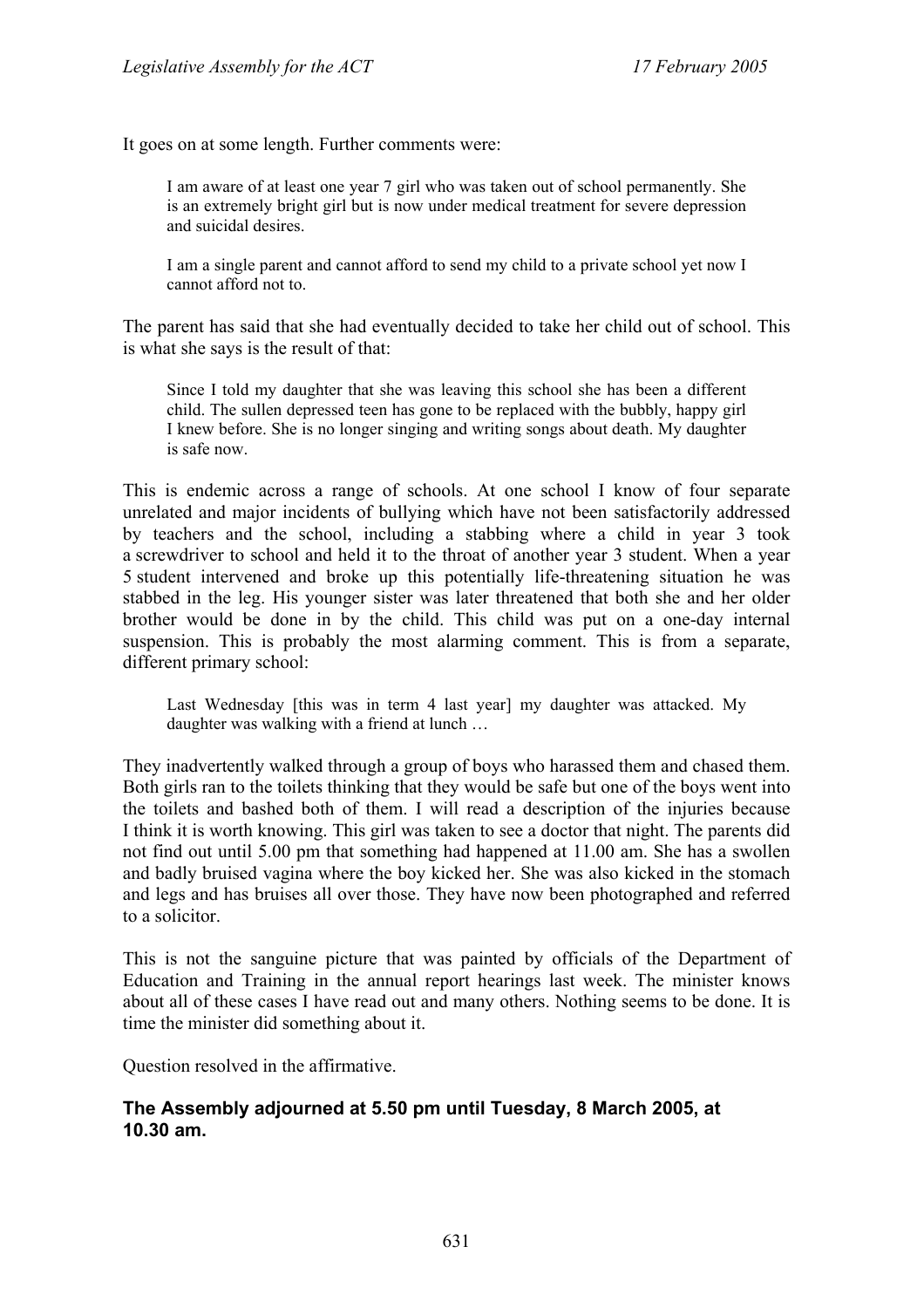# **Schedules of amendments**

### **Schedule 1**

## **Justice and Community Safety Legislation Amendment Bill 2004 (No 2)**

Amendments moved by the Attorney-General

| <b>Clause 2</b>   |
|-------------------|
| Page 2, line $5-$ |

*omit the clause, substitute* 

| $\overline{2}$                      | Commencement                                                                                                                                                                                                                                                                                                                                                         |  |  |  |  |  |  |
|-------------------------------------|----------------------------------------------------------------------------------------------------------------------------------------------------------------------------------------------------------------------------------------------------------------------------------------------------------------------------------------------------------------------|--|--|--|--|--|--|
| (1)                                 | The following provisions commence on the commencement of the<br>Criminal Code (Serious Drug Offences) Amendment Act 2004:<br>part 6 (Drugs of Dependence Act 1989)<br>part 8A (Periodic Detention Act 1995)<br>part 8B (Road Transport (Alcohol and Drugs) Act 1977)<br>part 10A (Smoke-free Areas (Enclosed Public Places) Act 1994)<br>part 12 (Tobacco Act 1927). |  |  |  |  |  |  |
| (2)                                 | The remaining provisions commence on the day after this Act's<br>notification day.<br><b>Note</b><br>The<br>naming<br>and<br>commencement<br>provisions<br>automatically                                                                                                                                                                                             |  |  |  |  |  |  |
|                                     | commence on the notification day (see Legislation Act, s 75 (1)).                                                                                                                                                                                                                                                                                                    |  |  |  |  |  |  |
| (3)                                 | To<br>any doubt, the Legislation Act,<br>section<br>79A<br>remove<br>(Commencement of amendment of uncommenced law) does not apply<br>to the amendment made by part 11.                                                                                                                                                                                              |  |  |  |  |  |  |
| <b>Clause 10</b><br>Page 6, line 8- | Proposed new section 51 (3) (b) (i)                                                                                                                                                                                                                                                                                                                                  |  |  |  |  |  |  |
|                                     | omit the subparagraph, substitute                                                                                                                                                                                                                                                                                                                                    |  |  |  |  |  |  |
|                                     | (i)<br>the day the claimant first instructs a lawyer to provide<br>advice about seeking damages for the personal injury;                                                                                                                                                                                                                                             |  |  |  |  |  |  |
| 3<br>Page 15, line 15-              | Proposed new parts 8A and 8B                                                                                                                                                                                                                                                                                                                                         |  |  |  |  |  |  |
|                                     | insert                                                                                                                                                                                                                                                                                                                                                               |  |  |  |  |  |  |
| Part 8A                             | <b>Periodic Detention Act 1995</b>                                                                                                                                                                                                                                                                                                                                   |  |  |  |  |  |  |
| 34A                                 | Legislation amended-pt 8A                                                                                                                                                                                                                                                                                                                                            |  |  |  |  |  |  |
|                                     | This part amends the <i>Periodic Detention Act 1995</i> .                                                                                                                                                                                                                                                                                                            |  |  |  |  |  |  |
| 34B                                 | <b>Meaning of drug</b><br>Section 12, definition of <i>drug</i> , paragraph (b)                                                                                                                                                                                                                                                                                      |  |  |  |  |  |  |
|                                     | substitute                                                                                                                                                                                                                                                                                                                                                           |  |  |  |  |  |  |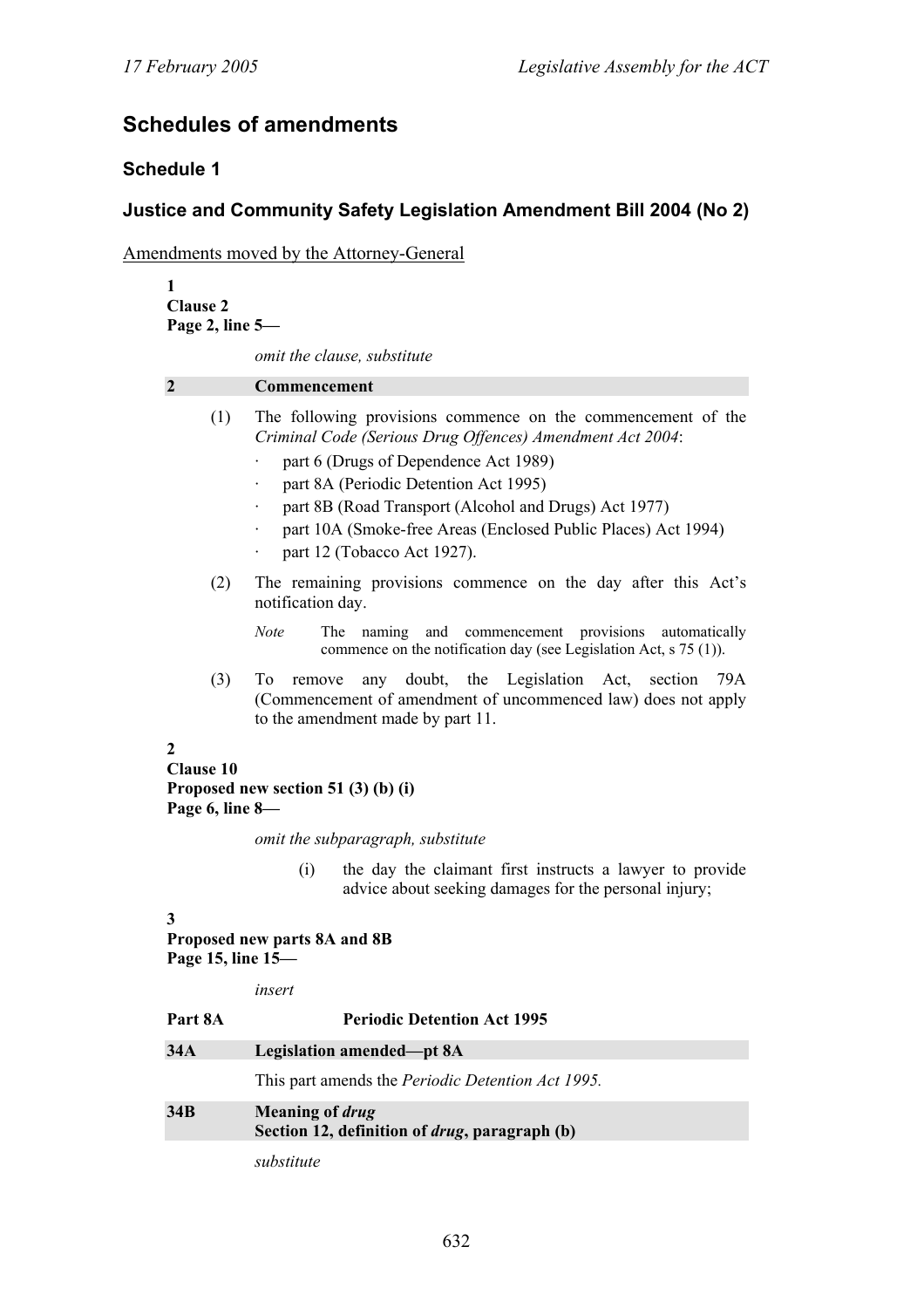(b) a controlled drug within the meaning of the Criminal Code, chapter 6 (Serious drug offences). **Part 8B Road Transport (Alcohol and Drugs) Act 1977 34C Legislation amended—pt 8B**  This part amends the *Road Transport (Alcohol and Drugs) Act 1977*. **34D Dictionary, definition of** *drug***, paragraph (b)**  *substitute*  (b) a controlled drug within the meaning of the Criminal Code, chapter 6 (Serious drug offences); or **4 Proposed new part 10A Page 18, line 18**  *insert*  **Part 10A Smoke-free Areas (Enclosed Public Places) Act 1994 39A Legislation amended—pt 10A**  This part amends the *Smoke-free Areas (Enclosed Public Places) Act 1994.*  **39B Definitions for Act Section 2, definition of** *drug substitute drug* means a controlled drug within the meaning of the Criminal Code, chapter 6 (Serious drug offences). **5 Proposed new part 12 Page 19, line 10**  *insert*  **Part 12 Tobacco Act 1927 42 Legislation amended—pt 12**  This part amends the *Tobacco Act 1927.* **43 Dictionary, definition of** *drug*

*substitute* 

*drug* means a controlled drug within the meaning of the Criminal Code, chapter 6 (Serious drug offences).

### **Schedule 2**

#### **Crimes Amendment Bill 2004 (No 4)**

Amendment moved by Dr Foskey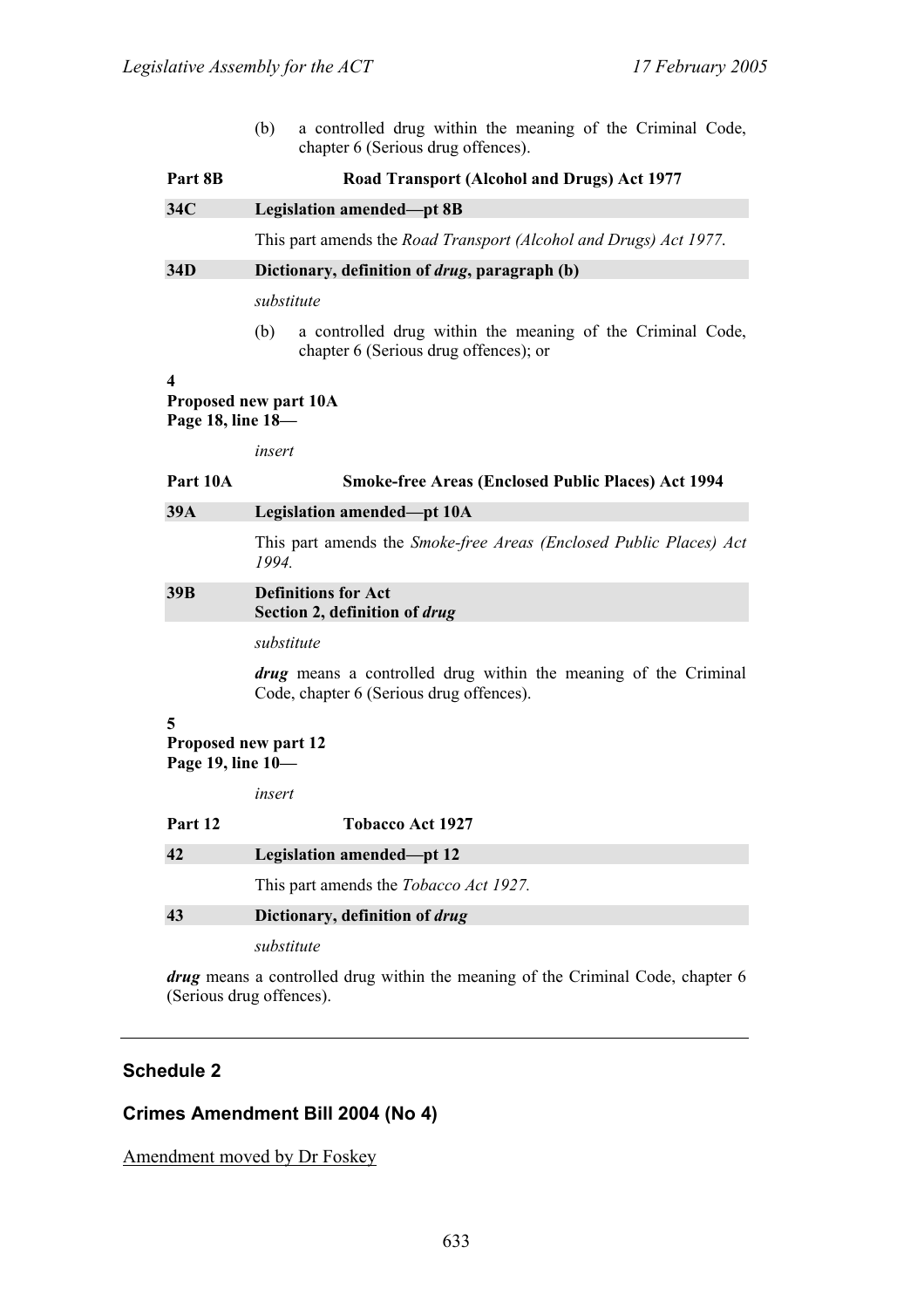#### **1 Clause 7 Proposed new section 315A (1A) Page 7, line 16—**

*insert* 

 (1A) Before hearing any evidence or submissions, the court must consider whether, for the protection of the defendant's privacy, the court should be closed to the public while all or part of the evidence or submissions are heard.

### **Schedule 3**

### **Crimes Amendment Bill 2004 (No 4)**

Amendments moved by the Minister for Disability, Housing and Community Services, Minister for Urban Services and Minister for Police and Emergency Services)

**1 Clause 16 Page 12, line 4—** 

*omit* 

 **Appeals to which div 11.2 applies** 

*substitute* 

 **Appeals to which div 3.10.2 applies** 

### **2**

**Clause 19 Page 13, line 4—** 

*[oppose the clause]* 

**3 New clause 28 Page 17, line 7—** 

*insert* 

| 28      | New part 14                                                                                                                                                                                                                                                         |
|---------|---------------------------------------------------------------------------------------------------------------------------------------------------------------------------------------------------------------------------------------------------------------------|
|         | insert                                                                                                                                                                                                                                                              |
| Part 14 | <b>Transitional</b>                                                                                                                                                                                                                                                 |
| 148     | Application of amendments made by Crimes Amendment Act 2005                                                                                                                                                                                                         |
| (1)     | This section applies if, before the commencement of the Crimes<br>Amendment Act 2005 (the <b>amending Act</b> )—                                                                                                                                                    |
|         | the Supreme Court or Magistrates Court makes an order under<br>(a)<br>the Crimes Act, part 13 requiring a person to submit to the<br>jurisdiction of the tribunal to enable the tribunal to determine<br>whether or not the person is fit to plead to a charge; and |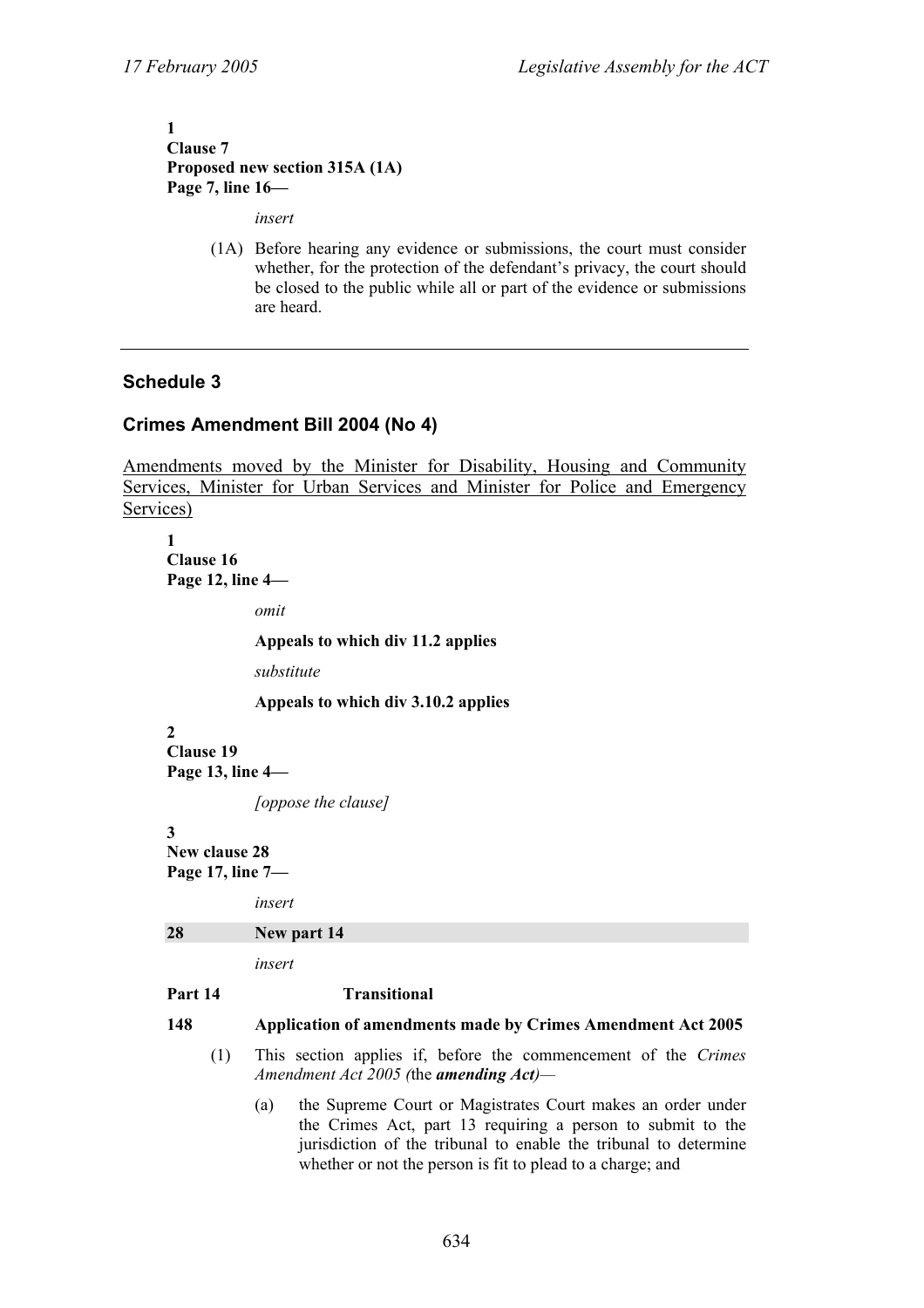- (b) the tribunal has not made a final determination about the person's fitness to plead.
- (2) Part 8, as in force immediately before the commencement of the amending Act, continues to apply in relation to the matter until the tribunal makes its final determination about the person's fitness to plead.
- (3) After the tribunal makes its final determination about the persons' fitness to plead, the Crimes Act, part 13 applies in relation to the matter as if the question of the person's fitness to plead had been decided by the court.
- (4) For the application of this Act, section 68 as amended by the amending Act, a determination by the tribunal that a person is unfit to plead in relation to a charge (whether the determination is made before or after the commencement of the amending Act), is taken to be a decision of the Magistrates Court under the Crimes Act, section 315D (7) that the person is unfit to plead in relation to the charge.
- (5) In this section:

*final determination* about a person's fitness to plead means—

- (a) a determination under section 68 that the person is unfit to plead and is unlikely to become fit within 12 months; or
- (b) a determination under section 68, or on a review under section 69, that the person is fit to plead; or
- (c) if the tribunal first determines under section 68 that the person is unfit to plead but is likely to become fit within 12 months after the determination is made—a determination under section 69 after the end of the 12 month period that the person is unfit to plead.

#### **149 Expiry of pt 14**

- (1) This part expires 3 months after the day it commences.
- (2) This part is a law to which the Legislation Act, section 88 (Repeal does not end effect of transitional laws etc) applies.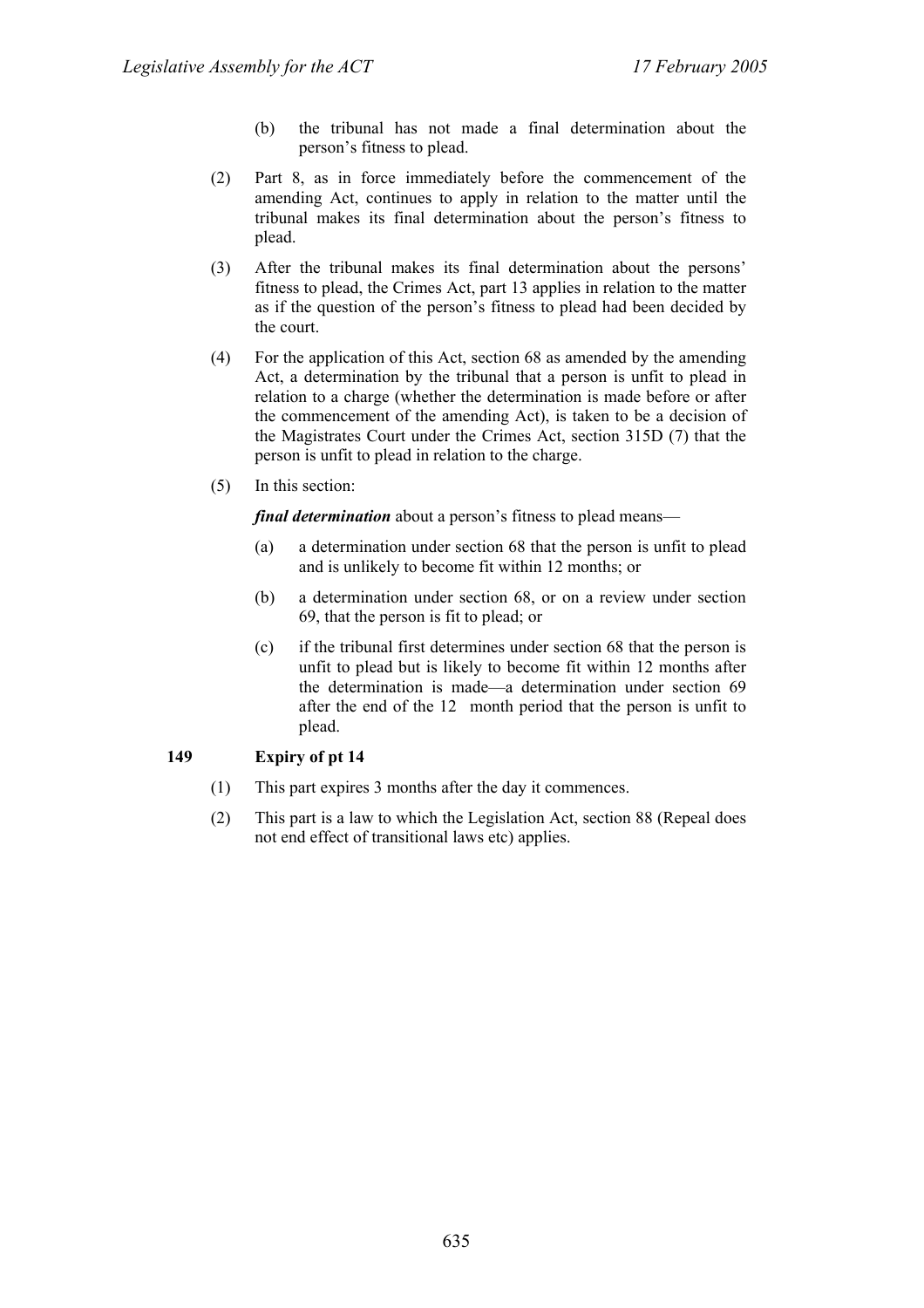This page intentionally blank.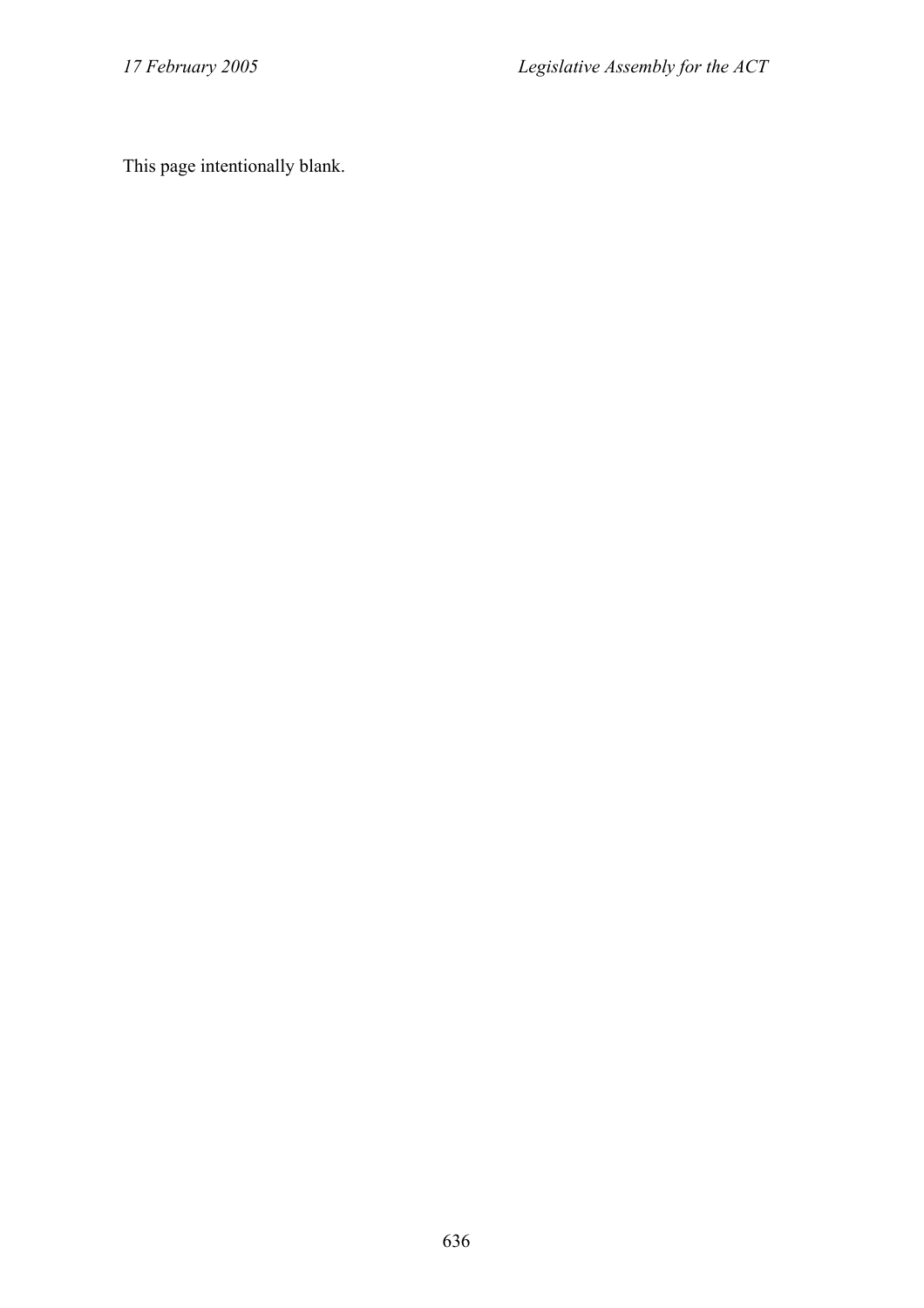# **Answers to questions**

### **Public service—senior executive service (Question No 1)**

**Mr Smyth** asked the Chief Minister, upon notice, on 7 December 2004:

- (1) What was the total number of senior executive service (SES) officers employed in the A.C.T. Public Service at the end of the (a) 2003-04, (b) 2002-03 and (c) 2001-02 financial years and (d) to date this financial year;
- (2) What was the figure, broken down by each Government agency, for the years above;
- (3) How many (a) males and (b) females held an SES position in the years above.

**Mr Quinlan**: The answer to the member's question is as follows:

Information about staffing numbers in the ACT Public Service, including Executive employment at 30 June each year, is provided in the Commissioner for Public Administration's annual State of the Service Report. A significant amount of the material sort by the Member is readily available in the Reports but I have presented the following tables for completeness and to aid in fully understanding the material.

(1) The total number of Executive officers employed in the ACT Public Service:

| At 10 Dec 2004 | <b>20 June 2004</b> | <b>30 June 2003</b> | 30 June 2002 |
|----------------|---------------------|---------------------|--------------|
| 42             |                     |                     | 110          |

| <b>Government Agency</b>   | 10 Dec 2004 | <b>30 June 2004</b> | 30 June 2003   | 30 June 2002 |
|----------------------------|-------------|---------------------|----------------|--------------|
| Chief Minister's           | 21          | 22                  | 22             | 15           |
| Department                 |             |                     |                |              |
| Office of Children,        |             | 4                   |                |              |
| Youth & Family             |             |                     |                |              |
| Support                    |             |                     |                |              |
| Department of Treasury     | 15          | 19                  | 19             | 12           |
| <b>InTACT</b>              |             |                     |                | 3            |
| Department of              | 15          | 17                  | 16             | 14           |
| Education & Training       |             |                     |                |              |
| Department of Justice $\&$ | 17          | 20                  | 17             | 15           |
| <b>Community Safety</b>    |             |                     |                |              |
| Director of Public         | 3           | 3                   | $\overline{2}$ |              |
| Prosecutions               |             |                     |                |              |
| Department of Urban        | 13          | 16                  | 21             | 26           |
| <b>Services</b>            |             |                     |                |              |
| $ACT Health -$             | 20          | 19                  | 13             | 7            |
| Department of Health       |             |                     |                |              |
| The Canberra Hospital      | ۰           | -                   | 6              | 7            |
| Department of              | 16          | 11                  | 9              |              |
| Disability, Housing $&$    |             |                     |                |              |
| <b>Community Services</b>  |             |                     |                |              |

(2) Number of Executives by agency#: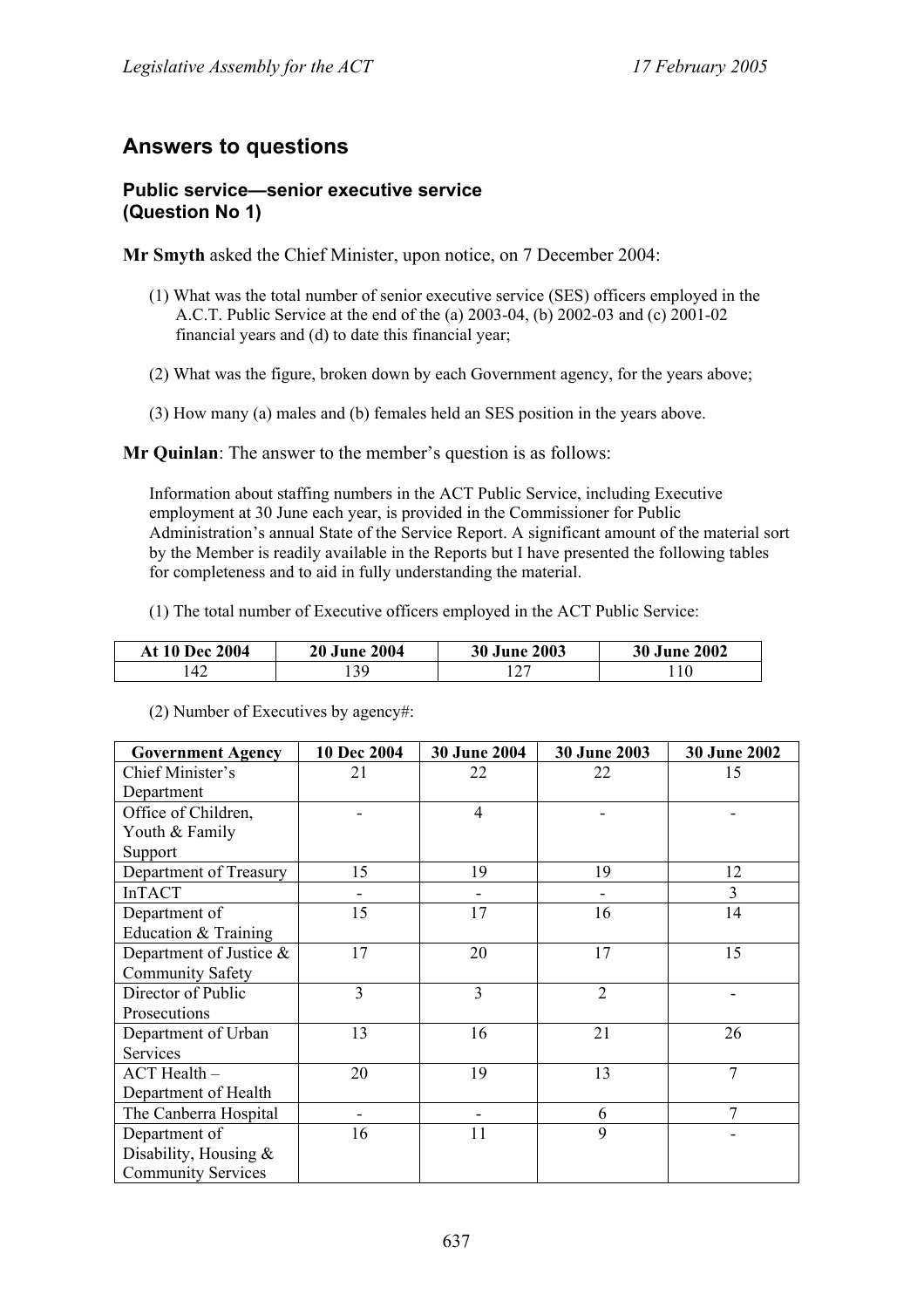| <b>ACT Community Care</b>  |                |                |   |                |
|----------------------------|----------------|----------------|---|----------------|
| Land Development           | 3              |                |   |                |
| Agency                     |                |                |   |                |
| Planning & Land            | 5              | 4              |   |                |
| Authority                  |                |                |   |                |
| <b>Emergency Services</b>  |                |                |   |                |
| Authority                  |                |                |   |                |
| Department of              | 5              |                |   |                |
| Economic Development       |                |                |   |                |
| Auditor General's          | $\overline{2}$ | $\mathfrak{D}$ | 2 | $\mathfrak{D}$ |
| Office                     |                |                |   |                |
| <b>Government Business</b> |                |                |   | 4              |
| Enterprises                |                |                |   |                |
| Canberra Institute of      |                |                |   |                |
| Technology                 |                |                |   |                |

# Table reflects changes to administrative arrangements and reporting methodologies, in particular:

The Office of Children, Youth and Family Support now incorporated with the Department of Disability, Housing and Community Services.

InTACT now shown with Department of Treasury.

The Canberra Hospital has been incorporated with ACT Health.

ACT Community Care has been incorporated with ACT Health.

Government Business Enterprises includes a number of Executives now shown in the Department of Treasury and Department of Economic Development.

Canberra Institute of Technology now included as part of Department of Education and Training

(3) Males and females holding an Executive position for financial years (a) 2003-04, (b) 2002-03 and (c) 2001-02 and (d) to date this financial year:

|         | At 10 Dec 2004 | 2003-04 | 2002-03 | 2001-02 |
|---------|----------------|---------|---------|---------|
| Males   | ∩≏<br>ے ،      |         | 84      |         |
| Females | 50             |         |         |         |

### **Crime—domestic violence (Question No 5)**

**Mrs Burke** asked the Attorney-General, upon notice, on 7 December 2004:

- (1) What is the current process in regard to lodging domestic violence claims for (a) men and (b) women;
- (2) Do children have power to defend their own essential interests in regard to being removed from Domestic Violence Protection Orders; if so, (a) what is the process and (b) who acts for the child, excluding third party representation by the Family Court; if not, why is this not possible.

**Mr Stanhope**: The answer to the member's question is as follows:

(1) An aggrieved person (man or woman), or a police officer may apply for a Domestic Violence Protection Order. If the aggrieved person is under a legal disability they may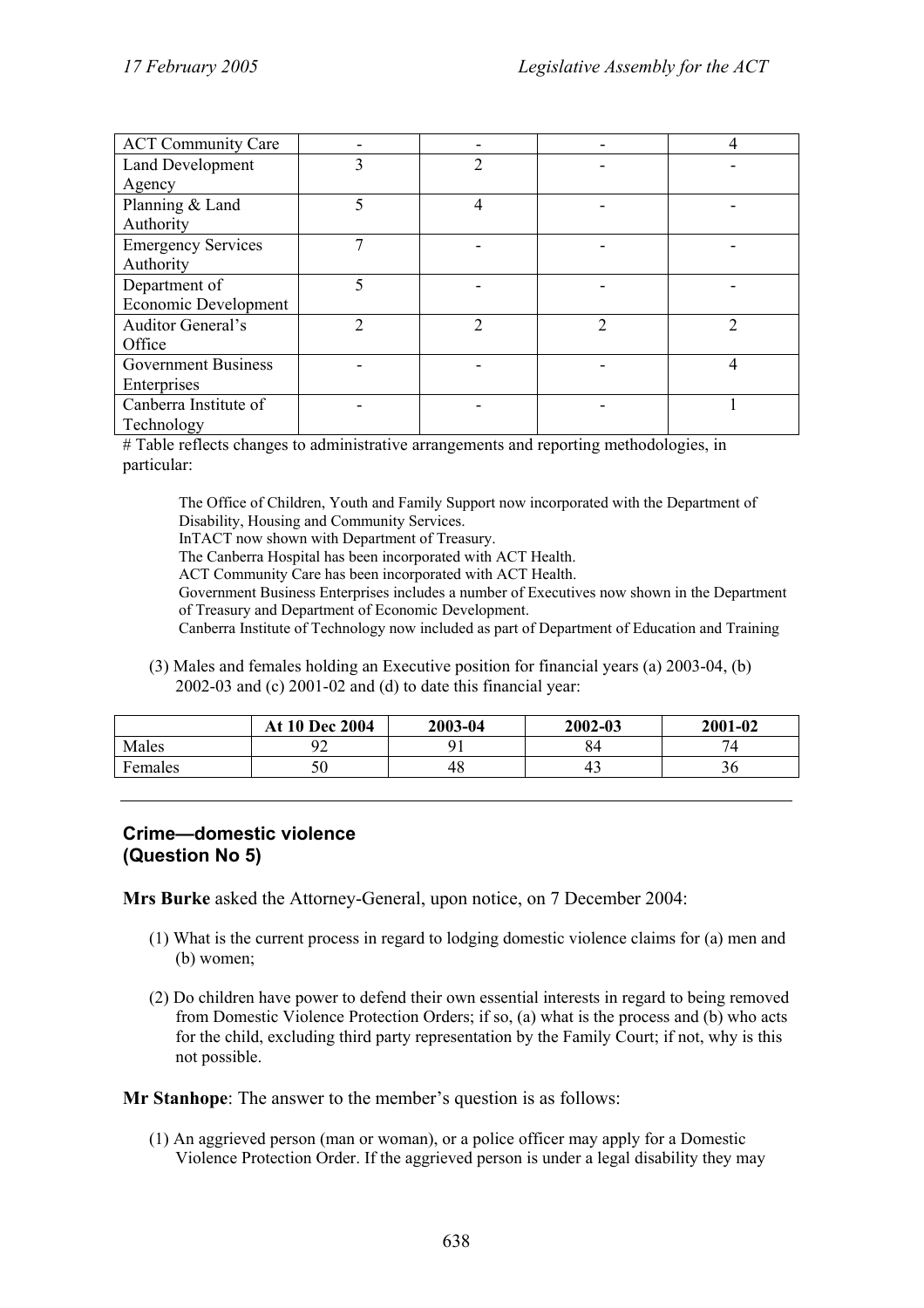apply for an order by next friend. However, a child may apply for a Domestic Violence Protection Order in the child's own right even thought the child is a person with a legal disability.

Commencement of a claim occurs when an aggrieved person (man or woman), or a police officer on behalf of the aggrieved person fills out an application form in the Magistrates Court. On receiving an application for a protection order, the registrar must enter the application into the record of the court and set a date for the application to be returned before the court.

(2) A Domestic Violence Protection Order may be revoked if the Magistrates Court is satisfied that the order is no longer necessary for the protection of the person it protects; or the applicant for the original order applies for a revocation.

The legislation does give children the power, with the leave of the court, to amend or revoke an order either as a party to the order or as someone with sufficient interest in the proceedings. Legal representation is available to a child through agencies such as the Office of the Community Advocate or Legal Aid.

### **Aborigines and Torres Strait Islanders—shared responsibility (Question No 6)**

**Mrs Burke** asked the Minister for Arts, Heritage and Indigenous Affairs, upon notice, on 7 December 2004:

- (1) What work has been undertaken by the A.C.T. Government as part of 'Shared Responsibility Agreement' to boost indigenous wellbeing;
- (2) What evidence does the Government have to show that the work undertaken so far has in fact improved indigenous wellbeing.

**Mr Quinlan**: The answer to the member's question is as follows:

(1) The Shared Responsibility Agreement signifies the commitment of the Partners to the Agreement to explore a range of measures aimed at tackling Indigenous disadvantage.

The Key priorities identified include:

- a) Social, spiritual, physical and emotional well-being;
- b) Culture and learning; and
- c) Capacity building for all.

As a starting point, and in response to issue raised during the initial consultation process, the Partners are working to identify and develop culturally appropriate strategies aimed to:

- a) Assist people to address trauma, regain confidence, build self-esteem and strengthen cultural identity;
- b) Address the deleterious effects of substance abuse;
- c) Address the many factors contributing to the over representation of Indigenous people in the criminal justice system; and
- d) Address the many factors contributing to the disparity between the educational outcomes of Indigenous people (particularly children and youth), with those of the wider society.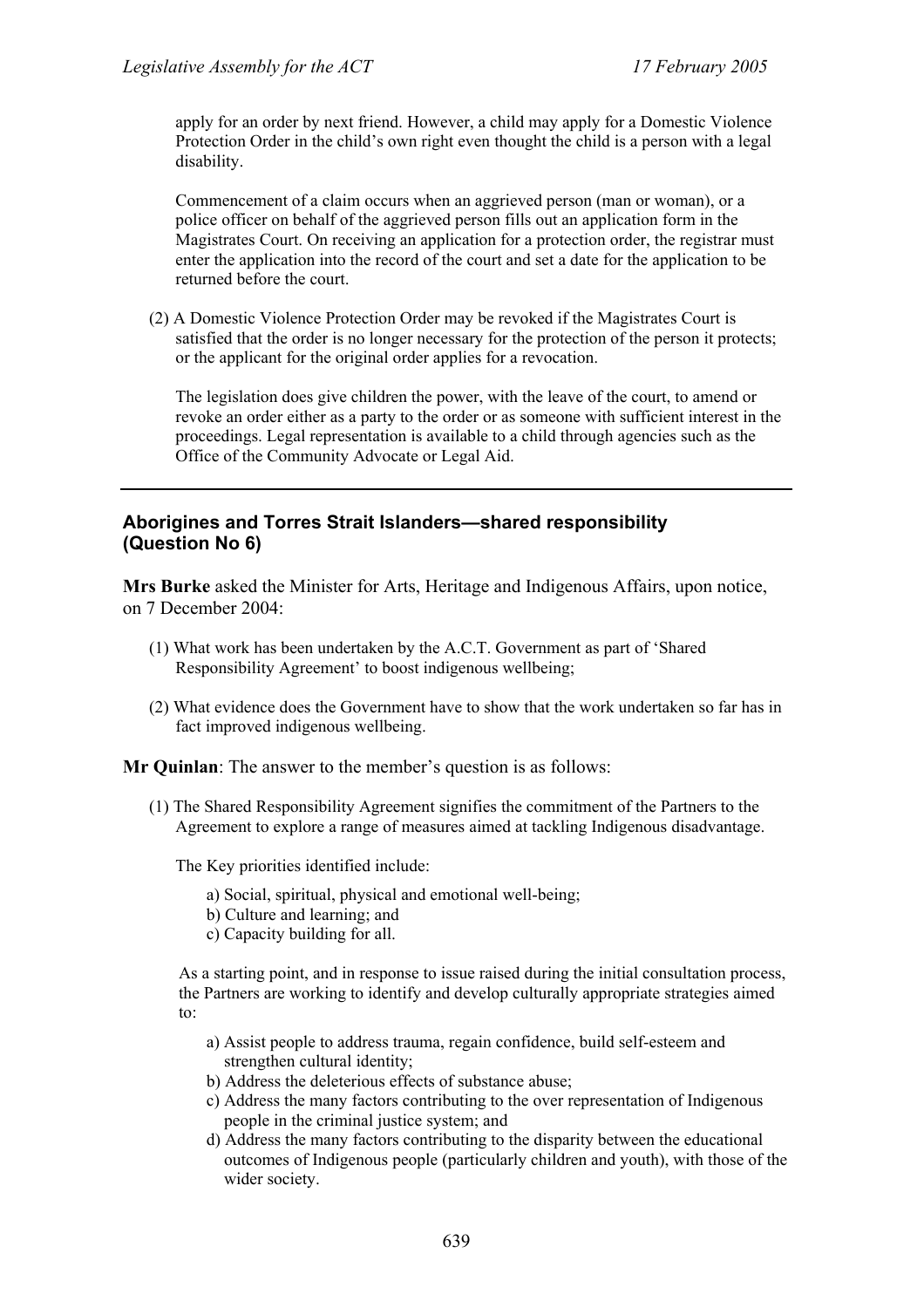(2) Under the framework of the ACT COAG trial, a Community Leaders Workshop held last year was the first time in the ACT that representatives from all Indigenous focused organisations came together as a group to identify key outcomes and priorities for action. This approach led to broad community interest and participation at the workshop and a high level of ownership of the process.

The process has produced a clear statement of priorities and desired outcomes that has, and will continue to assist government in directing existing and new funding. The 2004-05 ACT Budget funded a new community controlled Justice Centre and provided funds for a feasibility study into establishing an indigenous Healing farm, both priorities identified through the Trial.

The ACT Government and the Australian Government now meet on a regular basis with the Chair of the Indigenous Working Group to monitor developments on the outcomes identified in the *Shared Responsibility Agreement*. This has improved communication between the two levels of government and the community.

### **Children—consulting fees (Question No 7)**

**Mrs Burke** asked the Minister for Children, Youth and Family Support, upon notice, on 7 December 2004:

- (1) How many companies were paid consulting fees out of the \$55 519.36 allocated to consultants to develop the A.C.T. Children's Plan;
- (2) Was there a tender process or were expressions of interest sought from suitable consultants in relation to the development of the A.C.T. Children's Plan;
- (3) If so, (a) what did the tender process consist of, (b) how many organisations tendered for the work and (c) who were the companies that tendered.

**Ms Gallagher**: The answer to the member's question is as follows:

- $(1)$  Two
- (2) Single select tender process
- (3) a) both consultants were tendered for using a single select tender process due to the specialised nature of the consultancy work, their specific experience and expertise in the style of consultation work and their ability to meet the tight time frames required. b) two
	- c) the companies engaged as consultants were: Morgan Disney  $\&$  Associates (community consultation) and the Centre for Equity and Innovation, University of Melbourne (specialised project to engage young children).

### **Finance—capital expenditure (Question No 13)**

**Mr Mulcahy** asked the Treasurer, upon notice, on 7 December 2004: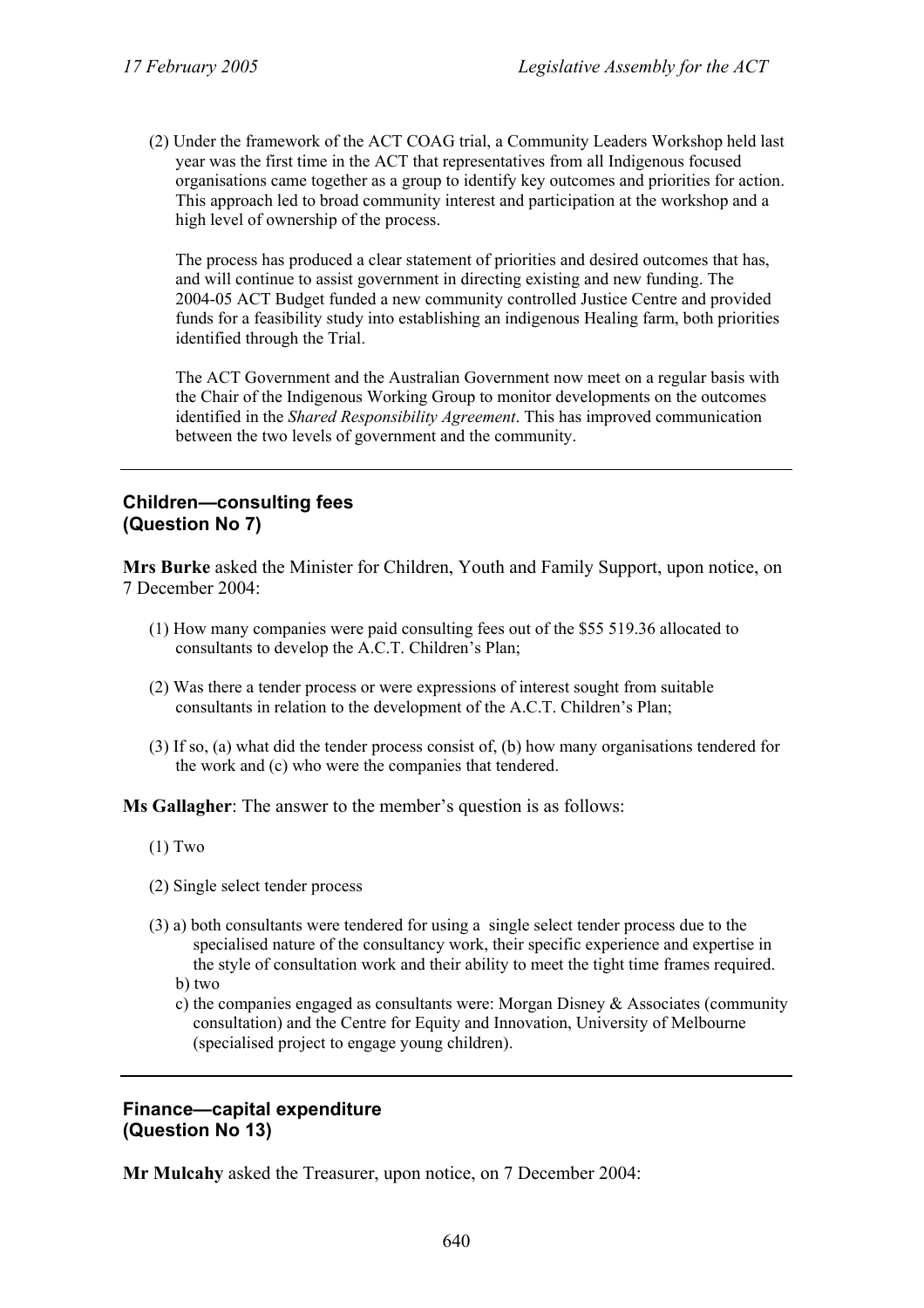- (1) In relation to capital expenditure (a) directly from annual A.C.T. budgets and (b) by public sector authorities and corporations, what has been the amount of expenditure on capital items in (i) 2000-01, (ii) 2001-02, (iii) 2002-03 and (iv) 2003-04;
- (2) What is the expected amount of capital expenditure in 2004-05;
- (3) What is total capital expenditure as a proportion of Gross State Product in (a) 2000-01, (b) 2001-02, (c) 2002-03, (d) 2003-04 and (e) 2004-05;
- (4) How much was spent on (a) maintenance of existing and (b) new infrastructure in (i) 2000-01, (ii) 2001-02, (iii) 2002-03 and (iv) 2003-04;
- (5) How much is expected to be spent on (a) maintenance of existing and (b) new infrastructure in 2004-05;
- (6) How much was or will be spent on (a) roads, (b) cycle paths, (c) bridges, (d) water reticulation system, (e) stormwater systems, (f) sewerage system, (g) public lighting, (h) gas reticulation system and (i) electricity distribution system in (i) 2000-01, (ii) 2001-02, (iii) 2002-03, (iv) 2003-04 and (v) 2004-05.

**Mr Quinlan**: The answer to the member's question is as follows:

(1) The following amounts were spent on capital expenditure:

|                                       | 2000-01 | 2001-02 | 2002-03 | 2003-04 |
|---------------------------------------|---------|---------|---------|---------|
|                                       | Sm      | Sm      | Sm      | \$m     |
| Agencies (other than PTE or TOC)      | 14.9    | !48.1   | 131.4   | 172.8   |
| Territory Owned Corporations and PTEs | 81.1    | 54.4    | 78.3    | 135.8   |
| Total                                 | 196.0   | 202.5   | 209.7   | 308.6   |

- (2) The expected amount of capital expenditure in 2004-05 is available in the financial statements forming part of the 2004-05 Budget Papers, as well as the Pre-Election Budget Update tabled in the Legislative Assembly during September 2004. These publications are available on the Department of Treasury website;
- (3) Total capital expenditure as a proportion of Gross State Product was:

|                                                            | 2000-01 | 2001-02 | 2002-03 | 2003-04 | 2004-05    |
|------------------------------------------------------------|---------|---------|---------|---------|------------|
|                                                            |         |         |         |         | (forecast) |
| <b>Total Capital Expenditure as</b><br>a proportion of GSP | 5%      | $1.5\%$ | $1.4\%$ | $1.9\%$ | 2.5%       |

(4) In relation to maintenance of existing infrastructure these details are available in the Whole of Government Consolidated Financial Statements as published by the Department of Treasury. Repairs and maintenance expenditure can be found in the break-up of administration costs.

In relation to the creation of new infrastructure it is my opinion that unreasonable resources would need to be devoted in order to provide a split between new infrastructure and other items;

(5) New construction expenditure forms the largest component of total capital expenditure as reported in the 2004-05 Budget Papers (see answer to Question 2). It is my opinion that unreasonable resources would need to be devoted in order to provide a split between new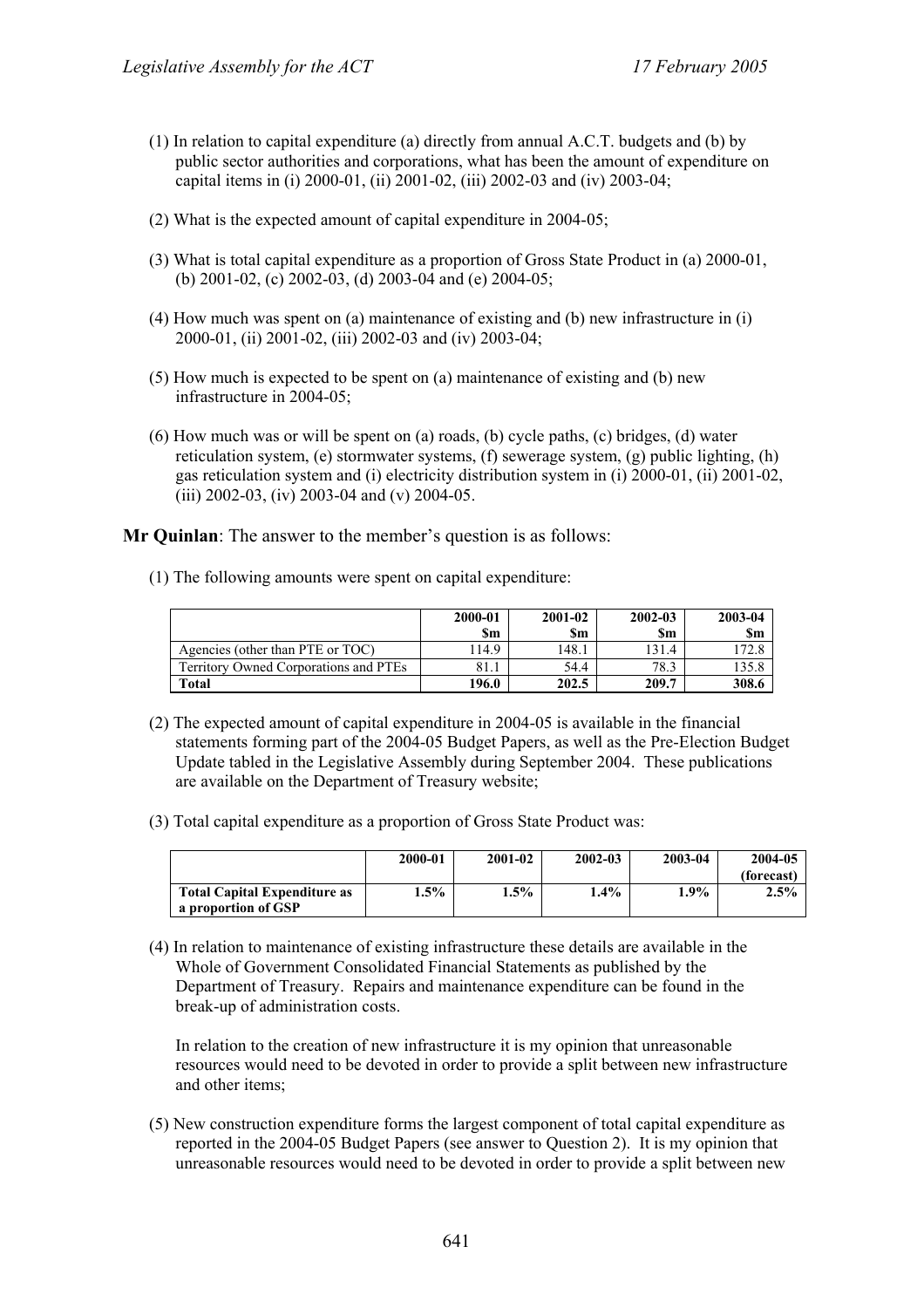infrastructure and other items, and also to provide an estimate of total repairs and maintenance for 2004-05;

|                                        | <b>Attachment A</b>     |                                 |                                |                                 |                         |                                 |                               |                                 |                                |                                 |
|----------------------------------------|-------------------------|---------------------------------|--------------------------------|---------------------------------|-------------------------|---------------------------------|-------------------------------|---------------------------------|--------------------------------|---------------------------------|
|                                        | 2000-01<br><b>Sm</b>    |                                 | 2001-02<br><b>Sm</b>           |                                 | 2002-03<br><b>Sm</b>    |                                 | 2003-04<br><b>Sm</b>          |                                 | 2004-05<br><b>Sm</b>           |                                 |
|                                        | Total<br>Capital<br>Exp | <b>Total</b><br>Recurent<br>R&M | <b>Total</b><br>Capital<br>Exp | <b>Total</b><br>Recurent<br>R&M | Total<br>Capital<br>Exp | <b>Total</b><br>Recurent<br>R&M | <b>Total</b><br>Capital<br>xp | <b>Total</b><br>Recurent<br>R&M | <b>Total</b><br>Capital<br>Exp | <b>Total</b><br>Recurent<br>R&M |
| Roads                                  | 15.5                    | 11.6                            | 15.5                           | 10.0                            | 42.2                    | 7.4                             | 23.1                          | 11.3                            | 36.4                           | 13.5                            |
| Cycle paths                            | 0.7                     | 1.4                             | 1.9                            | 1.5                             | 0.4                     | 2.0                             | 2.5                           | 2.3                             | 2.5                            | 2.5                             |
| <b>Bridges</b>                         | 1.0                     | 1.0                             | 2.6                            | 1.1                             | 0.3                     | 0.8                             | 1.2                           | 1.5                             | 1.8                            | 1.3                             |
| Water<br>reticulation                  | 6.3                     | 5.5                             | 10.7                           | 9.3                             | 10.7                    | 9.5                             | 41.6                          | 10.0                            | 41.0                           | 10.8                            |
| Stormwater                             | 1.4                     | 3.6                             | 2.2                            | 2.8                             | 0.7                     | 2.8                             | 0.5                           | 2.9                             | 1.3                            | 3.0                             |
| Sewerage                               | 9.5                     | 5.1                             | 8.4                            | 8.6                             | 10.3                    | 8.1                             | 9.7                           | 9.3                             | 19.1                           | 12.6                            |
| Public<br>lighting                     | 0.4                     | 3.5                             | 0.7                            | 3.7                             | 0.2                     | 3.3                             | 0.0                           | 3.5                             | 1.2                            | 3.6                             |
| Gas<br>reticulation*                   | 14.2                    |                                 | 11.7                           | $\overline{\phantom{a}}$        | 9.8                     | $\overline{\phantom{a}}$        | 7.4                           | $\overline{\phantom{a}}$        | 8.5                            |                                 |
| Electricity<br>distribution<br>system* | 15.8                    |                                 | 17.8                           | $\overline{\phantom{a}}$        | 21.7                    | $\overline{\phantom{a}}$        | 19.5                          | $\overline{\phantom{a}}$        | 28.2                           |                                 |
| <b>Total</b>                           | 64.8                    | 31.8                            | 71.5                           | 37.0                            | 96.3                    | 34.0                            | 105.6                         | 40.7                            | 140.1                          | 47.3                            |

(6) The answer to the Member's question is provided at Attachment A.

\* ActewAGL advised that information regarding Recurrent R&M for gas reticulation and electricity distribution system is commercial-in-confidence.

### **Human rights—racism in schools (Question No 17)**

**Mr Pratt** asked the Minister for Education and Training, upon notice, on 7 December 2004:

- (1) Is it the responsibility of the Department of Education and Training to implement aims to reduce issues of racism in schools as outlined on page 8 of the report titled *Facing up to racism: A strategic plan addressing racism and unfair discrimination* which was tabled in the Assembly in June 2004; if so, when will these aims be implemented by the Department;
- (2) What key performance indicators will be put in place to ensure that these aims are achieved or to ensure that they are being satisfactorily progressed by the Department;
- (3) What funding has been made available in the Department to implement these aims;
- (4) What evaluation and reporting mechanisms will be implemented to ensure that the aims are properly evaluated and those results are reported back to the Assembly.

**Mr Corbell:** The answer to the member's question is as follows:

(1) The Department of Education and Training (DET) has contributed to the development of *Facing up to Racism: A strategic plan for addressing racism and unfair discrimination* and therefore acknowledges the department's role in continuing to aim to reduce issues of racism in schools.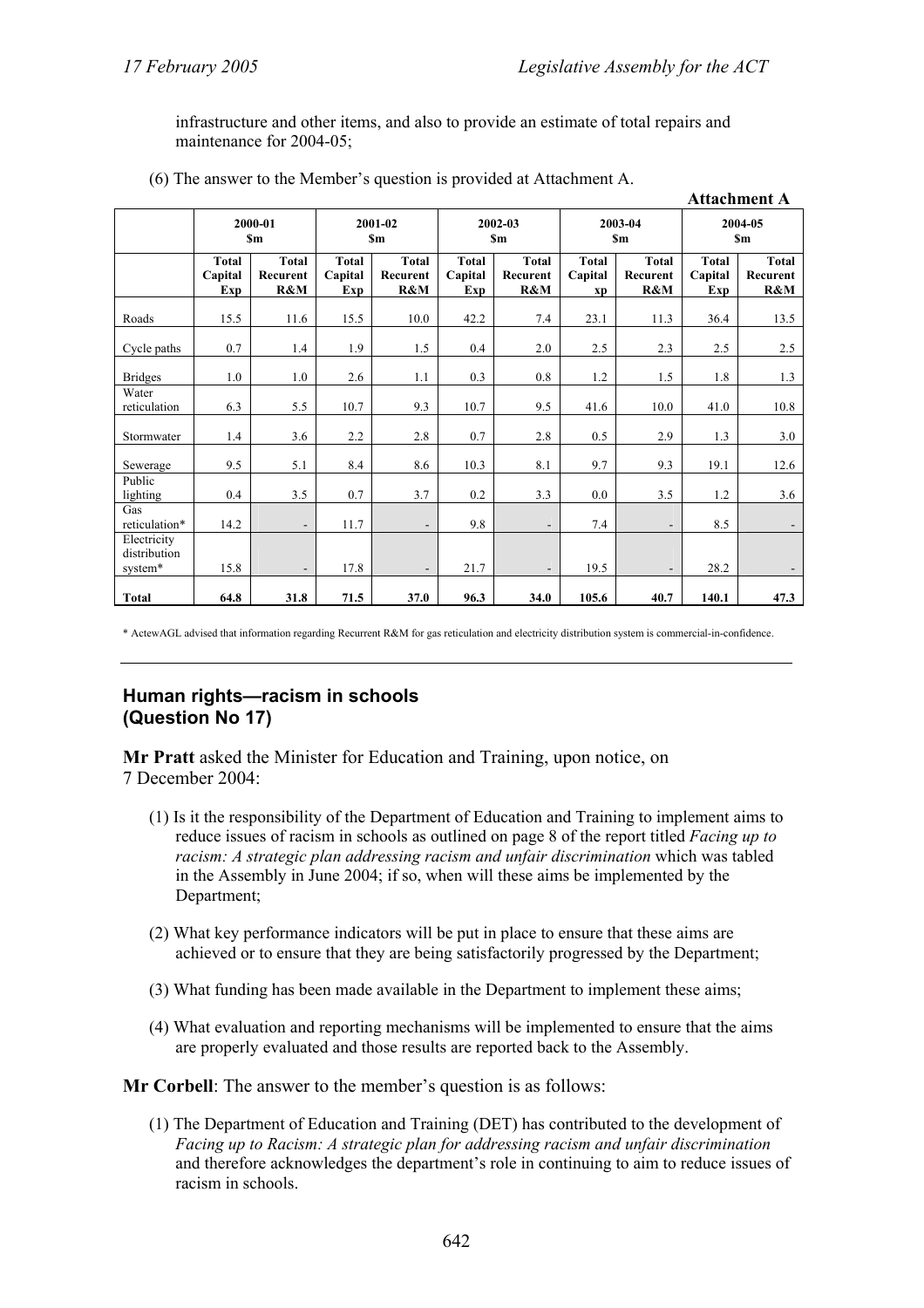The *Within Reach Of Us All* suite of plans for ACT government schools provide the context for the department's commitment to reduce incidents of racism in schools. The *Aboriginal and Torres Strait Islander and Multicultural Education Across Curriculum Perspectives, Racism No Way!* and the *Mind Matters* program referred to in *Facing up to Racism* are already being implemented. Each ACT government school has an anti-racism contact officer for students and the department's Indigenous Education Section also plays a key role in addressing issues of racism in schools.

(2) The *Within Reach Of Us All* plans outline the department's actions and indicators to evaluate the progress of this aim. In particular, all formal complaints or allegations of racism are recorded on the department's database. The number of allegations of racism in schools or the workplace recorded on this database will thus form a key performance indicator for the department.

The recently released *National Safe Schools Framework* also includes key performance indicators related to student safety and welfare.

(3) DET provides an executive officer (School Leader C) and administrative support to deliver training for anti-harassment and anti-racism contact officers in schools, to maintain a network of contact officers and support for schools on discrimination issues.

DET contributed \$4,000 to the provision of *Racism: No Way!* printed materials to all government schools and continues to contribute to the funding for the *Bullying: No Way!* website. Additional support is provided through the implementation of the *National Safe Schools Framework,* as well as staff Indigenous and multicultural awareness training. The department also funds 13 Indigenous home/school liaison officers whose work includes addressing issues of racism in schools. The *Inclusivity Challenge: A discussion paper for school communities* publication was produced and distributed to schools in 2003 to support the DET professional learning priority of Inclusivity.

(4) The department reports to the Legislative Assembly on progress in meeting the commitments to Indigenous young people on a regular basis in the *Performance In Indigenous Education* report. This includes commitments to overcoming racism and valuing diversity, and creating safe, supportive, welcoming and culturally inclusive educational environments. The Eighth Report was tabled in the August sitting period of the Assembly.

Schools report on their achievements and programs against the commitments in the department's ACT Government Schools Plan in their annual School Board Report. The School Development process requires schools to regularly review their progress on a range of areas, including harassment.

Data about complaints will be summarised and reported in the department's Annual Report.

### **Fireworks—reports (Question No 18)**

**Mr Pratt** asked the Minister for Industrial Relations, upon notice, on 7 December 2004:

(1) Have there been any reports to date to A.C.T. Workcover about illegal explosives or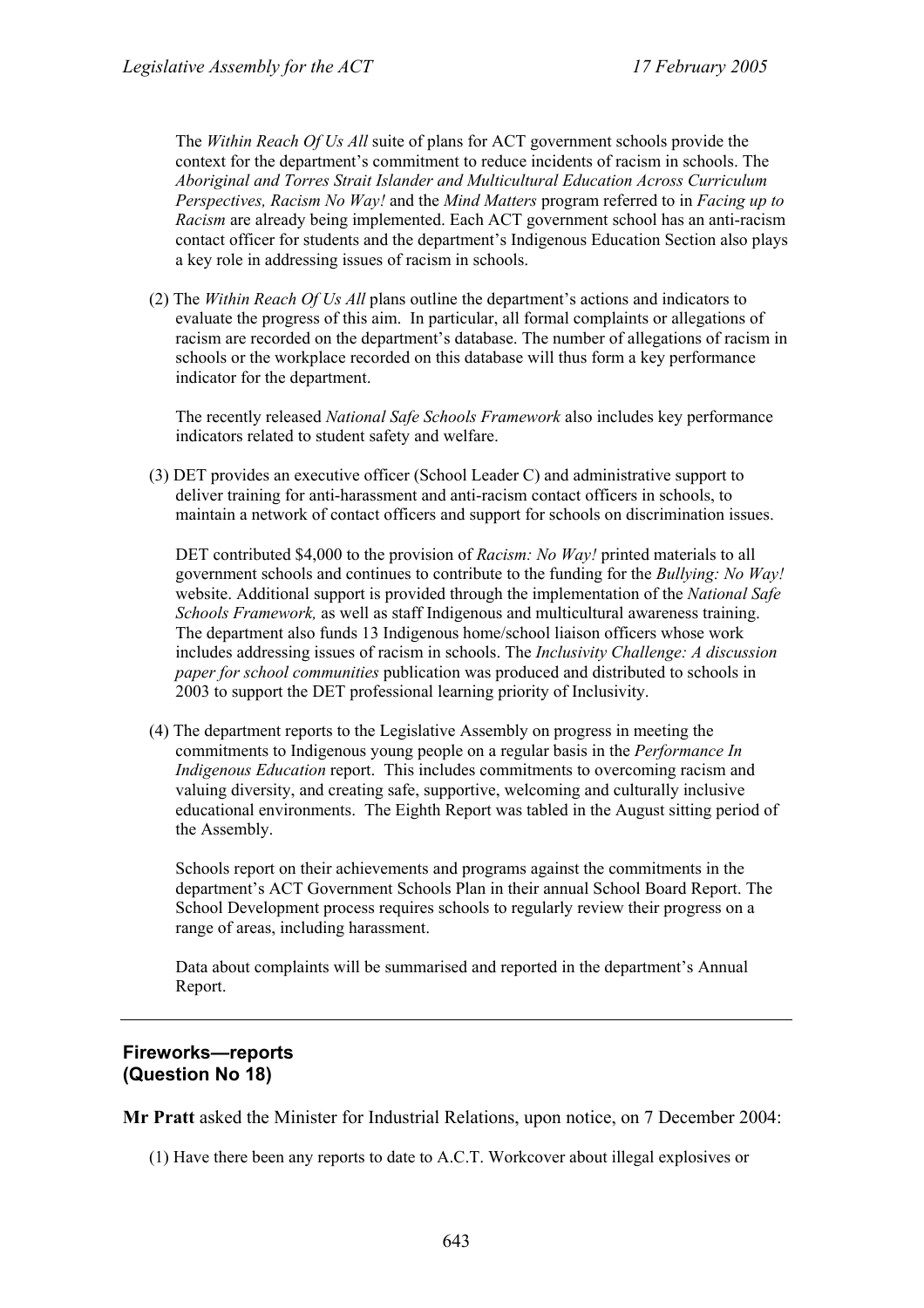fireworks in the A.C.T. since the *Dangerous Substances Act 2004* came into effect on 31 March<sup>-</sup>

- (2) If so, (a) how many reports and (b) what steps has A.C.T. Workcover taken to investigate them;
- (3) If there have been reports made to A.C.T. Workcover about any illegal explosives or fireworks in the A.C.T. how many (a) calls/reports were received, (b) explosives or fireworks seized, (c) referrals made to the Bomb Squad and (d) warnings issued.

**Mr Corbell:** The answer to the member's question is as follows:

- (1) There have been a number of reports to ACT WorkCover regarding fireworks for the period between 5 April 2004 (commencement of the *Dangerous Substances Act 2004*) and 7 December 2004. ACT WorkCover has not received any reports regarding illegal explosives for that period.
- (2) (a) There have been 31 reports to ACT WorkCover regarding fireworks for the period between 5 April 2004 and 7 December 2004 (not including reports received over the Queen's Birthday weekend, 11 - 14 June 2004).
	- (b) ACT WorkCover reviewed the information in relation to each report and launched a detailed investigation into two of them. In relation to one of the reports, a brief of evidence has been prepared and forwarded to the Director of Public Prosecutions.
- (3) (a) See answer 2 (a) above.
	- (b) Unauthorised fireworks seized include one box of mixed fireworks and three boxes of prohibited fireworks (match crackers).
	- (c) No referrals were made to the Australian Federal Police Bomb Squad during this period.
	- (d) One warning was issued.

### **Emergency procedures (Question No 19)**

**Mr Pratt** asked the Minister for Industrial Relations, upon notice, on 7 December 2004:

- (1) Is the Minister aware of a report by the National Occupational Health and Safety Commission (NOHSC) saying that most Australian States are failing to ensure that people who live and work near dangerous industries know what to do in emergencies;
- (2) Is the A.C.T. failing to ensure that people who live and work near dangerous industries know what to do in emergencies;
- (3) What steps is the Government taking, if any, to address the concerns of the NOHSC.

**Mr Corbell**: The answer to the member's question is as follows:

(1) Yes.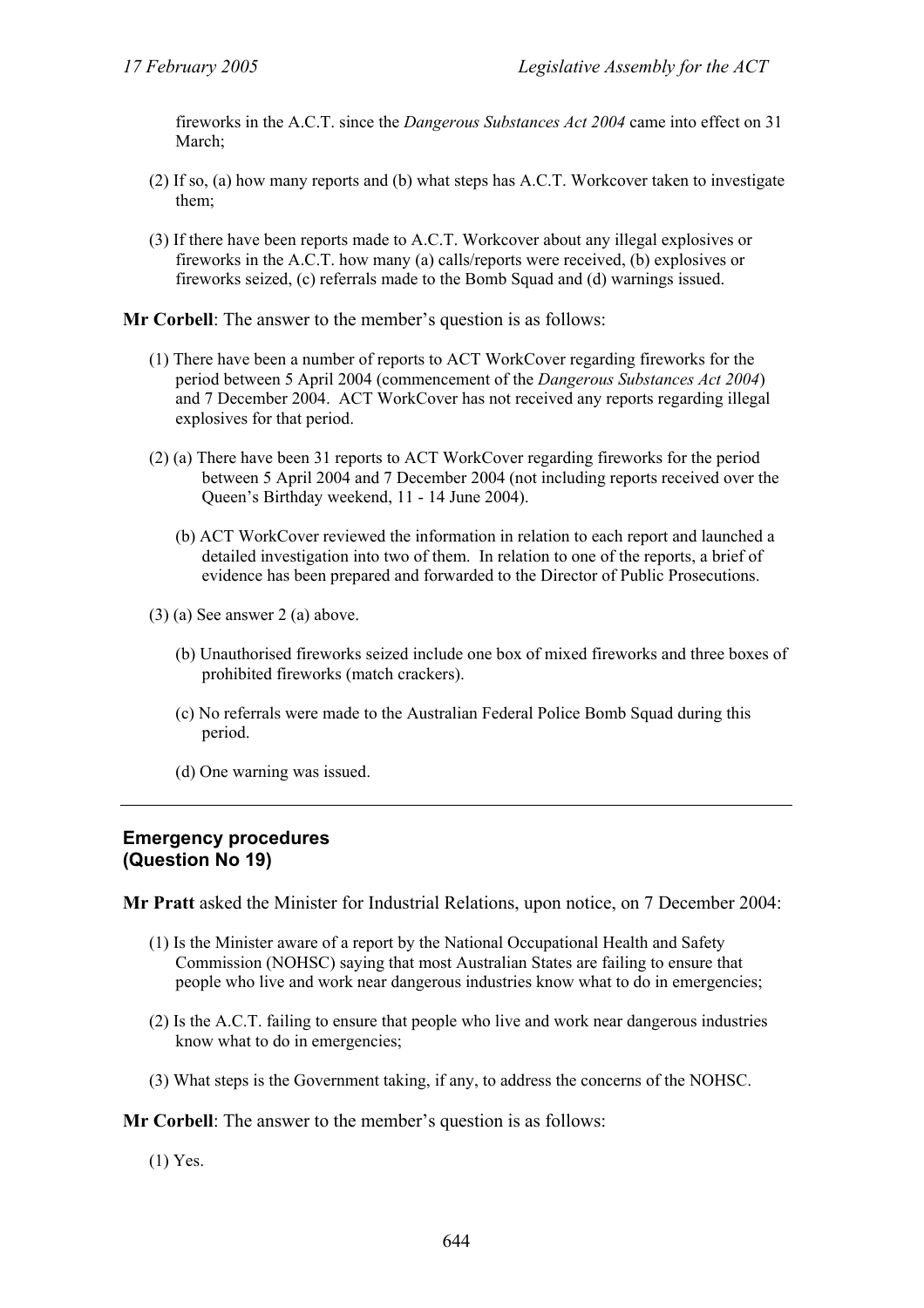- (2) No. There are no major hazard facilities in the ACT as defined in the NOHSC *Control of Major Hazard Facilities National Standard.*
- (3) All jurisdictions, including the ACT, have agreed to adopt the national standard as the basis for regulations. The OHS Commissioner released guidance material in October 2000 entitled *Guidance on the Control of Major Hazard Facilities in the ACT*. NOHSC recognises that as there are no major hazard facilities in the ACT at present, the implementation of the national standard is not immediately relevant to the ACT.

In 2004, the ACT enacted the *Dangerous Substances Act 2004* which will allow for future development of major hazard facility regulations consistent with the national standard. The Dangerous Substances (General) Regulation 2004 (SL2004-56) was notified on 15 December 2004 and comes into effect on 31 March 2005. Part 2.8 deals with premises where there is a manifest quantity of dangerous substances present (or likely to be present). Section 275 provides that a person in control of such a premises must ensure that an emergency plan is made and a copy is provided to neighboring premises. Section 267 provides that persons in control must also ensure that neighboring premises are given instructions about the operation of the emergency plan and any procedures and equipment that may be needed for use if there is a dangerous occurrence.

### **Compensation—stress leave claims (Question No 20)**

**Mr Pratt** asked the Minister for Industrial Relations, upon notice, on 7 December 2004:

- (1) Given recent advice by the Federal Government's workers compensation agency that it expected stress claims in the public service to rise dramatically this financial year (ABC Online, 11 November 2004), are there any similar concerns about stress claims in the A.C.T. from A.C.T. Workcover's perspective;
- (2) If so, (a) is there any estimated bill and (b) why is it assumed stress claims will rise;
- (3) Have any stress claims been lodged to date this financial year; if so, how many.

**Mr Corbell**: The answer to the member's question is as follows:

In the ACT, there are two separate workers compensation jurisdictions.

ACT private sector workers are covered by the *Workers Compensation Act 1951*, which is administered by ACT WorkCover.

ACT public sector workers are covered by the Comcare scheme (the Federal Government's workers compensation agency), which was the subject of the ABC Online article referred to in the Member's question.

#### *Private sector*

- (1) In the ACT private sector, claims for psychological injury are declining, so there are not similar concerns about stress claims from ACT WorkCover's perspective at this time.
- (2) Not applicable.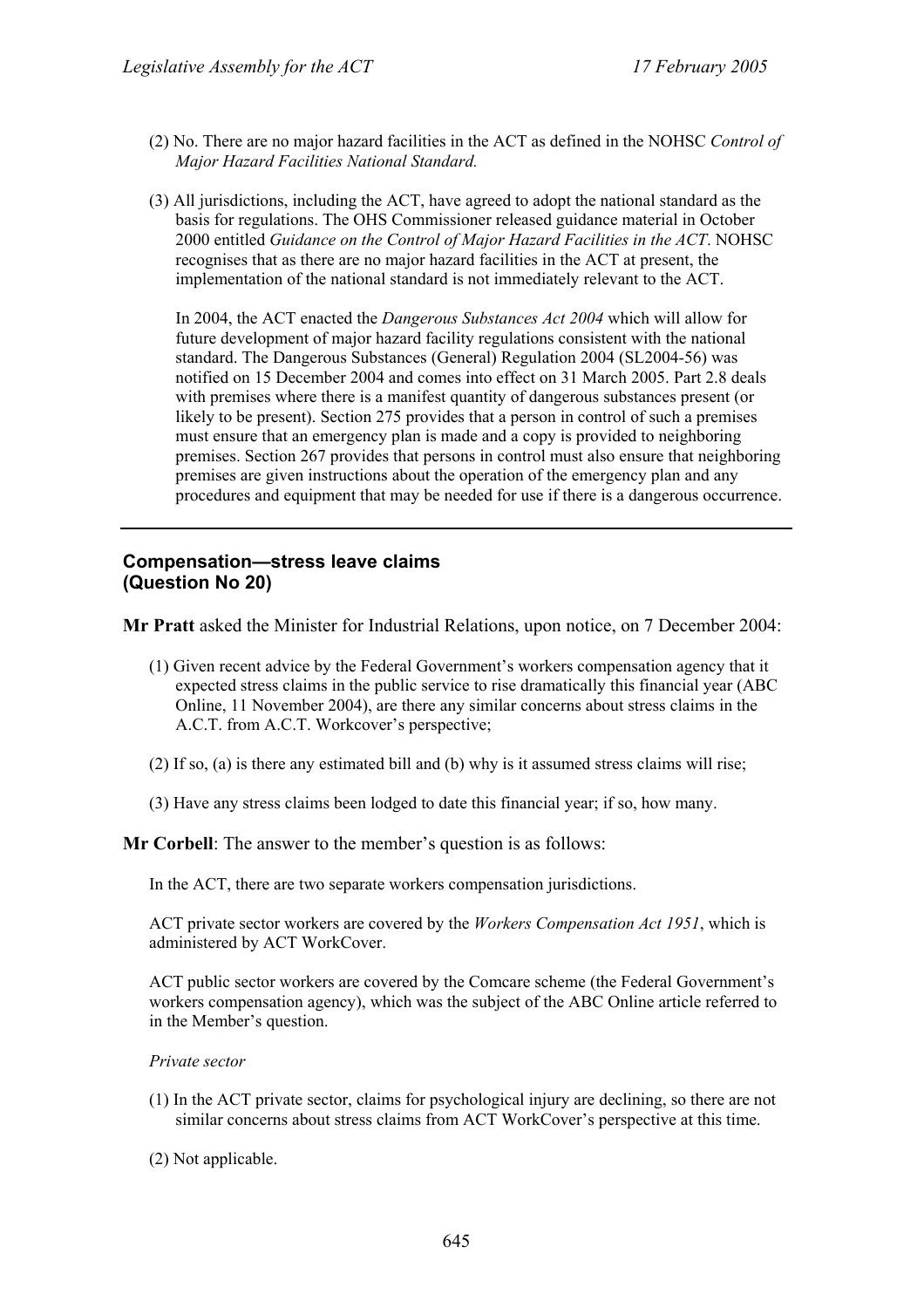(3) As at 14 December 2004, 14 claims for psychological injury had been lodged.

#### *Public sector*

- (1) In the ACT public sector, claims for psychological injury are expected to rise, but not to the same extent as claims made by federal Government agencies covered by the Comcare scheme.
- (2) (a) There is no estimated bill at this stage. This will be received from Comcare towards the end of the current financial year.
- (2) (b) There is a trend of increasing incidence of psychological injury observable across all public sectors in Australia. To date, the ACT public sector has experienced a lower rate of growth for these claims than the rest of the Comcare jurisdiction (federal Government public sector agencies).
- (3) As at 30 November 2004, 24 claims for psychological injury had been lodged.

### **WorkCover—education presentations (Question No 21)**

**Mr Pratt** asked the Minister for Industrial Relations, upon notice, on 7 December 2004:

- (1) Did the Operation of the *Occupational Health and Safety Act 1989* and associated laws quarterly report for the March Quarter 2004 state that 909 people attended A.C.T. Workcover education presentations; if so, how many education presentations were conducted in total;
- (2) At which locations around Canberra were these education presentations conducted;
- (3) Who conducted these education presentations;
- (4) What issues did these education presentations address and/or cover;
- (5) What was the average number of education presentations made by A.C.T. Workcover in (a) 2002-2003 and (b) 2003-2004.

**Mr Corbell**: The answer to the member's question is as follows:

- (1) Yes. ACT WorkCover conducted a total of 13 education presentations to various industry groups and a number of lectures to students at the Canberra Institute of Technology.
- (2) One or more presentations were provided for members or clients of the National Safety Council of Australia (Mitchell), Discount Tyres (Braddon), Master Floorers Association (Lyneham), WorkWatch (Dickson), Master Painters Association (Woden), ClubsACT (Canberra City), BusinessACT (Tuggeranong, Canberra City and Belconnen), ACT and Region Chamber of Commerce and Industry (Barton), UnionsACT (Dickson), Insurance Brokers (Canberra City) and the Canberra Institute of Technology (Fyshwick).
- (3) These education presentations were conducted by the OHS Commissioner and various ACT WorkCover inspectors.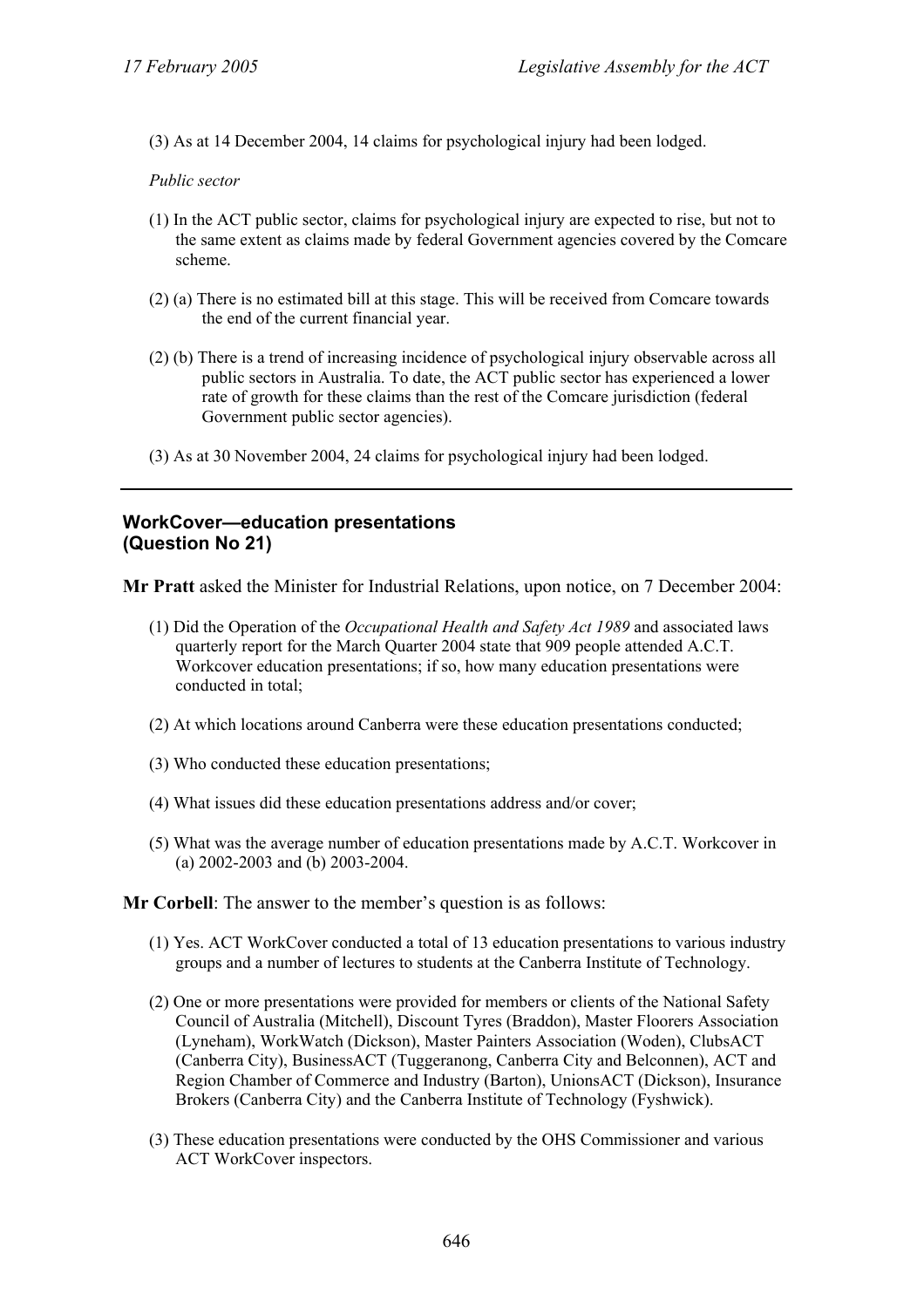- (4) The issues addressed/covered in the education presentations were industrial manslaughter, workers compensation, occupational health and safety, the Gas Appliance Worker Scheme, the *Gas Safety Act 2000* and the *Dangerous Substances Act 2004*.
- (5) (a) Data on the number of ACT WorkCover presentations in 2002-2003 is not readily accessible, but 807 people attended presentations in that year.
	- (b) ACT WorkCover delivered 60 education presentations in 2003-2004 with 2193 attendees.

#### **Environment and conservation—energy efficiency measures (Question No 25)**

**Mrs Dunne** asked the Minister for Environment, upon notice, on 7 December 2004:

- (1) How has the Government been promoting the 'Energise Your Home Program' across the  $A.C.T.:$
- (2) How do residents access this program;
- (3) How many energy efficiency audits have been undertaken on existing homes;
- (4) How many people have applied for financial assistance to install approved energy efficiency measures;
- (5) How many people have been approved to receive financial assistance to implement approved energy efficiency measures;
- (6) How many homes in total have had energy efficiency measures installed as part of this program;
- (7) What energy efficiency improvements have been made to homes through this program;
- (8) How much has this scheme cost the Government to date.

**Mr Quinlan**: The answer to the member's question is as follows:

- (1) *ACT Energy Wise* was launched on 15 December 2004. The launch was widely publicised in the local press, radio and television. Prior to the launch the program was promoted at the Canberra Home and Leisure Show. The Home Energy Advice Team has been engaged to promote and administer the program on behalf of ACT Government.
- (2) ACT residents can access the program through the Home Energy Advice Team on telephone 62606165 or via the Internet at [www.heat.net.au](http://www.heat.net.au/)
- (3) As at 15 December 2004, 2 energy audits had been undertaken on existing homes and another 49 householders have registered an interest in the program.
- (4) No householders have applied for financial assistance at this early stage.
- (5) No householder rebate applications have been approved at this early stage in the program.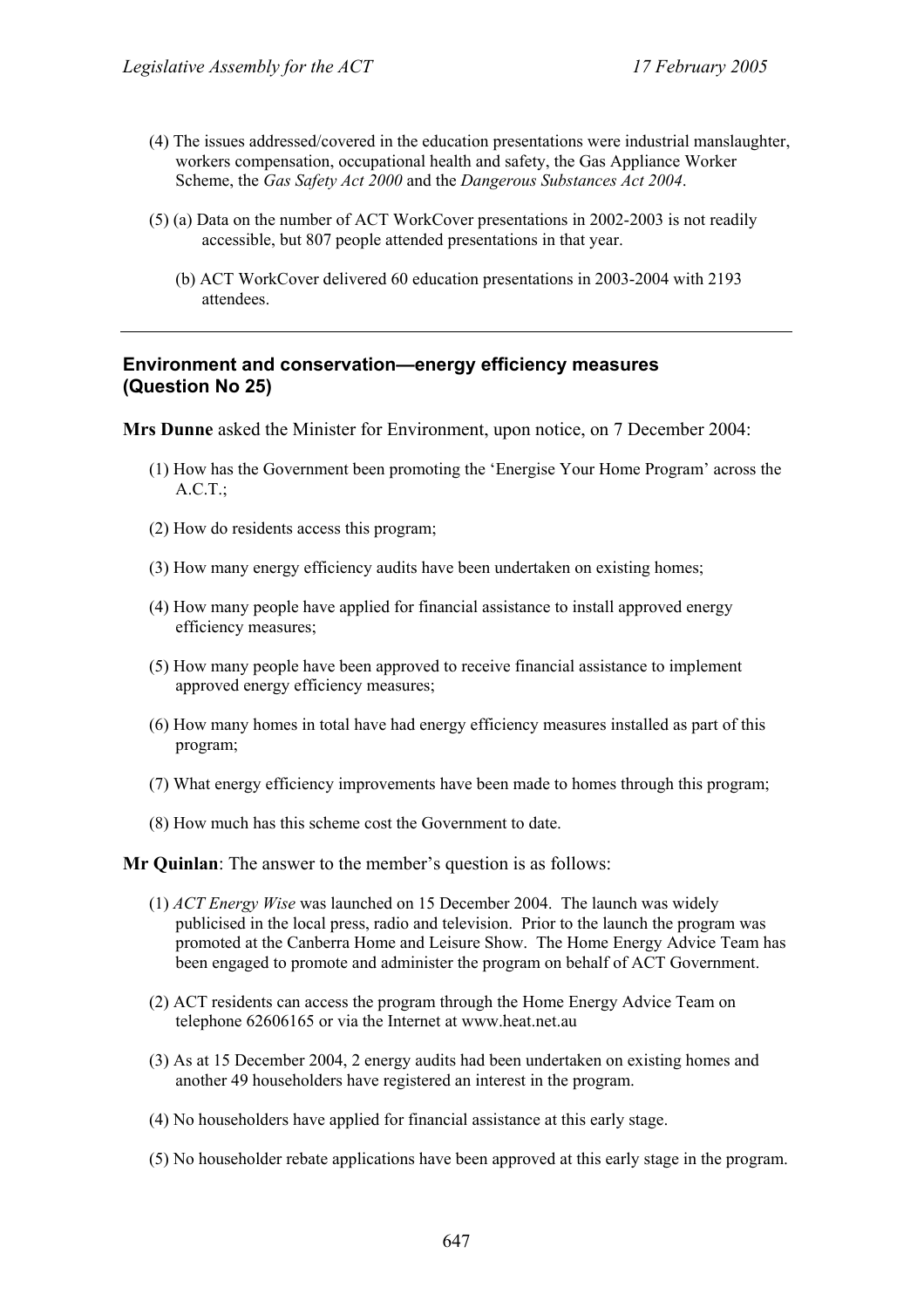- (6) No homes have had energy efficiency measures installed at this stage.
- (7) No energy efficiency improvements have been recorded at this stage.
- (8) \$20,000 has the spent on the program to date

## **Education—student enrolments (Question No 26)**

**Mrs Dunne** asked the Minister for Education and Training, upon notice, on 7 December 2004:

- (1) How many students are currently enrolled in each A.C.T. Government (a) primary school, (b) high school and (c) college;
- (2) How many students were enrolled in each A.C.T. Government (a) primary school, (b) high school and (c) college in (i) 2000, (ii) 2001, (iii) 2002 and (iv) 2003.

**Ms Gallagher**: The answer to the member's question is as follows:

- (1) The numbers of students enrolled in ACT Government primary schools, high schools and colleges are available at http://www.decs.act.gov.au/publicat/publicat.htm#census\_sch
- (2) The numbers of students enrolled in ACT Government primary schools, high schools and colleges in previous years are available at http://www.decs.act.gov.au/publicat/publicat.htm#census\_sch

### **Education—home schooling (Question No 27)**

**Mrs Dunne** asked the Minister for Education and Training, upon notice, on 7 December 2004:

- (1) What process must a person undertake if they wish for a child to be legally recognised as being home schooled;
- (2) How many children are home schooled in the A.C.T.;
- (3) How many of those children home schooled in the A.C.T. are indigenous students.

**Ms Gallagher**: The answer to the member's question is as follows:

- (1) The process for registration for schooling under the current legislation is outlined in the Department of Education and Training (DET) Registration of Home Schooling in the ACT policy that is available from the DET website.
- (2) Currently forty three students are registered to be home educated in the ACT.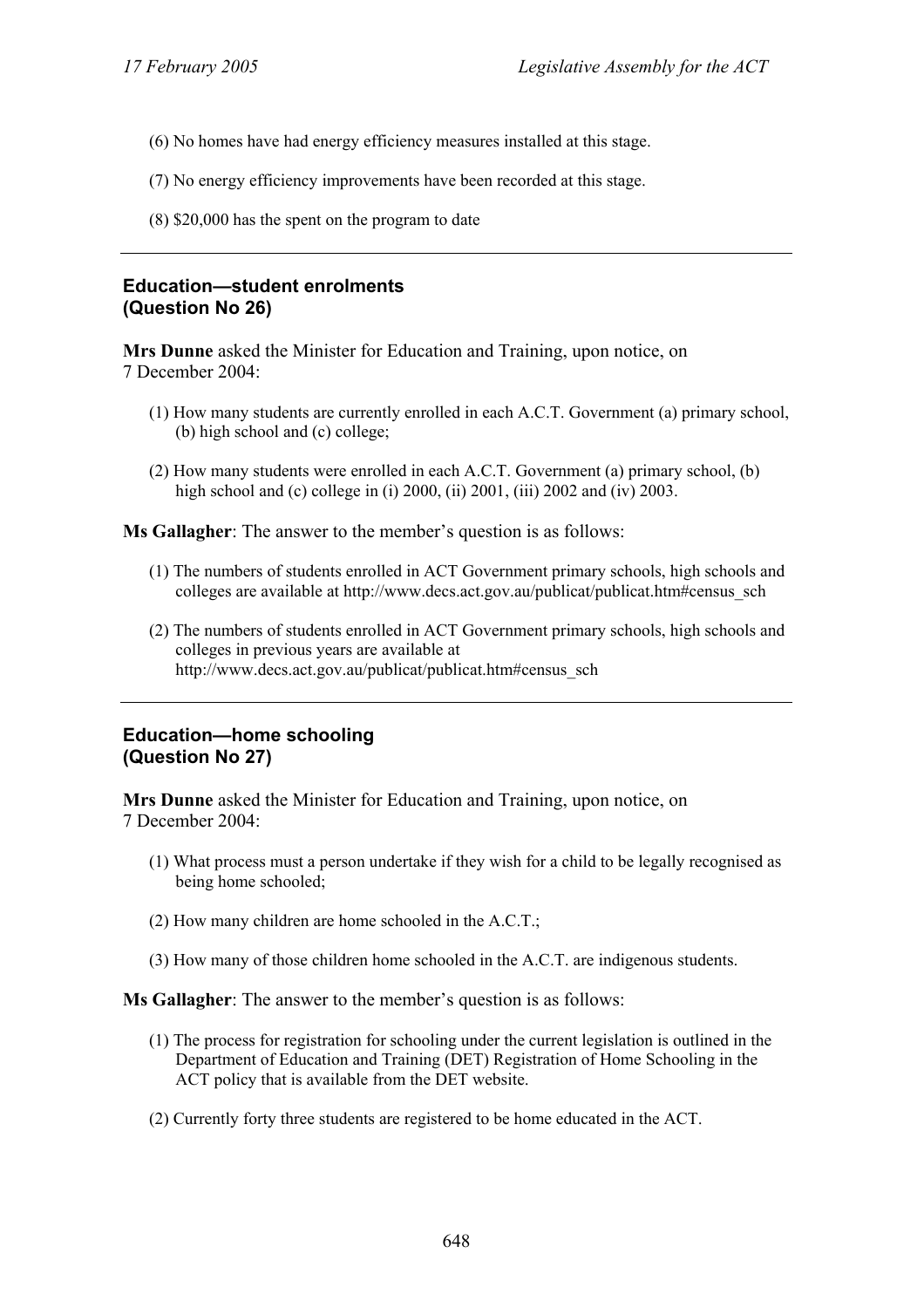(3) The current registration form does not request information of the child's Indigenous or non Indigenous status. Departmental officers are only aware of one family that has identified as Indigenous.

#### **Aborigines and Torres Strait Islanders—education (Question No 28)**

**Mrs Dunne** asked the Minister for Education and Training, upon notice, on 7 December 2004:

- (1) Is the Indigenous Education Consultative Body (IECB) still in operation;
- (2) How often is the IECB utilised by the Government;
- (3) What work has been completed by the IECB in the last three years to assist Government in regards to indigenous education.

**Mr Corbell**: The answer to the member's question is as follows:

- (1) The Indigenous Education Consultative Body (IECB) is still in operation.
- (2) In relation to education and training, the Government consults with the IECB whenever plans, initiatives or programs are being developed or proposed that will impact on Indigenous students. During the past three years, the IECB has provided advice in a number of areas. These include:
	- the redevelopment of Birrigai and ongoing consultations regarding Indigenous curriculum in Birrigai programs
	- the Curriculum Renewal Project
	- the Council of Australian Governments (COAG) trial regarding a whole-ofgovernment and community approach to Indigenous youth and education
	- consultation regarding staffing in the Indigenous Education Section
	- consultation on the *Services to Indigenous People Action Plan 2002 –2004*
	- consultation on the *Literacy and Numeracy Action Plan 2003 –2005*, and
	- the development of the Indigenous Education Strategic Initiatives Program (IESIP) Monitoring agreement.

In addition, representatives of the IECB have met regularly with the Minister for Education and Training.

- (3) The following projects have been completed by the IECB in the past three years to assist Government in regards to Indigenous education:
	- The *Indigenous Education Compact* (2002) between the Indigenous community and DET.
	- NAIDOC Student of the Year Awards for Indigenous students in government and non-government schools.
	- *ACT Indigenous Education Consultative Body Strategic Plan 2002–2004*.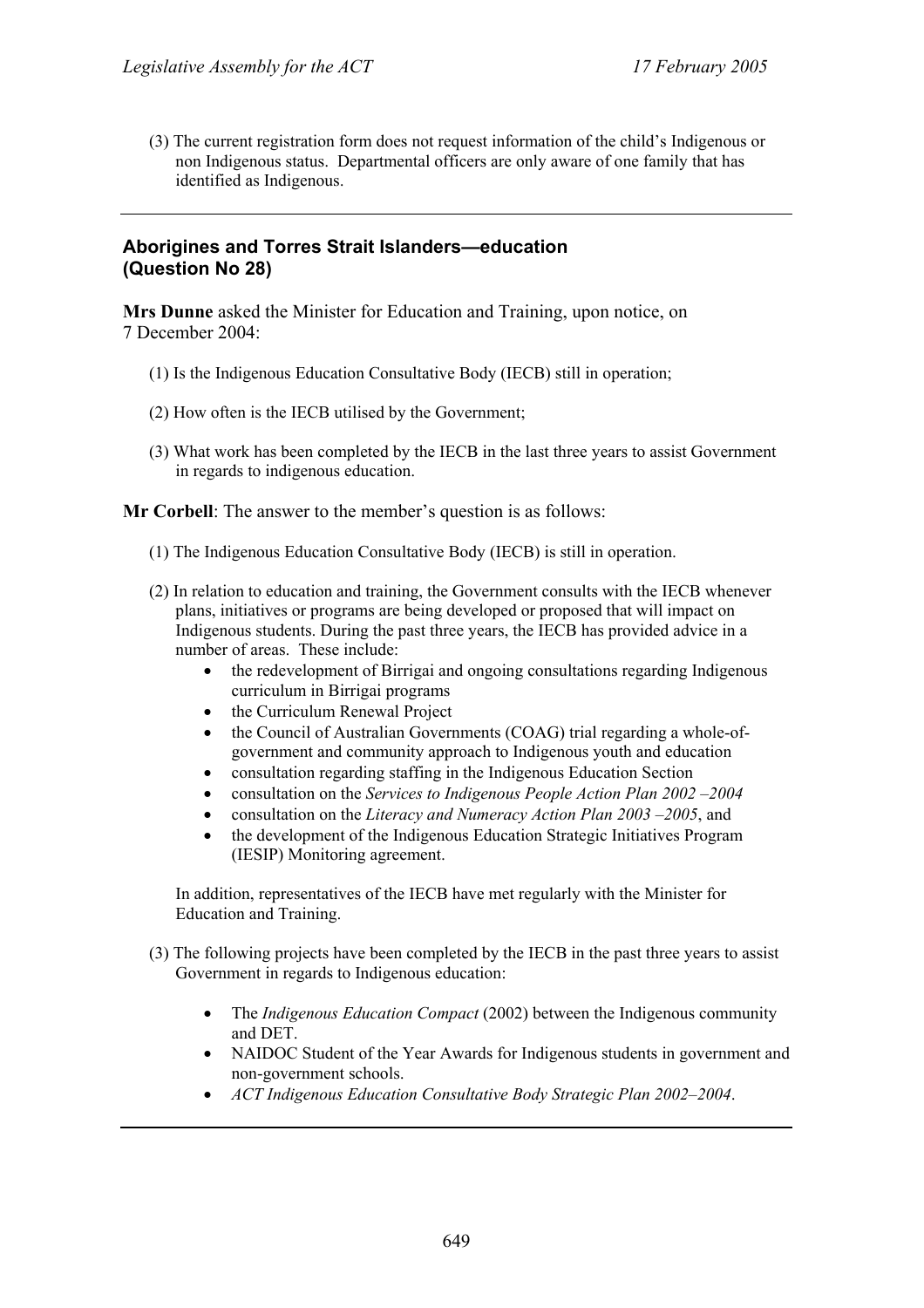## **Aborigines and Torres Strait Islanders—scholarships (Question No 29)**

**Mrs Dunne** asked the Minister for Education and Training, upon notice, on 7 December 2004:

- (1) Is the indigenous scholarships program for Year 12 indigenous students, which first started in late 2000, still in operation;
- (2) If so, how many scholarships have been awarded each calendar year since the program's inception;
- (3) If not, (a) why is this program not still in operation and (b) how many scholarships were awarded each calendar year during the time it was in operation;
- (4) What other incentive programs are on offer for indigenous students in our education system.

**Mr Corbell**: The answer to the member's question is as follows:

- (1) The Indigenous Scholarship Program, offered to year 12 Indigenous students in 2000, was reviewed in 2001. From 2002, the *Charles Perkins Scholarships for Undergraduate Indigenous Students* replaced the original Indigenous Scholarship Program. The Charles Perkins scholarship program operates as a joint partnership between the ACT Department of Education and Training and the University of Canberra. The annual scholarship, valued at \$4000, is co-sponsored by the partners and awarded each year to two Indigenous students undertaking studies at the University of Canberra.
- (2) The number of scholarships awarded under the two programs are:

| Year      | Number of recipients |
|-----------|----------------------|
| 2000/2001 |                      |
| 2002      |                      |
| 2003      |                      |
| 2004      |                      |

(3) N/A

(4) The University of Canberra operates the Ngunnawal Centre, a focal point for Indigenous students studying at the University. In addition to the Charles Perkins scholarships, The Centre offers The Foundation Program that is a pathway to tertiary studies for Indigenous students without a year 12 certificate.

Similarly, the Australian National University operates the Jabal Centre through which a range of scholarships and cadetships are available specifically for Indigenous students.

The Canberra Institute of Technology (CIT) operates the Yurana Centre as a support for Indigenous students. CIT offers the CIT Indigenous Scholarships that cover program fees.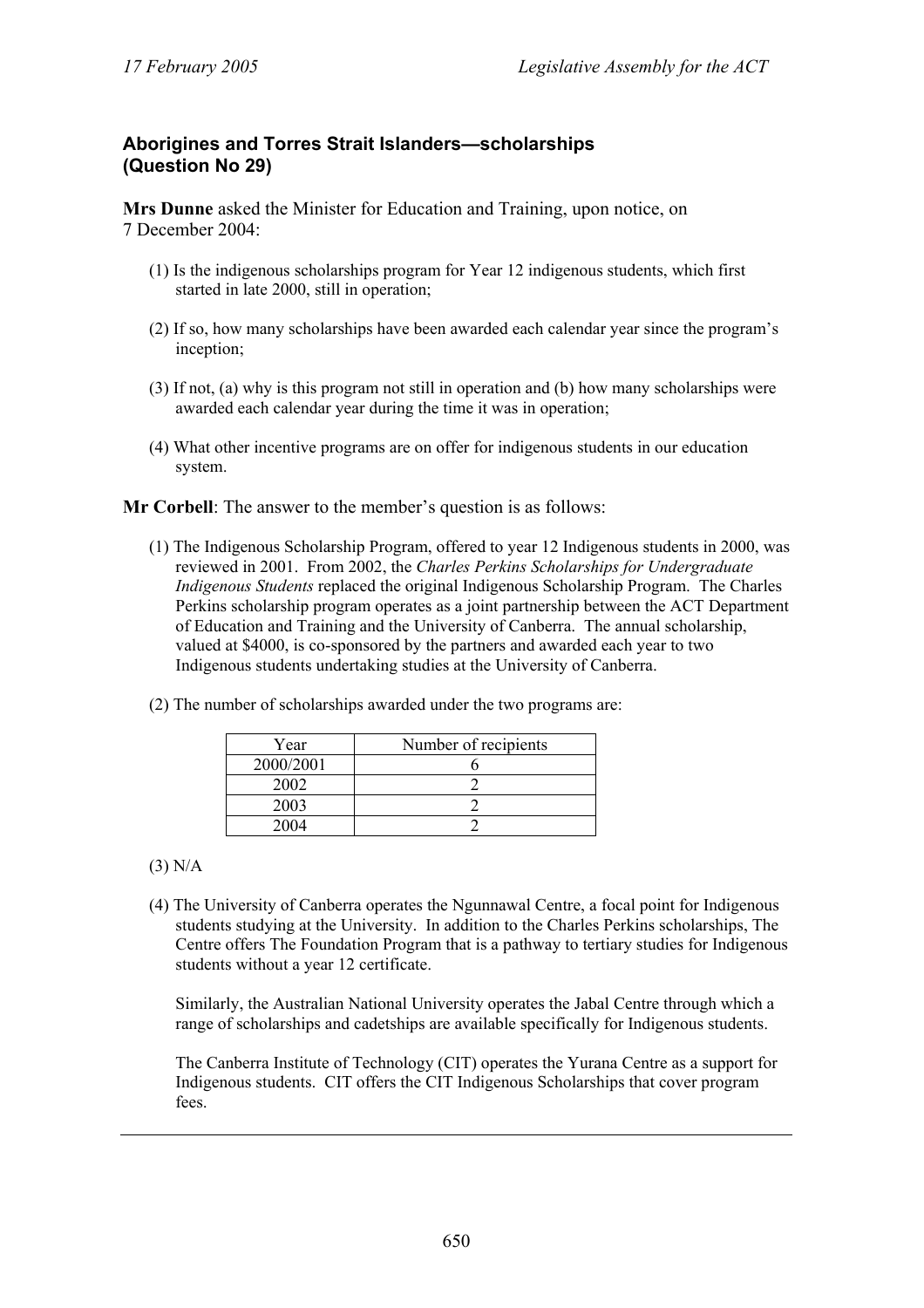### **Aborigines and Torres Strait Islanders—teachers (Question No 30)**

**Mrs Dunne** asked the Minister for Education and Training, upon notice, on 7 December 2004:

- (1) How many indigenous teachers are currently employed in the government school system;
- (2) Of those indigenous teachers, how many are (a) male and (b) female.

**Ms Gallagher**: The answer to the member's question is as follows:

- (1) Fifteen
- (2) (a) Three
	- (b) Twelve

NOTE: These figures include five female indigenous teachers registered as casual teachers.

### **Children—childcare services (Question No 31)**

**Mrs Dunne** asked the Minister for Children, Youth and Family Support, upon notice, on 7 December 2004:

- (1) What is the licensing regime to provide childcare services, including family day care, after school care and centre-based care;
- (2) How often are spot checks on these facilities made;
- (3) Are facilities given warning of checks being made;
- (4) What action is taken if the facility is found not to meet the standards set.

**Mr Corbell**: The answer to the member's question is as follows:

- (1) The *Children and Young People Act 1999* (the Act) requires all childcare services and family day care schemes in the ACT to be licensed. The licensing process is detailed in the Act. Refer to http://www.legislation.act.gov.au/a/1999-63/default.asp. For relevant licensing conditions, refer to http://www.det.act.gov.au/services/OCYFS\_Childrens\_Services.htm
- (2) Refer to above information.
- (3) Refer to above information.
- (4) Refer to above information.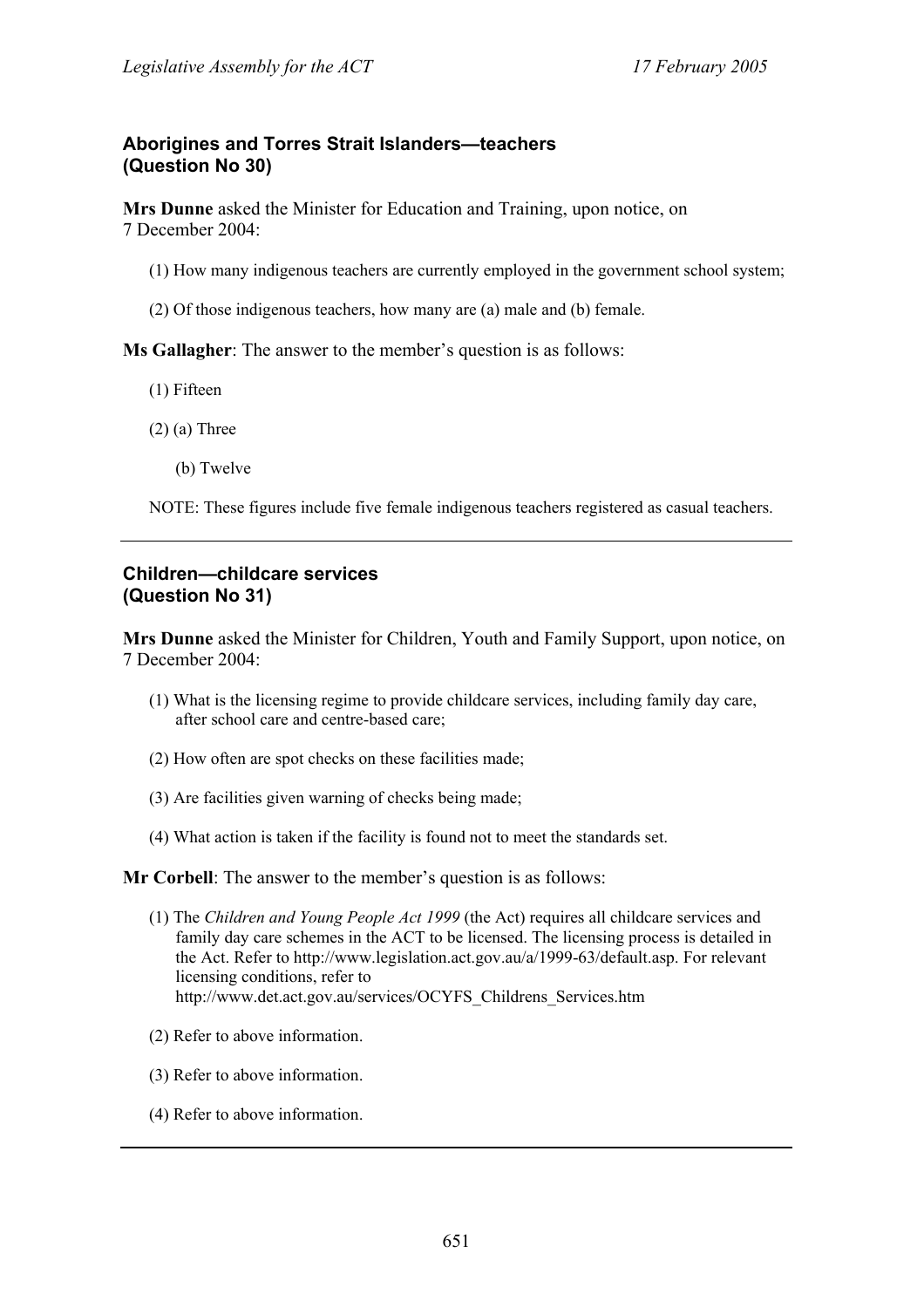# **Graffiti—removal (Question No 32)**

**Mrs Dunne** asked the Minister for Urban Services, upon notice, on 7 December 2004:

- (1) What is the general policy regarding the removal of graffiti, and in particular, offensive graffiti, from schools and surrounding areas;
- (2) When was your office notified of the offensive graffiti on the children's crossing on Wisdom Street, outside Sts Peter and Paul's School, Garran and when was the graffiti removed.

**Mr Hargreaves**: The answer to the member's question is as follows:

- (1) The service standard for the removal of offensive graffiti is within 24 hours of receiving a report. All other graffiti is removed within three days. The Department of Urban Services does not remove graffiti from schools. Generally the maintenance of these buildings is the responsibility of the Department of Education. I have been advised that the Education Department works to the same graffiti removal schedule as Urban Services.
- (2) DUS was notified of the graffiti on Wisdom Street on 29 November 2004. Unfortunately, the graffiti was not removed until 7 December 2004 due to a failure in the reporting process. This problem has now been addressed.

## **Housing—tenant behaviour (Question No 35)**

**Mrs Burke** asked the Minister for Disability, Housing and Community Services, upon notice, on 8 December 2004:

- (1) Is there a continuing and uncontrolled problem of illegal activities occurring in many multi-unit public housing complexes in the A.C.T. when under the Residential Tenancy Act the conduct of illegal activities from rental premises is prohibited; if so, why;
- (2) What is the Minister doing to ensure that this illegal behaviour is better policed in order to not only protect tenants and private residents but to offer assistance to the individual involved in the illegal activity.

**Mr Hargreaves**: The answer to the member's question is as follows:

- (1) Some people in the community will carry out illegal activities and some of these people may well be public housing tenants, residents living in public housing complexes or visitors to the complexes.
- (2) Housing and Community Services has committed to a number of approaches designed to enhance safety and security at public housing complexes. This includes, provision of a Community Guardian service at some flat complexes and working as a member of the AFP Crime Partnership Group that targets volume crime in the community.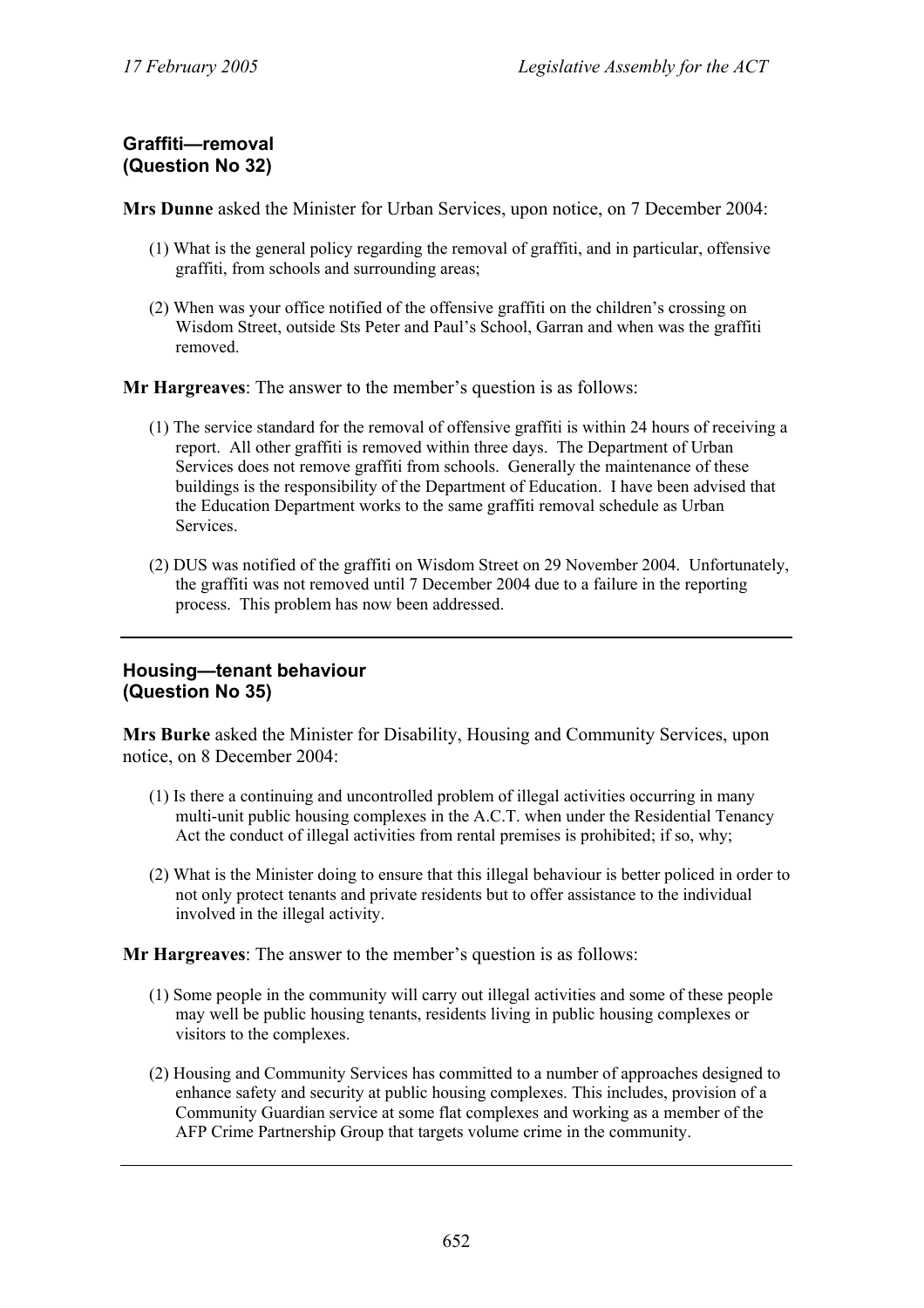### **Education—school assessments (Question No 43)**

**Mrs Dunne** asked the Minister for Education and Training, upon notice, on 8 December 2004:

- (1) How many years has the A.C.T. Assessment Program (ACTAP) been operating across A.C.T. schools;
- (2) For each year of ACTAP testing, how many students (a) were included in the ACTAP, (b) in A.C.T. Government schools had a diagnosis of autism spectrum disorder (ASD), (c) with ASD were placed in mainstream settings in the A.C.T. education system, (d) with ASD were eligible for ACTAP testing, (e) of those tested with ASD achieved the national benchmark level in literacy and numeracy;
- (3) If any students with ASD were not tested, what was the reason;
- (4) Are there any other formal measures of progress for students who were not included in benchmark testing;
- (5) What progress or achievement level was measured among all students with ASD;
- (6) Where are education outcomes for students with ASD reported.

**Mr Corbell**: The answer to the member's question is as follows:

- (1) Seven years.
- (2) (a) In 1998, 6,109 students in Years 3 and 5 in ACT Government schools were assessed in ACTAP. Years 3, 5, 7 and 9 in ACT Government schools participated in 1999 and 2000, with 10,766 students assessed in 1999 and 10,599 students in 2000. In 2001, Years 3, 5, 7 and 9 students in ACT Government schools, and Years 3 and 5 and some Year 7 students in Catholic schools participated in ACTAP, with 13,943 students assessed. Since 2002, all ACT Government and Catholic schools and some independent schools have participated in ACTAP, with 16,126 students assessed in 2002, 16,792 students in 2003 and 16,806 students in 2004.
	- (b) The department uses the Pervasive Developmental Disorder (PDD) heading in the student disability criteria to cover students with a range of disorders along the autism spectrum. Across ACT Government schools data is collected at this level rather than the specific diagnosis level. The total number of students in ACT Government schools that met the student disability criteria for PDD is:  $2004 - 323$ ,  $2003 - 201$ . 2002 – 196, 2001 – 182 and 2000 – 130. Data is not available for 1998 and 1999.
	- (c) There were 245 PDD students in mainstream school settings in 2004, 70 were in Learning Support Units specifically for students with PDD (LSU/PDD), 15 were in generic LSUs and 16 were in Learning Support Centres (LSC). The majority (144) were in mainstream classes. In 2003 there were 184 PDD students in mainstream school settings, 41 were in LSU/PDD, 9 in generic LSUs, 11 in LSCs and 123 in mainstream classes. In 2002 there were 130 PDD students in mainstream school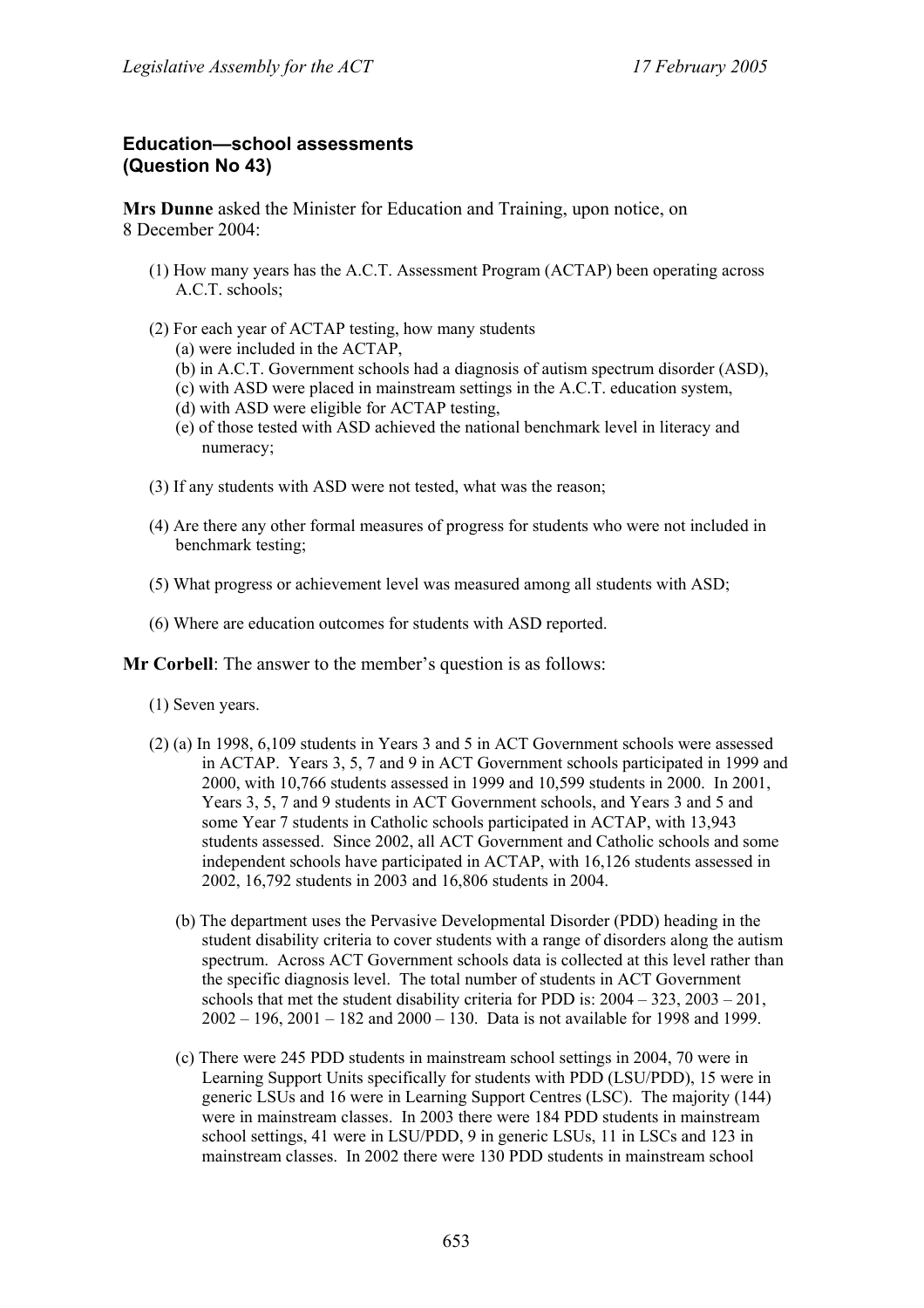settings, 44 students in LSU/PDD, 25 in generic LSUs/LSCs and 61 in mainstream classes. A breakdown is not available for 2001 and 2000.

- (d) All students with PDD are eligible to participate in ACTAP. Parents have the option to exempt or withdraw their child from the testing program.
- (e) Students in mainstream classes and LSCs who have PDD are not identified for ACTAP purposes. Data is available only for 2003 and 2004 for students in LSU/PDD.

In 2003, seven students in LSU/PDD were assessed in Reading, Writing and Numeracy with all above the national benchmark in each strand.

In 2004, four students in LSU/PDD were assessed in Reading and Numeracy and five were assessed in Writing. Three students were at or above the national benchmark in each strand.

(3) Students not participating in ACTAP did so by parent choice to exempt or withdraw their child from testing, or they were absent from school during the assessment period.

(4) No.

- (5) The achievements of students with PDD are assessed and reported on within the bounds of school reporting.
- (6) Education outcomes are reported to parents/carers through school reporting.

#### **Justice and Community Safety, Department—chief executive officer (Question No 45)**

**Mr Stefaniak** asked the Attorney-General, upon notice, on 9 December 2004:

- (1) How much additional cost will the Department of Justice and Community Safety incur for the remainder of the 2004-05 financial year as a result of the creation of the new position of Deputy Chief Executive Officer;
- (2) Why was this position created when in other areas of the Department there have been some significant budget cuts.

**Mr Stanhope**: The answer to the member's question is as follows:

The position of Deputy Chief Executive has been established initially for a period of six months from 12 July 2004 to 12 January 2005 and will be continued. It is funded from within the Legal Policy Budget. The Department of Justice and Community Safety will seek no additional funds as a result of the creation of this position.

The position of Deputy Chief Executive was established to respond to both structural limitations and emerging operational needs within the Department. A primary focus is responsibility for representing the ACT in national fora such as the National Counter Terrorism Committee established to deal with national security issues and for the Department's Security Coordination Unit. This function is headed in all other jurisdictions at the deputy secretary level and it is important that the ACT's interests be appropriately managed in what is now a very significant and active area since the recent emergencies of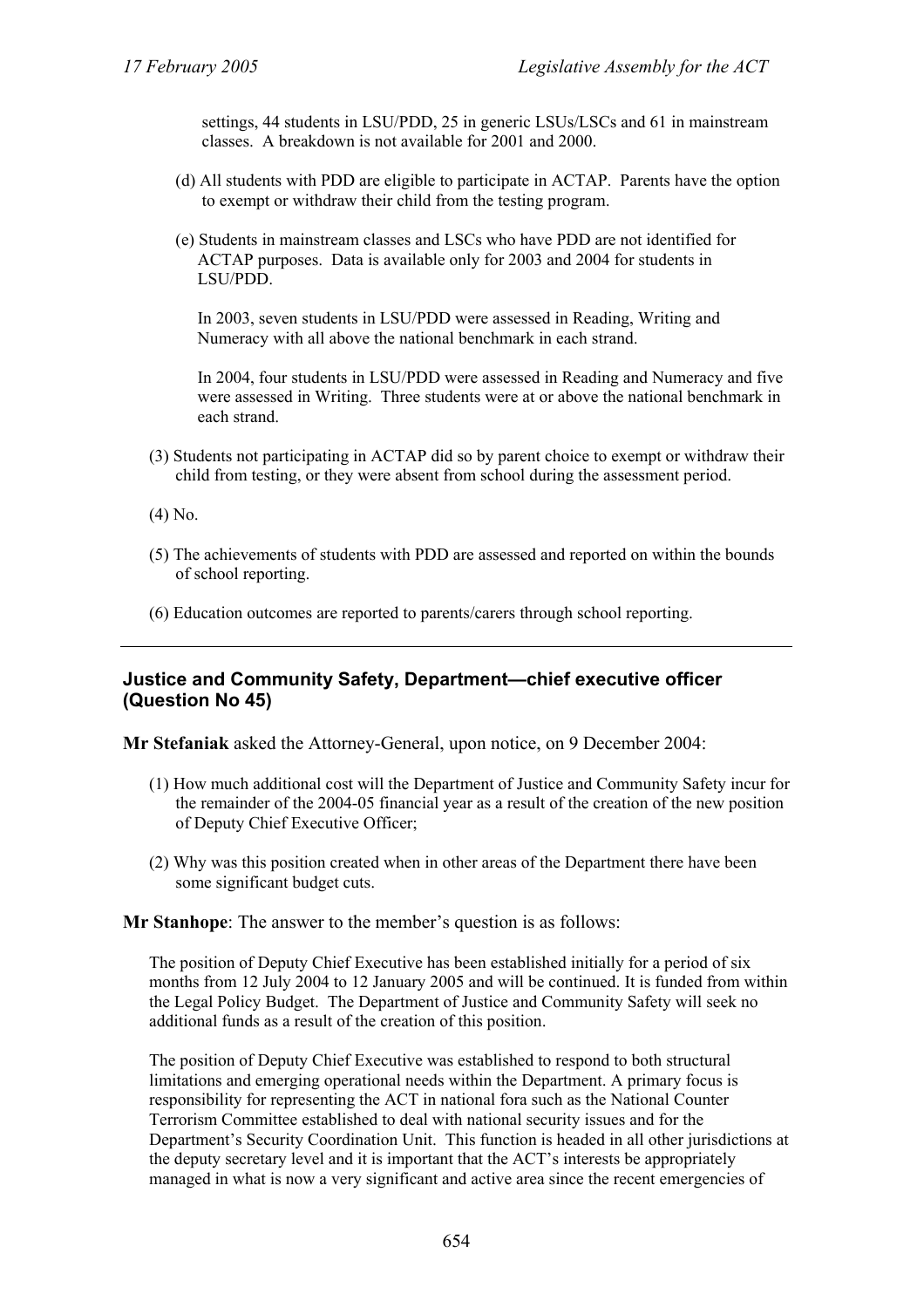national security threats to Australian interests. The position is also responsible for financial management and will continue with reform to corporate services and development of a strategic planning framework for the department.

#### **Education—Athletes in schools program (Question No 46)**

**Mr Stefaniak** asked the Minister for Education and Training, upon notice, on 9 December 2004:

- (1) Do all Government schools participate in the Athletes in Schools Program offered by the A.C.T. Academy of Sport; if not, why not;
- (2) How many schools have participated in the Athletes in Schools program to date this calendar year;
- (3) Would the Government consider making it compulsory for all Government schools to participate in this program, provided free to schools, in an effort to reduce childhood obesity; if not, why not.

**Ms Gallagher**: The answer to the member's question is as follows:

- (1) No, not all schools participate in the Athletes in Schools Program offered by the ACT Academy of Sport. Schools use a variety of approaches and programs to deliver health and physical education outcomes.
- (2) In 2004, 41 primary schools and two high schools have participated in the Athletes in Schools Program.
- (3) No, the ACT Government would not consider making the Athletes in Schools Program compulsory. ACT Government schools have mandated times for health and physical education from kindergarten to year ten. Under school-based curriculum in the ACT, schools select programs appropriate to their particular needs, in conjunction with their school communities. Through the ACT Department of Education and Training, Health and PE unit, schools are made aware of a variety of programs to address health and physical activity. The Promoting Healthy Students budget initiative also addresses the issue of childhood obesity by providing schools with programs and professional development in nutrition and physical activity.

#### **Computers—digital divide (Question No 47)**

**Mrs Burke** asked the Chief Minister, upon notice, on 9 December 2004:

- (1) Is there widespread community support for and appreciation of the Government's Digital Divide Roving Tutor scheme; if not, why not; if so, how does he receive this information;
- (2) Were community organisations forced to cancel existing Roving Tutor client bookings in June 2004 when the scheme was suspended on 21 June with less than two weeks warning;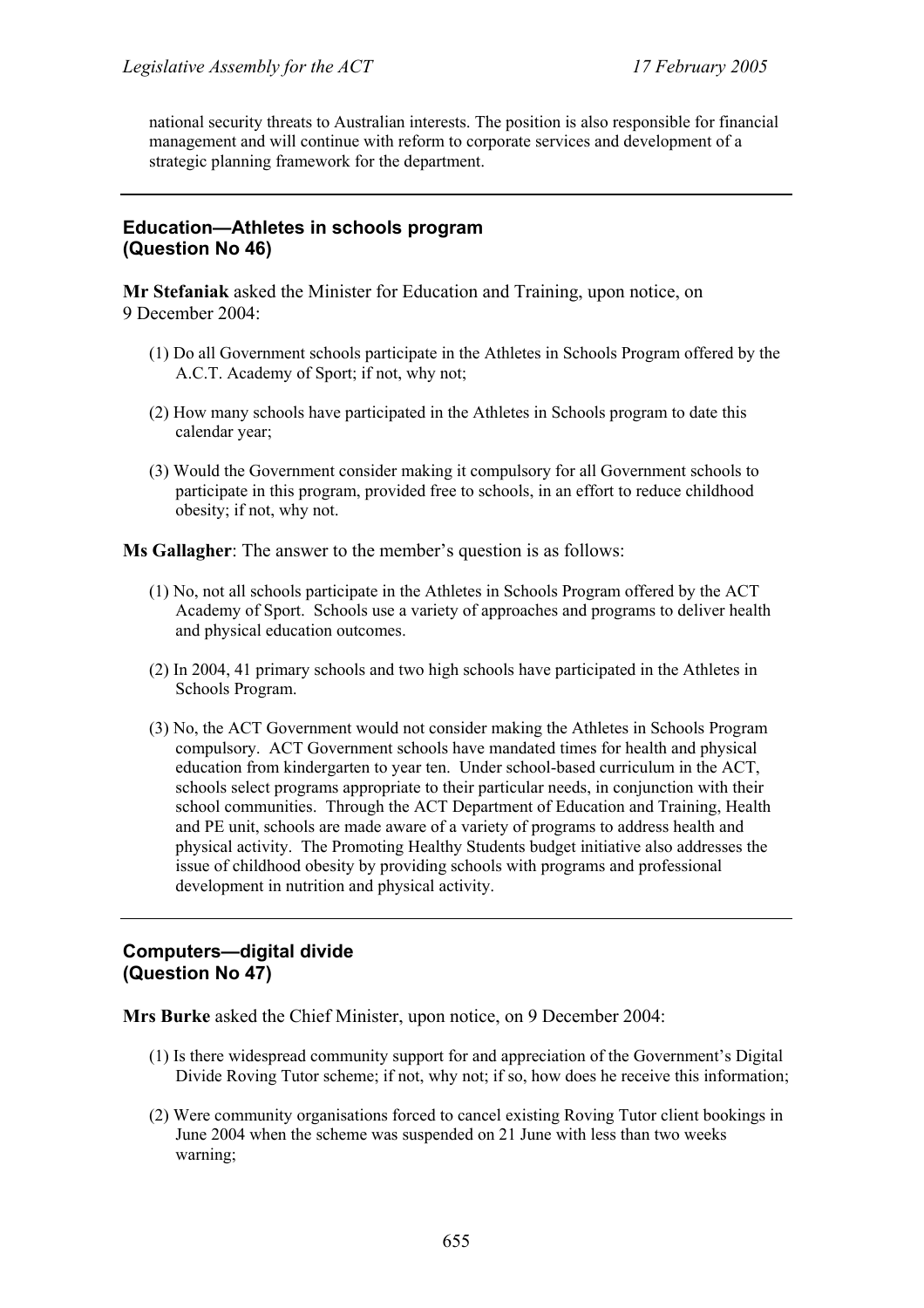- (3) Did those organisations discover (a) they were receiving around half the previous level of Roving Tutor services or (b) that their services had stopped completely, when the service resumed three weeks later;
- (4) Why was the Roving Tutor service cut so abruptly without adequate notice to the host organisations or the tutors themselves;
- (5) If the cuts were related to funds, and given the previously allocated funding has been public knowledge for several years, why was this reduction not managed and notified well in advance;
- (6) Who advised the community organisations of the impending permanent or temporary cessation of their Roving Tutor services last June;
- (7) Is the Roving Tutor service planned to be cut again so that delivery levels in the second half of the 2004-05 financial year will be less than a third of that applying a year ago; if so, please provide details of funds (a) allocated and (b) spent on the Roving Tutor scheme in the 2003-04 and 2004-05 financial years and (c) the total service delivery hours for each of those years;
- (8) Has the Government measured the success of the Roving Tutor Program; if not, why not; if so, please provide details of the findings;
- (9) Why has the initial expansion of the scheme in the 2002-03 financial year been reversed to its current level of less than a third of the recommended expanded level given (a) the government initiated report entitled *Bridging the Digital Divide: a study into connectivity issues for disadvantaged people* recommended expansion of the Roving Tutor scheme, (b) the popularity of the scheme, (c) its success as measured by the community and (d) the obvious continuing demand;
- (10) Was the level of service provided in the 2001-02 and 2002-03 financial years justified; if so, what has changed to justify the current reductions;
- (11) What extra funding in financial year 2004-05 would have been required to enable the Roving Tutor scheme to continue at the same level as the previous year;
- (12) Is the significant previously unspent funds planned to be expended this year on the provision of second hand computers to community organisations; if so, can he state what cost/benefit studies have been done to justify this expenditure versus maintaining the Roving Tutor scheme at previous levels and/or providing much needed IT support and assistance to many of the same community organisations;
- (13) What is the breakdown of actual and planned expenditure on Digital Divide programs for the current financial year;
- (14) Why are schools not currently being used as venues for Roving Tutor training given that they have existing IT infrastructure, IT maintenance support services and administration facilities and do not require provision of new IT equipment to be effective:
- (15) What is the breakdown, to individual programmes or initiatives, of funds that have been spent on providing Digital Divide services through A.C.T. schools;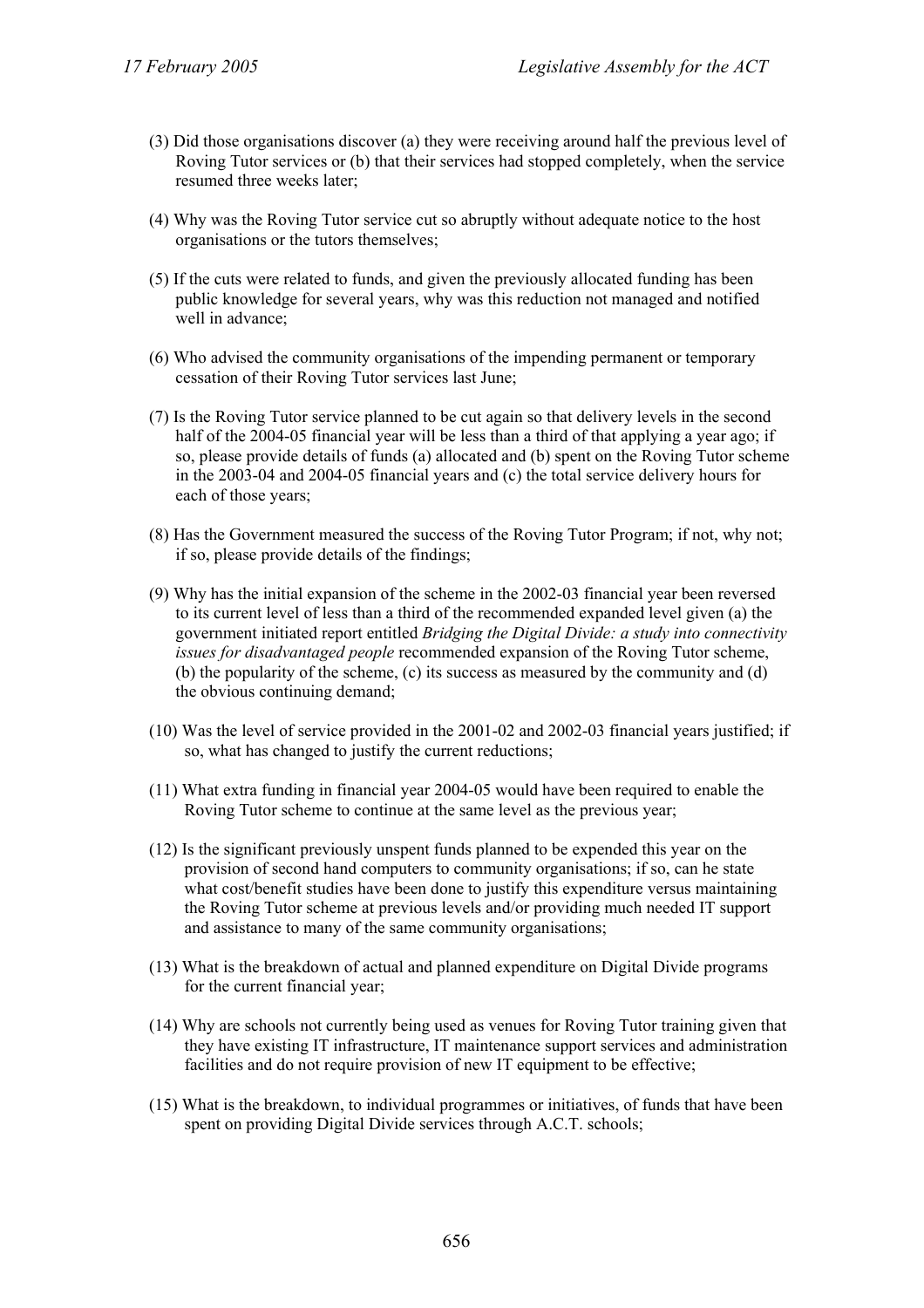- (16) Has the previously mentioned report recommending expansion of a Roving Tutor style scheme to include at-home training for people incapable of travelling been implemented; if so, how;
- (17) How was the current membership of the Community IT Advisory Group (CITAG), which advises on Digital Divide policy, selected;
- (18) What are the (a) occupations and relevant experience of members and (b) criteria for membership to the group;
- (19) Are there any Roving Trainers who are members of the CITAG; if not, why not; if so, who are they;
- (20) When will the ABS Report on the Digital Divide be finalised after being delivered to A.C.T. Government more than two months ago;
- (21) Will this report be made public; if so, when; if not, why not.

**Mr Quinlan**: The answer to the member's question is as follows:

- (1) There is no available evidence of widespread community support for the Roving Tutor scheme. Information from those directly involved with the scheme, for example community organisations and the CIT, suggests that there is general support from participants of the scheme.
- (2) No. Pre-booked commitments by organisations to clients were honoured.
- (3) Not all organisations had their tutor hours reduced. Reductions were based on assessed needs and demand and were not an across the board 50% reduction. Four organisations had their services cancelled; two on the basis they had access to alternative funding for their IT training and two as they no longer required the sessions.
- (4) The reduction in tutor hours was not 'abrupt', but was part of a strategy that had been public knowledge for at least 18 months. The change to hours was managed jointly by the Chief Minister's Department and the CIT. Chief Minister's Department staff contacted the host organisations and CIT, who employ the tutors, notified the tutors.
- (5) Changes to tutor hours were managed in consultation with CIT. Notification of the changes was in accordance with the information provided in answer to question 4 above.
- (6) Chief Minister's Department staff discussed the change to tutor hours with all participating organisations.
- (7) A further reduction to approximately 38 hours per week for the period to 30 June 2005 will occur. Funds expended on the Roving Tutor scheme in 2003-04 totalled \$278,772. This purchased 4,668 hours of training. Funds expended to date in financial year 2004-05 are \$79,492 for 1,224 hours of training. Total expected expenditure for 2004-05 is \$125,711.
- (8) No. Ongoing monitoring of the program is in place. CIT provides regular reports on how the scheme has been operating, including tutor reports, community organisation feedback and anecdotal stories from clients regarding the personal impact of the scheme.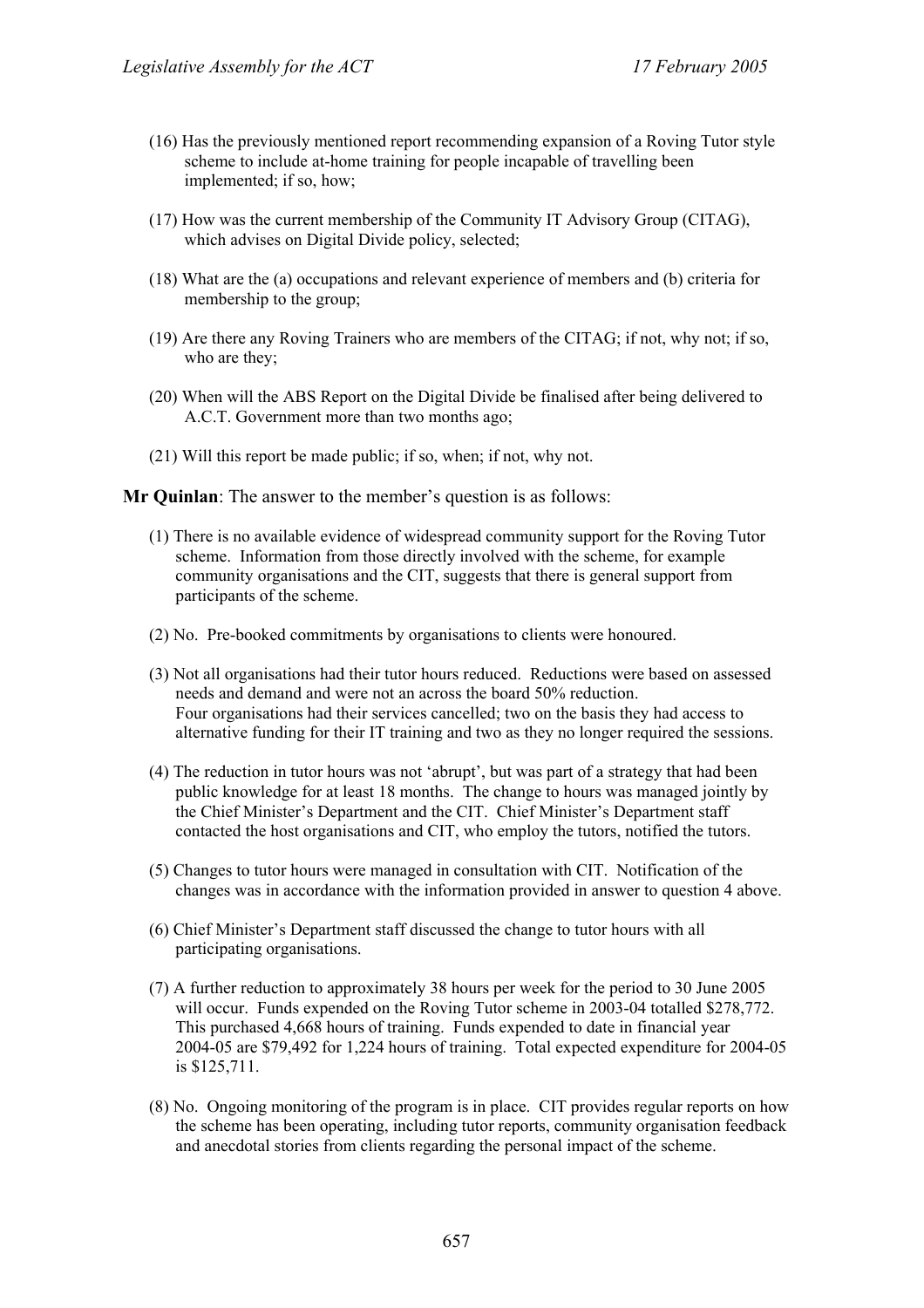- (9) The scheme has been expanded from its original level. It was expanded from an initial one-year program with \$100,000 in funding to a four-year program with total funding of \$600,000.
- (10) The initial level of servicing was to provide training through the 19 community groups that received grants to purchase IT equipment. The scheme was subsequently expanded to include other community organisations and ACT Libraries. The scheme was not intended to provide free on-going IT training but to provide a basic level of awareness of IT and some basic skills for members of the community, in particular those in key target groups. The current reductions were planned as outlined in the Community IT Access Plan.
- (11) The scheme would have required approximately an additional \$150,000 to continue to provide the same tutor hours as 2003-04.
- (12) No. It is planned to establish a number of Community Technology Centres in the ACT with the bulk of the unexpended funds.
- (13) Actual expenditure for the program year-to-date is \$86,709. Planned expenditure is \$436,000.
- (14) Nine digital divide programs have been conducted in six schools. The programs require ongoing funding to cover costs associated with teacher salaries, security, consumables and cleaning and are not considered as cost effective as other training options.
- (15) Initial allocation in 2001-02 of \$80,000 was expended on programs in three schools, Ginninderra District High School, Erindale College, Palmerston Primary School.

In 2002-03 funding of \$107,700 was provided. This funding was allocated to conduct programs during 2003-04 in the following 6 schools: Erindale College, Richardson Primary School, Evatt Primary School, Ginninderra High School, Palmerston Primary School and North Ainslie Primary School.

- (16) No.
- (17) Membership is open to all members of the community. Applicants are required to address, and are assessed against, set selection criteria. These criteria are advised to potential applicants at the time that applications for memberships are called.
- (18) The current membership represent, have an interest in and/or experience with digital divide target groups, community organisations, the IT industry and academia. Criteria for membership of the groups are provided to applicants at the time that applications for memberships are called.
- (19) No. Applications for membership have been advertised in the Canberra Times on two previous occasions. On the most recent occasion the ACT Women's Register was consulted exclusively, due to the requirement to maintain the gender balance of the committee. No applications were received from Roving Tutors.
- (20) The ABS Report was finalised on 2 December 2004. ABS is currently printing the report for distribution to Government and the Community IT Advisory Group.
- (21) The report is an internal working document. The possible future public release of the document has not as yet been considered.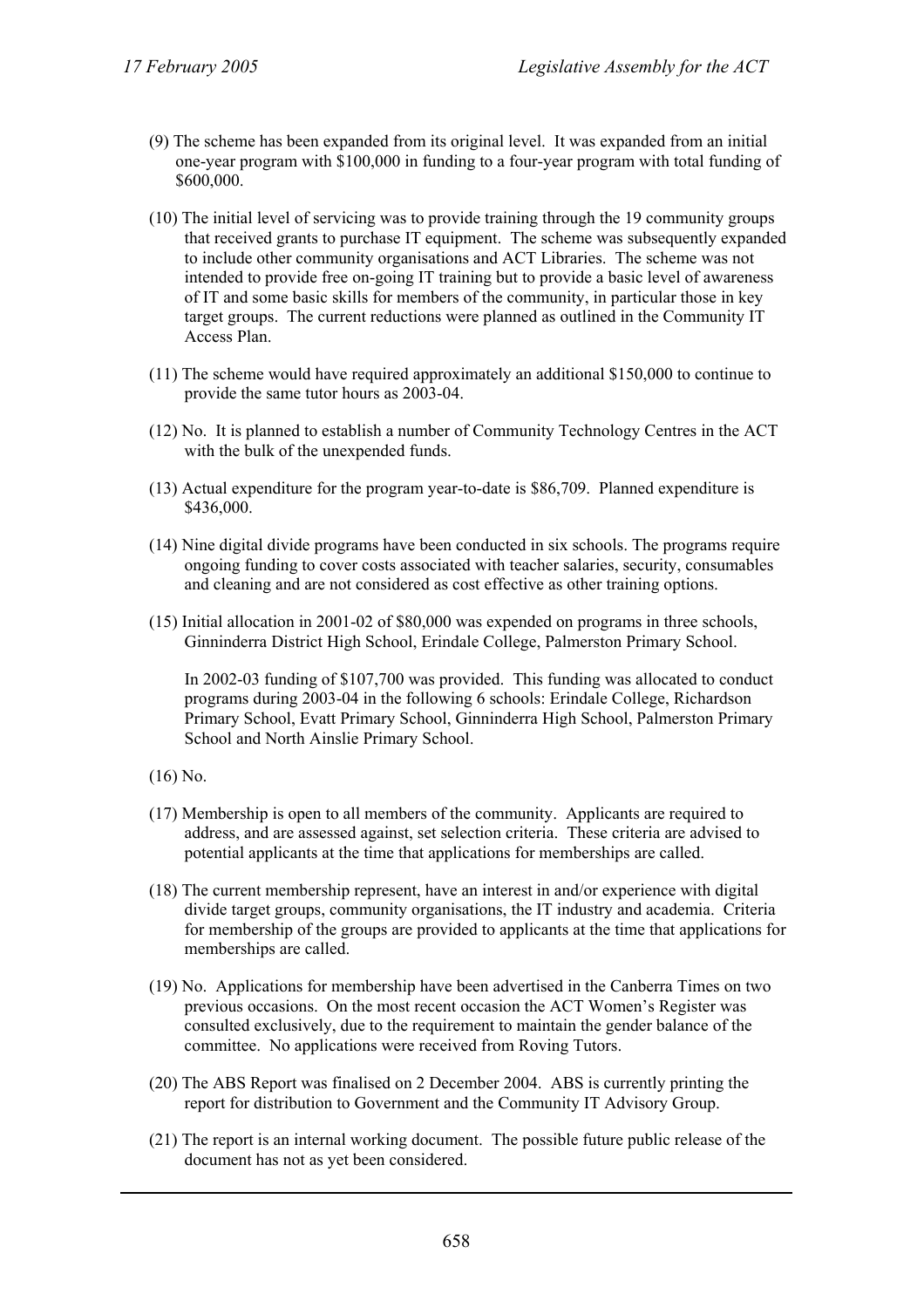## **Housing—Red Hill (Question No 48)**

**Mrs Burke** asked the Minister for Planning, upon notice, on 9 December 2004:

What community consultations have occurred to date with Housing A.C.T. tenants into the future of the Red Hill precinct under the A10 Residential Land Use Policy namely Housing A.C.T. properties in Block 1, Section 25 and Block 1, Section 26, Red Hill.

**Mr Corbell**: The answer to the member's question is as follows:

- (1) The Neighbourhood Planning Program consultations were open to all those who lived, worked, learned, played and invested in the specific neighbourhoods. Thus all tenants of Housing ACT were welcome to attend the sessions as members of the public. Consultation events were well advertised through letterboxed newsletters, the Canberra Times and Chronicles, and posters at the local shops. There was also a special letterbox drop organised for the public housing development following a request from tenants for additional information. The Neighbourhood Planning Team conducted an ACT Government stakeholder workshop midway through the process, in which a representative from ACT Housing attended to provide input.
- (2) For information regarding any consultations undertaken directly by the Department of Disability, Housing and Community Services, please contact the Minister for Housing.

#### **Water—dams risk management plan (Question No 50)**

**Mrs Dunne** asked the Minister for Environment, upon notice, on 9 December 2004:

- (1) Has a risk assessment been conducted to assess the ability of the Territory's dams to withstand higher than planned for flood peaks given that the NSW Premier has identified, that as a result of climate change, the A.C.T. and region can expect more frequent and intense storm events;
- (2) Has the A.C.T. developed a risk management plan to upgrade its dams to withstand the reported climate change storm events.

**Mr Stanhope**: The answer to the member's question is as follows:

(1) Yes

(2) Yes

#### **Water—climate change (Question No 51)**

**Mrs Dunne** asked the Minister for Environment, upon notice, on 9 December 2004:

(1) What work has been undertaken by A.C.T. authorities following the release by the NSW Government of the report entitled *Climate Change in New South Wales* to determine the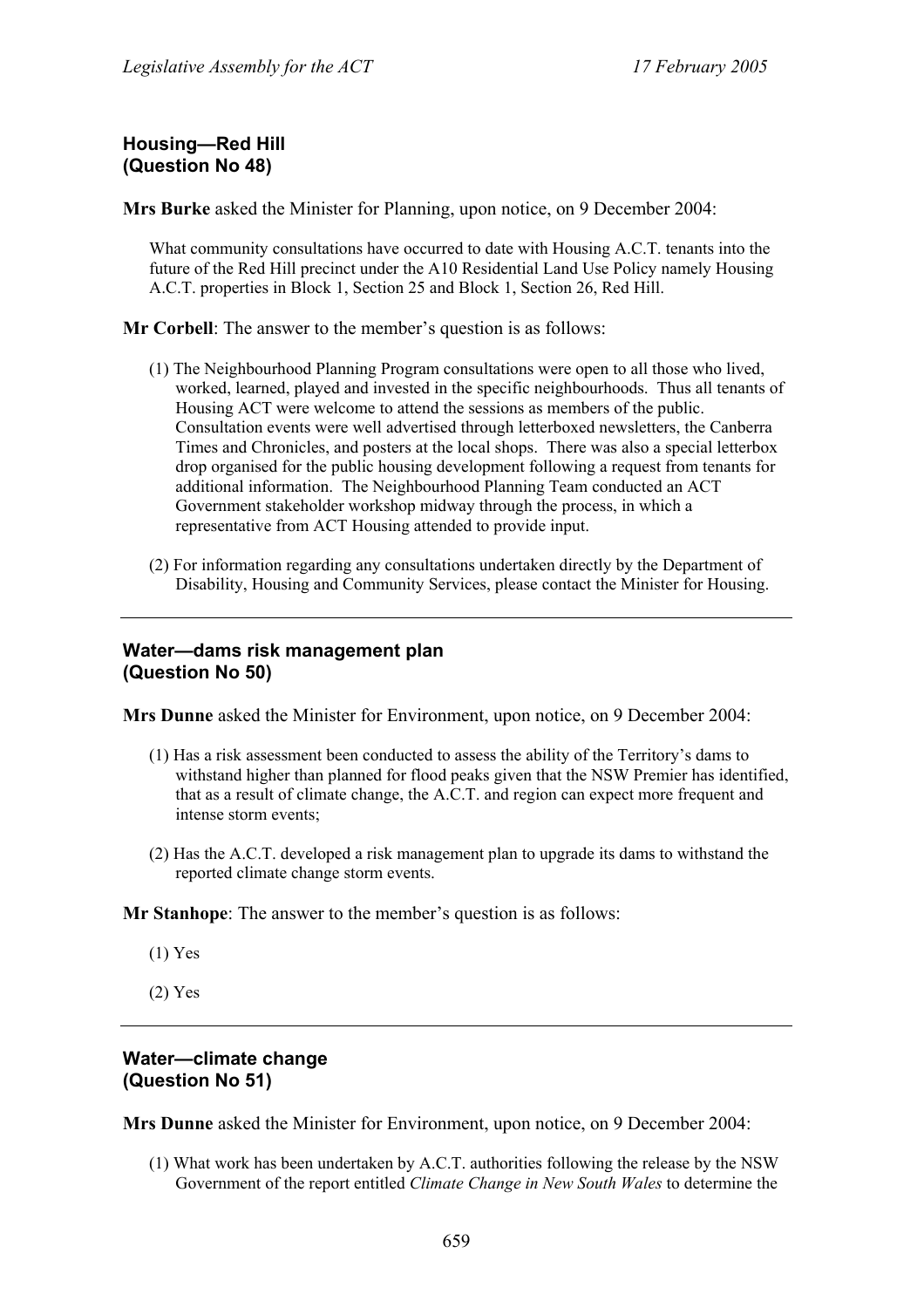(a) rainfall loss and changes in rainfall patterns in areas affecting A.C.T. water catchments, (b) amount of loss in our water storage caused by increased evaporation and wind caused by climate change and (c) population capacity of existing and mooted water storage as a result of rainfall loss and evaporation loss due to climate change;

(2) When will the Government announce a mitigation strategy or strategies to address this significant threat to the A.C.T.'s water security given an expected loss of water supply and increasing drought and climate change.

**Mr Stanhope**: The answer to the member's question is as follows:

- (1) In October 2003 the CSIRO released a report, commissioned by ACTEW, entitled *Climate change projections and the effects on water demand for the Australian Capital Territory*. The report is publicly available on the ACT Government *Think water, act water* website. I am advised that ACTEW have taken into account the CSIRO's findings on climate change in their assessment of the ACT's need for an augmented water supply.
- (2) The Government's April 2004 *Think water, act water* strategy incorporates variables for long-term climate change. It provides for consumption targets and water saving measures to offset, among other factors, the anticipated effects of climate change and prolonged drought.

#### **Water—sprinkling systems (Question No 52)**

**Mrs Dunne** asked the Treasurer, upon notice, on 9 December 2004:

- (1) Will the Government put in place the same program over Christmas that it did last year that allowed those travelling away from Christmas to program electronic sprinkling systems to come on while they were away;
- (2) If so, when will this program come into effect and conclude; if not, why not.

**Mr Quinlan**: The answer to the member's question is as follows:

I am responding to this question in my capacity as the acting Chief Minister as this matter now falls under this portfolio of responsibilities.

- (1) ACTEW, as the utility responsible for administering the water restrictions scheme, have issued a general exemption to allow the limited use of automated sprinkler systems over the Christmas period.
- (2) The general exemption commenced on 18 December 2004 and will continue until 30 January 2005, subject to water supply conditions.

#### **Education—therapy services (Question No 53)**

**Mrs Dunne** asked the Minister for Education and Training, upon notice, on 9 December 2004: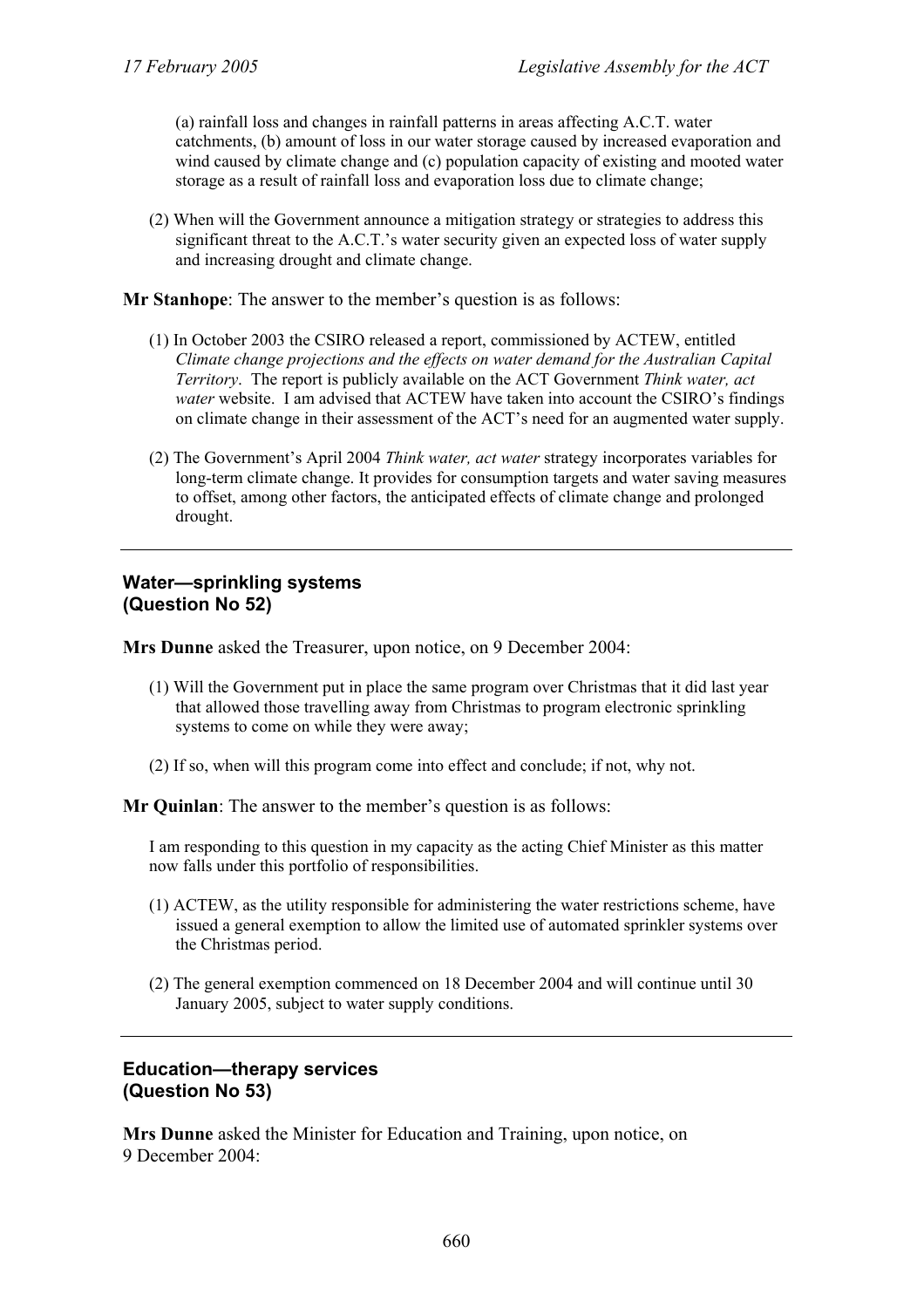- (1) Does the Government expect teachers in special settings to provide clinical treatment for autism and related disorders given that in 2004 the Government cut therapy services (visits from specialist professionals) for children in special school settings leaving teachers to treat and manage children with these clinical disorders;
- (2) Since therapy services for children in special schools cut in the 2004 school year, how were the funds from this budget initiative spent on clinical services for children with autism in special schools in the 2004 school year;
- (3) Does the Government ensure that teachers of students with autism in A.C.T. special education settings have specialised knowledge and experience of autism and related disorders that is equivalent to that of a clinical psychologist and speech pathologist; if not, why not.

**Ms Gallagher**: The answer to the member's question is as follows:

- (1) No.
- (2) There were no cuts to therapy services provided to special schools. Therapy ACT has experienced some difficulty in recruiting appropriately qualified staff to fill vacancies and this may have affected service delivery.
- (3) Teachers are not required to have specialised knowledge equivalent to that of a clinical psychologist and speech pathologist. Teachers are encouraged and supported to enhance their knowledge and gain qualifications through participation in a range of professional learning activities relating to the education of students with special needs. Teachers are responsible for the delivery of the educational program not the delivery of therapeutic programs such as those provided by psychologists and speech pathologists, however teachers work in collaboration with the specialist professionals.

#### **Education—school cleaning contracts (Question No 54)**

**Mrs Dunne** asked the Minister for Education and Training, upon notice, on 9 December 2004:

- (1) What is the process of prequalification as a cleaning contractor in a Government school;
- (2) Do companies or individuals who prequalify have to be parties to any kind of industry code of practice;
- (3) Which company or individual held the cleaning contract for each Government school in (a) 2004, (b) 2003, (c) 2002 and (d) 2001.

**Mr Corbell**: The answer to the member's question is as follows:

(1) Cleaning contractors wishing to be prequalified for cleaning in Government schools are assessed as per the criteria outlined in the Call for Applications and Granting of Prequalifications Status of Cleaning Contractors DEYFS 3327.

(2) No.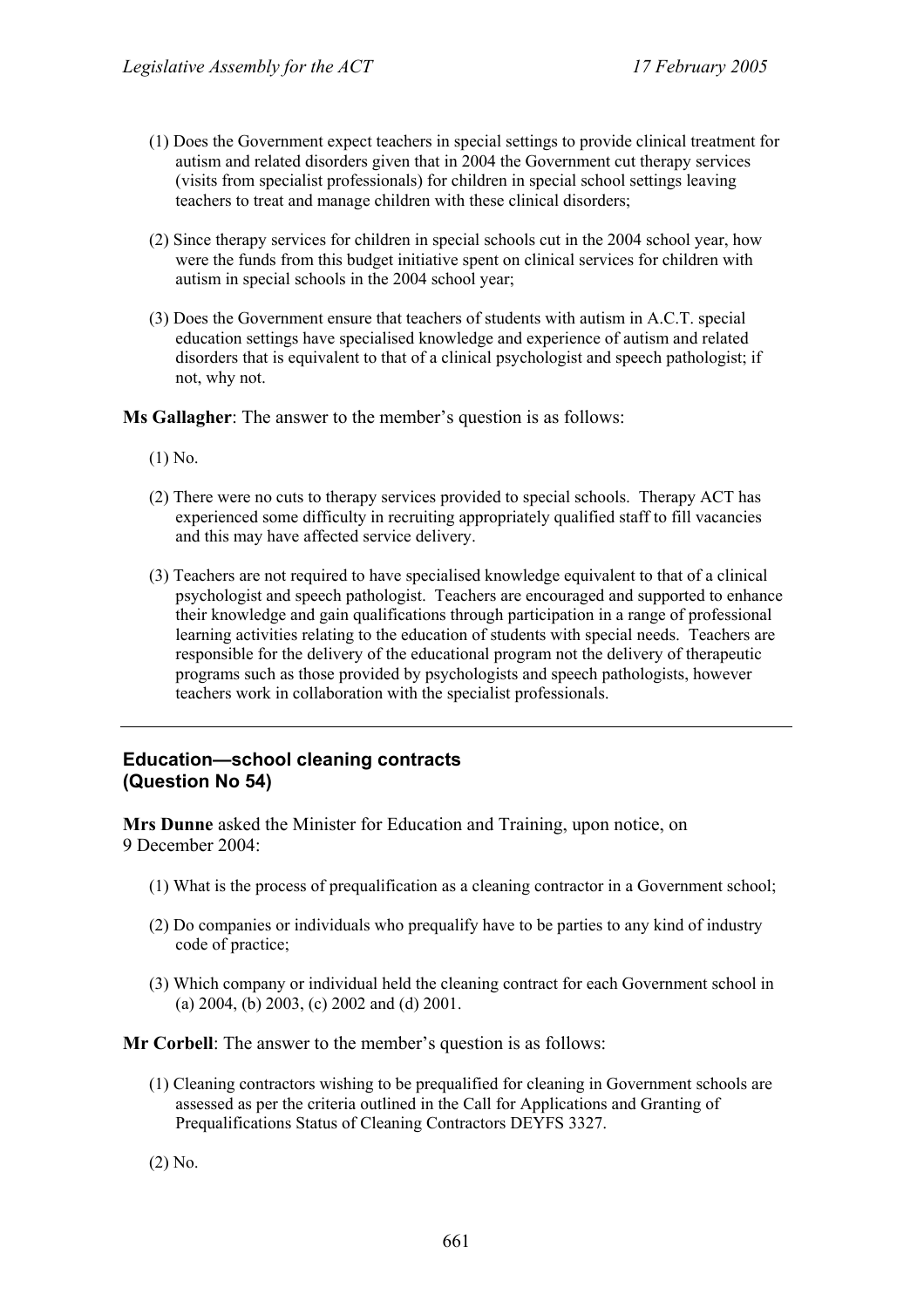- (3) (a) See list attached.
	- (b) Contract details for these years are held at individual school level. A consolidated list is not available.
	- (c) Refer (b) above.
	- (d) Refer (b) above.

| <b>SCHOOL</b>                       |                | <b>CONTRACTOR</b><br><b>AS AT 2004</b>              | <b>SCHOOL</b>                                                             |                | <b>CONTRACTOR AS</b><br>AT 2004            | <b>SCHOOL</b>                   |                | <b>CONTRACTOR</b><br><b>AS AT 2004</b>             |
|-------------------------------------|----------------|-----------------------------------------------------|---------------------------------------------------------------------------|----------------|--------------------------------------------|---------------------------------|----------------|----------------------------------------------------|
|                                     | $\overline{P}$ |                                                     |                                                                           |                |                                            |                                 | P              |                                                    |
| Ainslie Primary                     |                | VNT Cleaning                                        | Copland                                                                   | $\mathbf C$    | National Cleaning                          | Gordon                          |                | Tempo Services                                     |
| School                              |                | Services                                            | College                                                                   |                | Services Australia                         | Primary                         |                | Ltd                                                |
| Alfred Deakin<br>High School        | H              | Phillips Cleaning<br>Services                       | Cranleigh<br>School                                                       | $\mathbf{P}$   | <b>Hygiene Plus</b><br>Cleaning Co Pty Ltd | Gowrie<br>Primary               | P              | National Cleaning<br>Services Australia<br>Pty Ltd |
| Aranda Primary                      | $\overline{P}$ | VNT Cleaning                                        | Curtin                                                                    | $\, {\bf P}$   | S&M Cleaning                               | Hall                            | P              | <b>VIP Cleaning</b>                                |
| School                              |                | Services                                            | Primary<br>School                                                         |                |                                            | Primary                         |                | Services                                           |
| Arawang Primary<br>School           | ${\bf P}$      | Rose Cleaning                                       | Dickson<br>College                                                        | $\mathbf C$    | Rose Cleaning                              | Hawker<br>College               | $\mathcal{C}$  | Well Done<br>Cleaning                              |
| Belconnen High<br>School            | $\rm H$        | <b>Hygiene Plus</b>                                 | Duffy<br>Primary<br>School                                                | $\, {\bf p}$   | M&V Cleaning<br>Services                   | Hawker<br>Primary               | P              | Well Done<br>Cleaning                              |
| <b>Black Mountain</b><br>School     | H              | VNT Cleaning<br>Services                            | Erindale<br>College<br><i>(includes)</i><br>Library-<br>Urban<br>Services | $\mathbf{P}$   | VNT Cleaning<br>Services                   | Higgins<br>Primary              | P              | <b>Hygiene Plus</b>                                |
| Bonython<br>Primary School          | P              | <b>VNT Cleaning</b><br>Services                     | Evatt<br>Primary                                                          | $\, {\bf P}$   | <b>Hygiene Plus</b>                        | Higgins<br>Primary              | $\Omega$       | M&M Rolfe<br>Cleaning                              |
| Calwell High<br>School              | H              | <b>VNT Cleaning</b><br>Services                     | Fadden<br>Primary                                                         | $\overline{P}$ | M&M Rolfe<br>Cleaning Co Pty Ltd           | Holt<br>Primary                 | P              | Korab Cleaning                                     |
| Calwell Primary                     | P              | National Cleaning                                   | Farrer                                                                    | $\overline{P}$ | Alpha Cleaning                             | Hughes                          | $\overline{P}$ | <b>S&amp;M</b> Riteway                             |
| School                              |                | Services Australia<br>Pty Ltd                       | Primary                                                                   |                |                                            | Primary                         |                | <b>Cleaning Services</b>                           |
| Campbell High                       | $\overline{H}$ | <b>VNT Cleaning</b>                                 | Florey                                                                    | $\, {\bf p}$   | <b>VNT Cleaning</b>                        | Isabella                        | $\mathbf{P}$   | National Cleaning                                  |
| School                              |                | Services                                            | Primary                                                                   |                | Services                                   | Plains<br>Primary               |                | Services Australia<br>Pty Ltd                      |
| Campbell<br>Primary School          | P              | Dynuse Pty Ltd                                      | Flynn<br>Primary<br>School                                                | P              | Salloum Cleaning<br>Contractors            | Jervis Bay<br>Primary<br>School | P              | Lingard & Meech                                    |
| Canberra High<br>School             | H              | Phillips Cleaning<br>Services                       | Forrest<br>Primary<br>School                                              | P              | Phillips Cleaning<br>Services              | Kaleen<br>High<br>School        | Н              | <b>Saviour Cleaning</b>                            |
| Caroline<br>Chisholm High<br>School | H              | Clearglass<br>Building<br>Maintenance Co<br>Pty Ltd | Fraser<br>Primary<br>School                                               | P              | Kada Cleaning<br>Services                  | Kaleen<br>Primary<br>School     | $\mathbf{P}$   | National Cleaning<br>Services Pty Ltd              |
| Chapman<br>Primary School           | $\overline{P}$ | <b>VNT</b> Cleaning<br>Services                     | Garran<br>Primary                                                         | $\, {\bf p}$   | <b>S&amp;M</b> Riteway<br>Cleaning         | Kambah<br>High<br>School        | H              | <b>VNT Cleaning</b><br>Services                    |
| Charles Conder<br>Primary School    | $\mathbf{P}$   | Tempo Services<br>Ltd                               | Gilmore<br>Primary                                                        | ${\bf P}$      | <b>VNT Cleaning</b><br>Services            | Lake<br>Ginninderr<br>a C       | $\mathcal{C}$  | <b>Hygiene Plus</b>                                |
| Charnwood<br>Primary School         | P              | City & Town<br>Civil Cleaning<br>services           | Ginninderr<br>a District<br>High                                          |                | H Faraj Cleaning<br>Services               | Lake<br>Tuggerano<br>ng College | $\mathbf C$    | Rose Cleaning                                      |
| Chisholm<br>Primary School          | $\mathbf{P}$   | Profile Cleaning                                    | Giralang<br>Primary<br>School                                             | $\, {\bf p}$   | MDF Cleaning<br>Services                   | Lanyon<br>High<br>School        | H              | <b>VNT Cleaning</b><br>Services                    |
| Cook Primary<br>School              | $\, {\bf P}$   | Fred's Express<br>Cleaning                          | Gold<br>Creek<br>School-<br>Primary<br>Site                               | P              | <b>VIP Cleaning</b><br>Services            | Lathan<br>Primary<br>School     | P              | Menzies Property<br>Services                       |
| Co-operative<br>School (The)        | P              | <b>Simply Suds</b><br><b>Cleaning Services</b>      | Gold<br>Creek<br>School-<br>Senior Site                                   | $\mathbf C$    | Well Done Cleaning                         | Lyneham<br>Primary              | $\mathbf{P}$   | Phillips Cleaning<br>Services                      |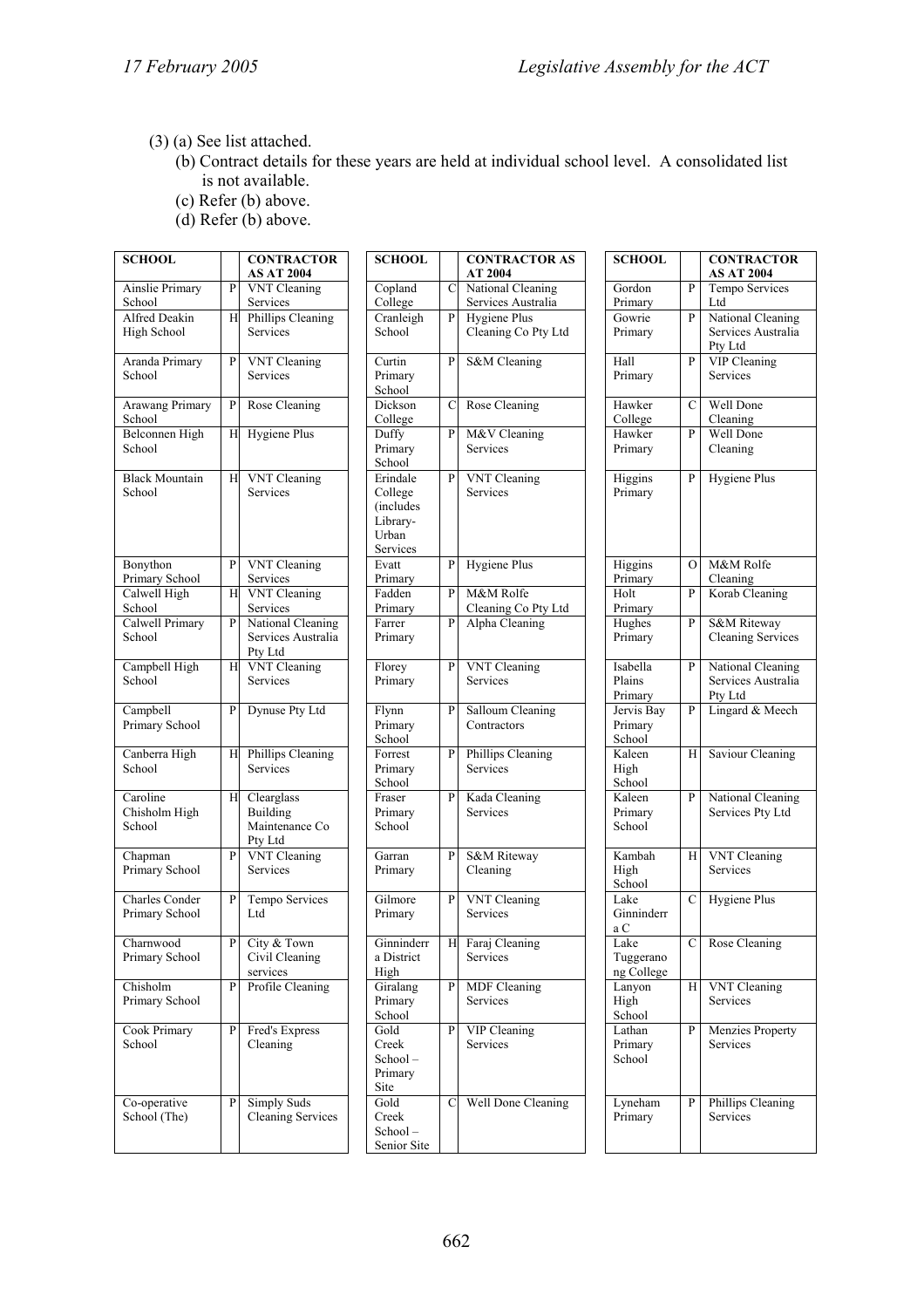| SCHOOL                                 |               | <b>CONTRACTOR</b><br><b>AS AT 2004</b>               | <b>SCHOOL</b>                                    |                          | <b>CONTRACTOR AS</b><br>AT 2004                    | <b>SCHOOL</b>                                         |              | <b>CONTRACTOR</b><br><b>AS AT 2004</b>             |
|----------------------------------------|---------------|------------------------------------------------------|--------------------------------------------------|--------------------------|----------------------------------------------------|-------------------------------------------------------|--------------|----------------------------------------------------|
|                                        |               |                                                      | Lyneham<br>High<br>School                        | H                        | <b>Menzies Property</b><br>Group                   | Lyons<br>Primary<br>School                            | P            | Celeski Cleaning                                   |
| Macgregor<br>Primary School            | $\mathbf{P}$  | VNT Cleaning<br><b>Services</b>                      | Nicholls<br>Joint<br>Facilities                  | P                        | Tempo Services Ltd                                 | Torrens<br>Primary<br>School                          | P            | <b>VNT Cleaning</b><br>Services                    |
| Macquarie<br>Primary School            | $\mathbf{P}$  | <b>VNT</b> Cleaning<br>Services                      | North<br>Ainslie<br>Primary<br>School            | P                        | M&C Cleaners                                       | Turner<br>School                                      | P            | <b>Empire Cleaning</b><br>Services                 |
| Majura Primary<br>School               | P             | Simon Cleaning                                       | Palmerston<br>District<br>Primary<br>School      | P                        | City & Town Civil<br><b>Cleaning Services</b>      | Urambi<br>Primary                                     | $\mathbf{P}$ | Celeski Cleaning<br>Services                       |
| Malkara School                         | S             | Fred's Express<br><b>Cleaning Services</b>           | Red Hill<br>Primary<br>School                    | P                        | <b>VNT Cleaning</b><br>Services                    | Village<br>Creek<br>Primary<br>School                 | P            | National Cleaning<br>Services Australia<br>Pty Ltd |
| Maribyrnong<br>Primary School          | $\mathbf{P}$  | National Cleaning<br><b>Services</b>                 | Richardson<br>Primary<br>School                  | P                        | National Cleaning<br>Services Australia<br>Pty Ltd | Wanniassa<br>School<br>Senior<br>$\overline{C}$ ampus | H            | Quad Cleaning<br>Services                          |
| Mawson Primary<br>School               | $\mathbf{P}$  | 24/7 Facility<br>Services                            | Rivett<br>Primary<br>School                      | P                        | National Cleaning<br>Services Australia<br>Pty Ltd | Wanniassa<br>$School -$<br>Junior<br>Campus           | P            | Abdo's Cleaning<br>Services                        |
| Melba High<br>School                   |               | H Phillips Cleaning<br>Services                      | Southern<br>Cross<br>Primary<br>School           | $\, {\bf p}$             | S&M Cleaning                                       | Weetanger<br>a Primary<br>School                      | P            | National Cleaning<br>Services                      |
| Melrose High                           | H             | Enterprise<br><b>Cleaning Services</b>               | Stromlo<br>High<br>School                        | H                        | <b>Clearglass Building</b><br>Maintenance          | Weston<br>Creek<br>Primary<br>School                  | $\mathbf{P}$ | VNT Cleaning<br>Services                           |
| <b>Melrose Primary</b>                 | $\mathbf{P}$  | Celeski Cleaning<br>Services                         | Taylor<br>Primary<br>School                      | P                        | Fred's Express<br>Cleaning Service                 | Yarralumla<br>Primary<br>School                       | $\mathbf{P}$ | National Cleaning<br>Services Australia<br>Pty Ltd |
| Miles Franklin<br>Primary School       | $\mathbf{P}$  | <b>ANH Cleaning</b>                                  | Telopea<br>Park<br>School<br>(High &<br>Primary) | H<br>&<br>$\overline{P}$ | Dynuse Pty Ltd                                     | Wanniassa<br>Hills<br>Primary<br>School               | P            | Abdo's Cleaning<br>Services                        |
| Monash Primary<br>School               | $\mathbf{P}$  | Kada Cleaning                                        | Tharwa<br>Primary<br>School                      | P                        | Kerry Prutti                                       |                                                       |              |                                                    |
| Mt Neighbour<br>Primary School         |               | P National Cleaning<br>Services Australia<br>Pty Ltd | The<br>Canberra<br>College<br>(Weston<br>Campus  | $\mathbf{C}$             | National Cleaning<br>Services Australia<br>Pty Ltd |                                                       |              |                                                    |
| Mt Rogers<br>Community<br>School-Melba | P             | M&M Rolfe<br><b>Cleaning Services</b>                | The<br>Canberra<br>College<br>(Woden<br>Campus)  | C                        | Rose Cleaning                                      |                                                       |              |                                                    |
| Narrabundah<br>College                 | $\mathcal{C}$ | <b>Broadlex</b><br><b>Cleaning Services</b><br>P/1   | The<br>Woden<br>School                           | H                        | Alpha Cleaning<br>Sercvies                         |                                                       |              |                                                    |
| Ngunnawal<br>Primary School            | $\mathbf{P}$  | <b>VNT Cleaning</b><br>Services                      | Theodore<br>Primary<br>School                    | P                        | M&M Rolfe<br>Cleaning Services                     |                                                       |              |                                                    |

# **Children—childcare (Question No 55)**

**Mrs Dunne** asked the Minister for Education and Training, upon notice, on 9 December 2004: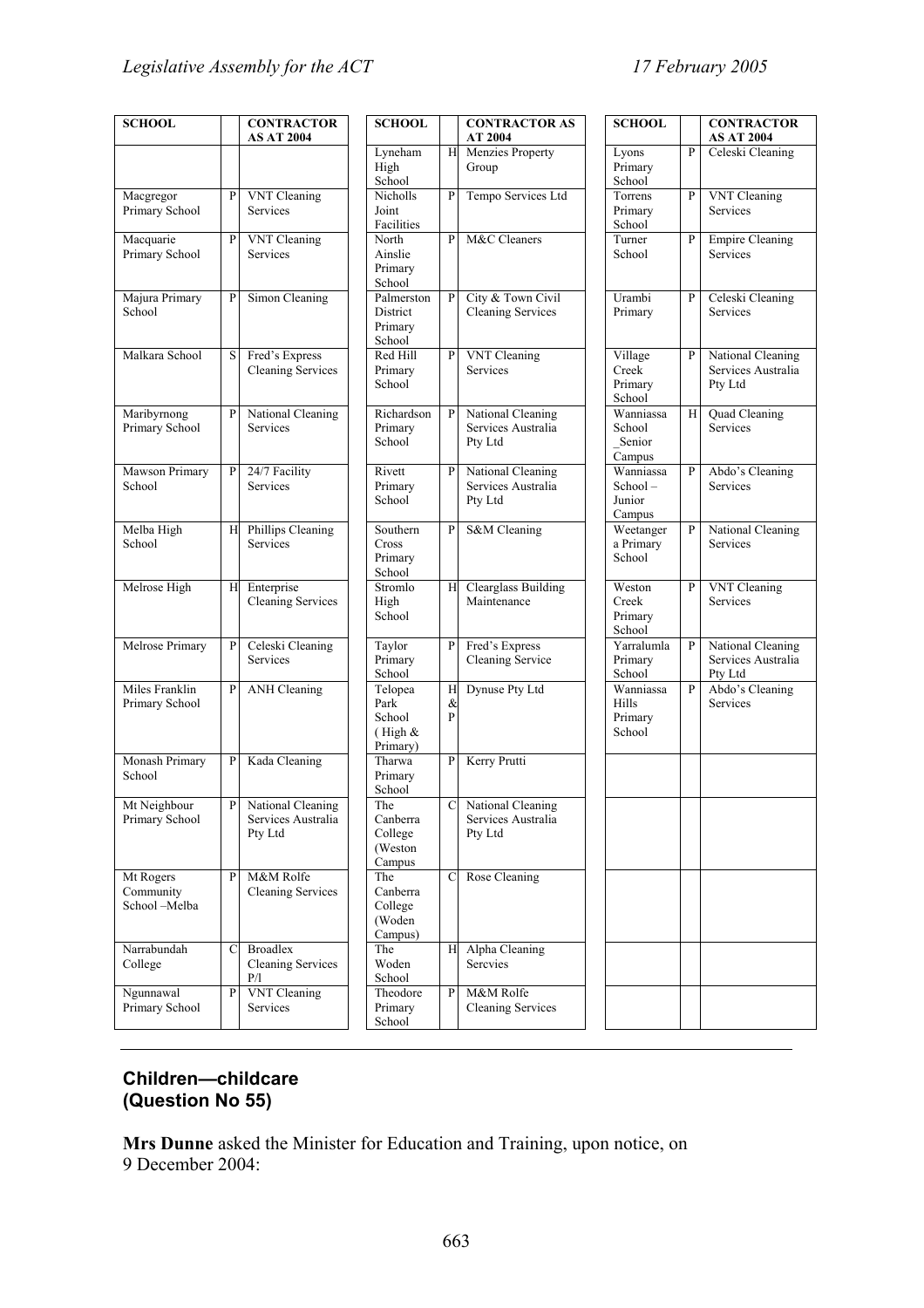When will I receive a reply to my representation on behalf of parents and children who attend Baringa Childcare and who have been unable to enrol their children at Spence Preschool.

**Ms Gallagher**: The answer to the member's question is as follows:

(1) The reply was signed and forwarded from my office on Thursday 9 December 2004.

#### **Education—computer access for teachers (Question No 56)**

**Mrs Dunne** asked the Minister for Education and Training, upon notice, on 9 December 2004:

- (1) Do all full time teachers in Government schools have access to a dedicated computer at work as indicated by the Department of Education and Training website; if not, why not;
- (2) Do full time teachers in Government schools receive a computer when they begin teaching full time at a school;
- (3) If they are required to wait, what is the average waiting time for teachers to be provided a computer for use at work;
- (4) What is the breakdown, by each school in the A.C.T., of the number of full-time teachers in Government schools who currently do not have their own computer.

**Ms Gallagher**: The answer to the member's question is as follows:

- (1) Funding for a desktop PC or laptop computer is provided to schools for each full time equivalent (FTE) teaching position.
- (2) As stated above, each school is allocated a number of computers based on FTE teaching positions.
- (3) Schools are able to purchase new computers should there be an increase in FTE teaching positions.
- (4) N/A

### **Education—indigenous students (Question No 57)**

**Mrs Dunne** asked the Minister for Education and Training, upon notice, on 9 December 2004:

(1) Did the response to Question on notice No 1706 (Fifth Assembly) indicate that the Department of Education and Training would undertake an analysis of the reasons given by schools for suspending indigenous students and that the results of the analysis would be used to develop strategies to address the issue of indigenous student suspensions; if so, has that analysis been completed;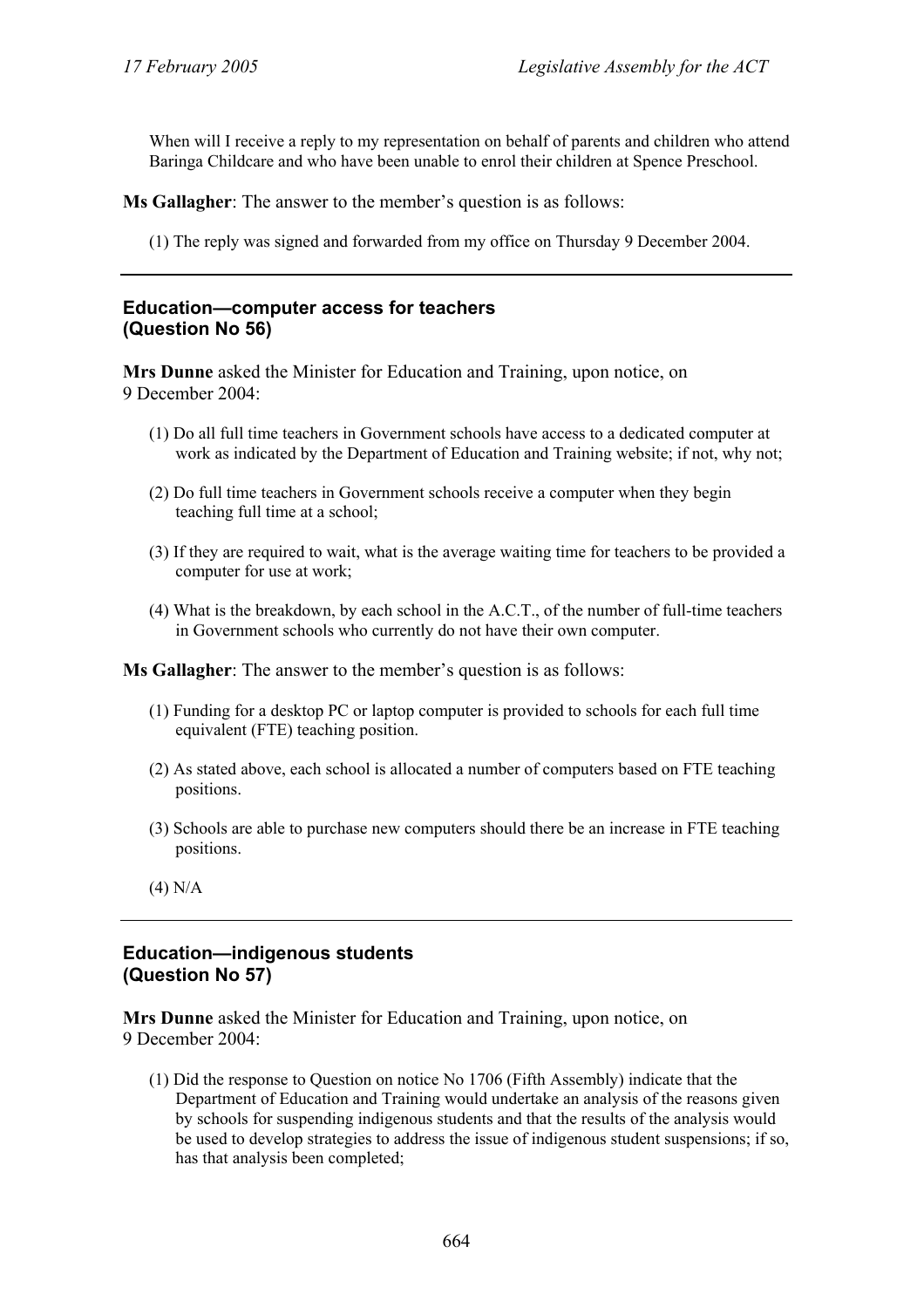(2) If the analysis has been completed, what (a) are the results of that analysis and (b) action will the Government take; if not, when will (a) that analysis be completed and (b) the Government take action.

**Mr Corbell**: The answer to the member's question is as follows:

- (1) Yes. The analysis has been completed.
- (2) (a) The analysis provides useful information about the suspension of Indigenous students. Key findings are:
	- The majority of the problems that lead to suspension result from conflict between students and were found not to be racially motivated.
	- The event or situation that triggers the conflict often happens outside the school.
	- Behaviours that are likely to lead to suspension of Indigenous students may be indicative of conflicting socialisation, ie there are differing expectations of students in the home/community and the school.
	- (b) The Government has provided significant increased support for Indigenous young people and their families, including:
		- an increase in the number of Indigenous Home School Liaison Officers,
		- implementation of a leadership and mentoring program for Indigenous students, and
		- a Community Inclusion Grant to conduct a program at Birrigai, providing Indigenous students with opportunities to learn and develop self-identity in a positive, supportive outdoor environment.

Schools have been provided with the findings of the analysis and further research will be undertaken to assist schools in providing supportive learning environments for Indigenous students. The successes achieved by some schools indicate the importance of individualising student management procedures.

## **Children, Youth and Family Support, Office—recruitment (Question No 58)**

**Mrs Dunne** asked the Minister for Children, Youth and Family Support, upon notice, on 9 December 2004:

- (1) What budget has been allocated in the 2004-2005 financial year for the recruitment of overseas and interstate workers for the Office of Children, Youth and Family Support;
- (2) How much of this budget is dedicated to relocation expenses;
- (3) What payments for relocation expenses are made to people coming from (a) intersate and (b) overseas;
- (4) What cultural and other orientation programs are conducted to allow officers coming from overseas who join the Office of Children, Youth and Family Support to more easily fit into an Australian working environment;
- (5) What training is provided to ensure that these officers are fully cognisant of their responsibilities under Australian and A.C.T. law.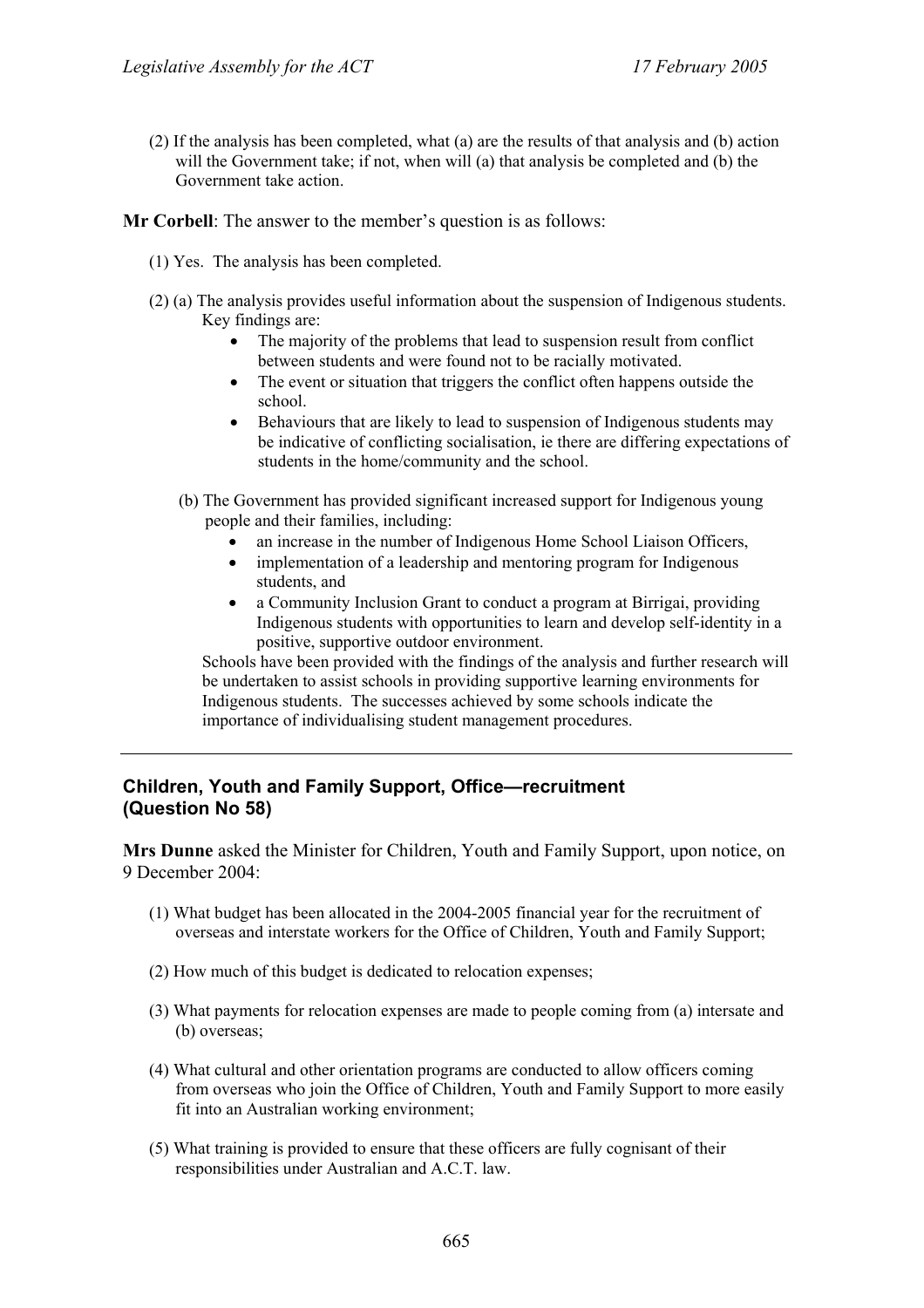**Ms Gallagher**: The answer to the member's question is as follows:

- (1) The Government announced on 25 May 2004 the allocation of recurrent funding for the recruitment of suitable child protection staff. The allocation of funds was \$2.9M. These funds will include recruitment drives from overseas, interstate and the Territory.
- (2) Reimbursement of relocation expenses for both interstate and overseas recruits is made in accordance with the provisions of the *Office for Children, Youth and Family Support Certified Agreement 2004 – 2007*. The range of expenses that may be reimbursed is set out in the Public Sector Management Standards.
- (3) Refer to information above.
- (4) Overseas recruits have case management support during their relocation to Canberra and have been receiving regular information packages about the immigration process, social, cultural, educational information relating to Canberra and detailed information on the Office's roles, structure and operations. In addition, current Office staff, who have migrated to Australia, are assisting with the development of a host family program, and community support/social activities to assist new workers and their families to settle into Canberra.
- (5) All new staff will receive training in relation to relevant legislation, related court processes and child protection policies and procedures as part of core training. A range of experts will deliver this training.

All other core training links practice to relevant legislation and compliance as necessary. Workplace supervision and support is also provided to further develop legislative knowledge and its application to practice in the ACT.

#### **Development—dual occupancies (Question No 63)**

**Mr Seselja** asked the Minister for Planning, upon notice, on 9 December 2004:

How many (a) development applications were lodged for dual occupancy development and (b) dual occupancies were approved for development, and in what suburbs, in (i) 2001-02, (ii) 2002- 03, (iii) 2003-04 and (iv) to date in 2004-05.

**Mr Corbell**: The answer to the member's question is as follows:

(a)

| ear                                    | 2001<br>$1 - 02$ | 2002-<br>$\Omega$<br>≃∪⊃ | 2003-<br>$3 - 04$ | 2004-05 |
|----------------------------------------|------------------|--------------------------|-------------------|---------|
| m<br>'otal<br>$\Delta$<br>$\mathbf{L}$ | . .              | $\sim$                   | Э4                | ັ       |

**Note (A):** All Dual Occupancy Applications relating to the construction of a new Dual Occupancy, lodged in the FY period. (see detailed Table A attached).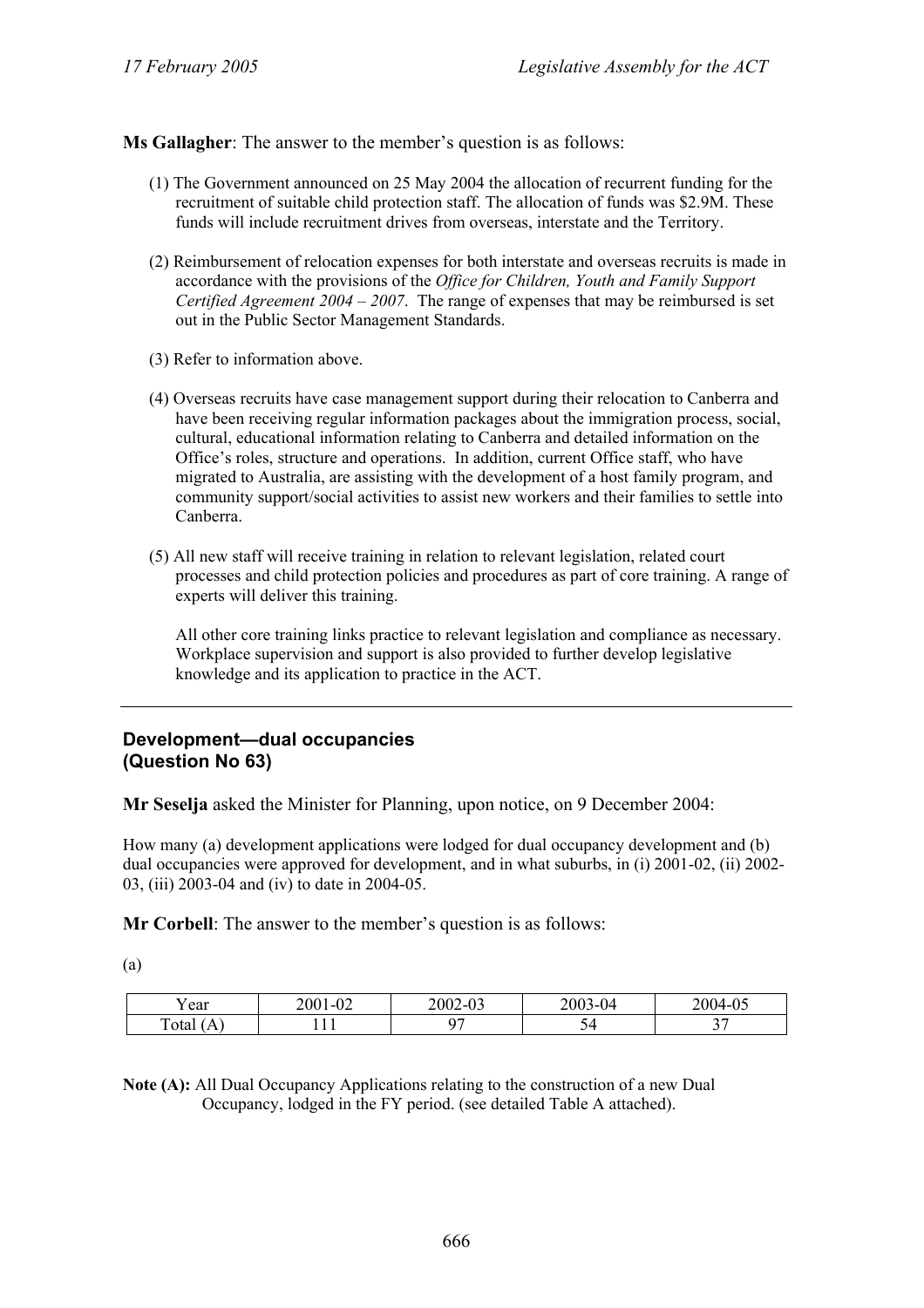(b)

| Y ear                        | $-02$<br>2001 | $\Omega$<br>2002<br>. п<br>-ט | $\sim$ $\sim$ $\sim$<br>$3 - 04$<br>$20^{\circ}$ | $\sim$ $\sim$<br>'ا02<br>$14 - 0.$ |
|------------------------------|---------------|-------------------------------|--------------------------------------------------|------------------------------------|
| $\mathbf \tau$<br>m<br>Total | $\Omega$      | 120                           | 40<br>. .                                        | ∽                                  |

**Note (B):** All Dual Occupancy Applications relating to the construction of a new Dual Occupancy, approved in the FY period. (see detailed Table B attached).

#### **Attachment A**

#### **Table A: All Dual Occupancy Applications relating to the construction of new Dual Occupancy, lodged in the FY period.**

|                        | 2001-2002      | 2002-2003               | $2003 - 2004$ FY        | $2004 - 2005$  |
|------------------------|----------------|-------------------------|-------------------------|----------------|
|                        | <b>FY</b>      | <b>FY</b>               |                         | <b>FY</b>      |
| <b>Suburb</b>          | Lodged         | Lodged                  | Lodged                  | Lodged         |
| Ainslie                | 13             | $\mathfrak s$           |                         | 1              |
| Aranda                 | $\mathbf{1}$   | $\mathbf{1}$            |                         | $\overline{2}$ |
| <b>Barton</b>          | $\mathbf{1}$   |                         |                         |                |
| <b>Braddon</b>         | 5              | $\overline{2}$          |                         |                |
| Calwell                |                |                         | $\mathbf 1$             | $\mathbf{1}$   |
| Campbell               | $\overline{4}$ | $\mathbf{1}$            |                         |                |
| Chapman                |                | $\overline{2}$          | $\sqrt{2}$              |                |
| Chifley                | $\overline{4}$ | $\overline{3}$          | $\overline{2}$          | 1              |
| Chisholm               | $\mathbf 1$    | $\mathbf{1}$            |                         |                |
| Condor                 | $\mathbf{1}$   |                         |                         |                |
| Cook                   | $\mathbbm{1}$  | $\mathbf{1}$            |                         |                |
| Curtin                 | $\overline{3}$ | $\mathbf{1}$            | $\mathbf 1$             | $\overline{2}$ |
| Deakin                 |                |                         | $\overline{2}$          | $\mathbf{1}$   |
| Dickson                |                | $\sqrt{2}$              | $\mathbf{1}$            |                |
| Downer                 | $\overline{2}$ | $\overline{2}$          | $\mathbf{1}$            | $\mathbf{1}$   |
| Duffy                  |                | 1                       | $\overline{4}$          |                |
| Dunlop                 |                |                         |                         |                |
| Evatt                  | $\mathbf{1}$   | $\mathbf{1}$            | $\overline{2}$          |                |
| Farrer                 | $\mathbf{1}$   | $\mathbf{1}$            | $\mathbf{1}$            |                |
| Florey                 |                | $\mathbf{1}$            |                         | 1              |
| Flynn                  | $\overline{2}$ |                         | $\,1$                   |                |
| Forrest                |                |                         | $\overline{1}$          | $\mathbf{1}$   |
| Fraser                 |                |                         | $\overline{3}$          |                |
| Garran                 | $\overline{4}$ | $\overline{\mathbf{3}}$ | $\overline{\mathbf{3}}$ |                |
| Giralang               |                | $\mathbf{1}$            |                         |                |
| Gowrie                 |                |                         | $\mathbf{1}$            | $\mathbf{1}$   |
| Griffith               | $\overline{4}$ | $\mathbf{1}$            |                         | $\sqrt{2}$     |
| Gungahlin              | $\overline{2}$ | 20                      | $\,8\,$                 | $\overline{3}$ |
| Hackett                | $\,1$          |                         | $\mathbf{1}$            |                |
| Hawker                 | $\mathbf{1}$   | $\mathbf{1}$            |                         |                |
| Higgins                |                |                         |                         | $\mathbf{1}$   |
| Holder                 | $\overline{4}$ |                         |                         |                |
| Holt                   |                | $\mathbf{1}$            |                         |                |
| Hughes                 | $\overline{4}$ | $\overline{2}$          |                         |                |
| Isaacs                 | $\overline{2}$ |                         |                         |                |
| <b>Isabella Plains</b> |                | $\overline{2}$          | $\,1$                   | 1              |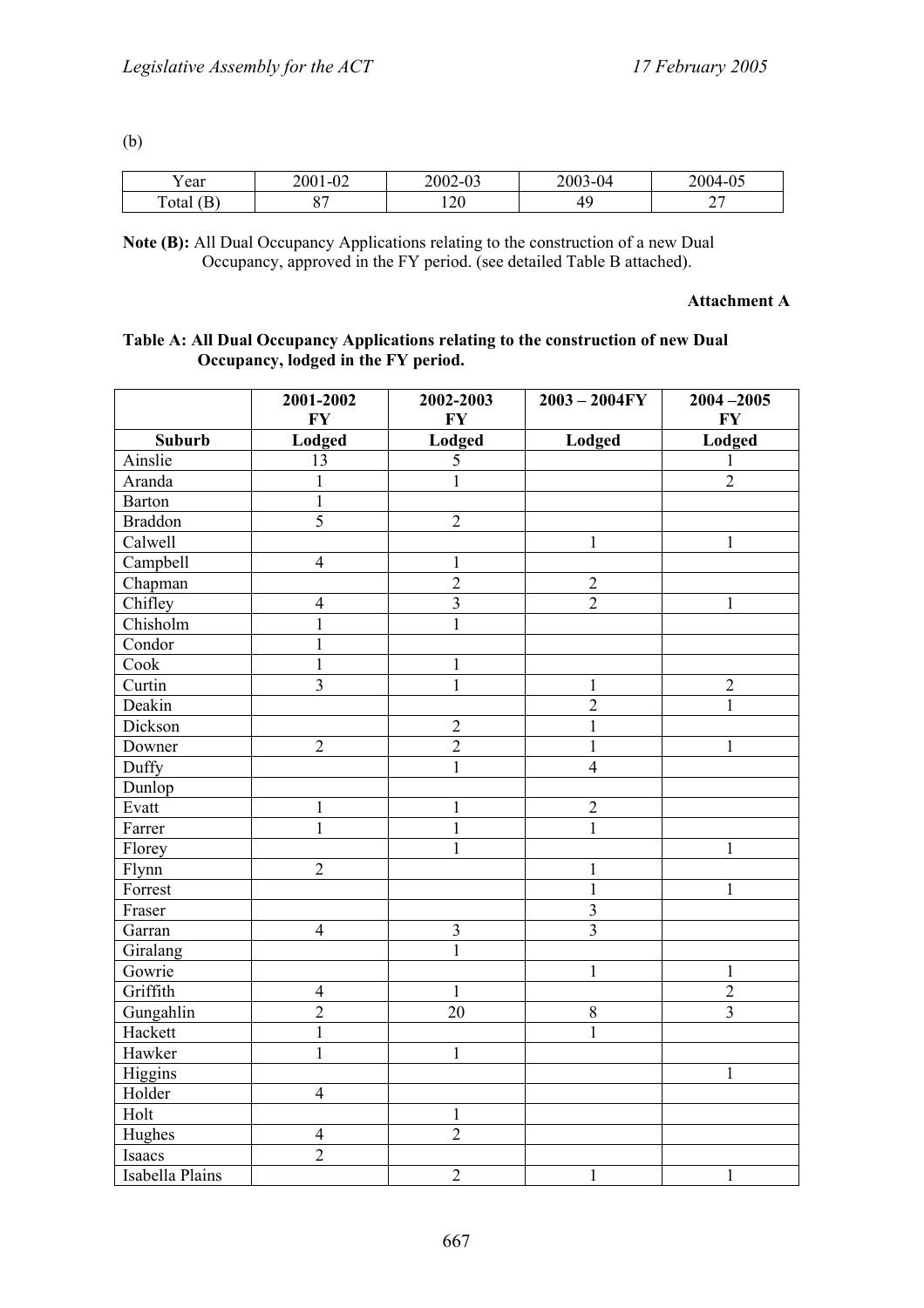| Kaleen          | $\mathbf{1}$            | $\overline{2}$          | $\mathbf 1$             | $\sqrt{2}$     |
|-----------------|-------------------------|-------------------------|-------------------------|----------------|
| Kambah          | $\overline{2}$          | $\overline{2}$          | $\overline{\mathbf{3}}$ | 1              |
| Latham          |                         | $\mathbf{1}$            |                         |                |
| Lyons           | $\overline{\mathbf{3}}$ | $\overline{\mathbf{3}}$ | $\overline{2}$          | 1              |
| Macarthur       |                         |                         | $\mathbf{1}$            |                |
| Macquarie       | $\overline{4}$          |                         |                         | 1              |
| Mawson          | $\overline{4}$          | $\overline{\mathbf{3}}$ |                         | $\mathbf{1}$   |
| McKellar        |                         | $\mathbf{1}$            |                         |                |
| Melba           |                         |                         | 1                       |                |
| Monash          |                         | 1                       | $\overline{2}$          |                |
| Narrabundah     | 5                       | $\overline{\mathbf{3}}$ |                         | $\overline{2}$ |
| O'Connor        | $\overline{5}$          | $\overline{2}$          |                         | $\overline{3}$ |
| O'Malley        | $\mathbf{1}$            |                         |                         |                |
| Page            | $\overline{c}$          |                         |                         |                |
| Pearce          | $\overline{2}$          | $\overline{3}$          | $\mathbf{1}$            |                |
| Red Hill        | $\overline{7}$          | $\overline{3}$          |                         | $\overline{2}$ |
| Reid            | $\mathbf{1}$            |                         |                         |                |
| Richardson      | $\mathbf 1$             | $\mathbf{1}$            | $\mathbf{1}$            |                |
| Rivett          | $\mathbf{1}$            | $\overline{2}$          |                         |                |
| Scullin         |                         |                         | $\mathbf 1$             |                |
| <b>Stirling</b> | $\,1$                   |                         |                         |                |
| Theodore        |                         |                         |                         | 1              |
| Torrens         |                         | $\overline{2}$          | $\overline{2}$          | 1              |
| Turner          | $\overline{3}$          | $\mathbf{1}$            |                         |                |
| Wanniassa       | $\mathbf{1}$            | $\overline{4}$          |                         |                |
| Waramanga       | $\mathbf 1$             | 1                       |                         |                |
| Watson          | $\mathbf{1}$            | $\overline{3}$          | $\mathbf{1}$            |                |
| Weetangera      | $\overline{2}$          |                         | $\mathbf{1}$            |                |
| Weston          |                         |                         |                         | $\mathbf{1}$   |
| Yarralumla      | $\mathbf 1$             | $\overline{2}$          | $\mathbf{1}$            | $\overline{2}$ |
| <b>TOTAL</b>    | 111                     | 97                      | 54                      | 37             |

#### **Table B: All Dual Occupancy Applications relating to the construction of new Dual Occupancy, approved in the FY period.**

|                | 2001-2002FY    | $2002 - 2003$<br><b>FY</b> | $2003 - 2004$<br><b>FY</b> | 2004-2005<br><b>FY</b> |
|----------------|----------------|----------------------------|----------------------------|------------------------|
| <b>Suburb</b>  | Approved       | Approved                   | Approved                   | Approved               |
| Ainslie        | 13             | 9                          |                            |                        |
| Aranda         |                | $\overline{2}$             |                            |                        |
| <b>Barton</b>  |                |                            |                            |                        |
| <b>Braddon</b> | 3              | $\overline{4}$             |                            |                        |
| Calwell        |                |                            |                            |                        |
| Campbell       | 3              | $\overline{3}$             |                            |                        |
| Chapman        |                |                            | 4                          |                        |
| Chifley        | $\overline{4}$ | 3                          |                            |                        |
| Chisholm       |                |                            |                            |                        |
| Condor         |                |                            |                            |                        |
| Cook           |                | $\overline{2}$             |                            |                        |
| Curtin         | $\overline{2}$ | $\overline{2}$             | $\overline{2}$             |                        |
| Deakin         | $\overline{2}$ |                            | $\overline{2}$             |                        |
| Dickson        |                |                            |                            |                        |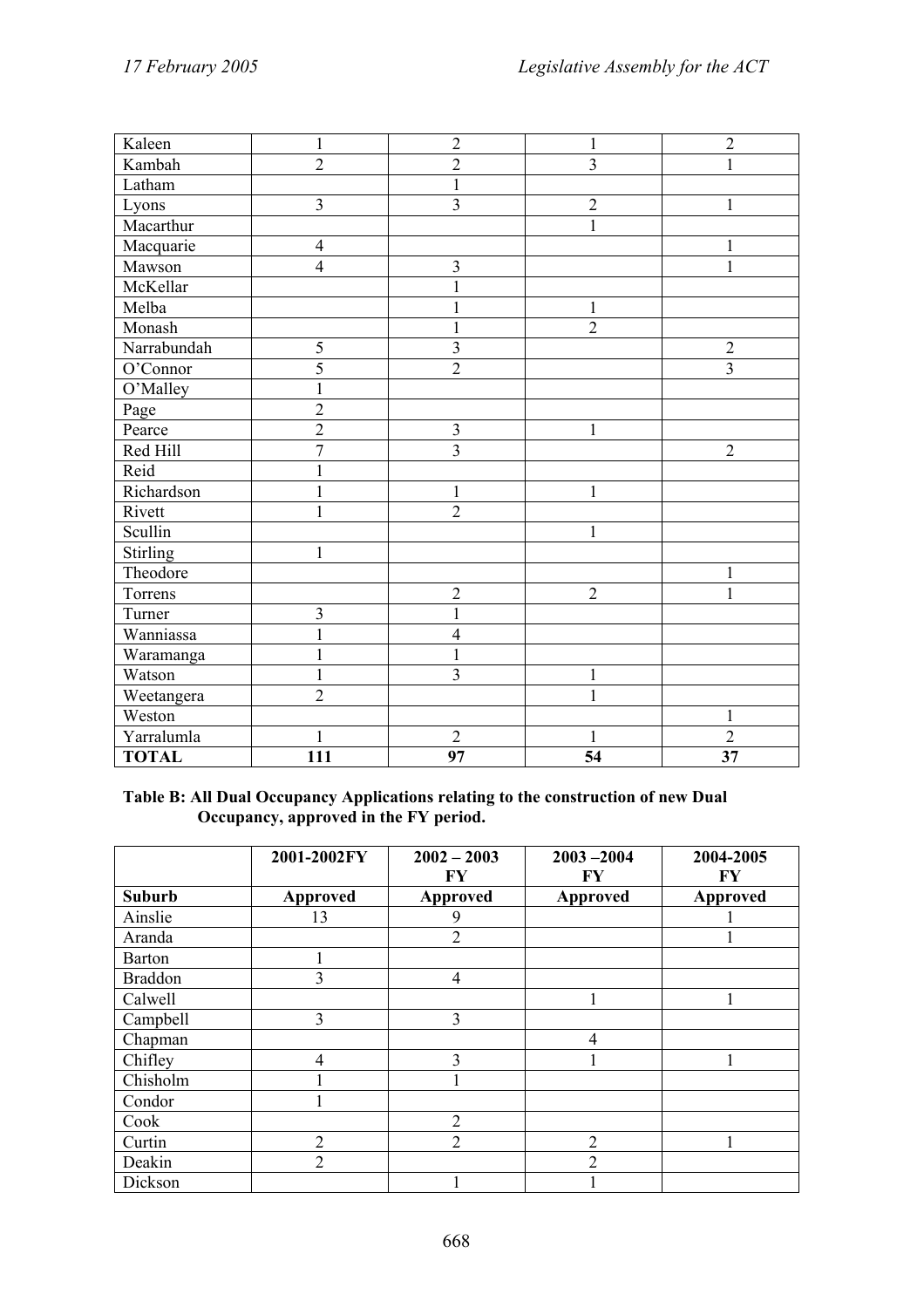| Downer          | $\mathbf{1}$                     | $\overline{3}$          | $\mathbf{1}$   | $\mathbf{1}$   |
|-----------------|----------------------------------|-------------------------|----------------|----------------|
| Duffy           |                                  | $\mathbf{1}$            | $\overline{4}$ |                |
| Dunlop          |                                  |                         |                |                |
| Evatt           | $\mathbf{1}$                     | $\mathbf{1}$            | $\overline{2}$ |                |
| Farrer          | $\mathbf{1}$                     | $\overline{2}$          |                |                |
| Florey          |                                  | $\mathbf{1}$            |                |                |
| Flynn           | $\overline{c}$                   |                         | $\mathbf{1}$   |                |
| Forrest         | $\mathbf{1}$                     |                         |                | 1              |
| Fraser          |                                  |                         | $\overline{2}$ | 1              |
| Garran          | $\overline{2}$                   | $\overline{5}$          | $\overline{3}$ |                |
| Gowrie          |                                  |                         |                | $\overline{2}$ |
| Griffith        | $\overline{\mathbf{3}}$          | $\mathbf{1}$            |                |                |
| Gungahlin       |                                  | 21                      | 9              | 3              |
| Hackett         | $\mathbf{1}$                     | $\mathbf{1}$            | $\mathbf{1}$   |                |
| Hawker          | $\overline{2}$                   | $\mathbf{1}$            |                |                |
| Holder          | $\mathbf{1}$                     |                         |                |                |
| Holt            |                                  | $\mathbf{1}$            |                |                |
| Hughes          | $\overline{4}$                   | $\overline{4}$          |                |                |
| Isaacs          |                                  | $\mathbf{1}$            |                |                |
| Isabella Plains |                                  | $\overline{2}$          | $\mathbf{1}$   | $\mathbf{1}$   |
| Kaleen          | 1                                | $\overline{2}$          |                | 1              |
| Kambah          | $\mathbf{1}$                     | $\overline{3}$          | $\overline{3}$ | 1              |
| Latham          |                                  | $\mathbf{1}$            |                |                |
| Lyneham         |                                  |                         |                |                |
|                 |                                  | 5                       | $\mathbf{1}$   |                |
| Lyons           |                                  |                         | $\mathbf{1}$   | $\mathbf{1}$   |
| Macarthur       |                                  |                         |                |                |
| Macquarie       | $\overline{4}$<br>$\overline{2}$ |                         |                |                |
| Mawson          |                                  | $\overline{4}$          | 1              |                |
| McKellar        |                                  |                         |                |                |
| Melba           |                                  | 1                       | 1              |                |
| Monash          |                                  | 1                       |                | $\overline{2}$ |
| Narrabundah     | $\boldsymbol{7}$                 | $\overline{\mathbf{3}}$ |                | $\sqrt{2}$     |
| O'Connor        | $\overline{5}$                   | $\overline{2}$          |                | $\overline{2}$ |
| Page            | 1                                | 1                       |                |                |
| Pearce          | $\mathfrak{Z}$                   | $\mathfrak{Z}$          | $\overline{2}$ |                |
| Red Hill        | $\overline{3}$                   | 5                       |                |                |
| Reid            | $\,1$                            |                         |                |                |
| Richardson      | $\mathbf{1}$                     | $\mathbf{1}$            |                | 1              |
| Rivett          |                                  | $\overline{3}$          |                |                |
| Scullin         |                                  |                         | $\mathbf{1}$   |                |
| Stirling        | $\mathbf 1$                      |                         |                |                |
| Thoedore        |                                  |                         |                | 1              |
| Torrens         | $\mathbf{1}$                     | $\mathbf{2}$            | $\overline{2}$ | 1              |
| Turner          | $\overline{2}$                   | $\overline{\mathbf{3}}$ |                |                |
| Wanniassa       | $\mathbf{1}$                     | $\overline{3}$          |                |                |
| Waramanga       | $\mathbf{1}$                     |                         | $\mathbf{1}$   |                |
| Watson          |                                  | $\overline{2}$          | $\mathbf{1}$   |                |
| Weetangera      | $\mathbf{1}$                     | $\mathbf{1}$            |                |                |
| Weston          |                                  |                         |                |                |
| Yarralumla      | $\overline{2}$                   | 1                       |                | 1              |
| <b>TOTAL</b>    | 87                               | 120                     | 49             | 27             |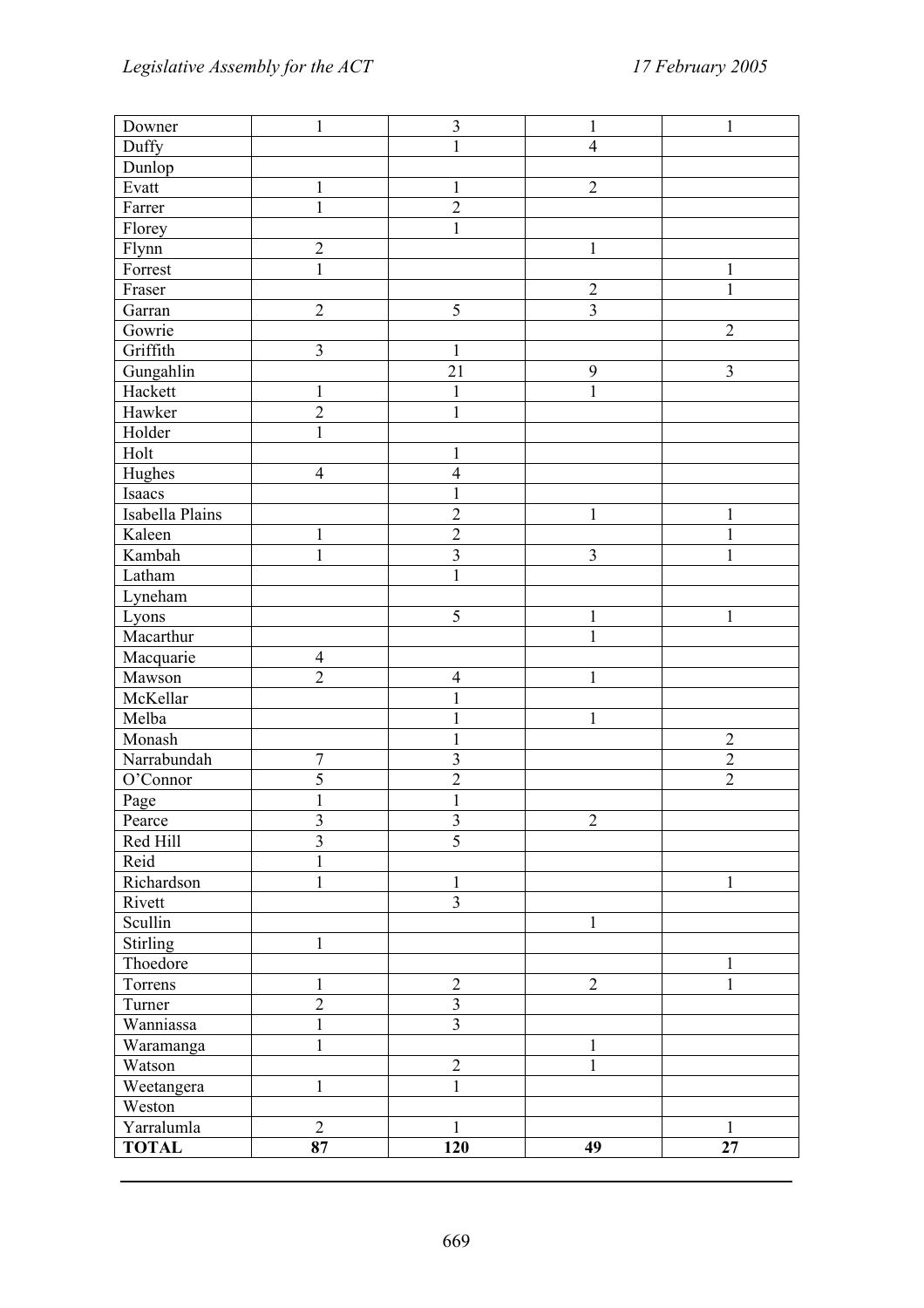## **Development—dual occupancies (Question No 64)**

**Mr Seselja** asked the Minister for Planning, upon notice, on 9 December 2004:

- (1) How is it that a fourth house out of five in Cox Street, Block 17, Section 22, Ainslie is about to undergo dual occupancy development when you made a commitment to reduce the number of dual occupancies approved.
- (2) Is this a high number of homes in one area to be approved for dual occupancy development;
- (3) How are you ensuring that (a) neighbourhood amenity is not impacted in light of these developments and (b) the heritage precinct of the area for example around Wakefield Gardens / Corroboree Park is being preserved.
- **Mr Corbell**: The answer to the member's question is as follows:
	- (1) In response to a Government election commitment Draft Variation (DV) 192, released in December 2001 put a limit of 5% on the number of dual occupancies in any one section as an interim measure whilst a more comprehensive policy framework was developed. The more comprehensive policy was delivered by way of DV 200 that was gazetted in August 2003. DV 200 was introduced as a further response to the Government's commitment to put in place policies to protect the unique character of Canberra's suburbs and to better manage the process of residential development and change. It establishes the concept of Suburban Areas where dual occupancy development is much more tightly controlled than in the Residential Core areas that are principally around commercial centres. The controls in Suburban Areas include restrictions on consolidation or subdivision, including the unit title of blocks, and stricter height and plot ratio controls. Section 22 Ainslie is located within a Suburban Area. The development application for Block 17 Section 22 Ainslie was submitted on 13 February 2004 and complied with the new policies.
	- (2) The Government's policy has significantly reduced the number of dual occupancy approvals from ten (10) in 2000/01 to one (1) in 2004/05 to date in Ainslie. DV 200 established a strategic framework for managing residential redevelopment focusing on the opportunities for providing more housing close to shopping centres. The policy provides greater opportunity for redevelopment within the Residential Core Areas (A10), however it does not prohibit dual occupancy development in those areas provided the more stringent controls of the Territory Plan are satisfied. These controls ensure that redevelopment is sympathetic to and protects the residential amenity of surrounding areas.
	- (3) (a) All dual occupancy Developments Applications in Residential Areas are assessed against the requirements of Residential Land Use Policy and Appendix III.2, Design and Siting Code for Multi-Dwelling Developments of the Territory Plan. Proposals must also meet the requirements of the pre-lodgement validation process including a Design Response Report that outlines how the proposed development relates to the existing streetscape and neighbourhood character. Each proposal is considered on its merits and against the site specific considerations as part of a performance based assessment;

(b) DAs for redevelopment on blocks listed under the Heritage Places Register or Interim Heritage Places Register are assessed against a specific Heritage Citation for the area,